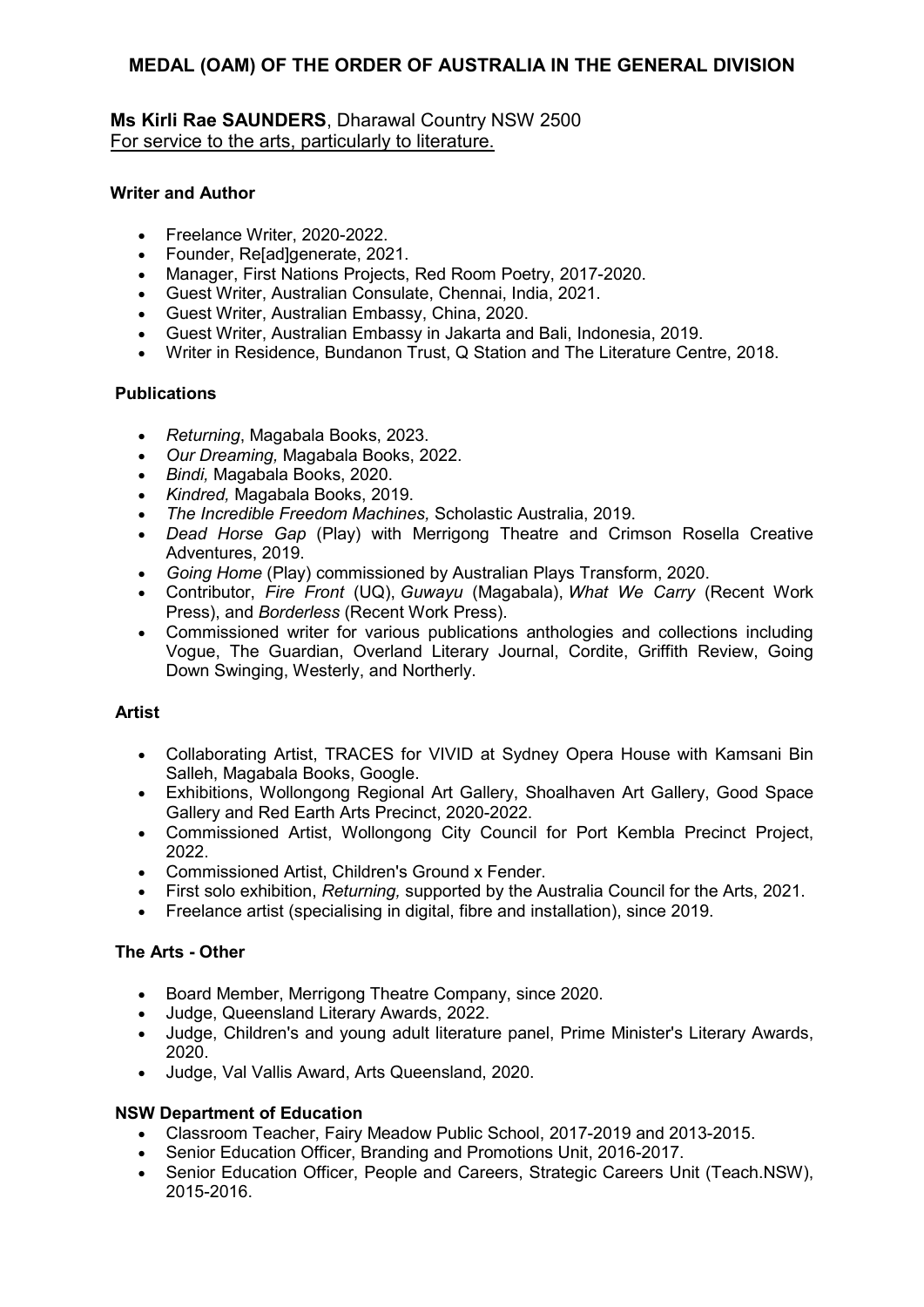- Aboriginal Woman of the Year, NSW Women of the Year Awards, 2020.
- Winner, Small Publishers' Children's Book of the Year, Australian Book Industry Awards, 2021 for *Bindi.*
- Winner, 2021 Speech Pathology Book of the Year Awards, for *Bindi 2018.*
- Winner, Inaugural WA Premier's Literary, Daisy Utemorrah Award, for *Bindi.*
- Winner, Queensland Literary Awards, Children's Book Award, for *Bindi.*
- Shortlist, 2022 Ena Noel Award, IBBY Australia, for *Bindi.*
- Shortlist, Adelaide Festival Awards for Literature, for *Bindi.*
- Shortlist, ABDA, for *Bindi.*
- Shortlist, CBCA, for *Bindi.*
- Shortlist, Readings Children's Book Prize, for *Bindi.*
- Shortlist, NSW Premier's Literary Awards, for *Bindi.*
- Shortlist, Victorian Premier's Literary Awards, for *Bindi.*
- Shortlisted, Oodgeroo Noonuccal Indigenous Poetry Prize, 2021.
- Winner, University of Canberra ATSI Poetry Prize, 2019.
- Commended Kate Challis RAKA Award, 2021, for *Kindred.*
- Shortlist, Australian Book Industry Awards, Small Publishers' Adult Book Of The Year, for *Kindred.*
- Shortlist, 2021 Victorian Premier's Literary Awards, Indigenous Writing, for *Kindred.*
- Runner-Up, Nakata Brophy Prize, 2018.
- Shortlist, Prime Ministers Literary Awards, 2019, for *The Incredible Freedom Machines.*
- Shortlist, Speech Pathology Awards, 2019, for *The Incredible Freedom Machines.*
- *Notable, 2019 CBCA Awards, for The Incredible Freedom Machines.*
- Finalist, Contemporary NOW Arts Prize, 2019.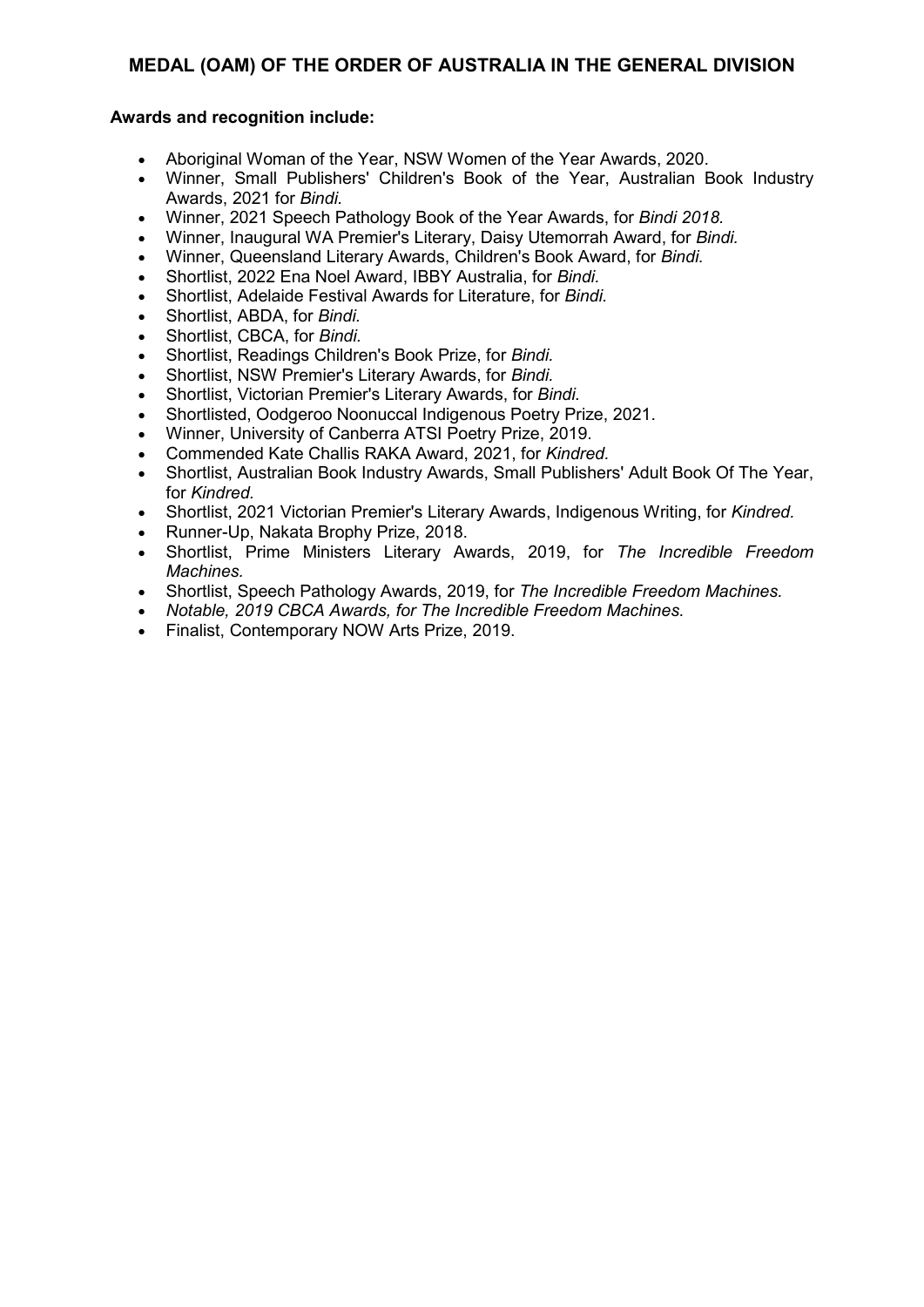## **Mr Alan Everitt SEALE**, VIC For service to the community through a range of roles.

### **District 9800, Rotary International**

- Inaugural Chair, New Generations Service Exchange Committee, since 2020.
- Director for International Service Committee, 2009-2011.
- Assistant Governor, 2007-2009.
- Co-ordinator, Leaders Mentoring Program for Emergency Service Personnel, since 20
- Member, Vocational Committee, 2016-2019, 2013-2014 and 2002-2003.
- Leader, Rotary ANZAC Peace Tour to Turkey, 2008-2009.
- Member, Operation Livewire Youth Leadership Project, 1994-1995.

#### **Rotary Club of Central Melbourne**

- President, 2001-2002.
- Vice President, 2016-2017, 2013-2014 and 2003-2004.
- Director, Vocational Service, 2013-2014, 2010-2011 and 1993-1994.
- Member, Community and International Service Committees, current.
- Member, since 1990.

#### **Community**

- Chair, Melbourne Men's Shed, 2015-2017.
- Past Member, Building Committee, Community Kitchen Herb Garden, East Melbo Library.

#### **Professional**

- Principal, Self Employed Consultant, since 2000.
- Chair, City West Water, 2005-2011.
- General Manager, ICI Australia Operations Pty, prior to 2006.
- Director, Gippsland Water, South East Water, 2004-2005.
- General Manager (Technology), Orica Australia, 1990-1999.
- Director/General Manager, Altona Petrochemical Ltd, 1984-1990.

#### **Monash University**

- Past Chair, Review Department Mechanical Engineering.
- Honorary Professor, Department of Chemical Engineering, 1999-2007.

#### **Professional Affiliations**

- Fellow/Chartered Member, Engineers Australia, 1993-2012.
- Member, Australian Institute of Company Directors, current.

- Royce Abbey Champions of Change Award, Rotary International, 2020.
- Vocational Excellence Award, District 9800, Rotary International, 2020.
- Outstanding Service Award, Rotary Club of Central Melbourne, 2020.
- Four Avenues of Service Award, Rotary International, 2014.
- Rotarian of the Year, Rotary Club of Central Melbourne, 2013.
- Paul Harris Fellow, Rotary International, 2002.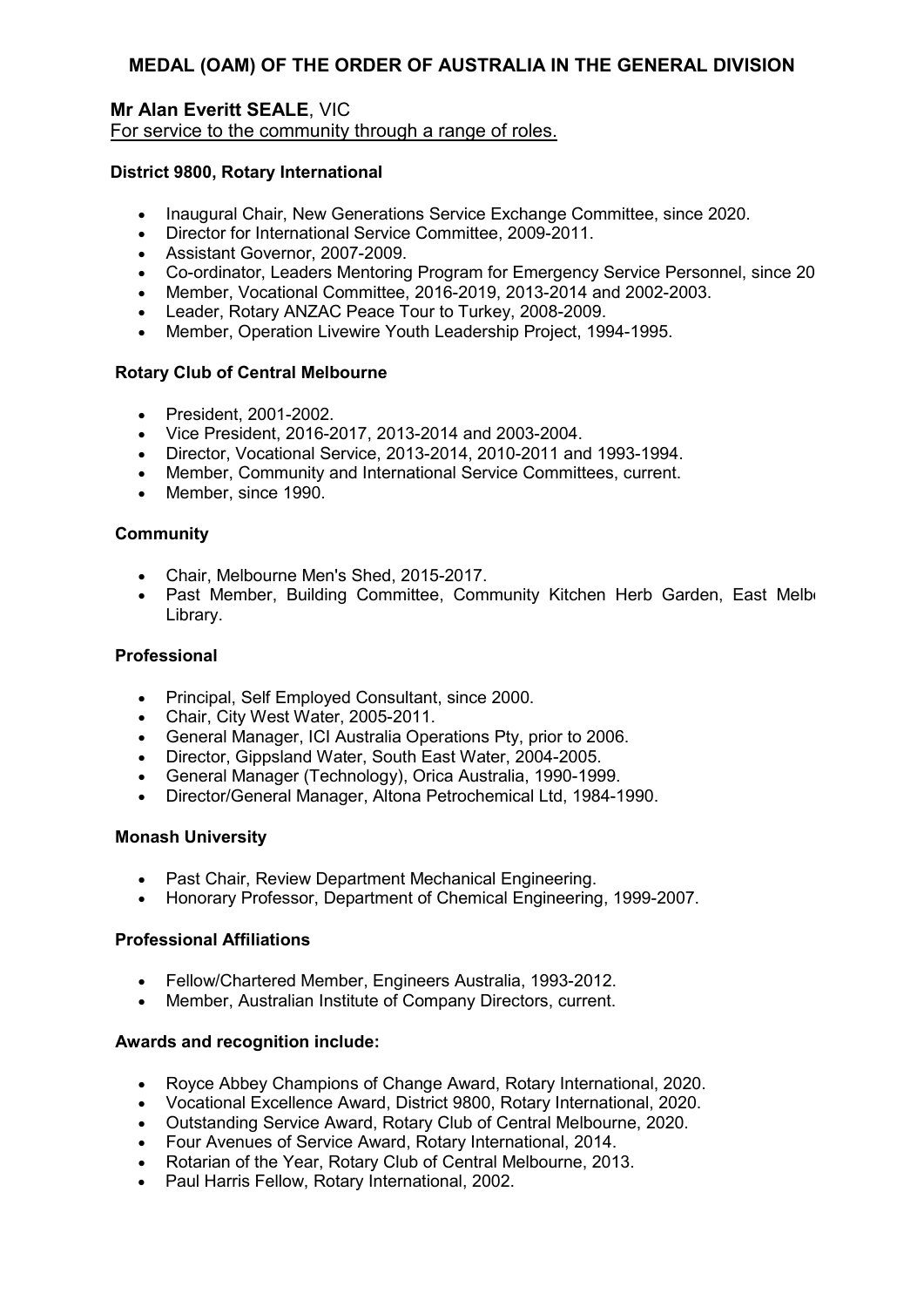## **Mrs Shira Nina SEBBAN**, Vaucluse NSW 2030 For service to the Jewish community through a range of roles.

### **Jewish Community**

- Holocaust and Human Rights Guide, Sydney Jewish Museum, since 2018.
- Member, Supporting Asylum Seekers Sydney, since 2016.
- Visitor, Villawood Immigration Detention Centre, since 2016.
- Singer, Sydney Jewish Choral Society, current.

## **Emanuel School**

- Vice-President, School Board, 2012-2016.
- Member, School Board, 2004-2020.
- Chair and Member, Jewish Life, since 2010.
- Teacher, Refugee and Asylum Seeker Elective Unit, current.
- Former Chair, Marketing Committee, 10 years.
- Former Foundation Member.
- Former Assistant, Wolanski Family Specialist Learning Centre.
- Former Co-Chair, 25th Anniversary Celebrations.
- Former Member, Principal Search Committee.

## **Journalism/Publishing**

- Journalist, Australian Jewish News, 2001.
- Author, *Unlocking the Past: Stories from my Mother's Diary,* 2018.
- Writer and Editor, New Moon Publishing, 1994.
- Former Member, Editorial Board, General Journal.
- Former Book Editor, Law Book Company.
- Former Book Editor, Lansdowne Publishing.
- Former Volunteer, Radio 4EB.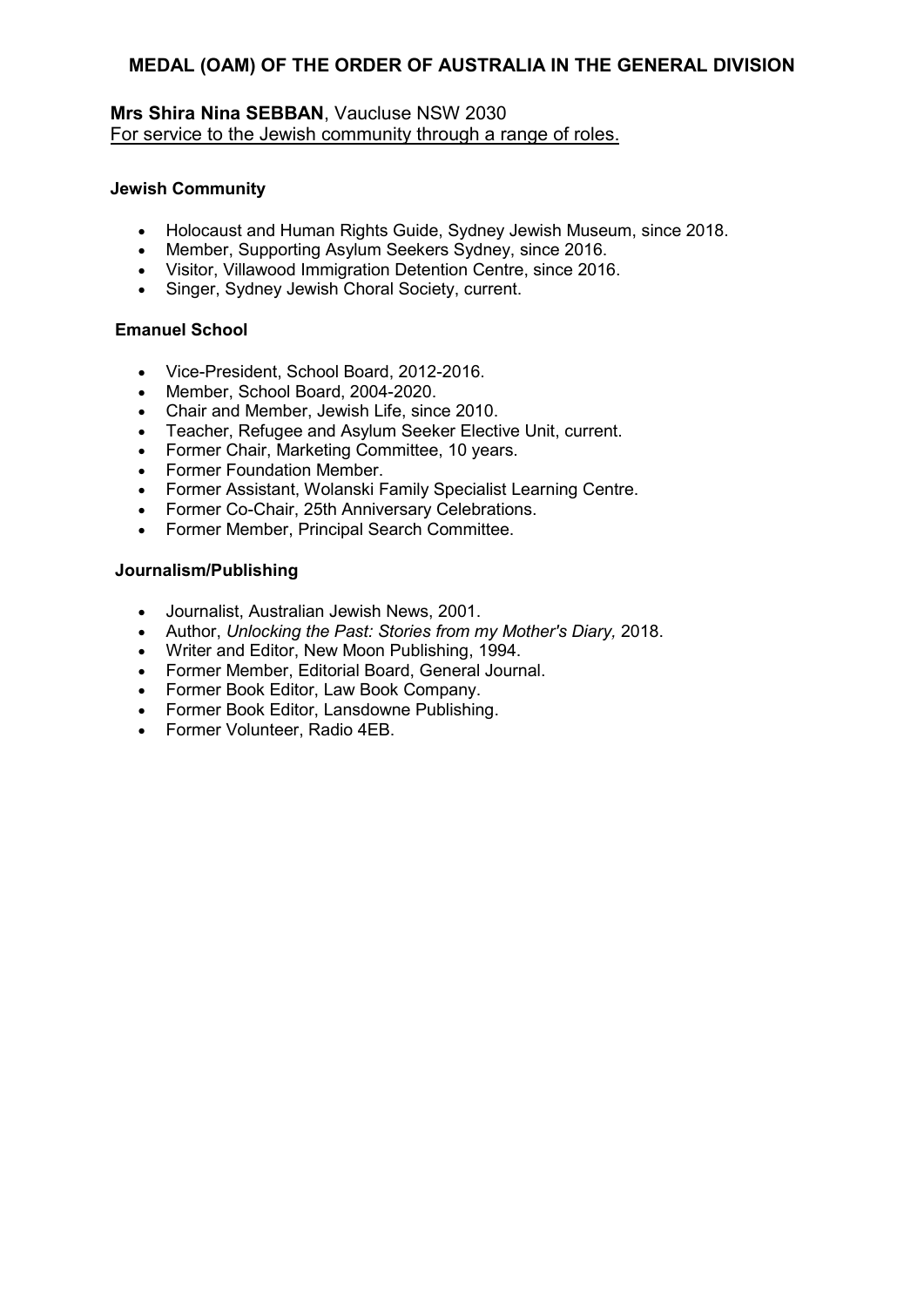## **Ms Anna SENIOR**, O'Connor ACT 2602 For service to the visual arts through costume design.

## **Costume Design**

- Costume Designer, Canberra Repertory Society, current.
- Costume Designer, Australian film and television industry, 45 years.
- Worked on numerous films including *The Getting of Wisdom* (1978), *My Brilliant Career* (1979), *Breaker Morant* (1980), and *Phar Lap* (1983).
- Former Lecturer and Advisor on Costume, National Film and Sound Archives.

- Nominee, Best Costume Design, *My Brilliant Career*, 53rd Academy Awards, 1981.
- Best Achievement in Costume Design, *Breaker Morant*, Australian Film Institute, 1980.
- Best Achievement in Costume Design, *My Brilliant Career*, Australian Film Institute, 1979.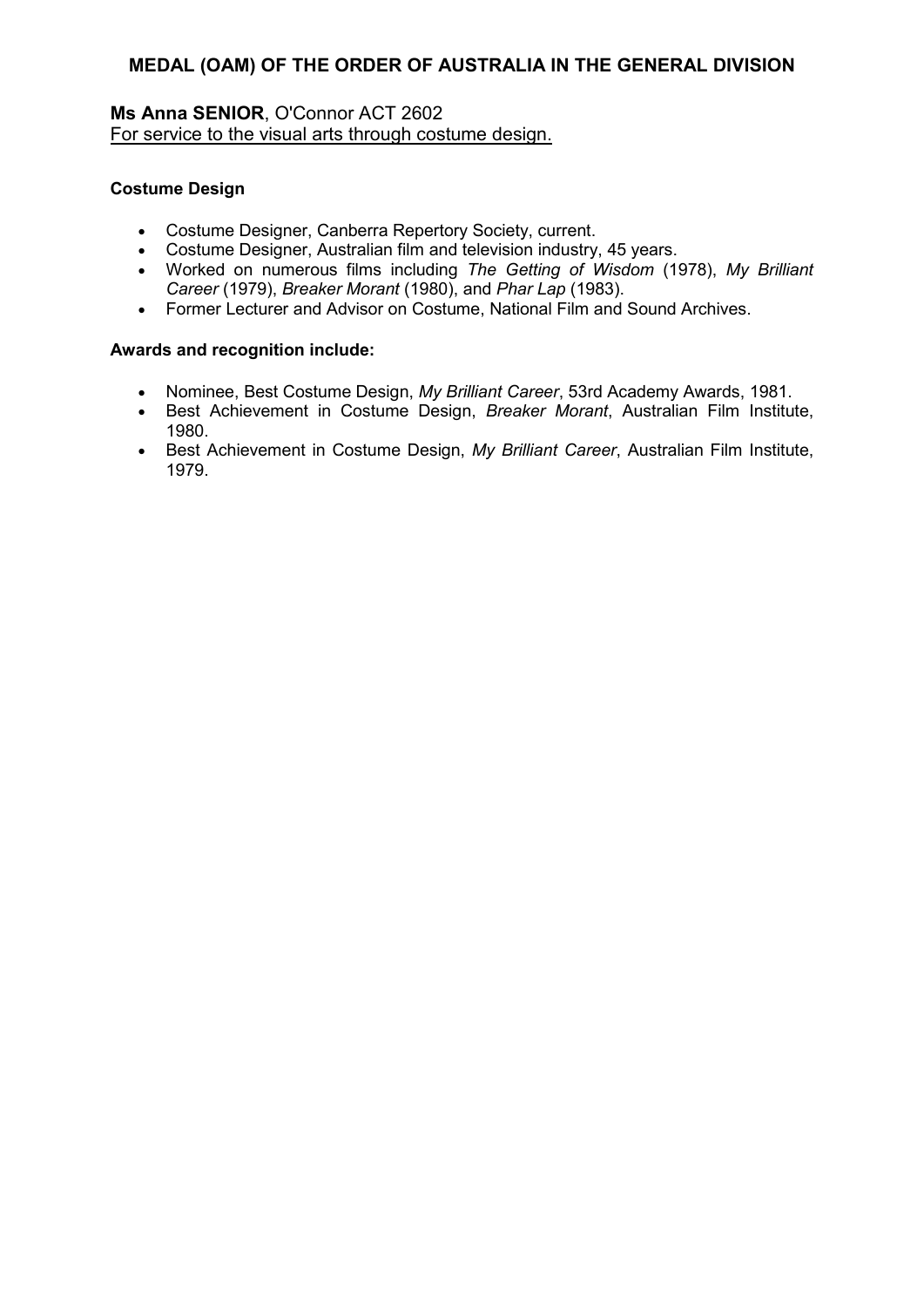## **Dr Smita SHAH**, NSW For service to community health.

#### **Western Sydney Local Health District**

- Senior Community Medical Officer, current.
- Director, Prevention Education and Research Unit, Research and Education Network, since 1995.

#### **The University of Sydney**

- Honorary Clinical Associate Professor, Sydney Medical School, Faculty of Medicine and Health, current.
- Associate, Woolcock Institute for Medical Research, current.
- Author, more than 60 publications in peer-reviewed journals.

#### **International**

- Visiting Lecturer, University of Applied Sciences, Hamburg, Germany.
- Associate, Centre for Managing Chronic Disease, University of Michigan, Ann Arbor, USA.

- Parents and Citizens Association and School Council Award for Outstanding Community Contribution, Rooty Hill High School, 2018.
- Inaugural Member of the Year Award, Mt Druitt Medical Practitioners Association, 2016.
- Excellence in Healthcare Award, Australian Medical Association, 2015.
- The Community Choice Award, Partnership Award and Board Award, Western Sydney Local Health District, 2014.
- President's Award, Thoracic Society of Australia and New Zealand, 2011.
- Alumni Award, University of Sydney, 2009.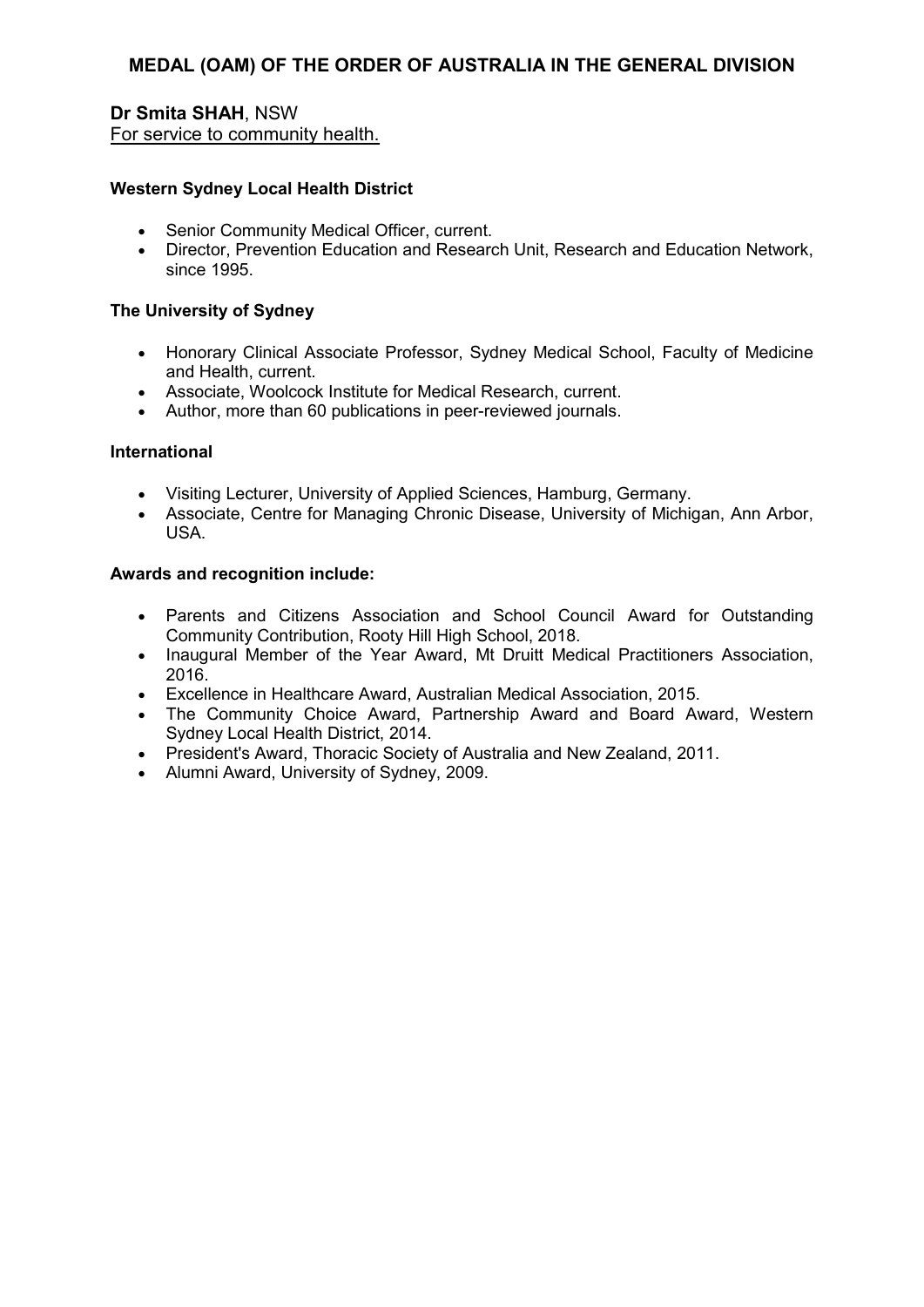## **Mrs Janelle Ann SHAKESPEARE**, Whitebridge NSW 2290 For service to medical research organisations.

#### **Hunter Children's Research Foundation**

- Co-Founder, since 1996.
- Chair, since 1996.

#### **Business**

• Co-Founder and Director, JSA Group, since 1976.

- Featured on the cover of the Newcastle White Pages and Yellow Pages, 2013.
- Paul Harris Fellow, Rotary International, 2003.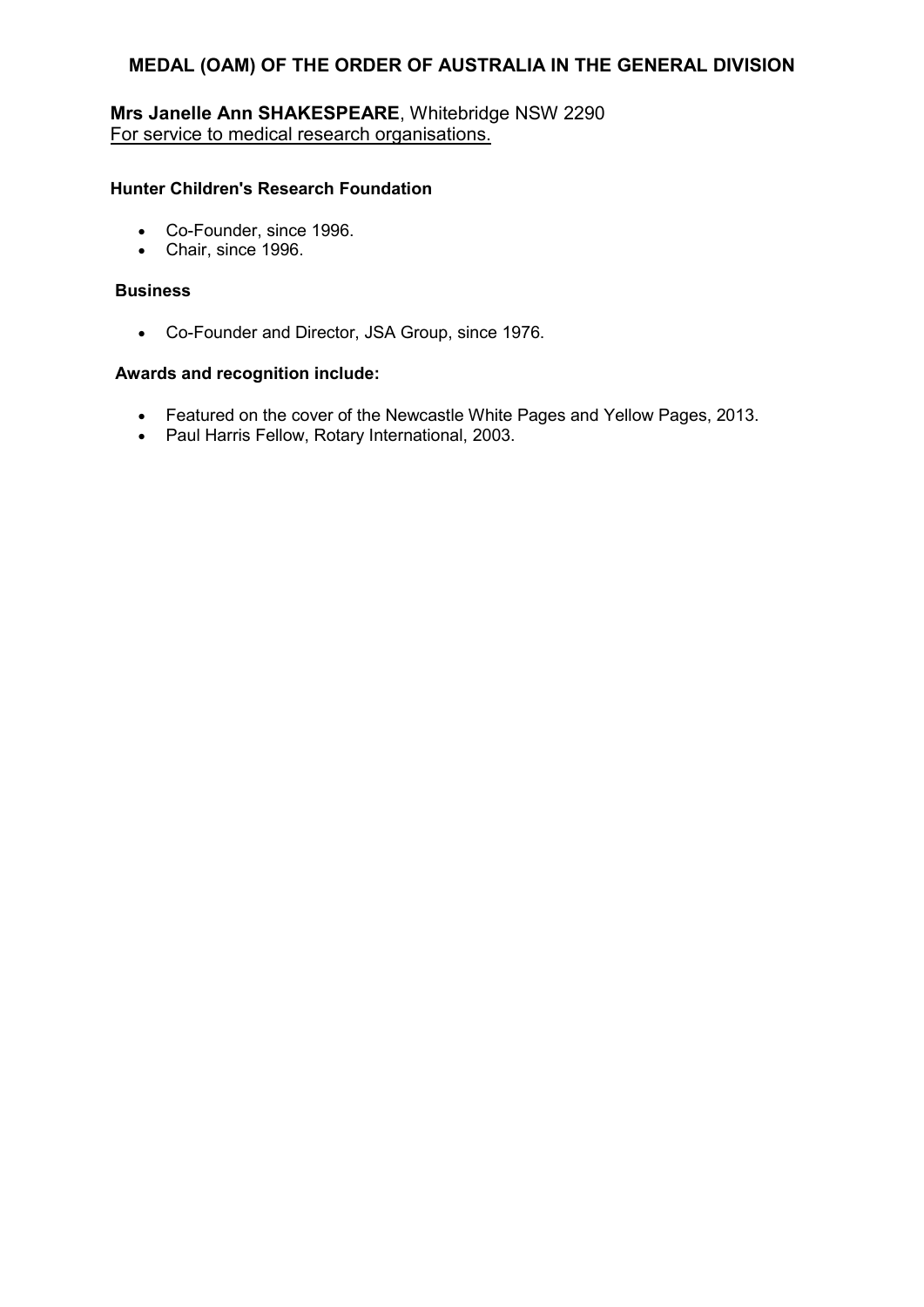## **Ms Naomi Barbara SHARP**, NSW For service to the creative arts as a ceramicist.

### **The Arts**

- Ceramicist, since 2006.
- Teacher, Art and Ceramics through NT Open College, 1991-2006.
- Involved with the establishment of the Hermannsburg Potters, 1991-2006.
- Teacher, Art and Ceramics, TAFE Lismore, Casino and Cabbage Tree Island, 1989- 1991.
- Herbal Medicine Practitioner, 1978-1989.
- Art Teacher, various high schools in New York City, 1965-1975.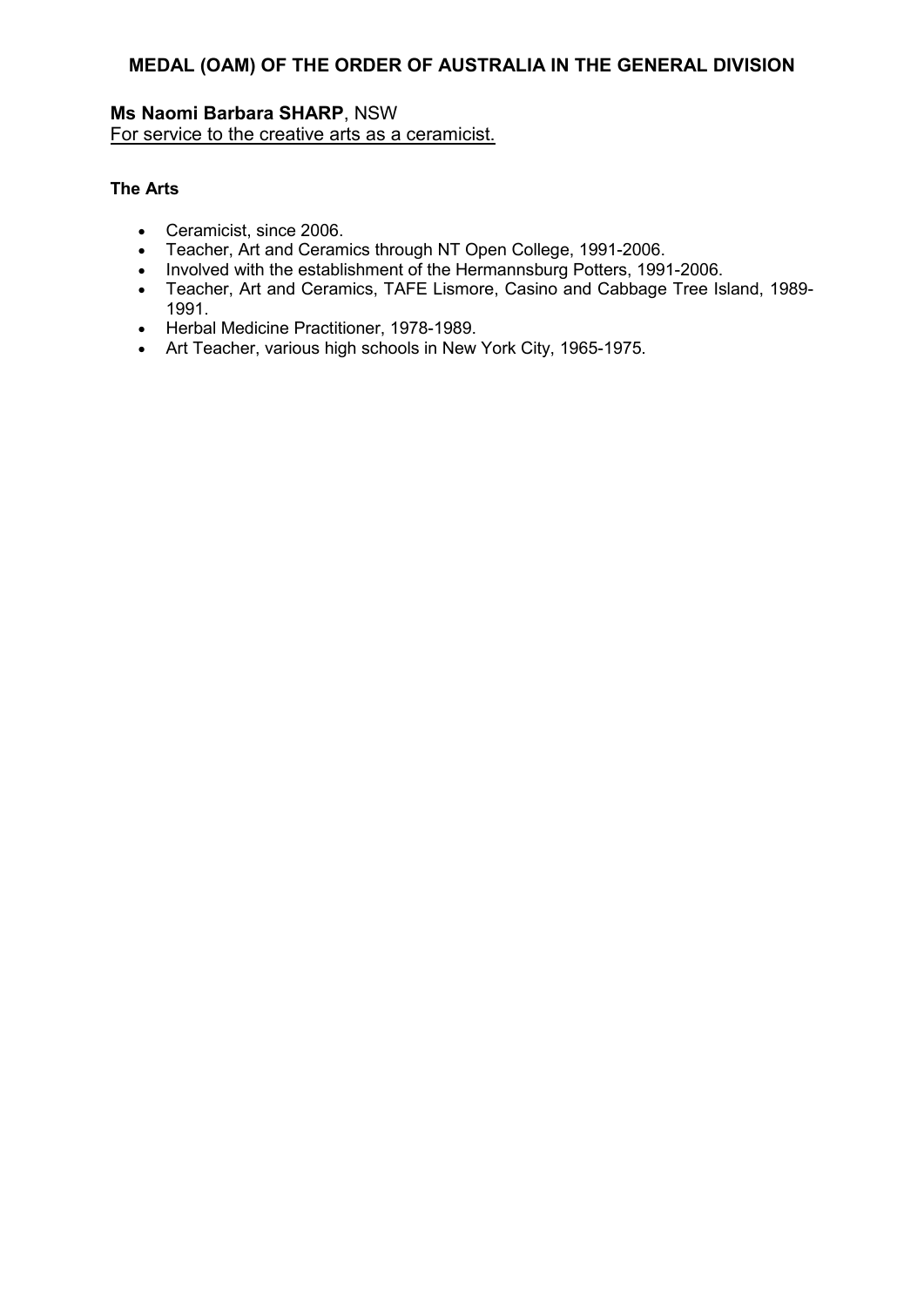### **Mr Michael Joseph SHEAHAN**, Albert Park VIC 3206 For service to sports journalism.

### **Print**

- Chief Football Reporter and Associate Sports Editor, *Herald Sun*, 1993-2011 and 1979-1985.
- Chief Football Reporter, *Sunday Age*, 1989-1993.

### **Fox Footy Network**

- *On The Couch*, 2002-2014.
- *Open Mike,* 2009-2020.

## **Media - Other**

- Former Sports Presenter, 3AW.
- Former Presenter, *Talking Footy,* Seven.

## **Australian Football League,**

- Media Director, 1985-1989.
- Life Member, since 2011.
- Media Centre named in his honour, 2009.
- Compiled top 50 players of all time for 150th Anniversary, 2008.

## **AFL Media Association**

- Former President.
- Life Member, current.

### **Australian Rules Football Other**

- Former Selector, AFL Hall of Fame, 10 years.
- Annual Top 50 player rankings.

### **Community**

• Brains Trust Ambassador, Florey Institute of Neuroscience and Mental Health, since 2018.

- Lifetime Achievement Award, Australian Sports Commission, March 2022.
- Lifetime Achievement Award, Melbourne Press Club, 2015.
- Victorian Media Hall of Fame, Melbourne Press Club, 2014.
- Most Outstanding Sports Entertainment Program, Australian Subscription Television and Radio Association, 2014.
- Sports Journalist of the Year, News Limited, 2009 and 2006.
- Alf Brown Award, AFL Media Association.
- Grant Hattam Award, AFL Players' Association, 2008.
- Best Sports Story in any Medium, Quill Awards, Melbourne Press Club, 2001 and 1999.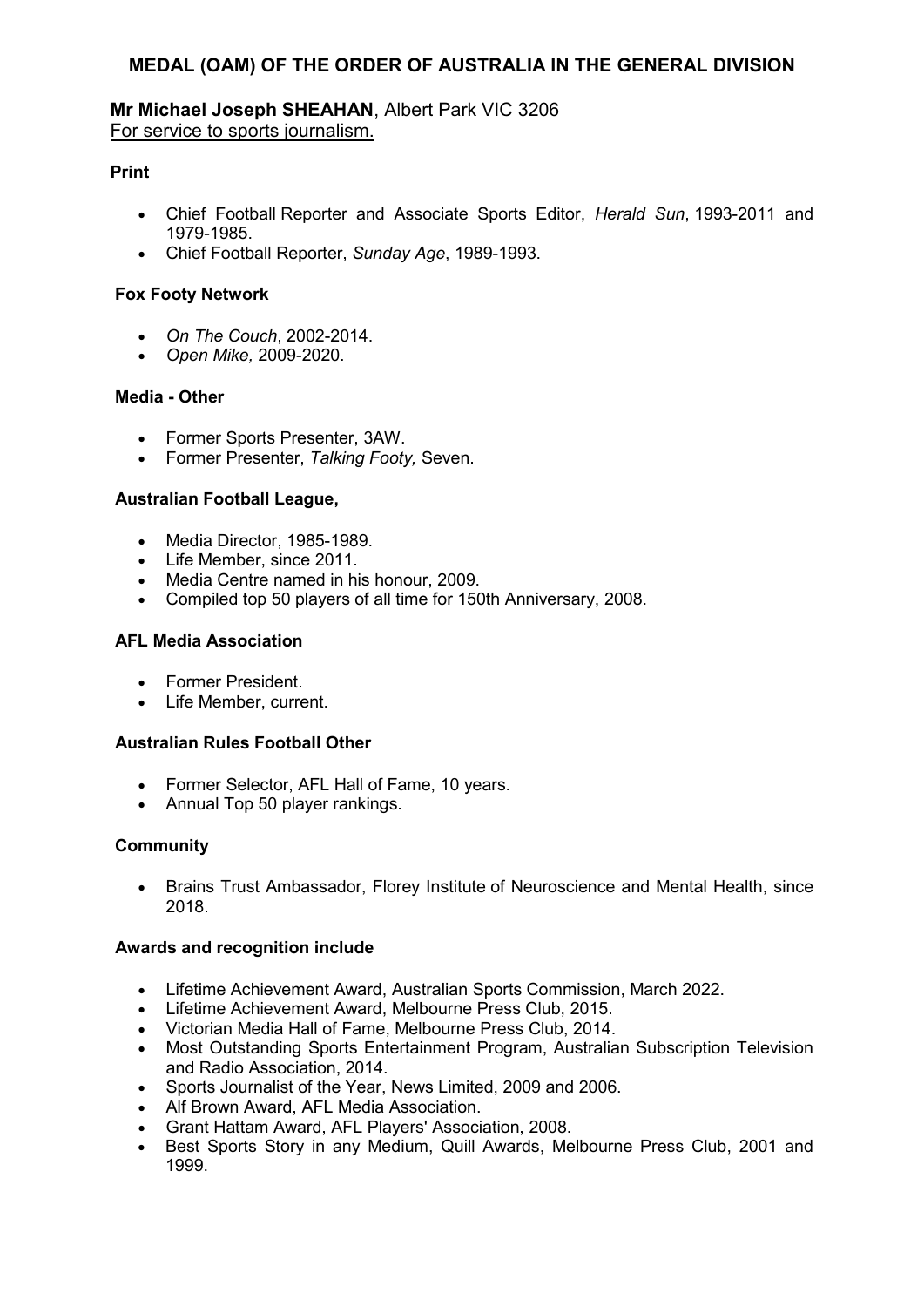## **Mr Robert Vivian SHEWRING**, Howard Springs NT 0835 For service to veterans and their families.

### **Veterans Australia NT (formerly Vietnam Veterans Association of Australia NT)**

- President, 2014-2022.
- Vice-President, 2013-2014.
- Member, since 2013 and 1977-1983.
- Life Member, 2022.

### **SA/NT/Broken Hill State Branch, Returned and Services League of Australia**

- Director, 2018-2021.
- Regional Coordinator, NT RSL Sub-Branches, 2016-2021.

### **Palmerston Sub-Branch, Returned and Services League of Australia**

- Vice President, 2022.
- Member, 2020-2022.

## **Darwin Sub-Branch, Returned and Services League of Australia**

- President, 2018.
- Member, 2013-2019.
- Vice-President, 2017-2018.

### **Ex-Service Organisations Other**

- Involved in 'Operation Bring Them Home', 2012-2016.
- President, 17 Construction Squadron Workshops Vietnam Association, 2007-2009 and Member, 1999-2022.
- Member, Darwin Cenotaph Review Committee, 2014.
- Inaugural Vice Chair, Military Tourism NT, 2018.
- President, Legacy NT, 1991.
- Member, Legacy NT, 1990-1992.

### **NT Chief Ministers Advisory Council on Veterans Affairs**

- Inaugural Chair, 2016-2019.
- Member, 2019-2022.

### **Rotary International**

- Member, Rotary Club of Katherine, 1986.
- President, Darwin Rural Rotary Club, 1984, and International Director, 1983, Member 1983-1986.
- President, Rotary Club of Darwin South, 1981 and Member, 1980-1983.
- Member, Rotary Club of Darwin, 1977-1980.

## **Apex Club of Australia**

• Member, Apex Club of Nightcliff, 1970-1977.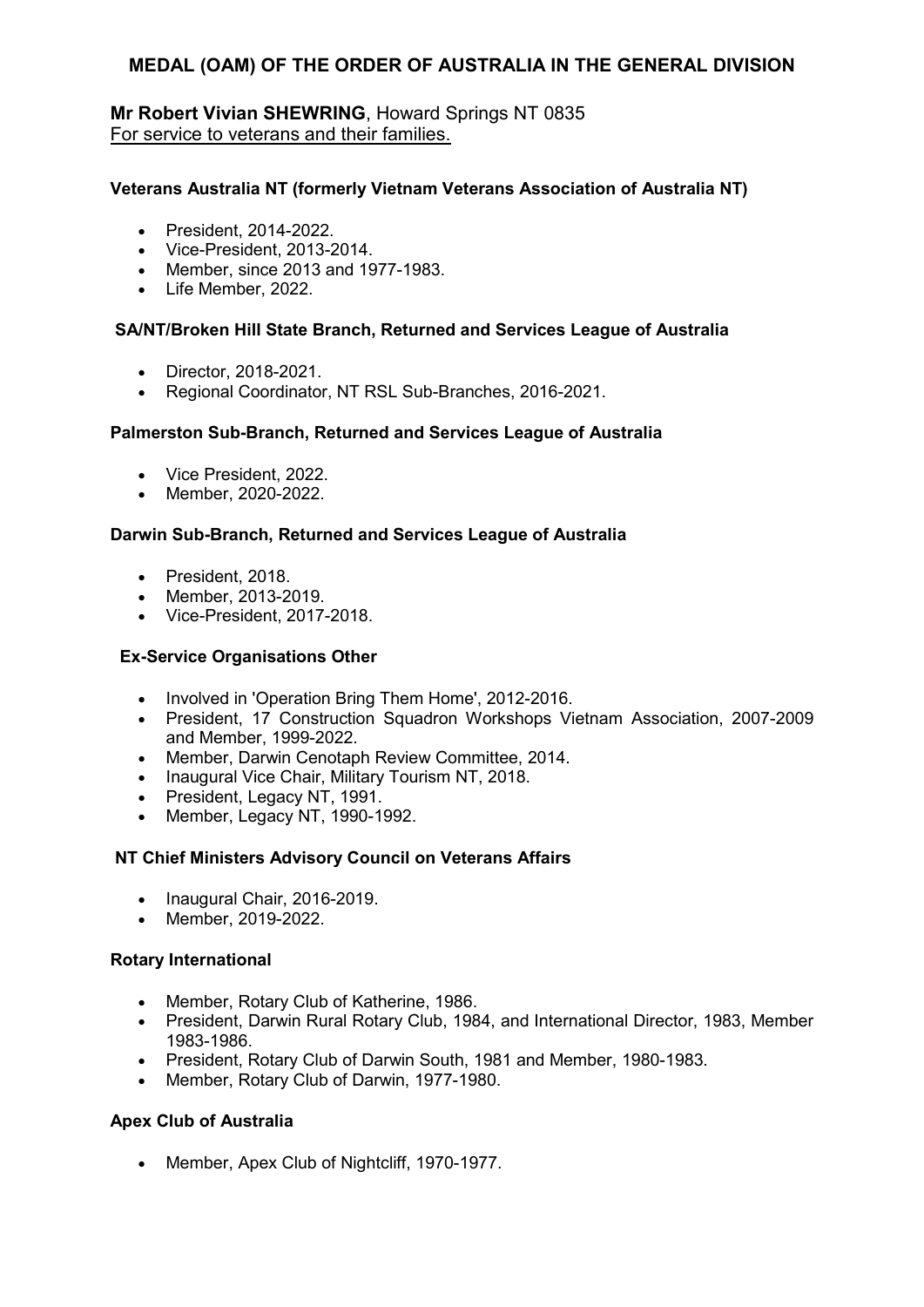## **Community**

- Board Member, NT Australia Day Council, 2017-2020.
- Vice Chair, NT Australia Day Council, 2019.
- Ambassador, Australia Day Council, 2018-2021.
- Member, Australian and Japanese Association of the NT, 2020-2022.
- Member, Ministers Advisory Council on NT Seniors, 2015-2022.
- Vice Chair, Ministers Advisory Council on NT Seniors, 2022.
- NT Seniors of Excellence, 2014-2022.
- Member, Litchfield Development Consent Authority, 2014-2019.
- Manager, NT Men's 'Stingers' Hockey Australian Championships, 2016 and 2017.
- President, National Seniors Top End, 2014-2021.
- Chair, Freds Pass Reserve Sport and Recreation Reserve, 2010, and Board Member, 1979-2011, and Life Member, since 2011.

### **Southern Districts Football Club**

- Inaugural President, 1981-1982.
- Member, Executive Committee, 1981-1991.
- Vice-President, 1988-1990, and 1991-1992.
- Life Member, 1991.

## **Royal Australian Army**

- Sergeant, Royal Australian Electrical and Mechanical Engineers, 1965-1971.
- Sergeant, 17 Construction Engineers Workshops, South Vietnam 1969-1970.
- Joined Royal Australian Army, Royal Australian Electrical and Mechanical Engineers, 1965.

### **Department of Education Northern Territory**

- Principal Education Officer, Delivery of Secondary Education to Remote Aboriginal Communities using Technology, NT Open College, 1994-1995.
- Assistant Director, Aboriginal Education, 1992-1993.
- Assistant Principal, Sanderson High School, 1991.
- Assistant Principal, Taminmin High School, 1988-1990.
- Regional Coordinator, Technical and Further Education, Katherine Region, 1986- 1987.
- Senior Teacher, Computing, Woodwork, Metalwork and Architectural Drafting, Nightcliff High School, 1983-1985.
- Aboriginal Adult Educator, Coordinator of Education NT Correctional Services, 1977- 1980.
- Manual Arts Instructor, Lajamanu, Yirrikala 1971-1974.

- Life Member, Veterans Australia NT Inc. 2022.
- Lifetime Contribution to Volunteering Award, Volunteers Australia NT, 2020.
- Volunteer of the Year NT, Highly Commended, Volunteers Australia NT, 2019.
- Graduate, Australian Institute of Company Directors, GAICD, 2017-2022.
- NT Senior Australian of the Year, 2016.
- NT People's Choice Gold Medal, 2015.
- NT Senior of Excellence Award, 2014.
- Life Member Freds Pass Sport and Recreation Management Board, 2011.
- Life Member Southern Districts Football Club, 1991.
- Churchill Fellow 1987.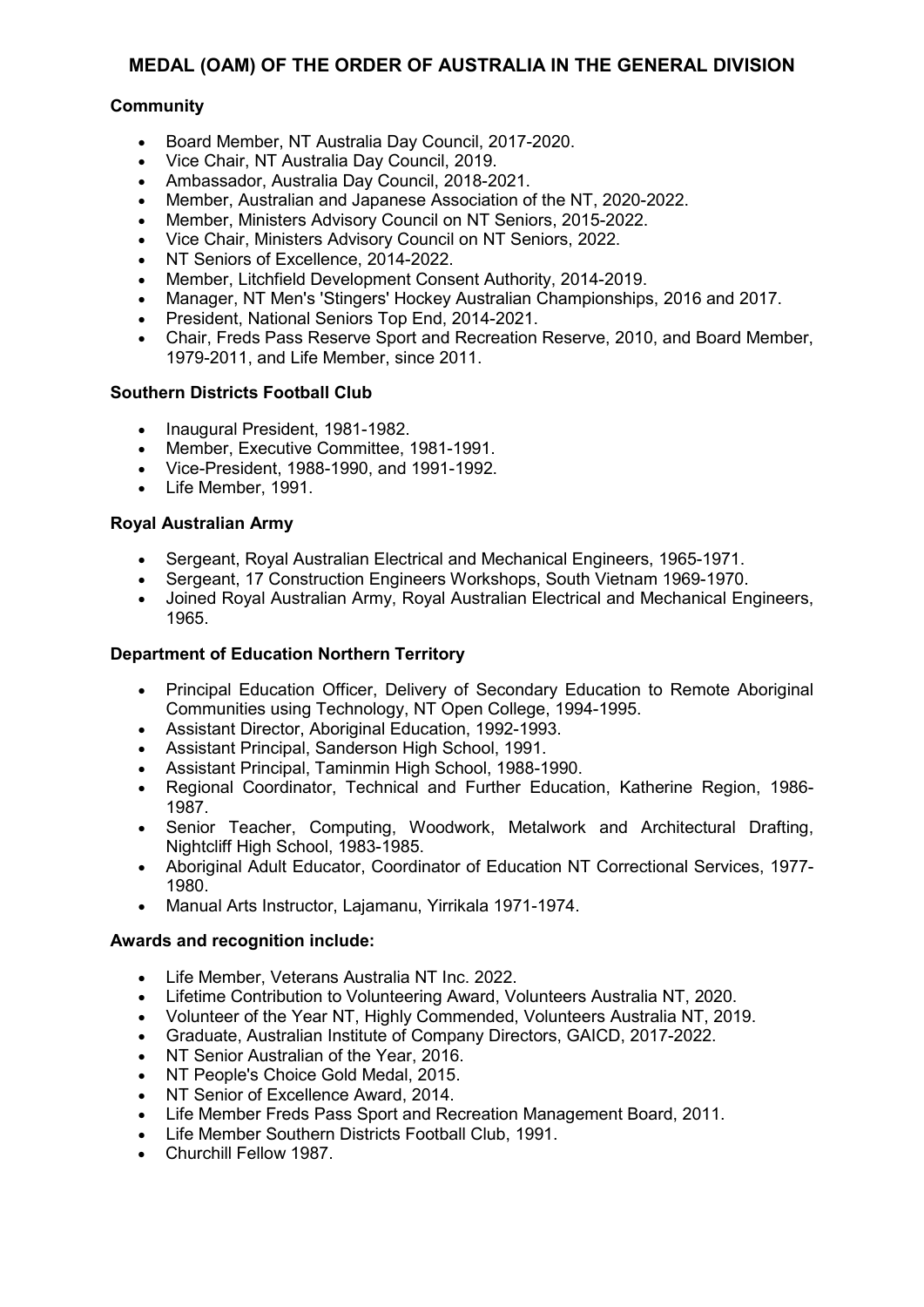## **Mr Kevin James SHORT**, Rutherford NSW 2320 For service to the community of Maitland.

#### **Maitland District Hockey Club**

- Public Officer, since 2009.
- Player, Maitland Rams Team, since 1984.
- Life Member.

#### **Maitland Hockey Turf Association**

- Chairman, since 2000.
- Public Officer, since 2000.
- Secretary, current.
- Past Booking Officer.

#### **Maitland Hockey Centre**

- Coordinator, since 2004.
- Member, Steering Committee, 2004

#### **Other Hockey**

- Registrar, Newcastle Men's Hockey Association, 2005-2010.
- Judiciary Chairman/Registrar, Hunter/Coast Premier Hockey League, 2005-2010.
- President, Manning Valley Hockey Association, 1975-1976.
- Secretary, Northern NSW Hockey Association, 1975-1976.

### **Maitland and District Historical Society**

- President, since 2018.
- Secretary, 2014-2018.
- Treasurer, 2009-2014.
- Leader, Maitland History Walks, current.

### **Anglican Diocese of Newcastle**

- Member, Diocesan Synod, since 2010.
- Member, Diocesan Incumbency Appointment Board, 2012.
- Member, Diocesan Council, 2011.

## **Saint Peter's Anglican Church, Parish of East Maitland**

- Past Priest's Churchwarden.
- Member, Parish Council, 20 years.
- Member, East Maitland Choir, 20 years.
- Parishioner, for over 30 years.

#### **Maitland District Christian Education Association**

- Secretary, since 2012.
- Vice Chairman, 2007-2012.
- Public Officer, since 2012.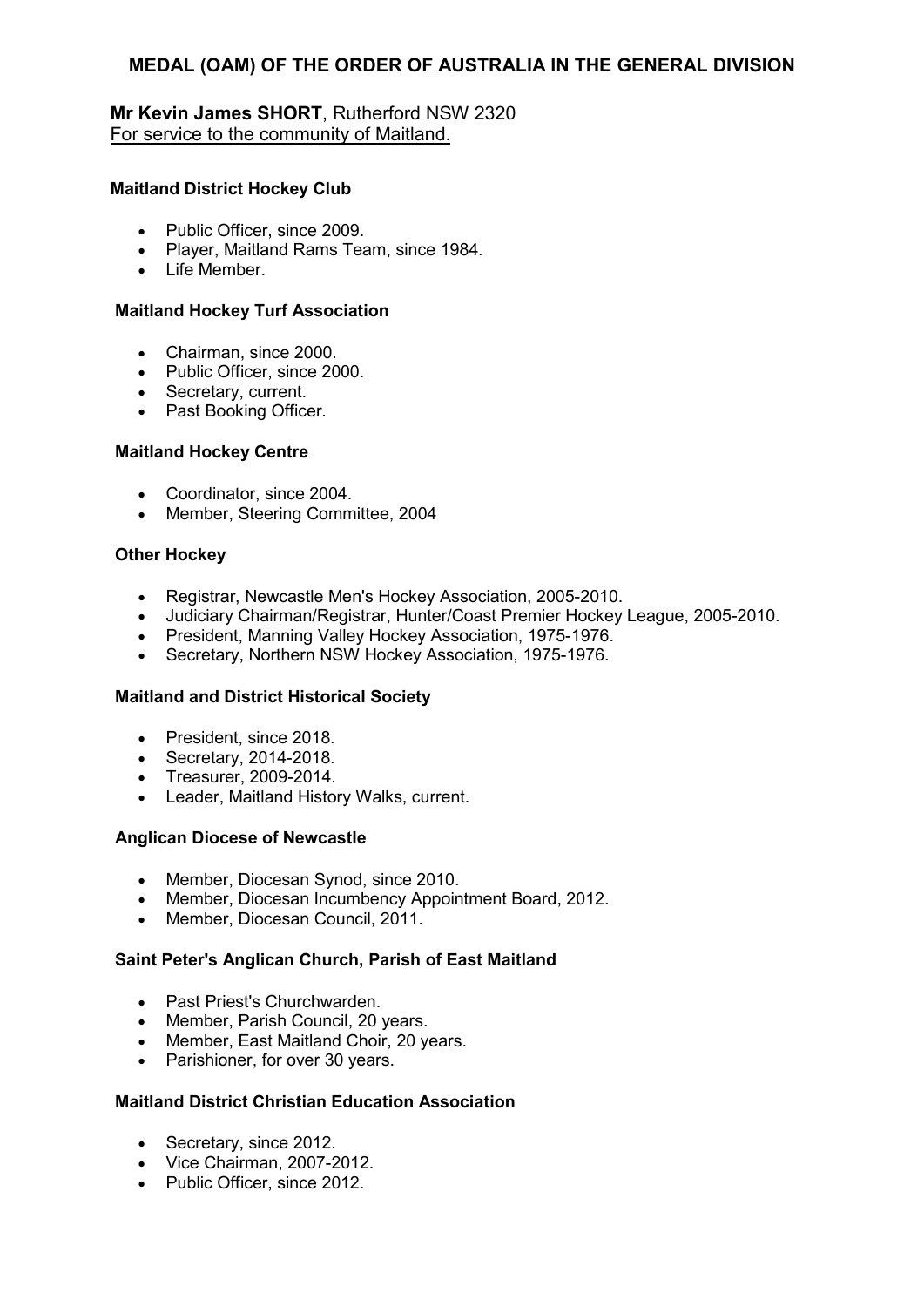#### **Lodge Wallis Plains No 4, Maitland Freemasons**

- Caring Officer, current.
- Director of Ceremonies, 2008-2019, since 2021.
- Rank of Past Deputy Grand Master (PDGM) conferred, 2021.
- Secretary, Lodge Mindaribba (now Lodge Wallis Plains), 1984-2002.
- Secretary, St Elizabeth Sovereign Chapter No 85, 2 years.
- Past Chair, St Elizabeth SC No 85.
- Past Chair, Newcastle Northern Sovereign Council No 9.

### **Other Community**

- Deputy Chair, Maitland Centenary of Federation Committee, 2000-2001.
- Member, Maitland Musical Society, current.
- Member, Dorrigo and Guy Fawkes Historical Society, current.
- Member, Maitland Regional Museum, current.
- Member, Maitland Regional Art Gallery, current.

#### **Publications**

- Author, *Son of the mountain: the story of 3824 Sgt Francis Alfred Kemp* MM, WorldCat Identities, 2018.
- Author, *Sir Samuel Walker Griffith* series, The Maitland Mercury, 2001.
- Author, *Elections- from the inside looking out* (Self Published 2022).

#### **Professional**

• Electoral Officer, Division of Paterson, Australian Electoral Commission, 1970-2005.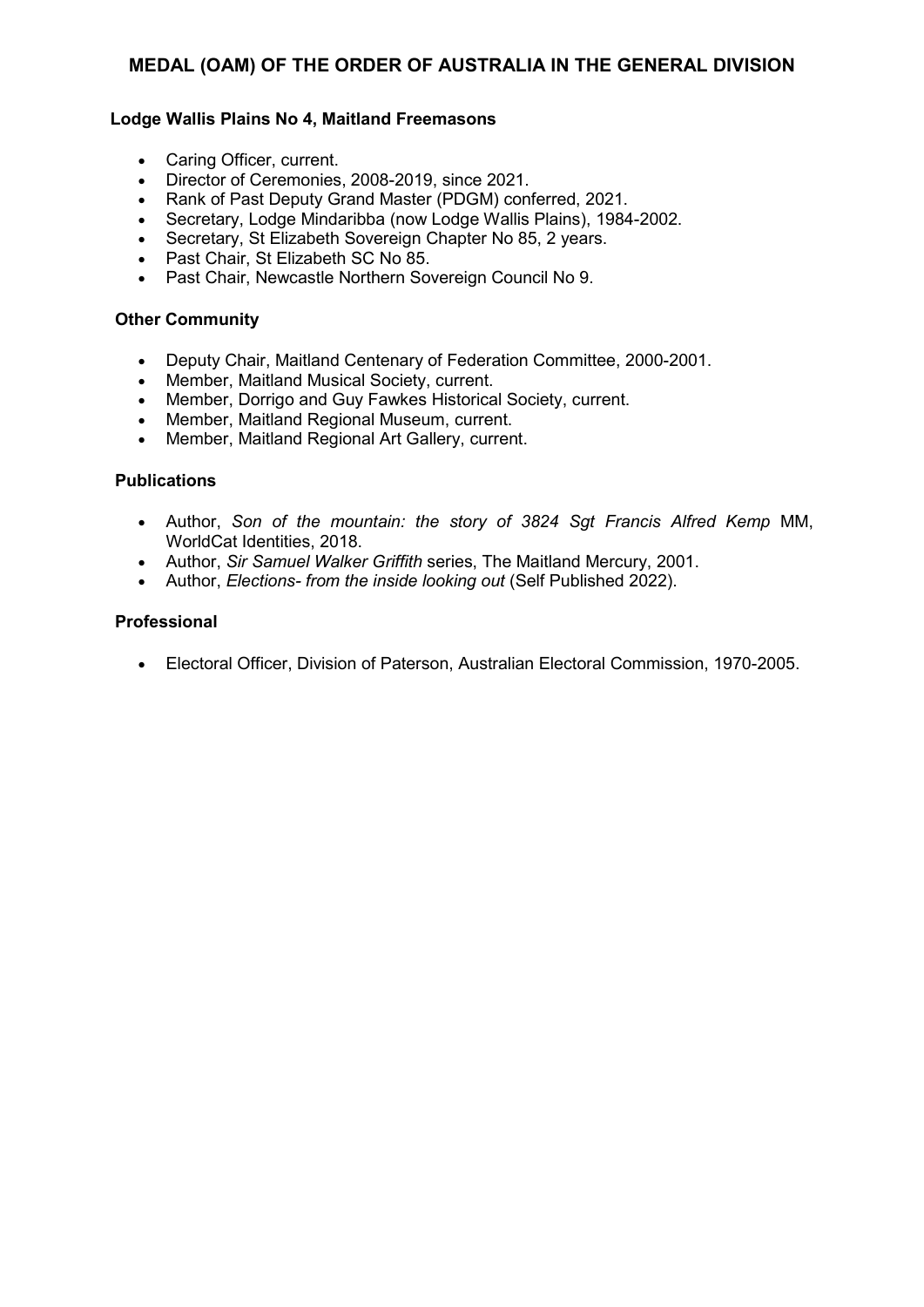## **Mrs Shillar SIBANDA**, Point Cook VIC 3030 For service to the African community of Victoria.

### **Africa Day Australia**

- President, since 2018.
- Founding Member, since 2012.

#### **Community Roles - Other**

- Committee Member, African Music and Cultural Festival, since 2016.
- Committee Member, African Australian Communities Leadership Forum, current.
- Chairperson, Hand 2 Hand Sincedane Charity, current *(helping to rebuild schools in Zimbabwe).*
- Founding Member, Commemorative Committee Melbourne, Nelson Mandela Day Australia, since 2013.
- Supporter, Unite to Fight Cancer for Peter McCullum, Mother's Day Classic for Breast Cancer, St Vincent's Fun Run.

### **Zimbabwe Community in Australia Victoria**

- President, 2013-2015.
- Committee Member, Interim Board, 2020.
- Committee Member, 2005-2013.
- Co-Founder, Zimbabwe Community Language School, 2011.
- Founding Member, 2005.

### **Professional Career**

- Clinical Coordinator, Forensicare, since 2018.
- Forensic Psychiatric Nurse, St Vincent's Hospital, 2009-2018.
- Psychiatric Nurse, Royal Melbourne Hospital, 2007-2009.
- Registered Nurse, since 2006.

- Premier's Volunteer Championship Award, 2018.
- Chairman's Award, Zimbabwe Achievers Awards Australia, 2018.
- Multicultural Award for Excellence, Africa Day Australia, 2013.
- Ambassador for Peace, Universal Peace Foundation, 2010.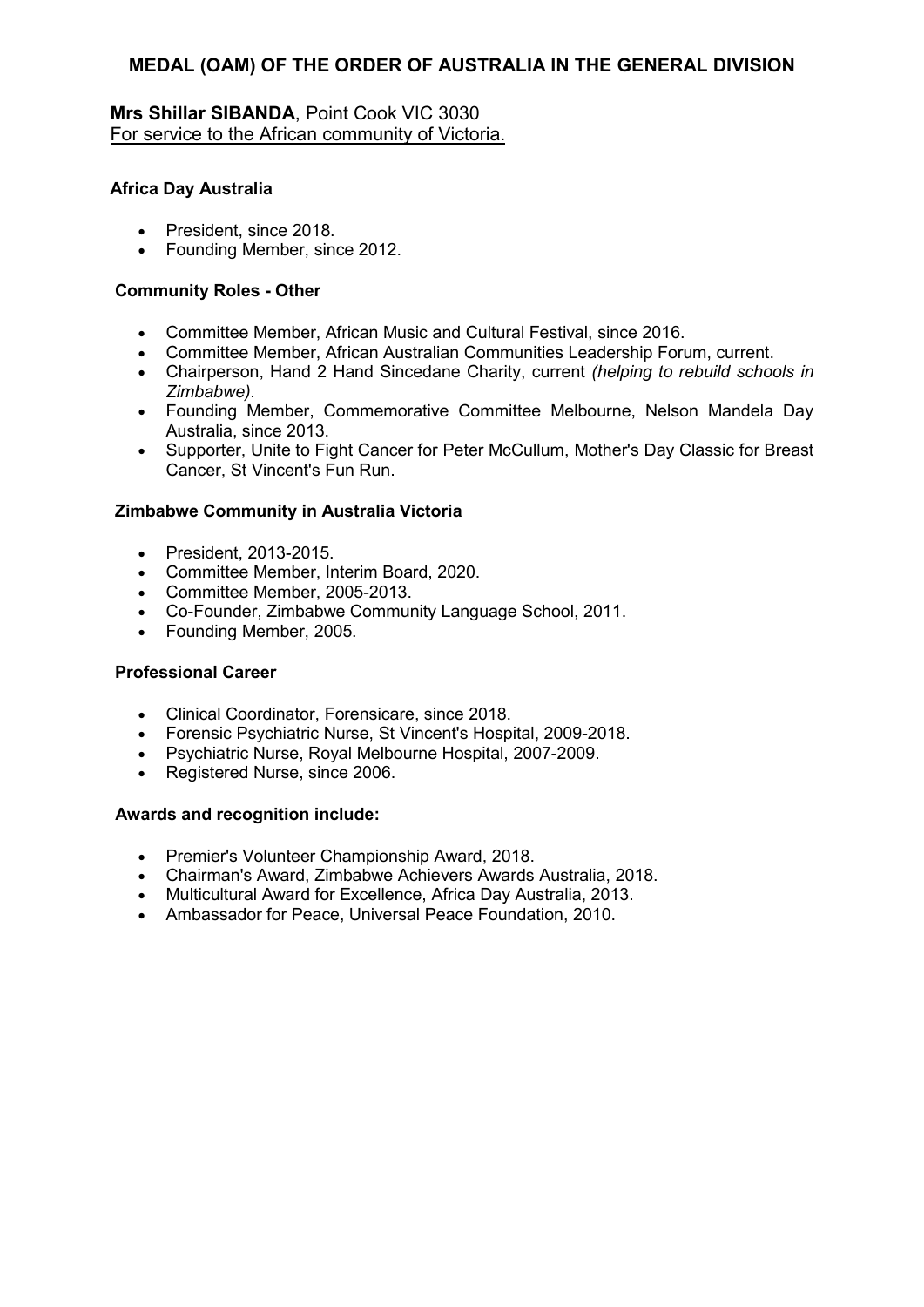# **Mrs Gurpreet Pinky SINGH**, QLD

For service to the community through a range of roles.

### **Punjabi Welfare Association of Australia (PWAA)**

• Founding President, since 2016.

### **Community**

- Founding President, Brisbane Indian Prestige Lions Club, since 2018.
- Community Ambassador, Gold Coast Commonwealth Games, 2018.
- Advisor, Indian Council of Australia, Queensland Inc., since 2022.

### **Brisbane City Council**

- Ambassador, Lord Mayor's Charitable Trust, since 2019.
- Ambassador, Lord Mayor's Multicultural Round Table, since 2019.

### **Liberal National Party**

- Multicultural Chair, Liberal National Party Women, since 2018.
- Policy Chair, Immigration, Citizenship and Multicultural Affairs, since 2021.
- Candidate, Central Brisbane Electorate of McConnel, 2020.
- Member, current.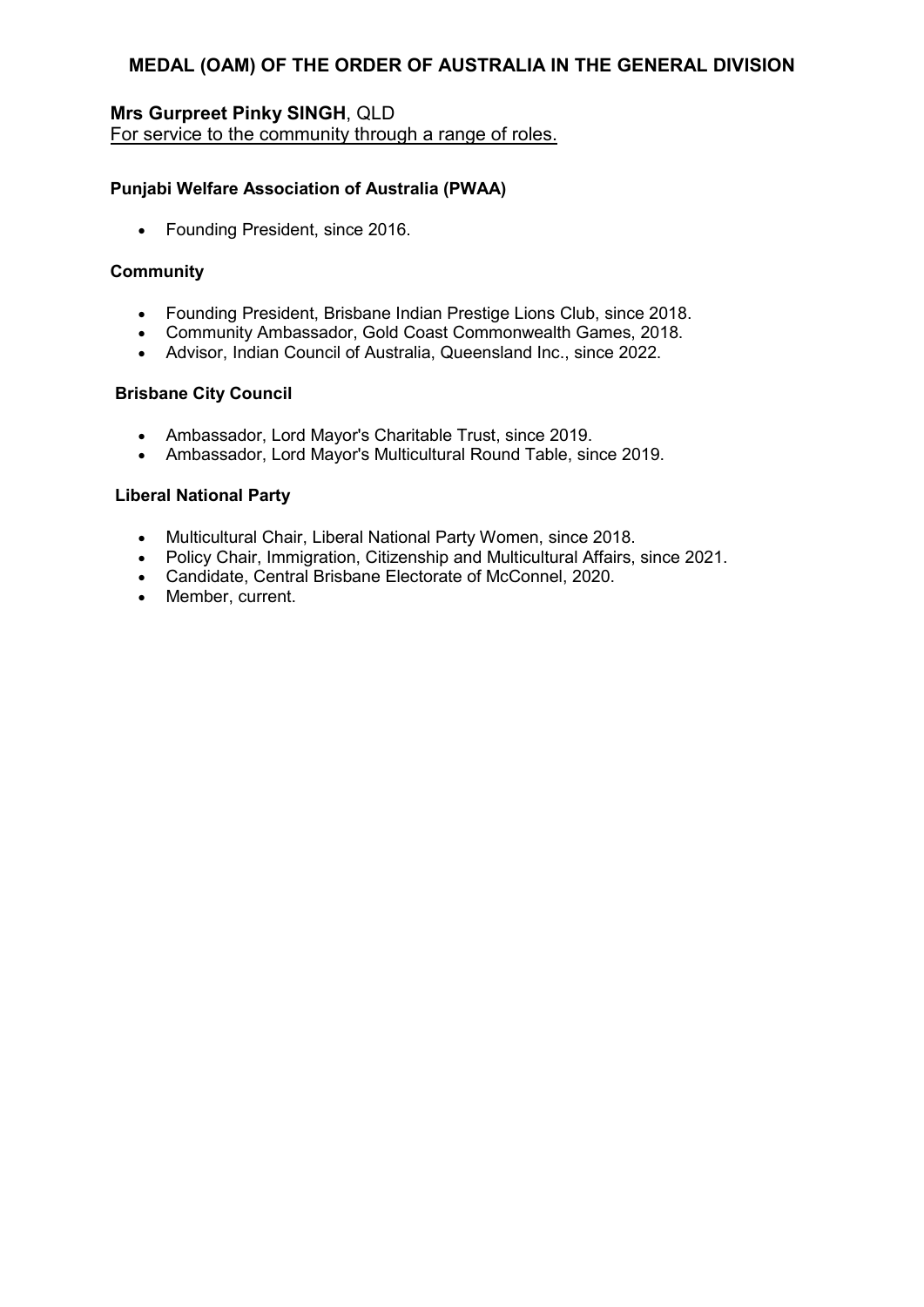## **Mrs Dorothy June SMITH**, Crawley WA 6009 For service to the community through philanthropic roles.

### **Philanthropy**

- Founder, Financial Supporter and Volunteer, Dot's Place (cancer support and therapy centres), Bunbury and Mandurah, Cancer Council WA.
- Sponsor, Room 408, Ronald McDonald House Nedlands, since 2017.
- Member, Chairman's Giving Circle, West Australian Ballet, current, and Supporter, 10 years.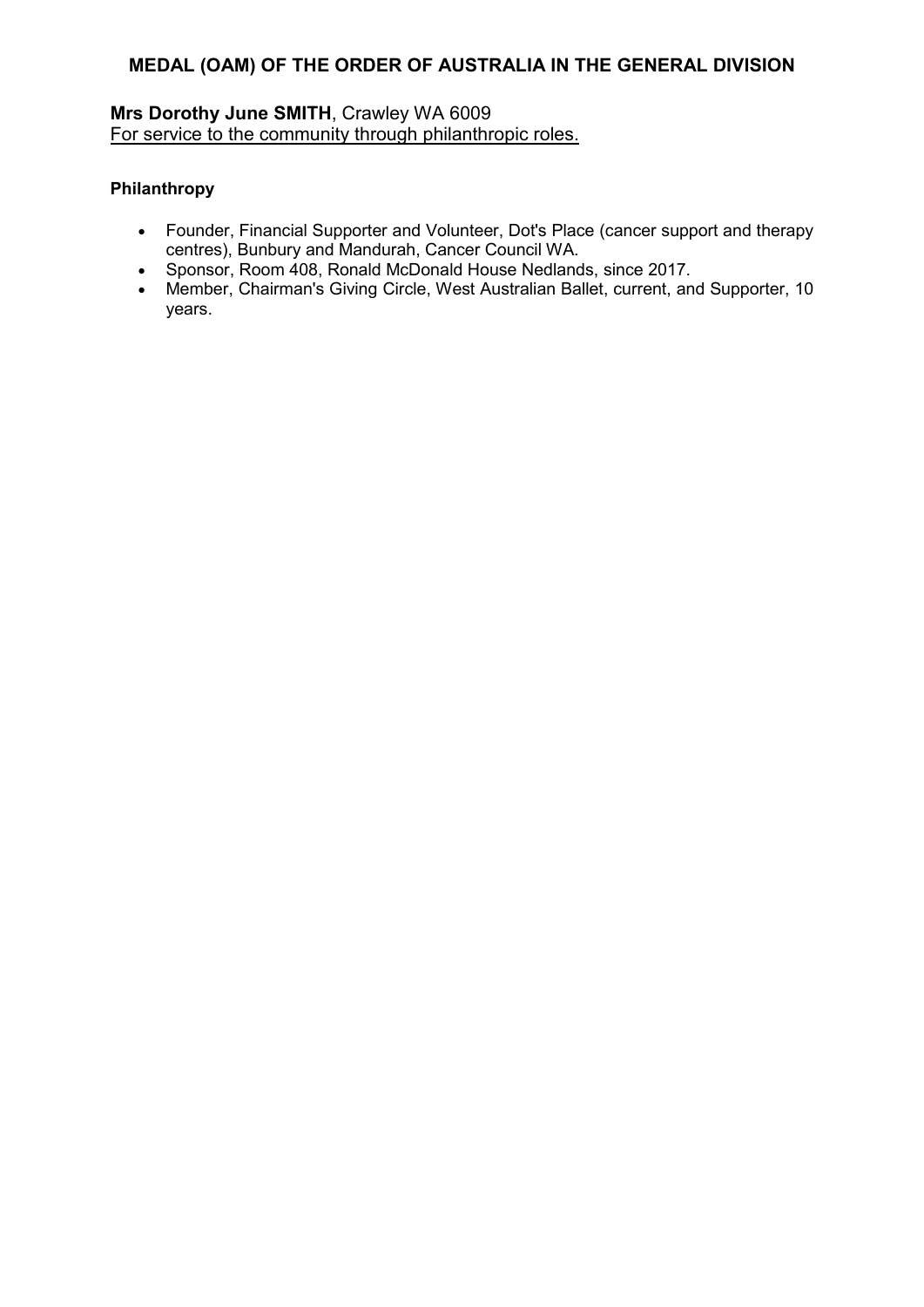## **Mrs Jillian Isobelle SMITH**, Montrose VIC 3765 For service to the community, and to education.

### **Quilt maker for a range of organisations including:**

- Capes for Kids.
- Life's Little Treasures.
- Aussie Hero Quilts, 2014-2016.
- CFA Patchwork and Quilting at Gembrook.
- BJ Quilters Peter Mac and Refuge Victoria.

### **Department of Education and Training Victoria**

- Education Support teacher, Koori students and students with Learning Difficulties, Mooroolbark East Primary School, 2012-2022.
- Leading Teacher, Mooroolbark East Primary School, 1997-2011.
- Teacher, Wonga Park Primary School, 1993-1996.
- Teacher, Kilsyth East Primary School, 1987- 1993.
- Teacher, Narmara Primary School, 1986.
- Teacher, Ruskin Park Primary School, 1986.
- Teacher, Wandin North Primary School, 1983-1985.
- Teacher, Wesburn Primary School, 1983.
- Teacher, Yallourn North Primary School, 1982-1983.
- Teacher, Buln Buln Primary School, 1980-1981.
- Head Teacher, Nilma Primary School, 1976-1979.
- Head Teacher, Narracan Primary School, 1974-1975.
- Teacher, Thorpdale Primary School, 1973.
- Teacher, Trafalgar East Primary School, 1972-1973.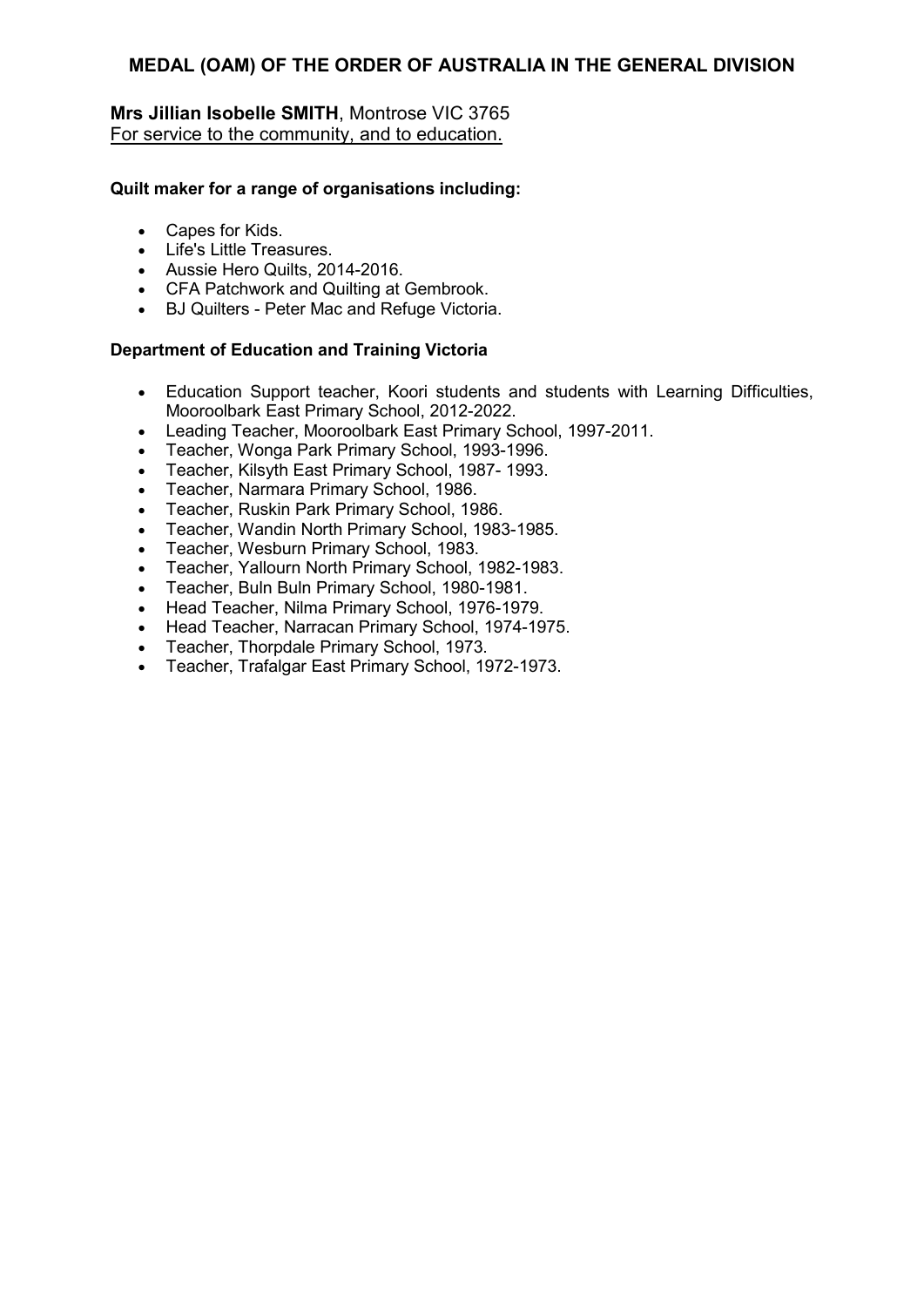## **Mrs Marjorie SMITH**, Hallam VIC 3803 For service to the community of Dandenong.

### **Dandenong Legacy Widows Club**

- Treasurer, since 2003.
- President, 1998-2003.
- Member, since 1994.

### **Dandenong North Uniting Church (formerly St Andrews Presbyterian Church)**

- Former Church Elder, 30 years.
- Former Treasurer, Church Committee, 16 years.
- Sunday Organ Player, 1995-2017.
- Former Sunday School Teacher.
- Former Committee Member, Dorothy Bailey House.
- Parishioner, 1959-2017.

### **Girl Guides Victoria**

- Former Camp Site Caretaker, Police Paddocks, pre-1990.
- Former State Trainer.
- Region Commissioner, Dandenong, 1974-1979.

## **Girl Guides Victoria, Dandenong North**

- Former Outdoor Activities Advisor.
- Guide Leader, 1962-1972.

### **Other Service**

- Meeting Leader, Whirlybirds Day Club, Dandenong-Cranbourne Sub-Branch, Returned and Services League of Australia, 2005-2019.
- Former Member, Wallara Australia Parents and Friends.
- Former Collection Day Area Coordinator, Victorian Division, Australian Red Cross.
- Former Volunteer, Meals on Wheels.
- Former Volunteer, Dandenong City Eisteddfod.

- Living Treasure, City of Greater Dandenong, 2005.
- Senior Citizen of the Year, City of Greater Dandenong, 1993.
- Life Member, Wallara Australia Parents and Friends.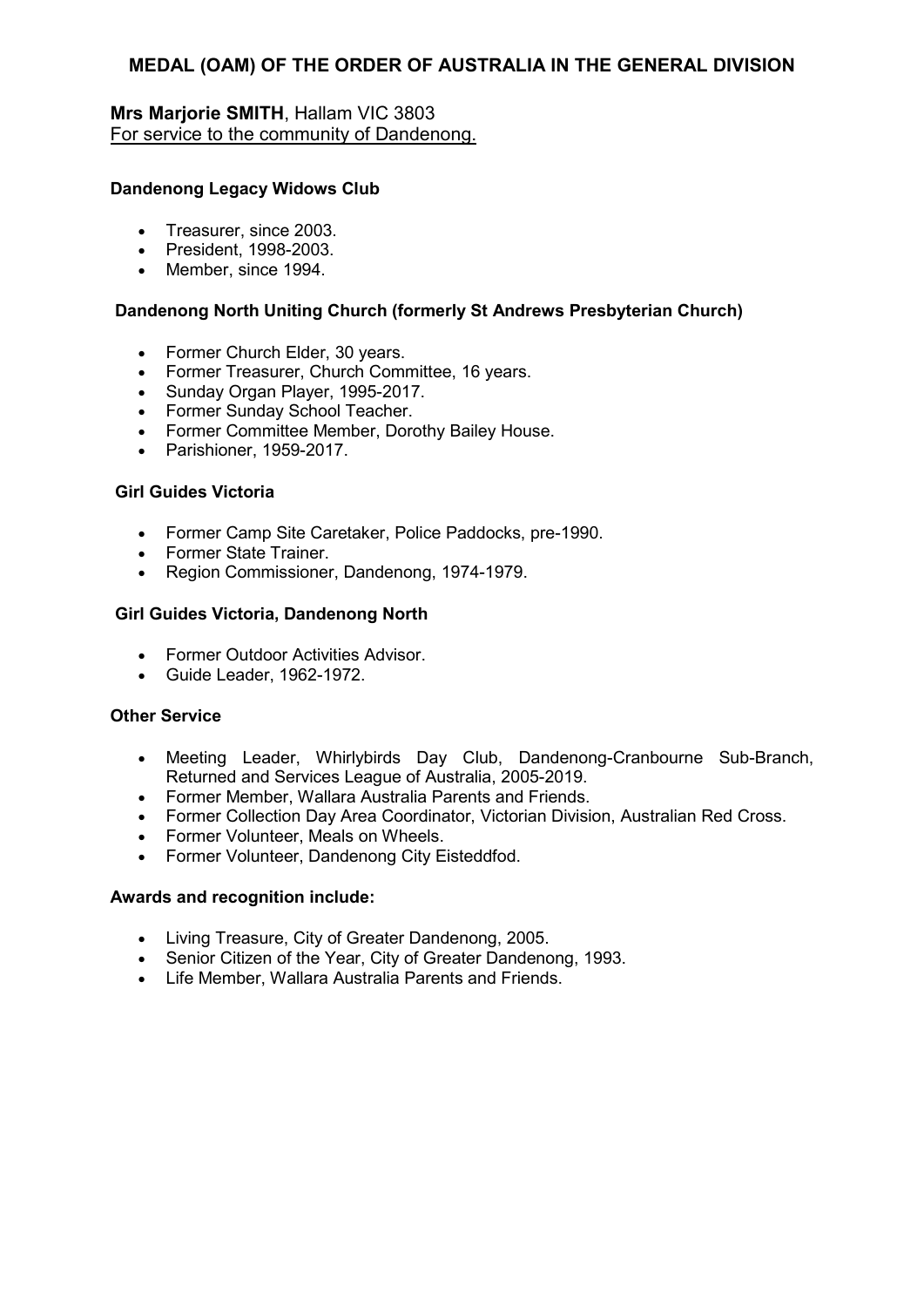## **Mr Robert John SMITH**, Empire Bay NSW 2257 For service to veterans, and to the community.

### **21 Construction Regiment Association**

- Committee Member, current**.**
- Association Sergeant Major, Parades and Commemoration Services, since 2000.
- Former Captain and Coach, 21 Construction Regimental Shooting Team, 1991-2002.

#### **Military - Other**

- Volunteer, Reserve Forces Day Council, 1998-2018.
- Member, Australian Army Reserve, 1967-1990 and 1991-2002.

### **Gosford District Rifle Club**

- Member, since 1991.
- Secretary, since 2003.
- Life member, 2009.

#### **Professional**

- Engineering Officer, Ausgrid, 1975-2015.
- Design Draftsman, Electricity Commission of NSW, 1971-1975.
- Design Draftsman, Commonwealth Department of Works, 1968-71.
- Electrician, Commonwealth Department of Works, 1964-68.

### **Community - Other**

- Former President, Ausgrid Central Coast Staff Fund, 16 years.
- Member, Scouts New South Wales, Point Clare and Ettalong, 1978-1982.
- Member, Progress Association, Point Clare and Tascott, 1971-1979.
- Superintendent, St John Ambulance New South Wales, 6 years.
- Member, St John Ambulance New South Wales, 1963-1973.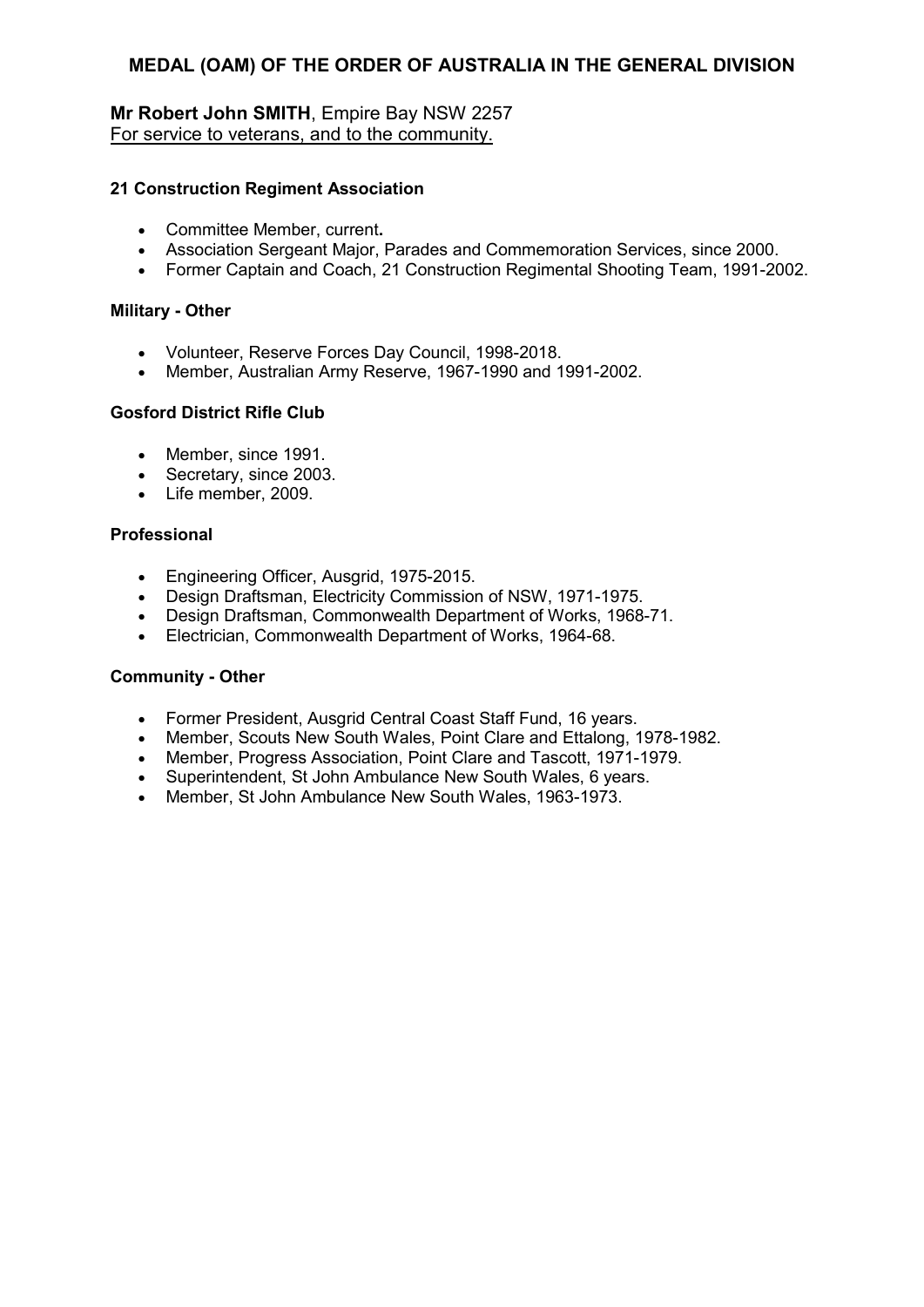## **Mrs Stephanie SMYTH**, Adelong NSW 2729 For service to the community of Adelong.

### **Adelong and District Community Branch, Bendigo Bank**

- Branch Manager, since 2015.
- Customer Relations Manager, 2004-2015.

#### **Community - Other**

- Chair, Adelong Community Enterprises, current.
- Member, Visy Community Consultative Committee, many years until late 2020.
- Former Honorary Secretary, Adelong Progress Association.
- Member, New Adelong Swimming Pool Committee, 8 years.
- Volunteer, Meals on Wheels, 1988-2004.
- Secretary and Treasurer, Adelong Primary School P&C, 1991-2000.
- Secretary and Treasurer, Adelong Playgroup, 1986-1994.
- Treasurer, Adelong Pre-School, 1990 and 1994.
- Former Steward, Flower Section, Adelong Show, Adelong Pastoral and Agricultural Society.

#### **Community Sport**

- Secretary, Adelong Junior Sports Foundation, 2000-2005.
- Treasurer, Adelong Netball Club, 1990-2004.
- Secretary, Adelong Junior Cricket Club, 1991-2000.
- A range of executive roles, Adelong Hockey Club, 1971-1994.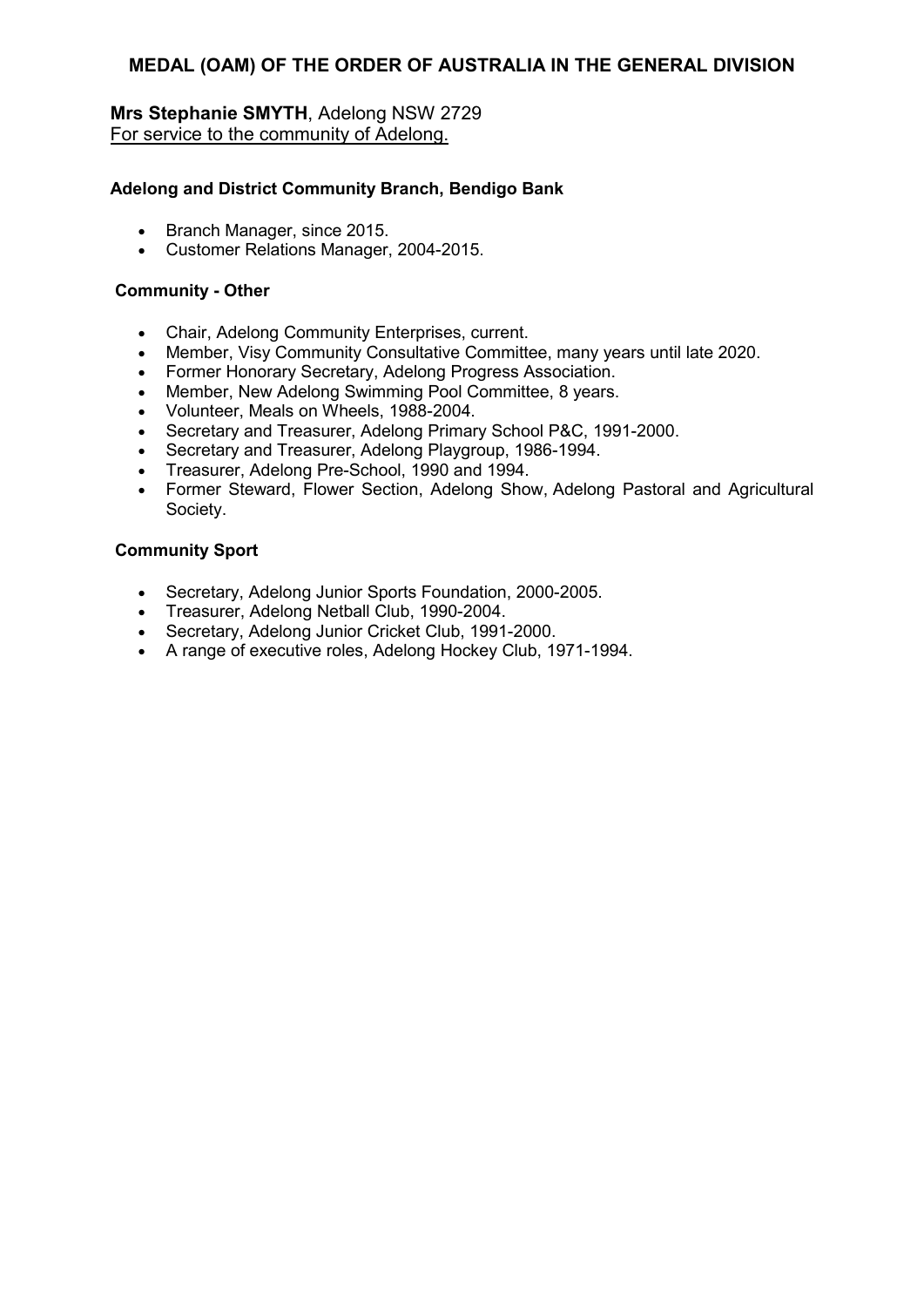## **Mr Hector Simon SOANS**, Kenthurst NSW 2156 For service to the Anglo-Indian community of Australia.

#### **Australian Residents Anglo-Indian Association**

- Patron, since 2017.
- Vice-Chairman, current.
- Inaugural President, 1996-2006.
- Founder, 1995.

#### **Community - Other**

- Supporter, a range of charitable organisations including Rural Fire Service, MS Australia, Catholic Mission, Garvan Institute for Cancer, Children's Hospital, Breast Cancer and Diabetes Australia, The Canteen, Catholic Parishes in Kellyville, Our Lady of the Rosary and Madeleine Sophie Kenthurst Parish.
- Provided financial support and accommodation for migrants, 1985-2005.

### **Philanthropy India**

- Child Sponsor for over 200 children, St Mary's Primary School, Hubli, India, since 2000.
- Financed replacement roofing, Mother Teresa Foundation Home, Hubli, India, 2003.
- Established scholarship for poor children, Fatima High School, Hubli, India, for over 15 years.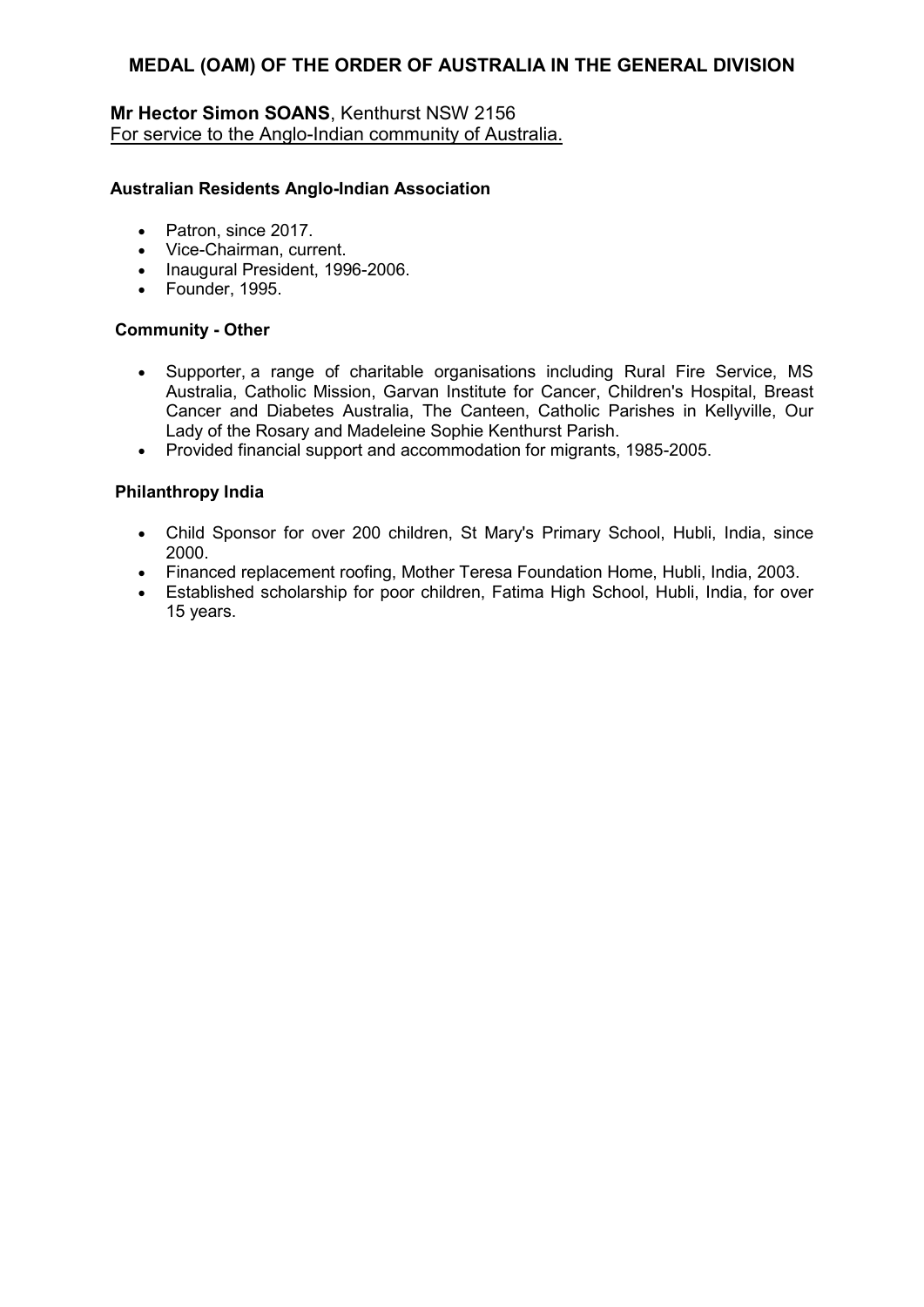### **Mrs Suzanne Janet SOUTH**, VIC For service to community history.

#### **Nepean Historical Society**

- Honorary Archivist and Research Officer, since 2001.
- Member, since 1992.
- Committee Member, 1992-2020.
- Life Member, since 2013.
- Former Editor, *The Nepean.*
- Author, *George Selth Coppin Father of Sorrento: A Brief History,* 1994.

#### **Community - Other**

- Member, Nepean Conservation Group, current.
- Member, Sorrento Seaside Singers, since 2011.
- Founding Member, Southern Peninsula Indigenous Flora and Fauna Association.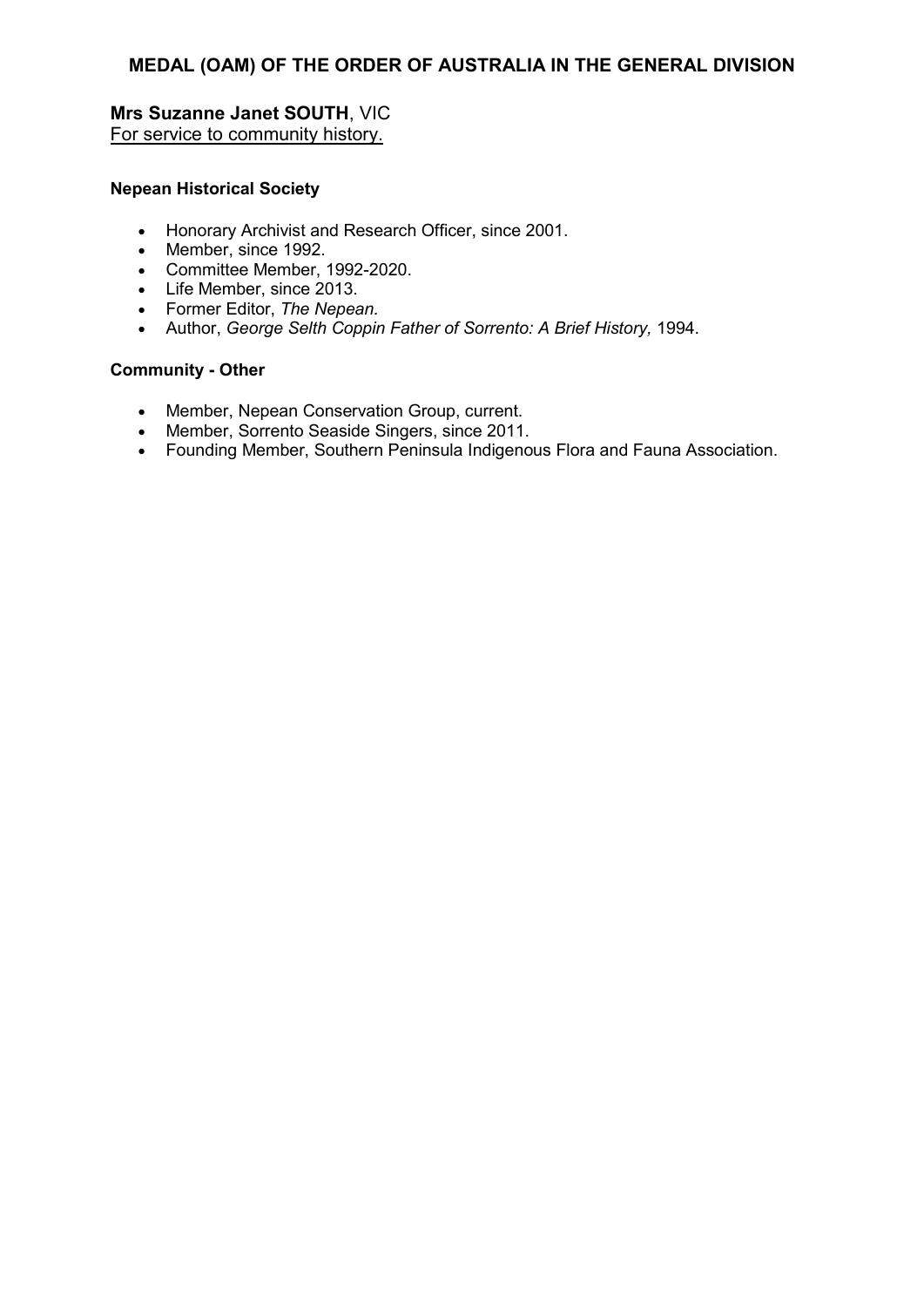## **Dr David SPEAKMAN**, VIC

For service to medicine, particularly cancer treatment.

## **Peter MacCallum Cancer Centre**

- Chief Medical Officer, since 2013.
- Past Executive Director Clinical Services, and Head, Melanoma and Skin Units, 2003-2011.
- Senior Surgeon, Breast and Skin and Melanoma Units, current.

### **Monash Medical Centre**

- Consultant Breast Surgeon, current.
- Director, Monash Lymphoedema Service, 10 years.

## **Consultant Surgeon - Private Practice**

- The Valley Specialist Breast Clinic, current.
- Cancer Specialists, current.
- Southern Breast Oncology, current.

### **BreastScreen Victoria**

- Chair, Quality and Accreditation Committee, since 2017.
- Past Member, Scientific Advisory Committee.

### **Committee and Advisory roles**

- Management Committee Member, Clinical Guidelines Network, Cancer Council Australia, current.
- Member, representing melanoma and surgical oncology groups, Clinical Oncology Society of Australia Council, 2009-2019, and Senior Advisor, current.
- Deputy Chair, NHMRC Non-Melanoma Skin Cancer Guidelines Committee, current.
- Skin Cancer Committee, Victorian Clinical Oncology Group, 2007.
- Medical Advisory Board, Australian and New Zealand Breast Cancer Trials Group, the New Zealand Breast Cancer Council and the Cancer Council, 2011.

### **The Royal College of Surgeons**

- Facilitator, *Breaking Bad News training program*, Cancer Council of Victoria and the Royal College of Surgeons, since 2010.
- Fellow, since 1998.

## **Education**

- Lecturer, Melbourne and Monash Universities, since 2000.
- Expert Advisor, NICM Health Research Institute, Western Sydney University, current.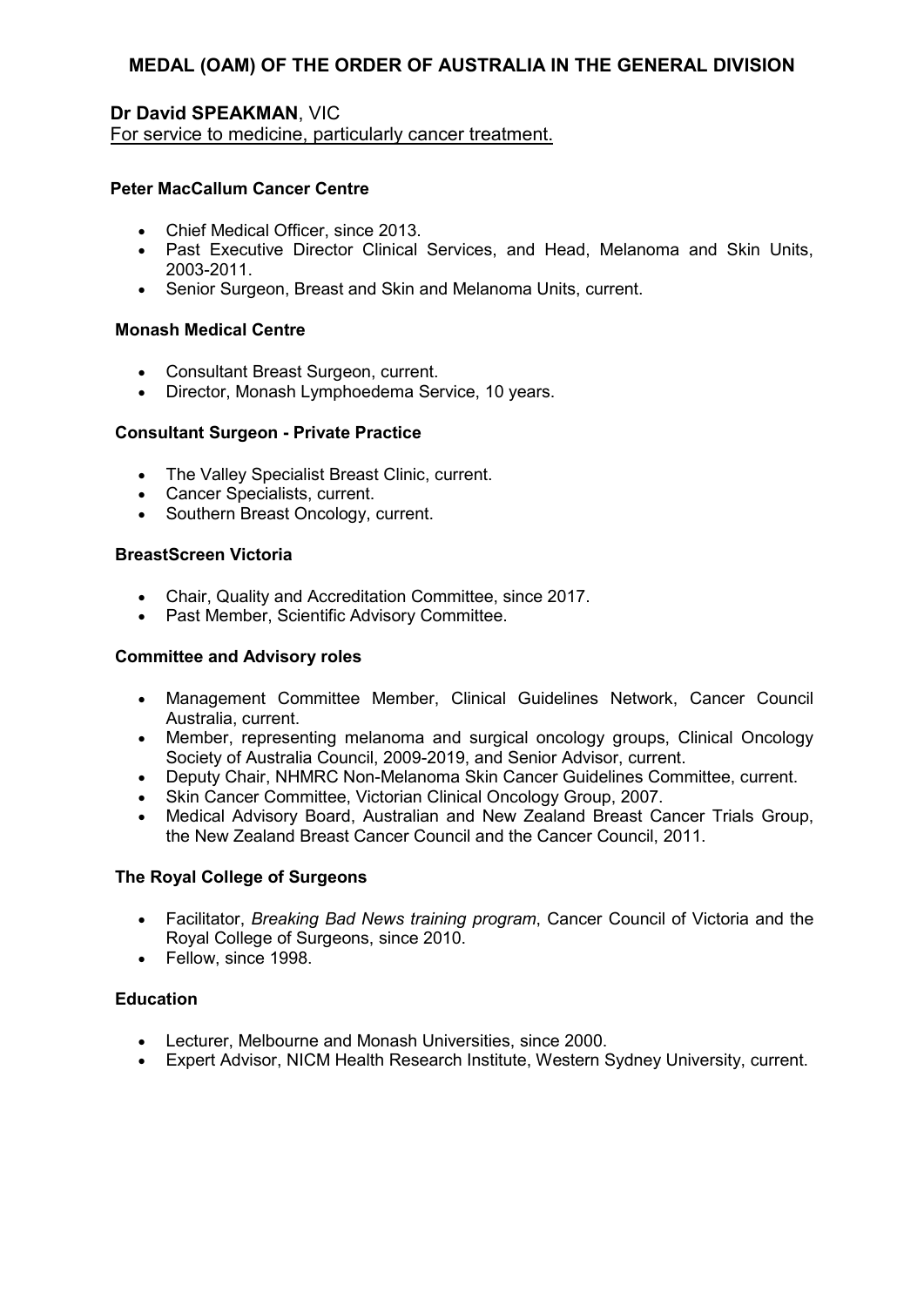## **Mr John SPINK**, Glass House Mountains QLD 4518 For service to Indigenous community health.

## **North Coast Aboriginal Corporation for Community Health**

- Chief Executive Officer, 1998-2020.
- Assisted with foundation of the Well Person's Health Check Day, facilitated in conjunction with the Sunshine Coast Hospital and Health Board, 2005.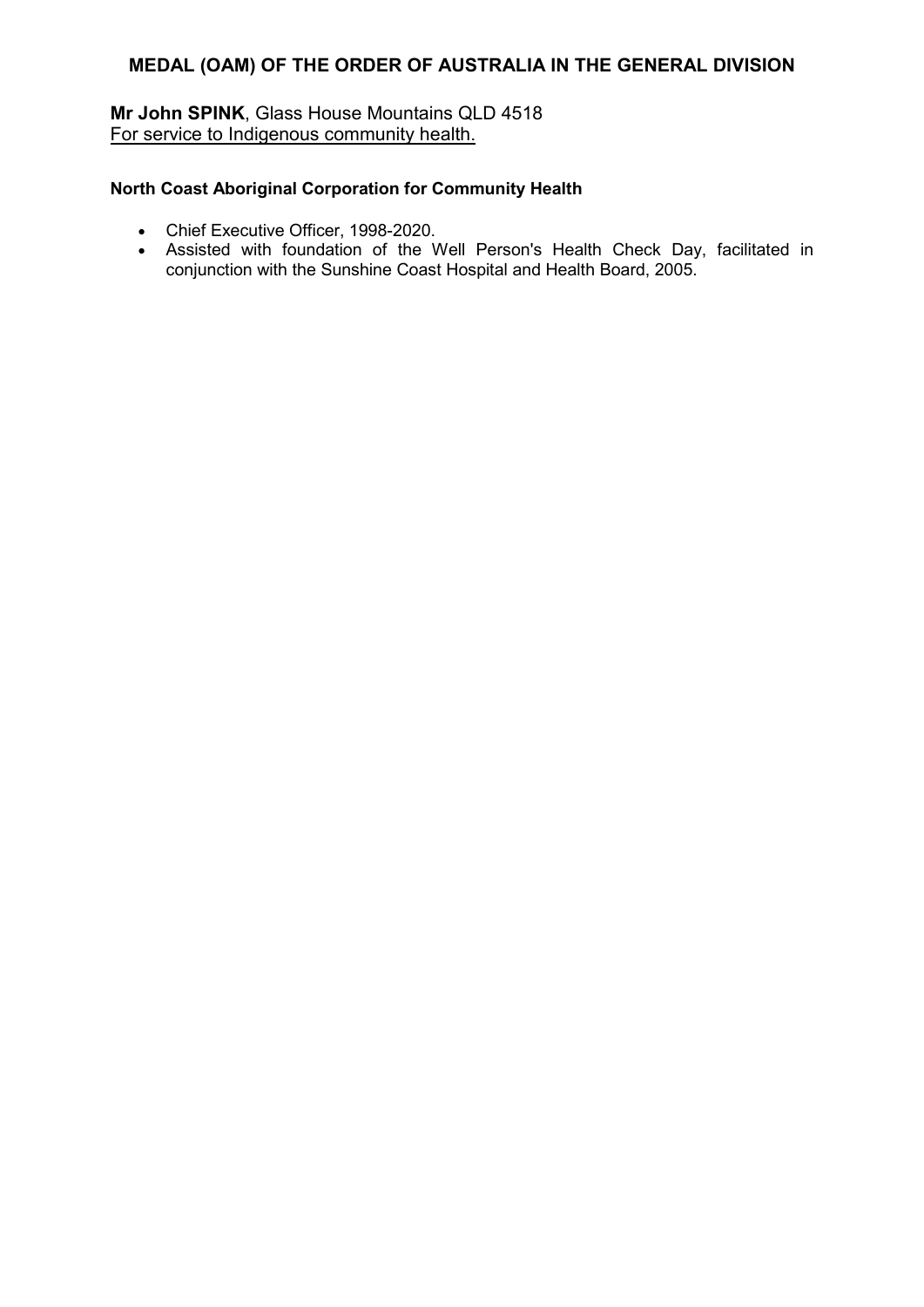# **Mr Howard Garry SPRY**, Queenscliff VIC 3225 For service to the community of Queenscliffe.

## **History**

- President, Queenscliffe Historical Museum, 2014-2020.
- Member, Queenscliffe Historical Museum, current.
- Member, Queenscliffe Maritime Museum, current.

### **Political**

- Member for Bellarine, Parliament of Victoria, 1992-2002.
- President, Queenscliffe Branch, Liberal Party, 1973-1975.

## **Borough of Queenscliffe**

- Councillor, 1974-1980.
- Chair, Queenscliffe Restoration Fund Steering Committee, 1980.
- Council's Representative, Geelong Regional Planning Authority, 1975.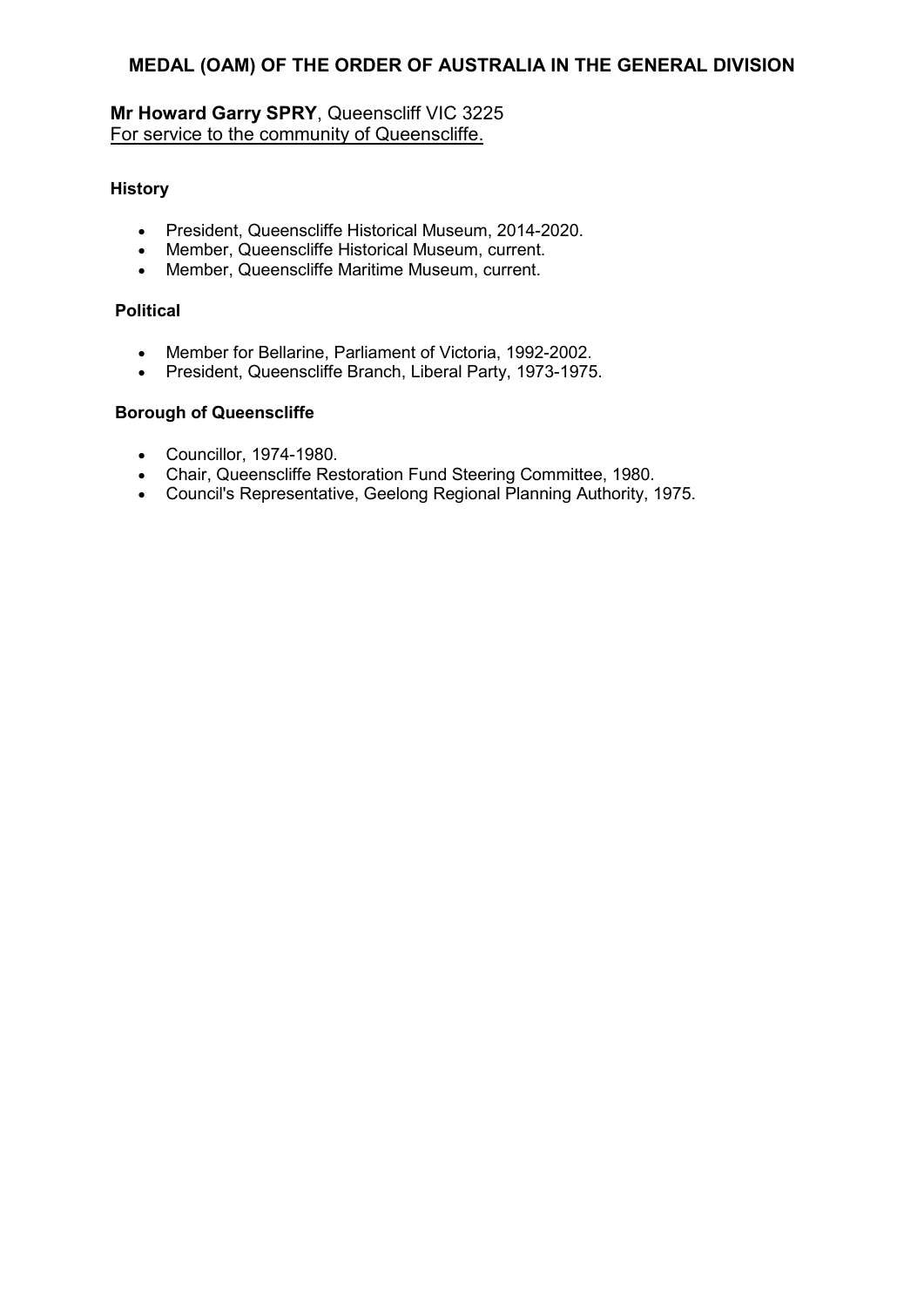## **Mrs Carolyn Anne STEDMAN**, South Turramurra NSW 2074 For service to children particularly as a foster parent.

### **WesIey Dalmar Mission, Wesley Community Services**

- Foster Parent, 74 children, out of home care program, since 1970s.
- Operator, Childcare Service, 20 years.
- Member, Foster Care Support Group, current.

### **Mukti Australia**

- Benefactor and speaker, current.
- Past volunteer, India, twice.

### **St Philip's Anglican Church, Anglican Parish of Turramurra South**

- Parishioner and volunteer, since c1970.
- Volunteer, Australia Day BBQ, prior to 2019.

### **Other roles**

- Former Leader, South Turramurra Girl Guide Unit.
- Former Counsellor, Australia Breastfeeding Association.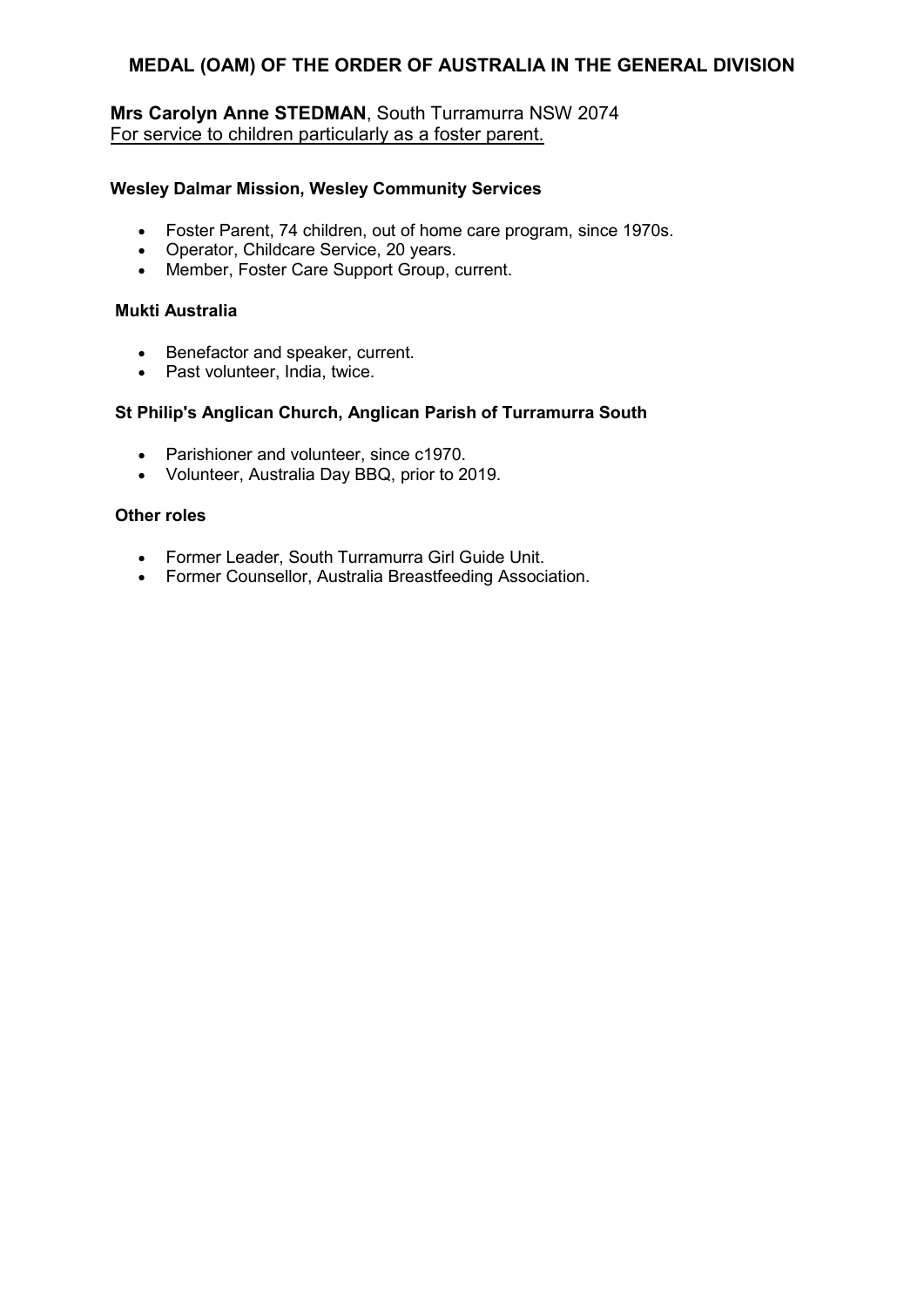# **Mr David Eric STEDMAN**, South Turramurra NSW 2074 For service to children particularly as a foster parent.

### **WesIey Dalmar Mission, Wesley Community Services**

• Foster Parent, 74 children, out of home care program, since 1970s.

### **Mukti Australia**

• Benefactor, and supporter, current.

## **St Philip's Anglican Church, Anglican Parish of Turramurra South**

- Parishioner and volunteer, since c1970.
- Founding Committee Member, and volunteer, Australia Day BBQ, prior to 2019.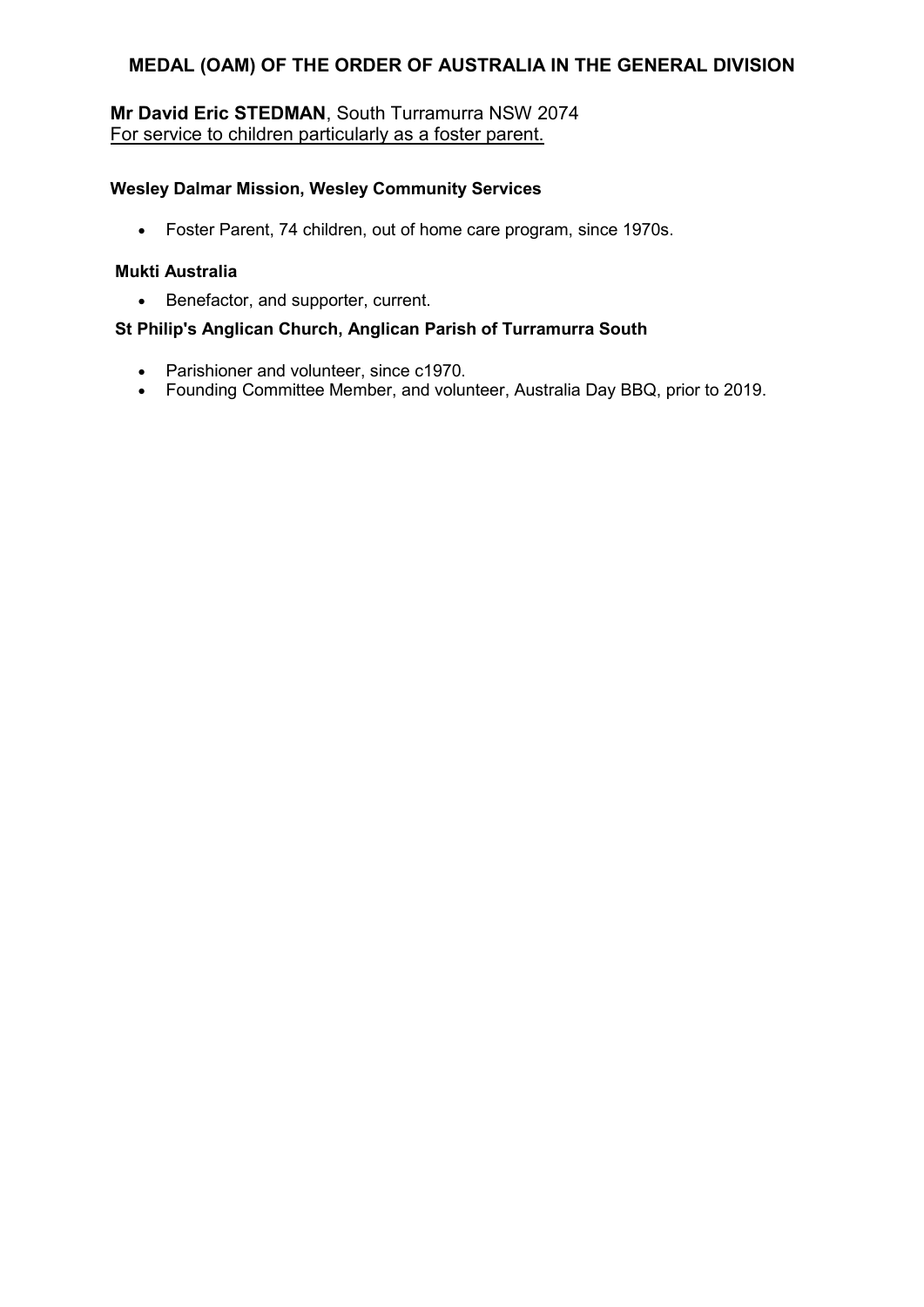## **Dr Jennifer STEDMON**, Fremantle WA 6160 For service to medicine in the field of anaesthesia.

## **Redland Hospital**

- Director, Anaesthesia, 2013-2019.
- Former Consultant Anaesthetist.

### **Medicine - Other**

- Consultant Anaesthetist, Fiona Stanley and Fremantle Hospitals, 1999-2013.
- Former Director, Anaesthetics and ICU, Hervey Bay Hospital.

## **Australian and New Zealand College of Anaesthetists**

- Chair, Western Australia Regional Committee, 2011-2012.
- Former International Medical Graduate Assessor.
- Former Assessor, Training and Accreditation Committee.
- Citation, for services to the College and Anaesthesia, 2017.

## **International Red Cross**

- Chair, International Humanitarian Law Committee, Western Australia, 2009-2013.
- Former Medical Delegate.
- Volunteer Aid, since 1990.

## **AusMAT**

- Former Educator, Training Courses.
- Volunteer, late-2000s.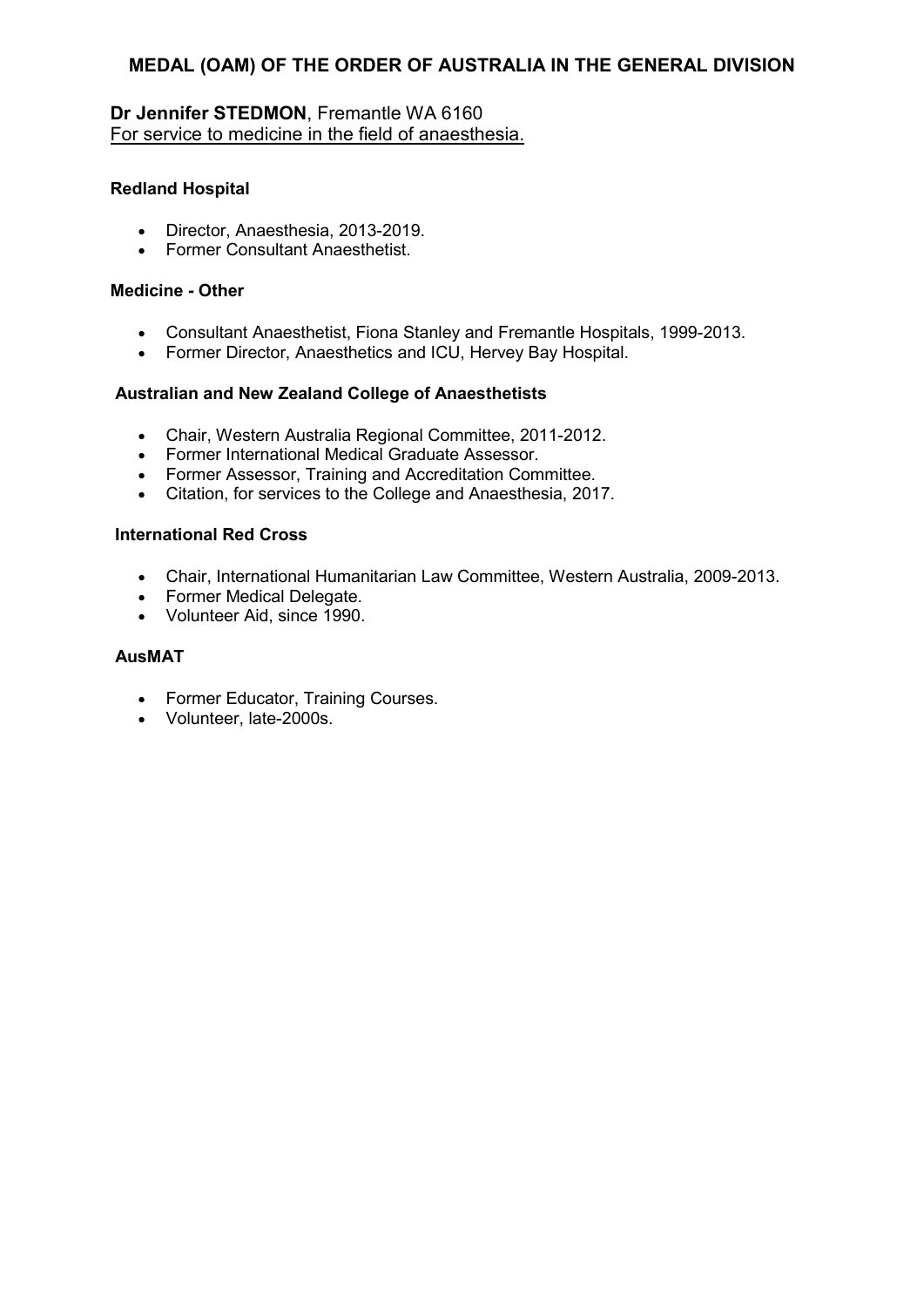## **Mr Steven STEFANOPOULOS**, VIC For service to the community in a range of roles.

### **City of Stonnington**

- Mayor, 2017-2020.
- Councillor, South Ward, 2016-2020.
- Councillor, East Ward, 2004-2008.
- Chair, Planning and Development Committee, 2004-2008.
- Chair, Steering Committee, Multi-Purpose Sport and Recreation Facility, Percy Treyvaud Memorial Park, 2016-2020.
- Member, Audit and Risk and Ethnic Services Committees, 2016-2020.
- Chair, Ethnic Services Committees, 2017-2020.
- Member, Inner Melbourne Action Plan, Reconciliation Stonnington Committee, and the Inner South Metropolitan Mayors Forum, 2017-2020.
- Member, Community Grants Working Group, and the Arts and Cultural Grants Committee, 2016-2020.
- Chair, Stonnington History Committee, 2004-2008 and 2016-2020.
- Member, Prahran Town Hall Redevelopment Project Steering Committee, 2016-2020.
- Member, Technical Reference Group, Stonnington Thematic Environmental History, 2006.

## **Australian Society of Archivists**

- Councillor, 2009-2015.
- Secretary/Treasurer, 2011.
- Convenor, National Conference Organising Committee, 2009-2010.
- Chair, National School Archives Special Interest Group, 2010-2013.
- Member, Victorian School Archives Special Interest Group Committee, 2006-2012.
- Chair, National School Archives Special Interest Group, School Archivist Role Description, Steering Committee, 2010-2011.
- Co-Chair, Records Retention and Disposal Schedule, Steering Committee, 2017- 2018.
- Member, since 1999.

### **Malvern Historical Society**

- Committee Member, 1996-2004.
- Stonnington History Committee Representative, 2002-2004.
- Member, since 1992.

### **Prahran Historical and Arts Society**

- President, 2016-2018.
- Committee Member, 2014-2018.
- Stonnington History Committee Representative, 2015-2018.
- Member, since 2014.

### **Prahran Mechanics' Institute, Victorian History Library**

- President, 2016-2018.
- Vice-President, 2018-2020.
- Committee Member, 2010-2020.
- Member, since 2010.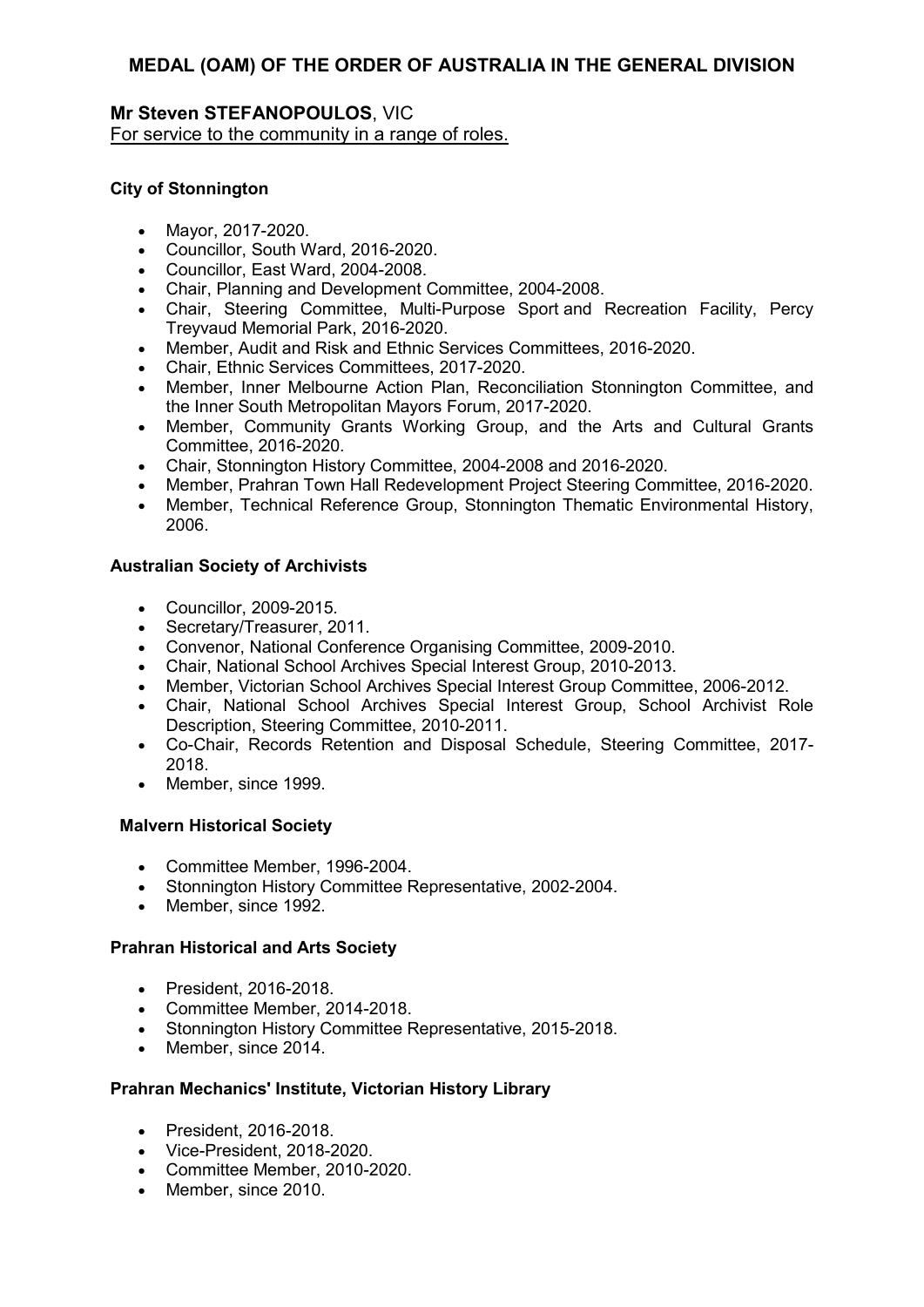### **Association of Catholic Archivists (Victoria)**

- President, 1999-2000.
- Treasurer, 2002-2003.
- Committee Member, 1997-2004.
- Magazine Editor, 1999-2004.
- Chair of Grants Committee, 2002-2004.

#### **Loreto Mandeville Hall, Toorak**

• Heritage Collection and Records Manager, since 2000.

#### **Open House Melbourne**

- Volunteer, since 2014.
- Member, Building Council, since 2015.
- Member, Volunteer Council, 2014-2017.

#### **Other**

- Member, Public Records Advisory Council, since 2019.
- Deputy Chair, The Pride Fund, current.
- Member, Municipal Association of Victoria, 2016-2020.
- Member, Victorian Institute of Teaching, current.
- Member, Australian Museums and Galleries Association, current.
- Tour Guide, Victorian Seniors Festival and National Trust of Australia Heritage Festival, Stonnington Mansion Bus Tours, current.
- Former Archivist, Blessed Sacrament Congregation.
- Former Archivist, St Francis' Church, Melbourne.
- Former Archivist, De La Salle College, Malvern.
- Former Archivist, Mentone Girls' Grammar School.
- Co-Author, *Walk into History*, *Six more great walks in Stonnington 1, 2, 3 and 4*, 2001-2009.
- Co-Author, *Keeping Archives, 3rd Edition*, 2008.
- Co-Author, *With Faith and Zeal Resplendent, De La Salle College, Malvern,* 2012.

- Victorian Councillor Service Awards, Municipal Association of Victoria, 2020.
- President's Award, Australian Society of Archivists, 2017.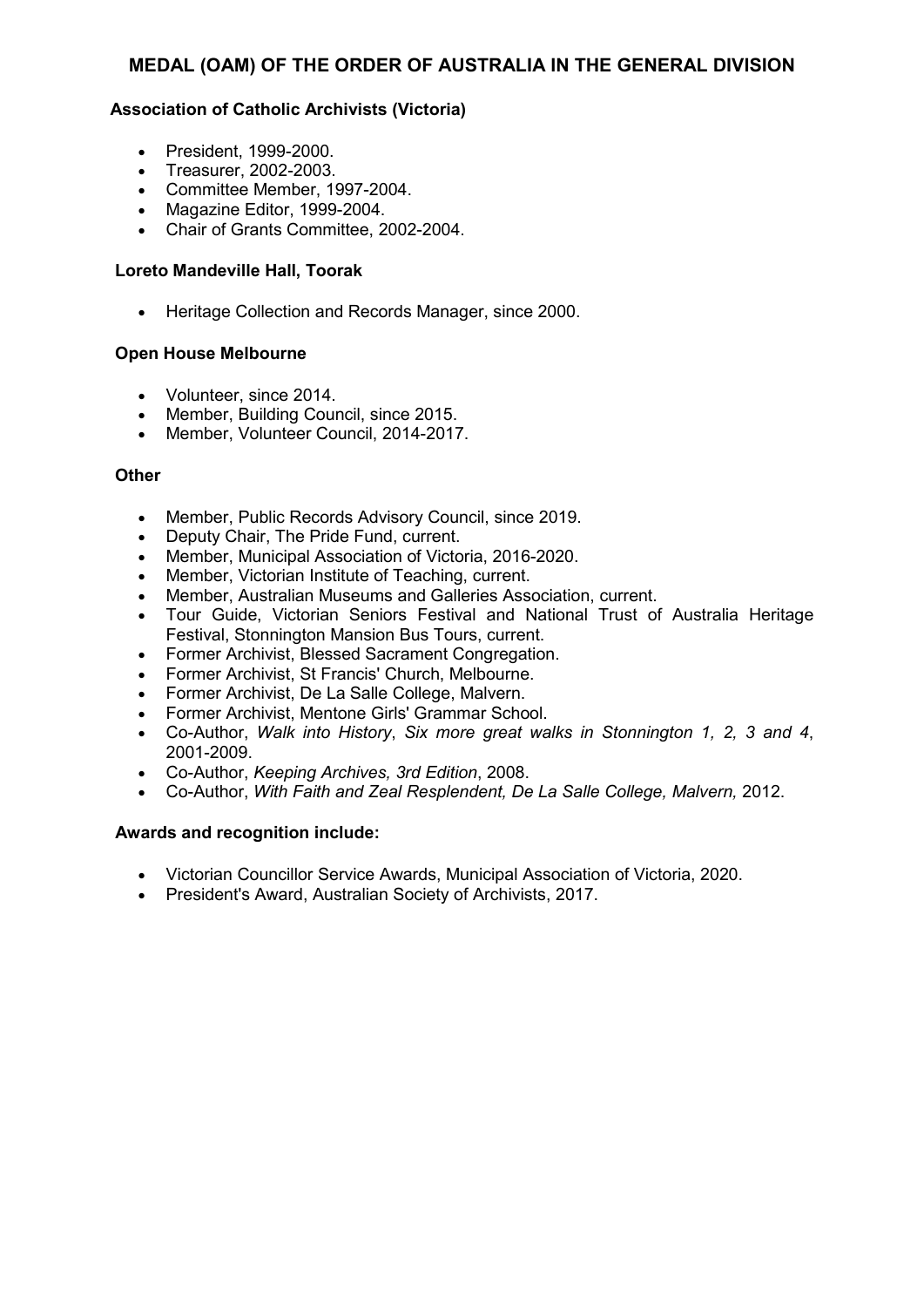# **Mr Oleg STEPANOV**, St Lucia QLD 4067 For service to the performing arts, particularly to piano.

### **The Lev Vlassenko Piano Competition**

- Artistic Director, current.
- Co-Founder, 1999.

#### **Queensland Conservatorium - Griffith University**

- Senior Lecturer, since 1992.
- Coordinator, Young Conservatorium Piano Program, current.

#### **Awards and recognition include:**

• First and Grand Prize, International Competition Music de Chambre' in Florence, Italy.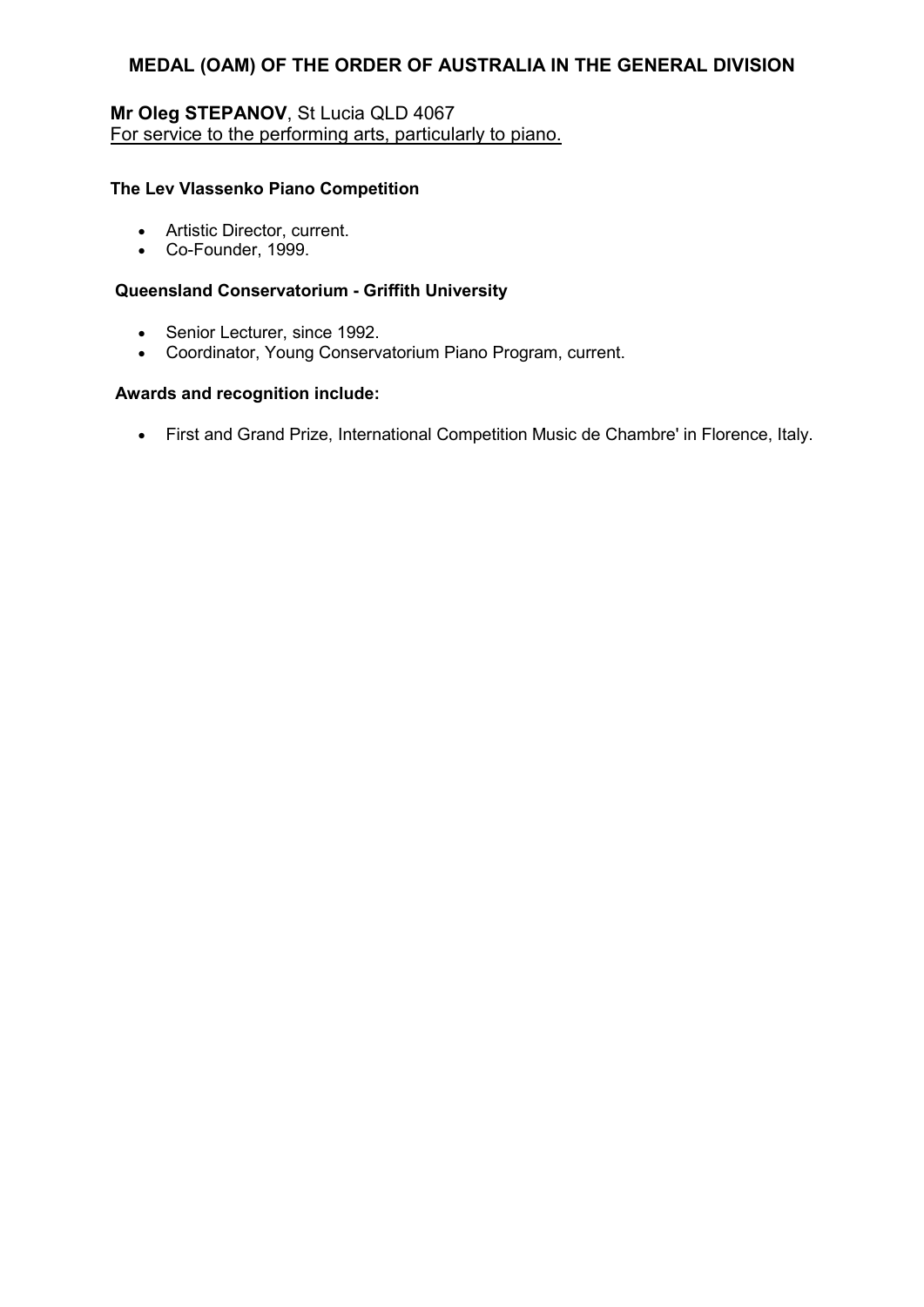## **Mr Terence Leland STERN**, St Ives NSW 2075 For service to the law through legal societies.

### **The Law Society of New South Wales**

- Councillor, 1998-2020.
- Chair, Injury Compensation Committee, 1998-2020.
- Member, Costs Committee and coast working group, 20 years.
- Member, Ethics Committee, 12 years.
- Member, Litigation Law and Practice Committee, 12 years.
- Member, Medico-Legal Liaison Committee, 9 years.
- Member, Professional Conduct Committee, 3 years.
- Former Society Representative, Civil Users Group, District Court of New South Wales.
- Co-Author, Law Society of NSW Costs Guide 7th Edition.
- Life Member, since 2020.

### **Eastern Suburbs Law Regional Society**

- President, 1994.
- Member, Litigation Law and Practice Committee, current.
- Founder, Lawyers Learning for Charity Conference, 1995.

#### **The Law - Other**

- Assessor, Review Panellist and Solicitor, Supreme Court of New South Wales, current.
- Solicitor, High Court of Australia, current.

#### **Professional**

- Principal Solicitor, Stern Law, since 2000.
- Principal, Stern and Tanner, 1985-2000.
- Principal, Segal & Stern, 1976-1985.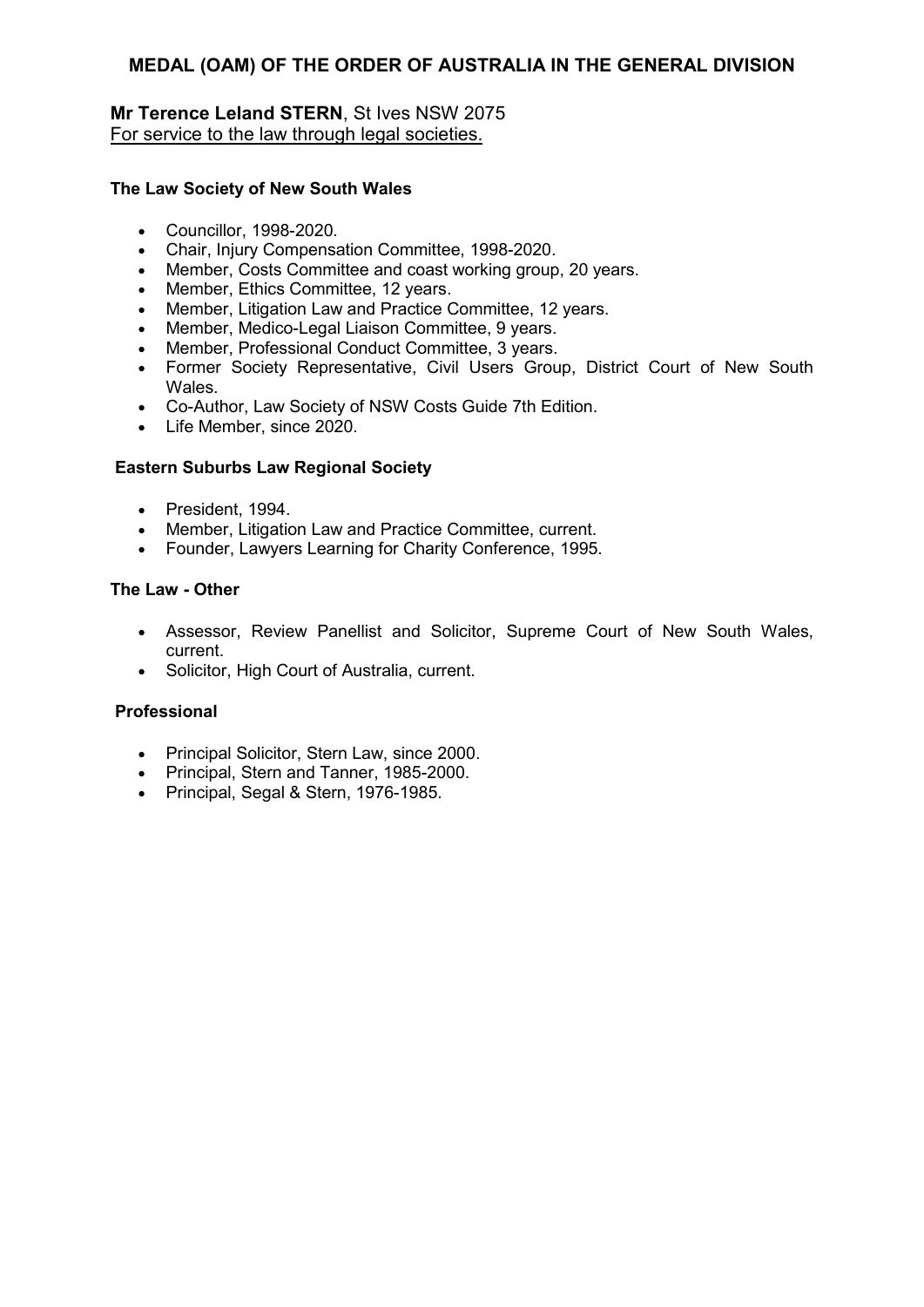# **Ms Dayle Joanne STEVENS**, VIC

For service to information technology, and to women.

### **Volunteer Roles**

- Board Chair, Robogals Global, since 2018.
- Non-Executive Director, Robogals Global, 2015-2018.
- Ambassador, Girl Geek Academy, since 2017.
- Mentor, Superstars of STEM, Science and Technology Australia, since 2021.
- Mentor, The Queen's Young Leaders Programme, 2016-2018.

## **Professional**

- Executive Cloud, Data and Shared Technology, Telstra, since 2021.
- Member, IT Advisory Committee, Trinity College, The University of Melbourne, since 2021.
- Member, Energy Advisory Committee, Commonwealth Department of Treasury, 2019-2021.
- Guest Lecturer, University of Cambridge Institute of Continuing Education, 2018.
- Chief Data Officer, AGL Energy, 2019-2021.
- General Manager Technology, AGL Energy, 2018-2019.
- Divisional CIO, Enterprise Technology, National Australia Bank, 2014-2018.
- Co-Founder, Women in Technology Program, 2014-2018.
- Various Technology roles, National Australia Bank, 2004-2014.
- Managing Consultnat, Pricewaterhouse Coopers, 1997-2004.
- Accountant, CSR Limited, 1993-1997.

- Women in Industry, Mentor of the Year, 2020.
- Federation University, Alumna of the Year, 2019.
- Australian Financial Review 100 Women of Influence, 2018.
- Australian Computer Society Digital Disruptor Award, 2016-2017.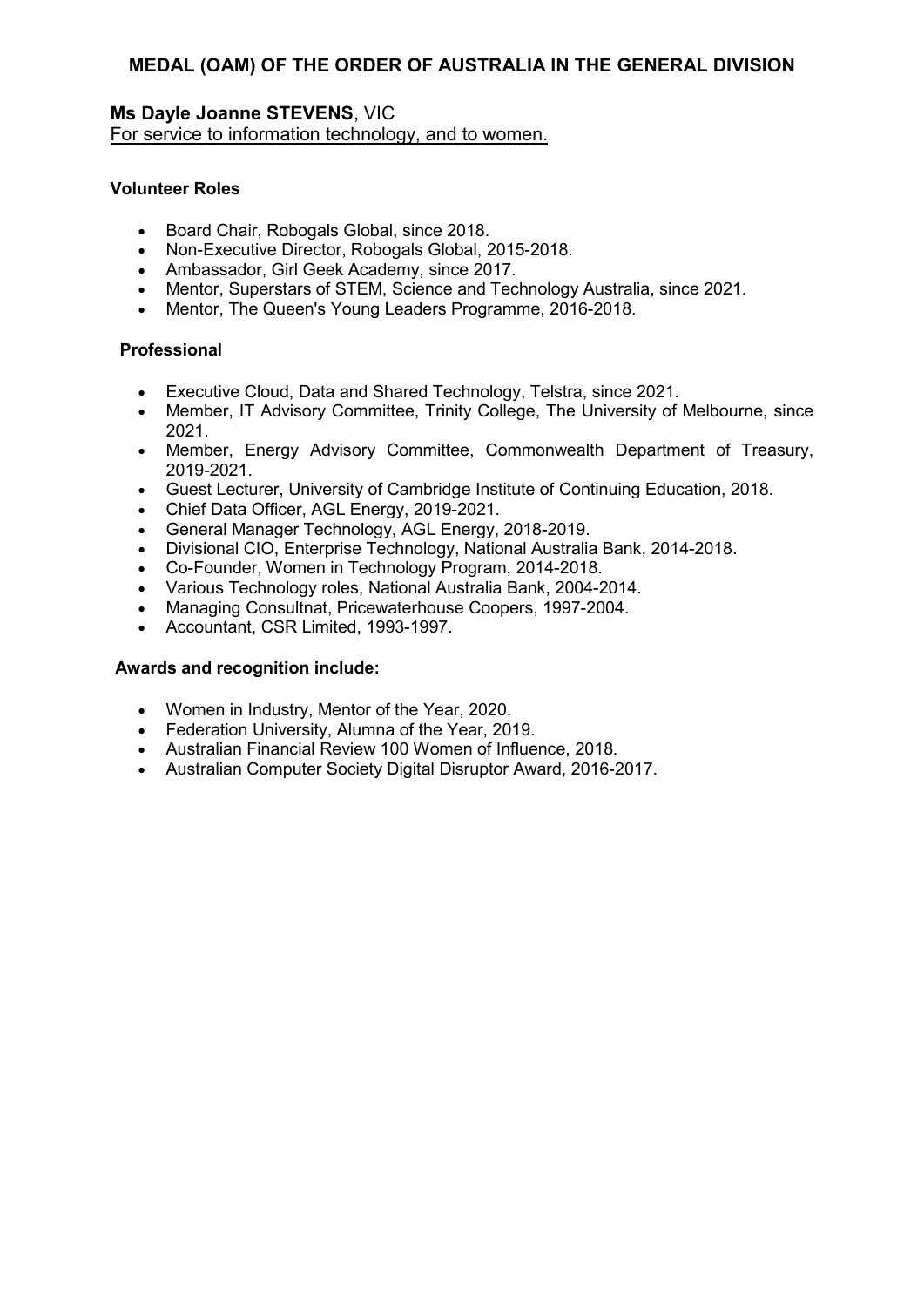**Mrs Judee STEVENSON**, VIC For service to older persons through volunteering.

### **Mayflower Aged Care**

- Volunteer, since early 1970s.
- Member, Capital Appeal Committee, 1999-2002.

### **Community - Other**

- Volunteer, Brighton Community Hospital, 1960s-1970s.
- Supporter, Rotary Club of Brighton, since 1974.

### **Awards and recognition include:**

• Senior Bayside Citizen of the Year, Rotary Club of Brighton, 2008*.*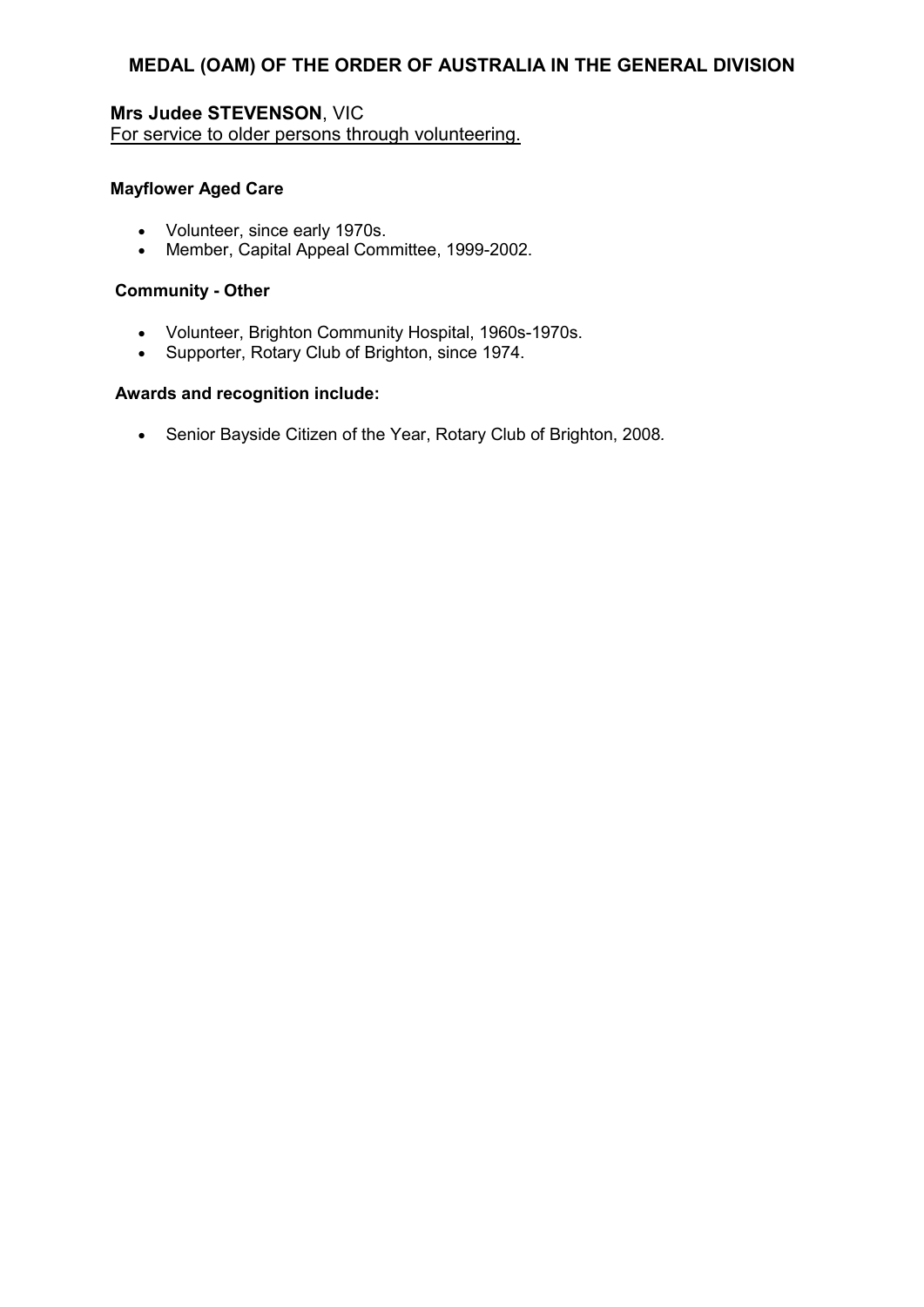## **Mr Ian Leonard STILES**, Jurien Bay WA 6516 For service to the community of Jurien Bay.

## **Jurien Bay Community Men's Shed**

- Foundation Member, since 2013.
- Former President.

## **Community of Jurien Bay**

- Vice-President, Jurien Bay Sub-Branch, Returned and Services League of Australia, current.
- Vice-President, Jurien Bay Veterans Inc, since 2021.
- Member and Training Officer, Jurien Bay Volunteer Marine Rescue Group, since 1987.
- Co-Founder, Midwest/Gascoyne region, SES Volunteers Association, 1986.
- Former Member, Advisory Committee, Jurien Bay Marine Park.
- Former Volunteer, Eneabba and Leeman Region, St. John Ambulance.

## **Community - Other**

- Former Member, Victorian Country Fire Service.
- Justice of the Peace, since 1989.

- Commander's Award, Volunteer Marine Rescue Service Western Australia, 2017.
- National Medal with three clasps, 2013.
- Australian Service Medal 1945-75 with Clasp 'PNG', 1999.
- Australian Active Service Medal 1945-75 with Clasp 'Vietnam', 1998.
- Australian Defence Medal.
- Vietnam Medal.
- Vietnam Campaign Medal.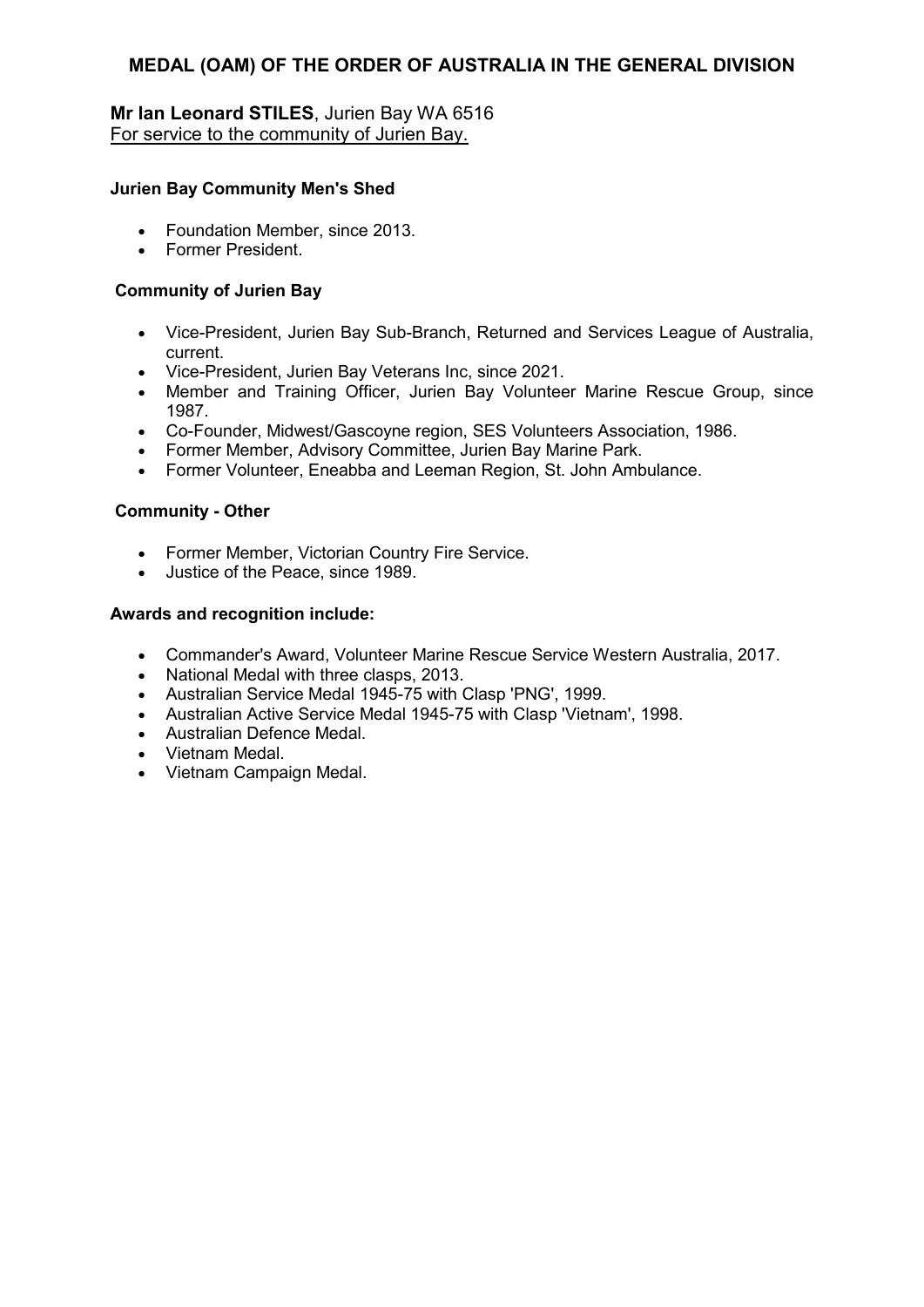# **Mr Wayne Leslie STUART**, Yass NSW 2582 For service to the community of Yass.

### **Yass Valley Men's Shed**

- Inaugural Secretary, 2008-2020.
- Former Communications and Membership Director.
- Former Editor, Newsletter.
- Former Welfare Officer.
- Member, since 2008.

## **Community - Other**

- Member, Yass Music Club, current.
- Convenor, Old Salts Alumni Network, Australian Maritime Safety Authority, current.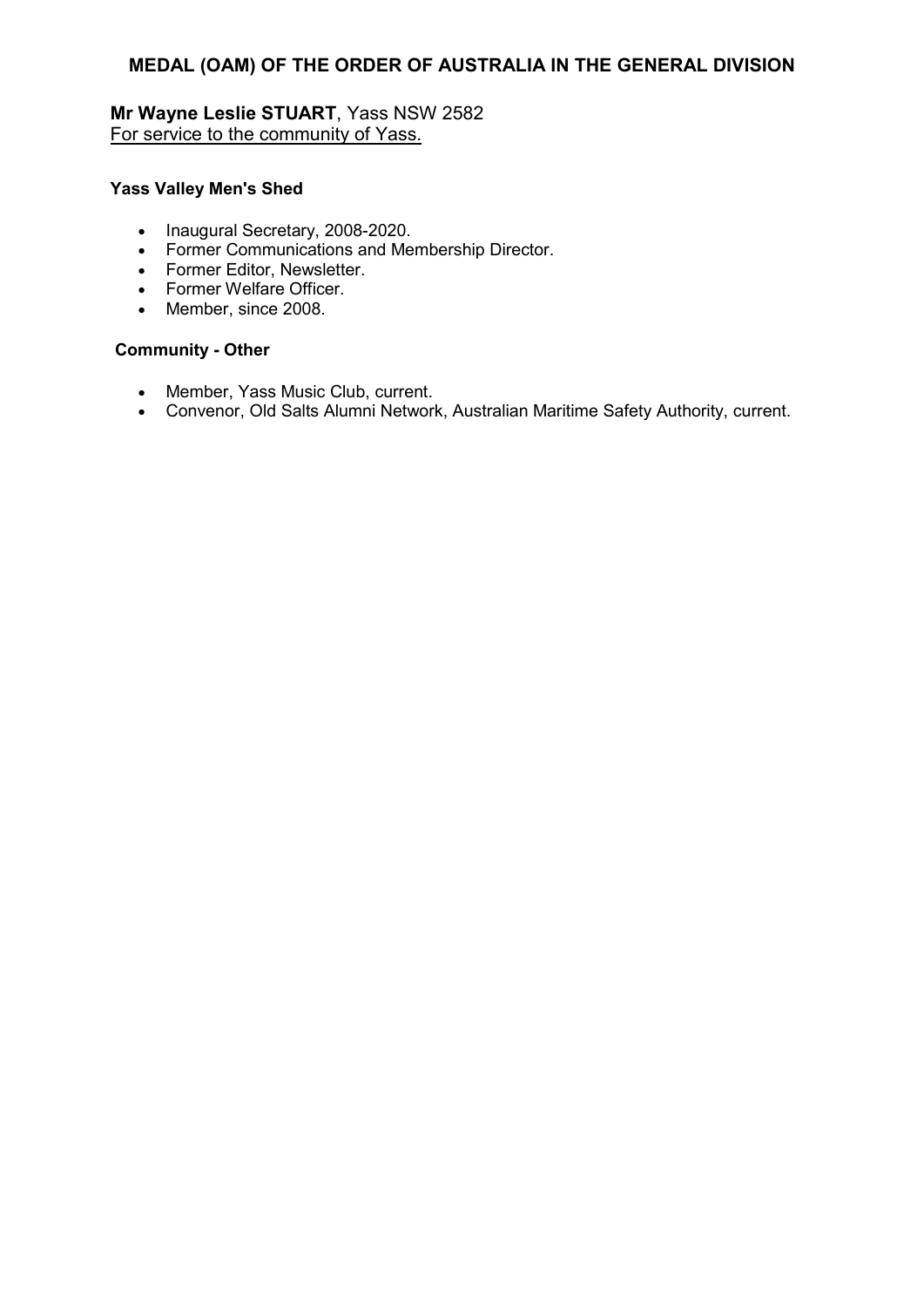# **Ms Glendra STUBBS**, NSW

For service to the Indigenous community of New South Wales.

#### **Knowmore Legal Service**

- Aboriginal Engagement Officer, 2013-2021.
- Elder in Residence, since 2021.

#### **Link-Up (NSW) Aboriginal Corporation**

- Chief Executive Officer, 2005-2011.
- Office Manager/Finance Administrator, 1993-2005.

#### **State Organisations**

- Board Member, Aboriginal Child, Family and Community Care State Secretariat (NSW) Inc (AbSec), 2007.
- Board Member, Association of Children's Welfare Agencies, 2007-2011.
- Former Member, New South Wales Ministerial Advisory Committees on Community Services, Aboriginal Child Protection.

# **Office of Aboriginal and Torres Strait Islander Health**

- Former Member, Social and Emotional Wellbeing Reference Group.
- Former Member, Link-Up Coordinators' Group.

#### **Indigenous Other**

- Elder in Residence, National Centre for Indigenous Excellence, since 2012.
- Elder in Residence, Jumbunna Institute, University of Technology Sydney, one year.
- Elder in Residence, ID Know Yourself, since 2020.
- Elder in Residence, *The Secret River,* Sydney Theatre Company, 2013-2016.
- Former Aboriginal Engagement Advisor, Metro Migrant Resource Centre.
- Former Aboriginal Engagement Advisor, Royal Commission into Institutional Responses to Child Sexual Abuse.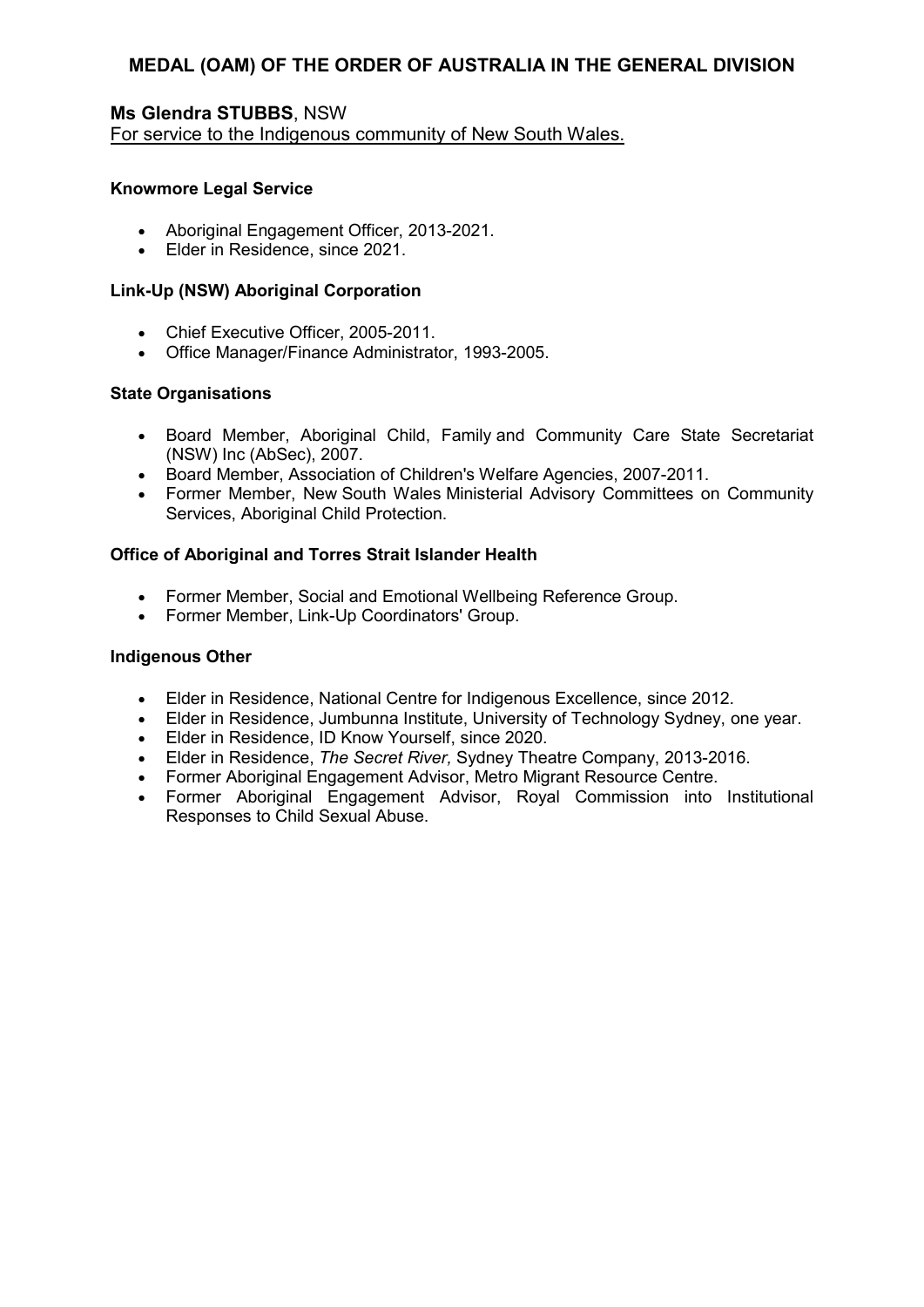# **Mrs Beryl Amelia SUTCLIFFE**, Birkdale QLD 4159 For service to the community, and to education.

# **University of the 3rd Age, Redlands District**

- Publicity Officer, 2021.
- Secretary, 2019-2020.
- Committee Member, and Tutor Liaison Officer Academic, 2016-2018.
- Delegate, Redland District Committee on the Ageing.

# **Community - Other**

- Volunteer, Historic Ormiston House.
- Welfare Officer, North Redlands Probus Club, 2017-2019.
- Volunteer, Rotary Club of Capalaba, Book Week, Christmas Trailer Raffle, Christmas Wrapping.
- Past Community involvement in Queensland Country Women's Association (QCWA), Arts Council, and School Parents and Citizens (P & C) Associations, in various locations.

# **Education Queensland**

- Business Teacher, Wellington Point State High School, 1997-2016, and Member, Business Education District Review Panel.
- Acting Deputy Principal and Foundation Secondary Teacher, Mt Isa School of Distance Education, Mount Isa School of the Air, 1990-1996.
- Business Teacher, State and Independent High Schools and TAFE, 1970-1989.
- Past Member, the Australian Council of Computer Education.
- Past Member, Business Educators Association of Queensland.
- Past Member, Team Leader and Member, Mount Isa Educational Administrators' **Association**

- Redlands Coast Senior Citizen of the Year Award, 2022.
- Inspiring Seniors Award, Redland City Council, 2019.
- Bev Allsop Community Volunteer Award, Rotary Club of Capalaba
- Paul Harris Fellow.
- Bid O'Sullivan Award for Excellence in Education in the Outback.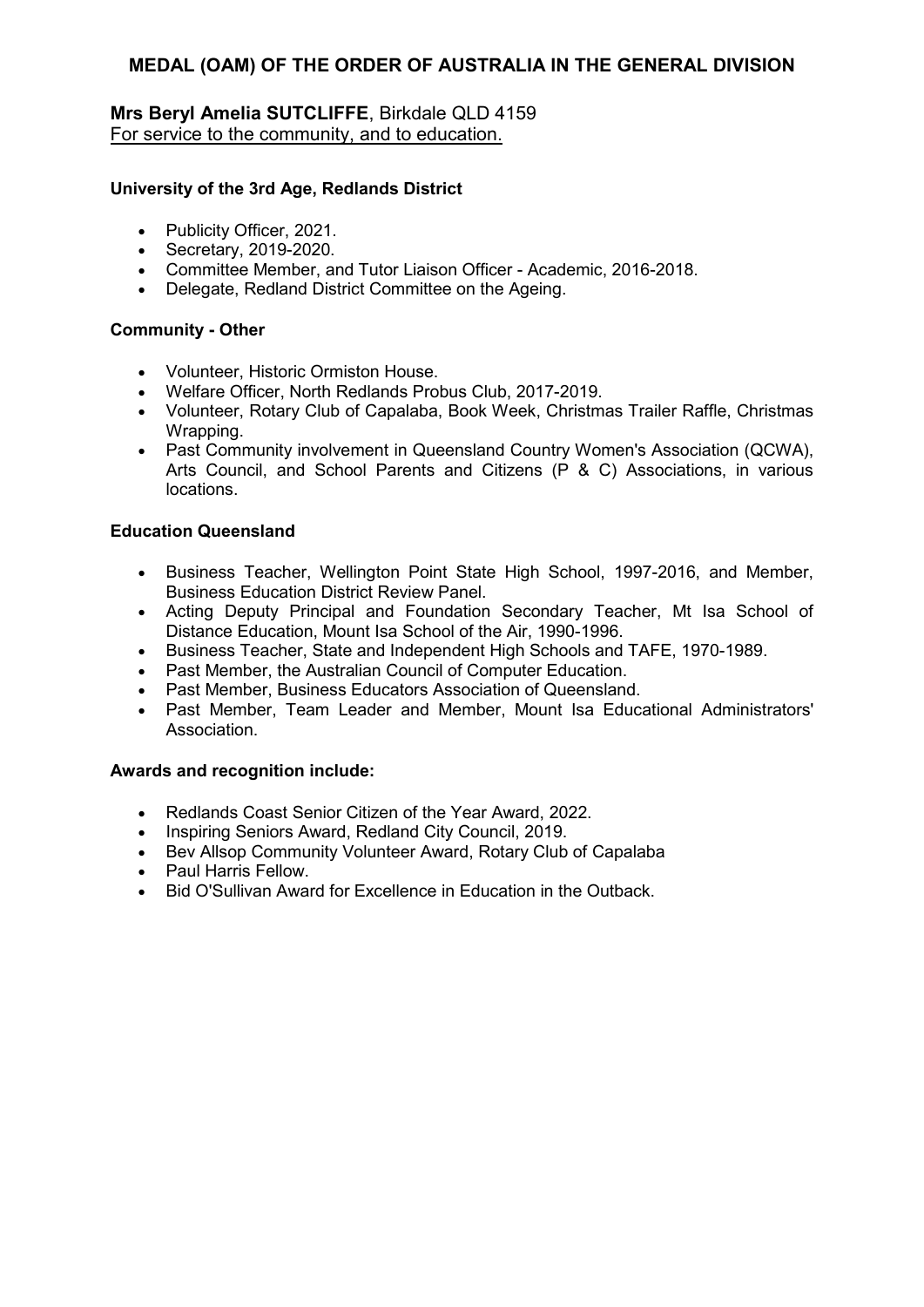# **Mr Christian Scott SUTHERLAND**, Colac VIC 3250 For service to medicine as a general surgeon.

# **Health**

- General Surgeon and General Practitioner, Colac Hospital, since 1982.
- General Surgeon, Corangamite Surgery, current.
- Registered Medical Practitioner, since 1976.

# **Member/Fellowships**

- Fellow, Royal Australasian College of Surgeons, 2003.
- Member, Gastroenterology Society of Australia.
- Fellow, Royal College of Surgeons (Edinburgh).

# **Lake Colac Rowing Club**

- Committee Member, current.
- Former President, 1980s.
- Former Club Captain, 1980s.
- Member, since 1983.

# **Community**

- Fundraiser/Participant, Murray to Moyne Cycling Event, 15 times.
- Member, Colac Cranks Team (*fundraising*), Colac Area Health.
- Organiser, Bushwalking Tours, current.
- Founder, Wine and Food Appreciation Society, Colac.
- Former Player, City United Cricket Club, Colac.

# **Awards and Recognition include:**

• Medal Winner, Australian Masters Games.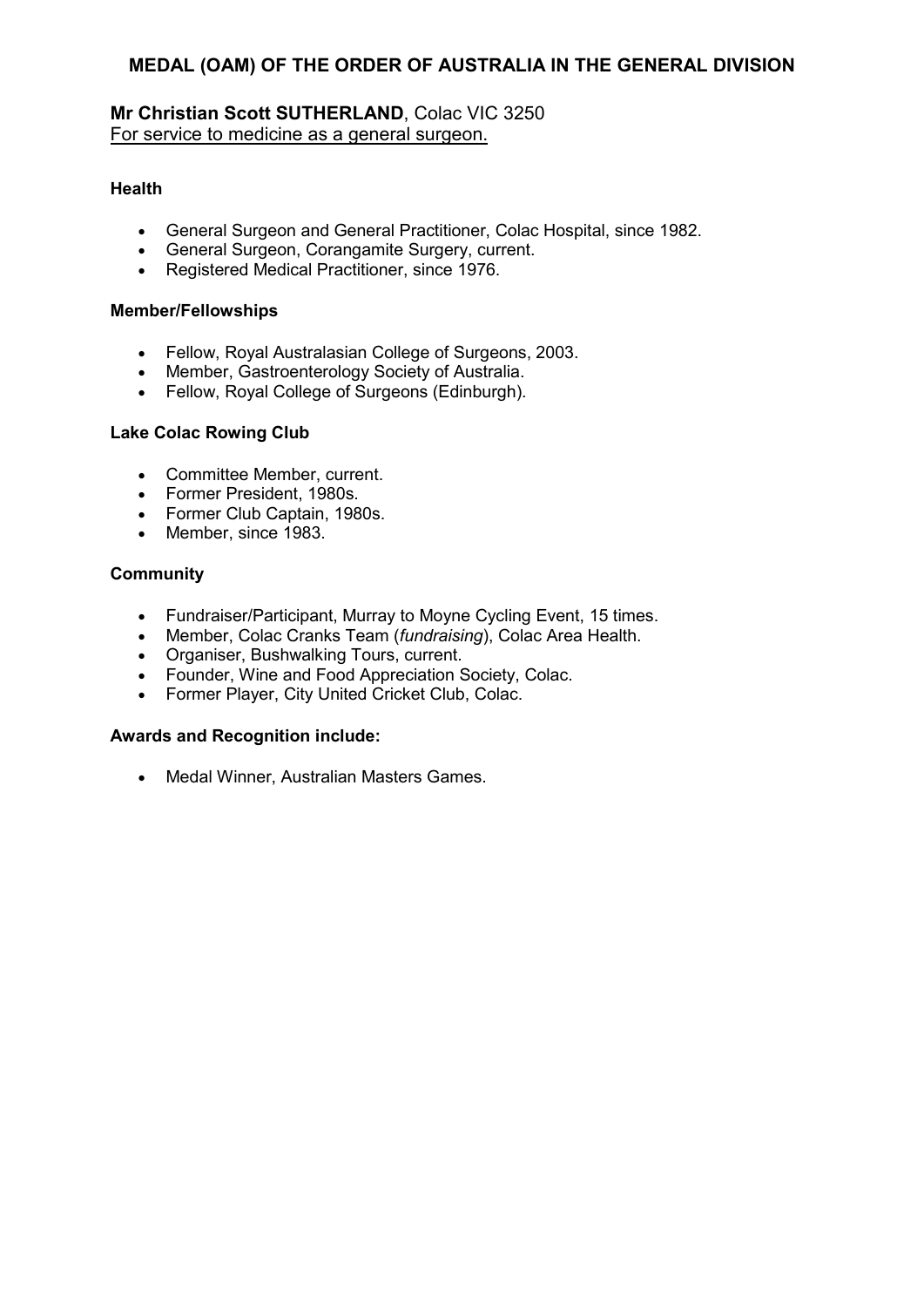**Ms Ingrid SVENDSEN**, Alphington VIC 3078 For service to charitable organisations.

# **East Timor Hearts Fund**

- Co-Founder, since 2010.
- Inaugural Chair, 2012-2021.
- Chair, Nomination and Remuneration Committee, until 2019.
- Communications, Marketing, and Fundraising Volunteer, 2010-2020.
- Life Member, 2021.

# **Communications and Media**

- Principal, Ingrid Svendsen and Associates, since 2020.
- Director, Aged Care and Health, Grounded Communications, 2014-2020.
- General Manager, Health and Aged Care, CPR Communications, 2008-2013.
- Senior Communications Adviser, Department of Justice, Victoria, 2006-2008.
- Senior Communications Adviser, Planning Portfolio, Department of Sustainability and Environment, 2005-2006.
- Journalist, Newspapers including *The Age* and *The Melbourne Times*, 1983-2003.

# **Darebin Parklands Association**

- President, 2007-2013.
- Former Vice-President.
- Life Member.

- Jagajaga Community Australia Day Award, 2014
- Walkley Award, Excellence in Coverage of Suburban or Regional Affairs, Media Entertainment and Arts Alliance, 1997.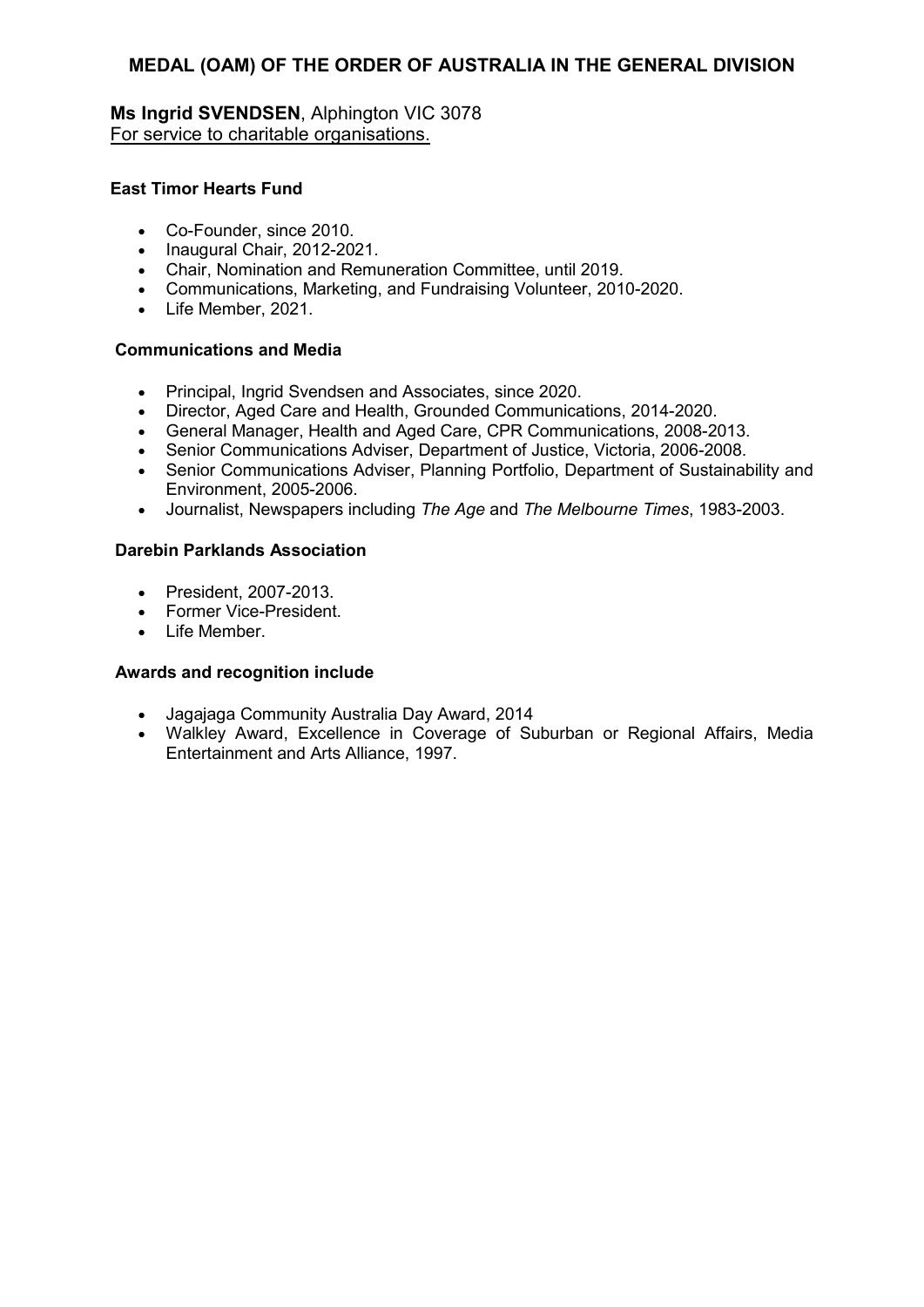# **Mr James Frances TAAFE**, VIC For service to swimming, and to tenpin bowling.

# **Sunshine Swimming and Life Saving Club Inc**

- President, since 1996.
- Assistant Secretary, 1992-1996.
- Member, Programme Committee, 1994-2012.
- Water Polo Delegate, 1990-1995 and 1983-1986.
- Assistant Treasurer, 1977-1983.
- Boys Manager, 1981-1983 and 1975-1979.
- Boys Club Captain, 1971-1974.
- Learn to Swim Coordinator, 1972-1975.
- Press/Publicity Officer, 1970-1976.
- Vice President, 1971-1972.
- Life Member, since 1980.
- Member, since 1963.

# **Swimming Victoria**

• Delegate, 2005-2006.

# **Metro West Swimming Victoria Inc**

- Vice President, since 2017.
- Delegate, since 2015.

# **Tenpin Bowling Australia**

- Chair, 2017-2018 and 2010-2015.
- Director, 2008-2018.
- Bowler Representative, 2010-2013.
- Team Manager, Junior Australian Teams, 2019, 2018, 2017 and 2011.
- Member, High Performance Committee, since 2008-2017.
- Member, Finance, Risk and Audit Committee, 2008-2018.
- Member, Governance and Remuneration Committee, 2008-2018.

# .**Tenpin Bowling Victoria**

- Chair, since 2019.
- Director, since 2005.
- Treasurer, 2006-2007.
- Coordinator, Junior Development Squad, since 2016.
- Manager, Victorian President's Shield Team, 2008-2021.

# **Professional**

• Company Secretary and Bursar, Wesley College, 2001-2020.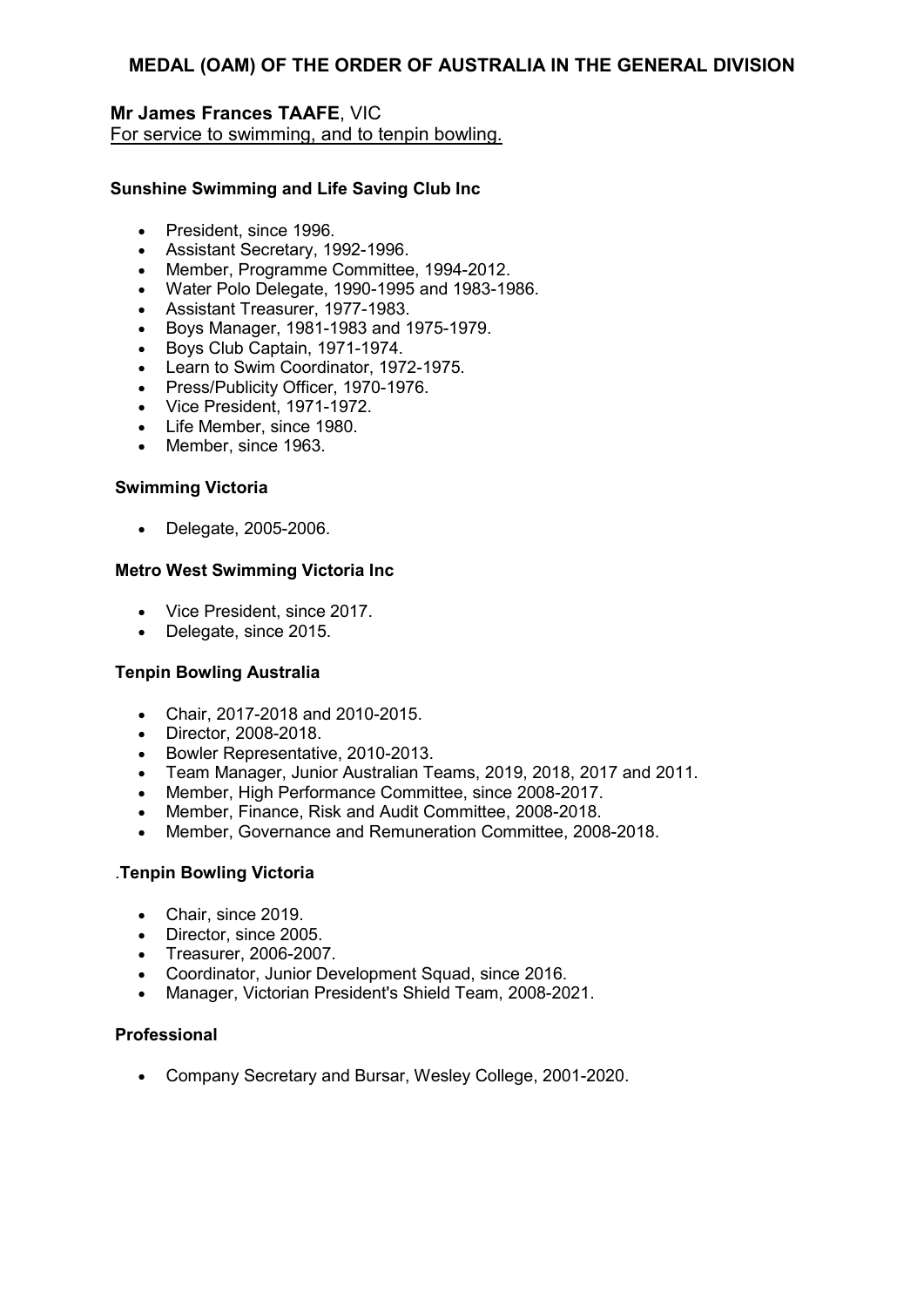# **Mr Anton TAGLIAFERRO**, NSW

For service to charitable organisations, and to the investment sector.

# **TAG Family Foundation**

- Founder, 2007.
- Benefactor, The Australian Sport Foundation, current.
- Benefactor, St Edmunds College, Wahroonga, current.
- Benefactor and Former Board Member, St Lucy's School Wahroonga, current.
- Benefactor, Sydney University Foundation.

#### **Community**

• Co-Chairman, Central Coast Mariners Academy, since 2019.

#### **Investors Mutual Limited**

- Founder, 1998.
- Investment Director, Investors Mutual, since 1998.
- Co-Manager and Investment Director, since 1998.

#### **Fund Management**

- Director of Equities, BNP Investment Management, 1994-1998.
- Equities Director, County Natwest Asset Management, 1992-1994.

#### **Publications**

- Author, *20 LESSONS from 20 YEARS of Quality and Value Investing,* IML, 2020.
- Featured, *The World's 99 Greatest Investors*, by Charlotte Merton and Magnus, 2014.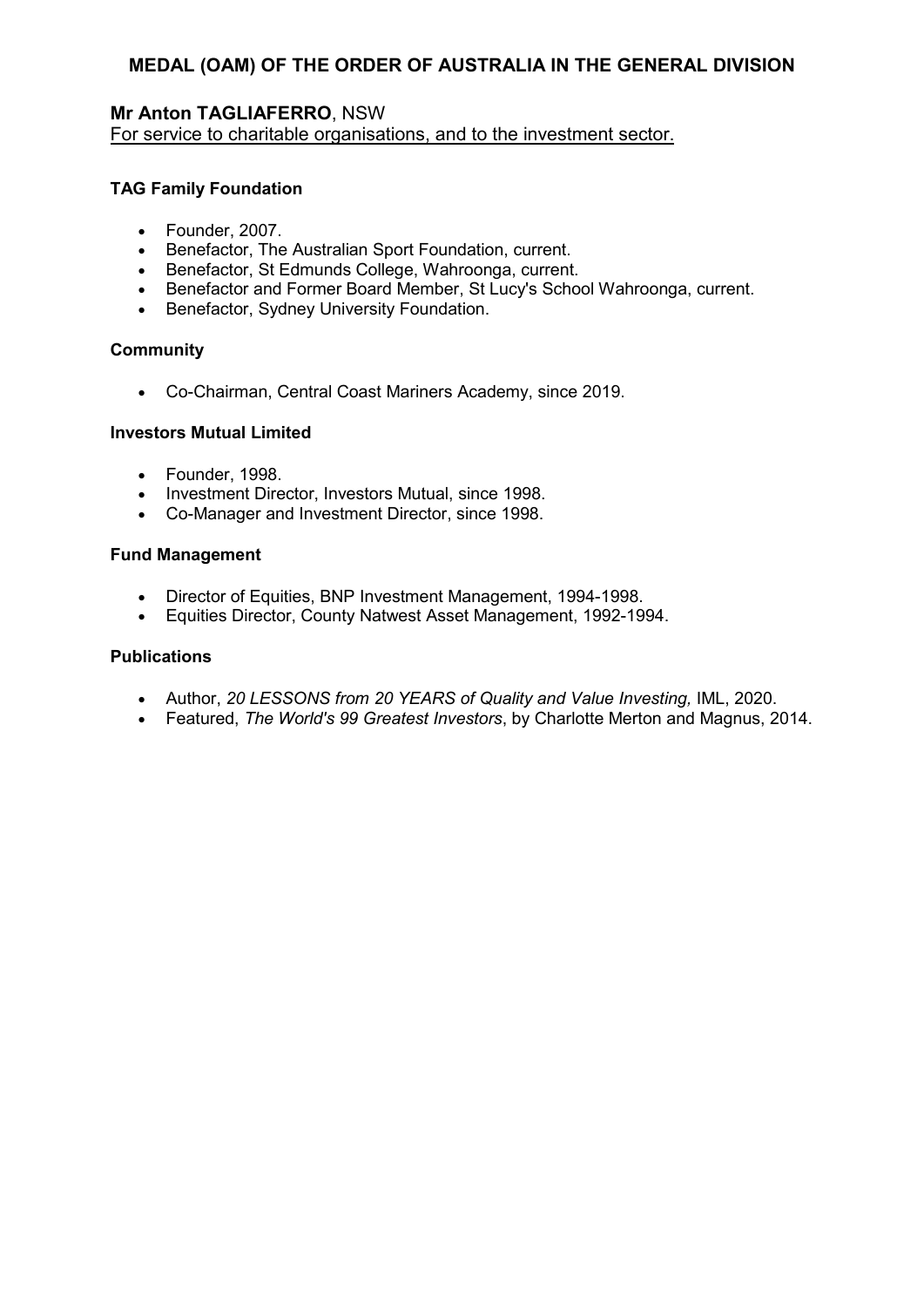# **Ms Daniella TAGLIERI**, VIC For service to youth through Scouts, and to education.

# **Scouts Victoria**

- Deputy Chief Commissioner, since 2020.
- Assistant Commissioner, 2018 and 2019.
- Deputy Director, People and Wellbeing, Jamboree Organising Council, 2022.
- Team Member, LeaderBuild, since 2018.
- Project Manager, Annual Leader of Adults Conferences, Melbourne, 2018-2022
- Director, Camberwell Showtime, since 2007.
- Entertainment Team Member, 21st Australian Jamboree, Elmore, 2007.

# **Boroondara District, and 4th Preston Scout Group**

• Rover Advisor, District Joey Leader, 2012-2014.

# **1st Balwyn Scout Group**

- Leader, Joey Scout Section, 2001.
- Past Member, and/or Leader.

# **Mullauna College, Department of Education and Training - Victoria**

- Student Wellbeing Coordinator, since 2020.
- Director of Student Development, Student Management and Wellbeing Team, 2016- 2021.
- Director, Classroom Pedagogy, 2015.
- Director, Student Leadership and Engagement, 2014.
- Leading Teacher, Head of Middle School, and Year 8 Coordinator, and Year 9 Coordinator, 2011-2014.
- Year 7 Coordinator, 2006-2010.
- Teacher, Mathematics and Chemistry, since 2004.

- Sliver Emu, Scouts Australia, 2021.
- Silver Wattle, Scouts Australia, 2014.
- Silver Arrowhead Scouts Australia, 2009.
- Queen's Scout Award, Scouts Australia, 2001.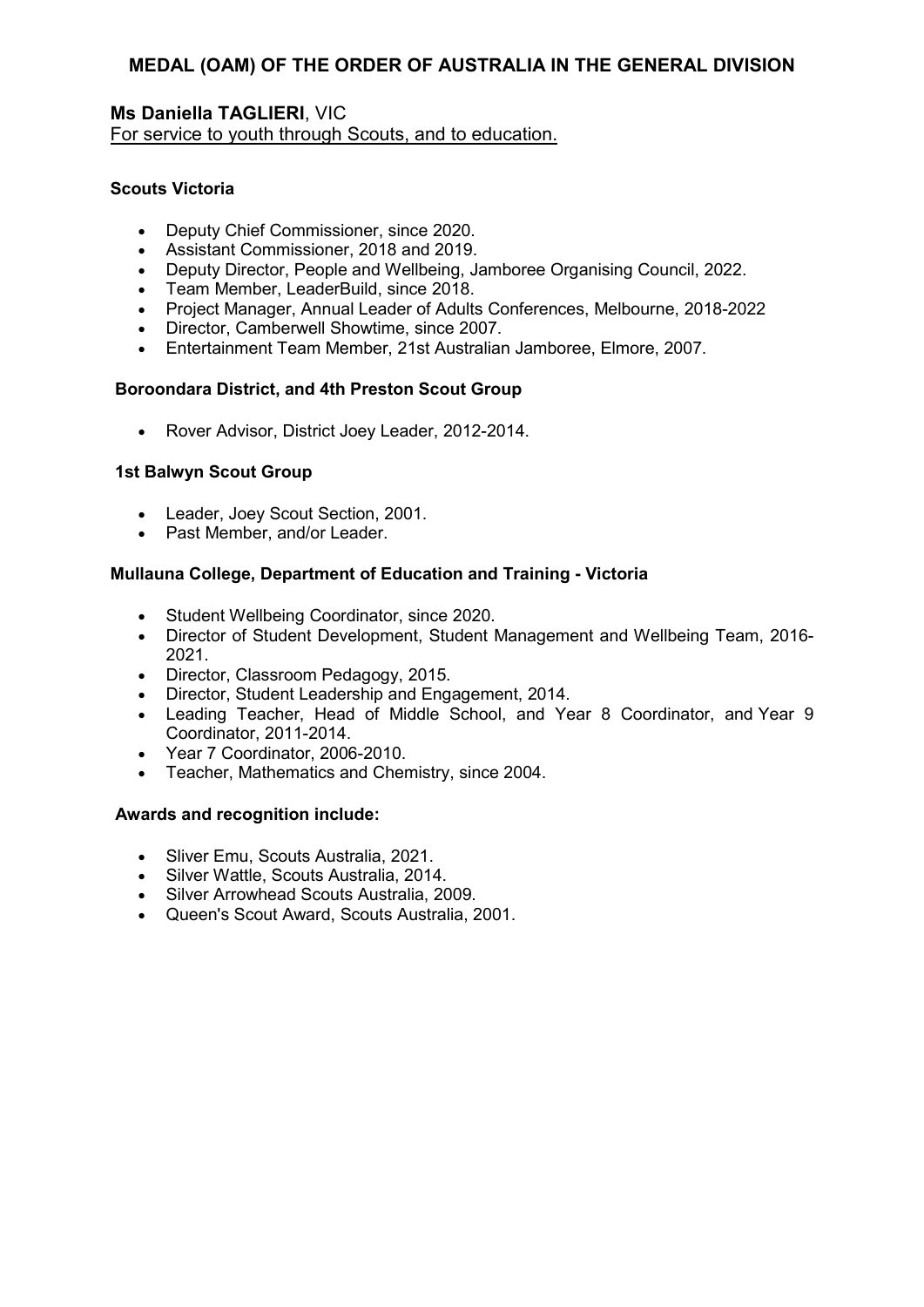# **Mrs Maria Rosaria TARZIA**, SA

For service to charitable organisations.

# **Community**

- Fundraiser, Royal Adelaide Hospital Research Fund, current.
- Fundraiser, The Hanson Institute Centre for Cancer Research, current.
- Fundraiser, Dreamin Foundation, current.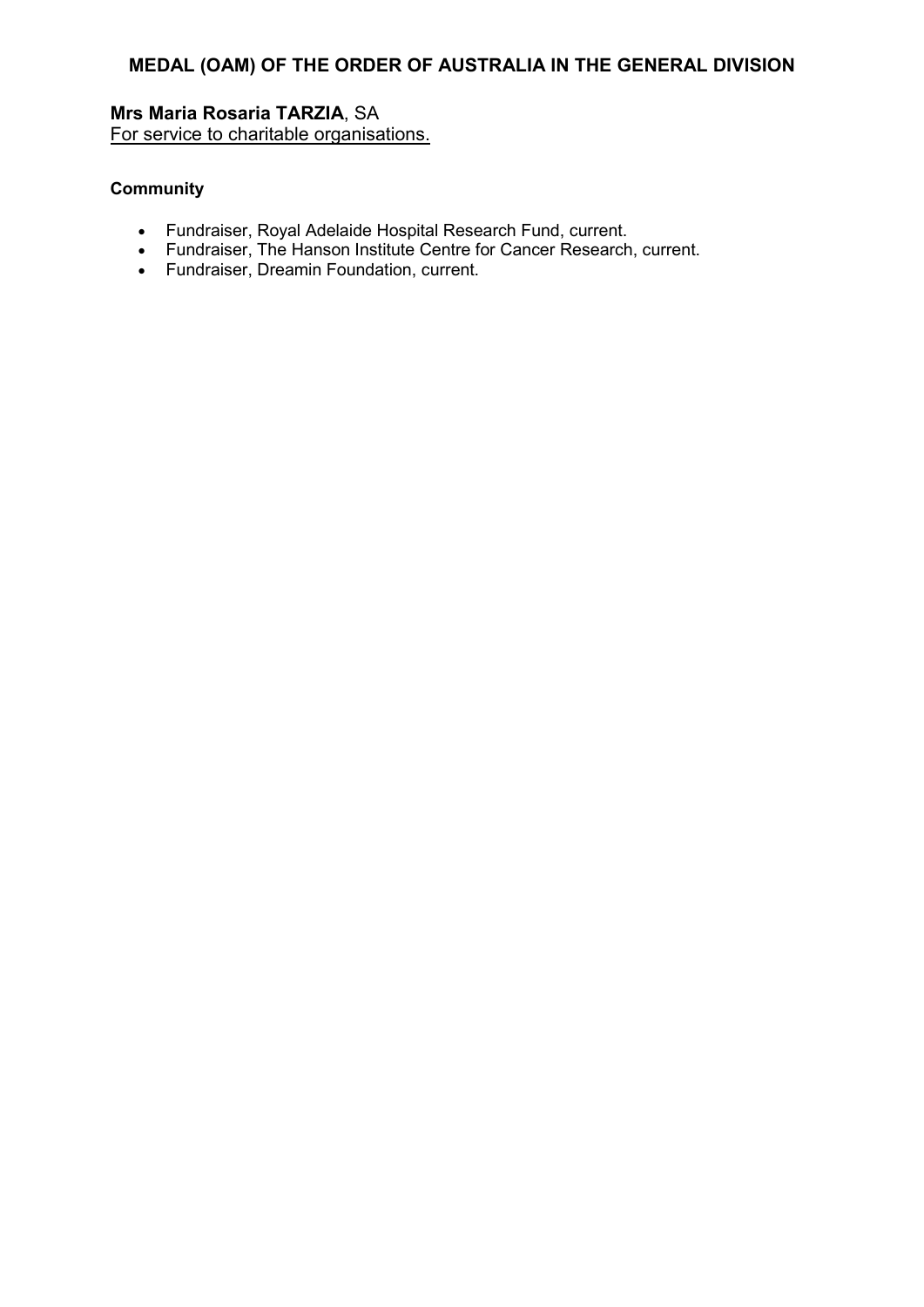# **Mr Dexter Ernest TAYLOR**, Asquith NSW 2077 For service to the community through a range of roles.

# **United Grand Lodge of New South Wales and the Australian Capital Territory**

- Worshipful Master, Lodge Hornsby No. 262, 2011-2012.
- Senior Warden, Lodge Frank McDowell, Lindfield, 2014-2015.
- Junior Grand Warden, 2008.
- District Grand Inspector of Workings, 2004-2006.
- Passed and Raised, 1990.
- Initiated, 1989.

#### **Hornsby and Ku-ring-gai Masonic Association**

- Former Chairman.
- Committee Member.
- Paper Collection Manager.
- Member, over 20 years.
- Fundraising for organisations including St Lucy's School, Fragile X Association of Australia, Hornsby-Berowra Men's Shed, and Hornsby Women's Shelter.

#### **United Grand Lodge of New South Wales and the Australian Capital Territory, Lodge Wahroonga No.674**

- Worshipful Master, 2003-2004.
- Membership Officer, 2015-2017, 2006-2008.
- Junior Warden, 2001-2002.

#### **MasoniCare**

- Regional Representative, 2006-2010.
- District Representative, 2010-2012.

# **APEX Club of Gulgong**

• Life Member, 1978.

#### **Awards and recognition include:**

• Regional Masonic Award for Distinguished Service, United Grand Lodge of New South Wales and the Australian Capital Territory, 2018.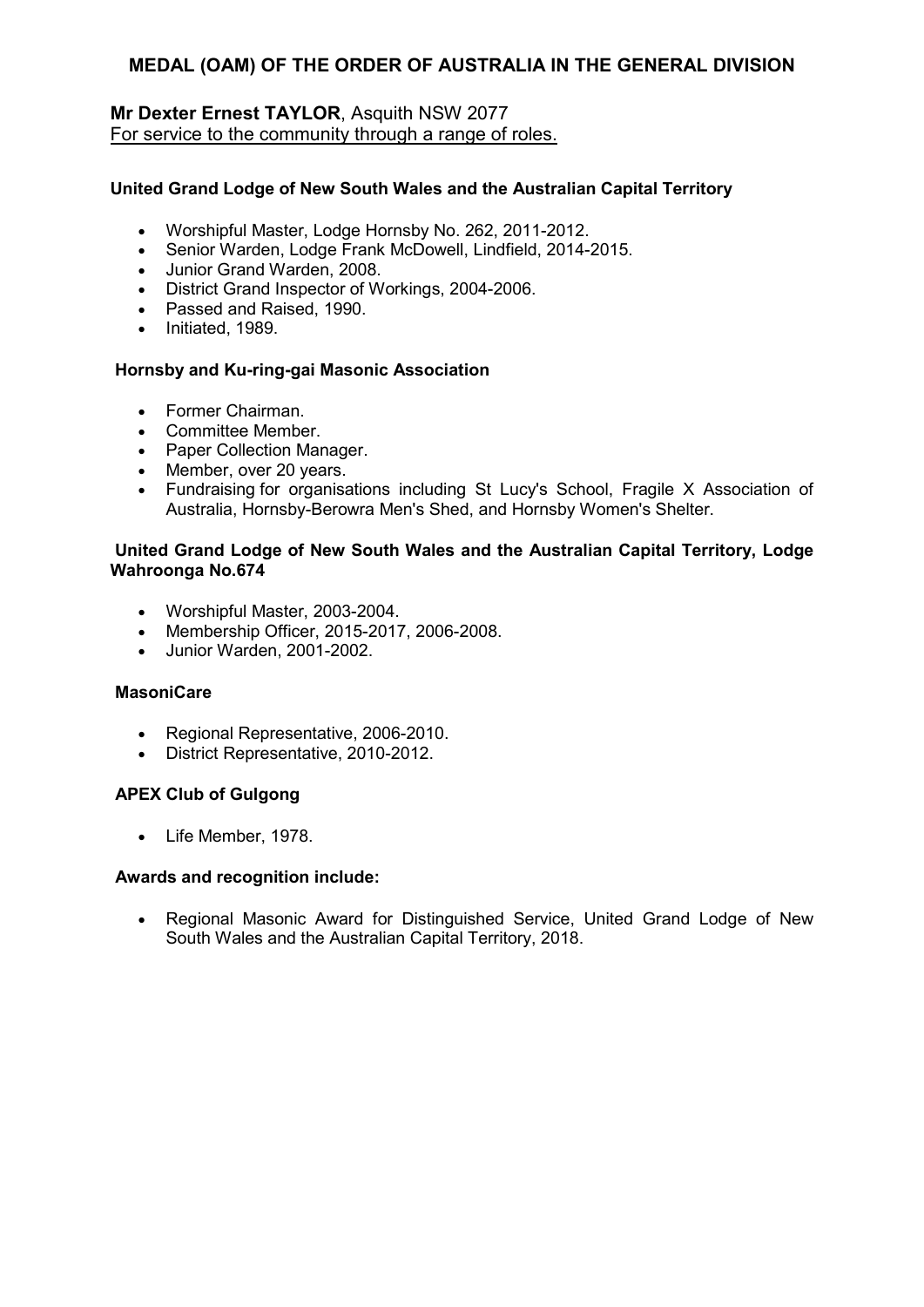# **Mrs Margaret Ann TAYLOR**, Tathra NSW 2550 For service to the community of the Sapphire Coast.

#### **Rotary Club of Bega**

- President, 2018-2019.
- Member, current**.**

#### **Sapphire Coast Tourism** (*formerly Rural Tourism Network*)

- Secretary, Body Corporate.
- Board Member, 1995-1998.

#### **Mary Mackillop International**

- Volunteer, 2000-2010.
- Fundraiser and Coordinator, Literacy Health Education Program, 1994-2016.

#### **Bega Chamber of Commerce** (*formerly Bega Business Council*)

- Chair, Bega Business Council, 2000-2010.
- Member, 2000-2012.

#### **Community**

- Former Executive Member, Parish Pastoral Council, St Patricks Parish Bega.
- Member, Tathra Headland Wharf Access Group, current.
- Former Member, Tathra Chamber of Commerce.
- Member, Tathra Surf Life Saving Club, current.

#### **Boards and Appointments**

- Former Board Member, South Coast Regional Training and Education Centre.
- Former Board Member, Mumbulla Foundation.
- Former Board Member, Bega District Nursing Home.
- Former Executive Member, Sapphire Coast Producers Association.
- Former Board Member, South East Regional Training and Enterprise Centre.

#### **Professional**

- Teacher, Tathra Public School, 2007-2017.
- Teacher, NSW Department of Education, 1973 2017.
- Author multiple children's educational books: Literacy, Health, Civics and Citizenship, Indigenous, Primary Industry, and Resource Management.

- Prime Ministers Centenary Medal, for Service to Tourism and Community Development, 2001.
- Bega Business Award, for Excellence in Services to the Business Community, 2005.
- Fellow, The Parliament House Education Office, 12 months.
- NSW, Rural Women's Award, Runner up, 2000.
- South Coast Learning Community Excellence in Promoting Aboriginal Education, 2015, Nomination for NSW Public Schools Nanga Mai Award, 2014.
- Recipient, Paul Harris Fellow, Rotary International.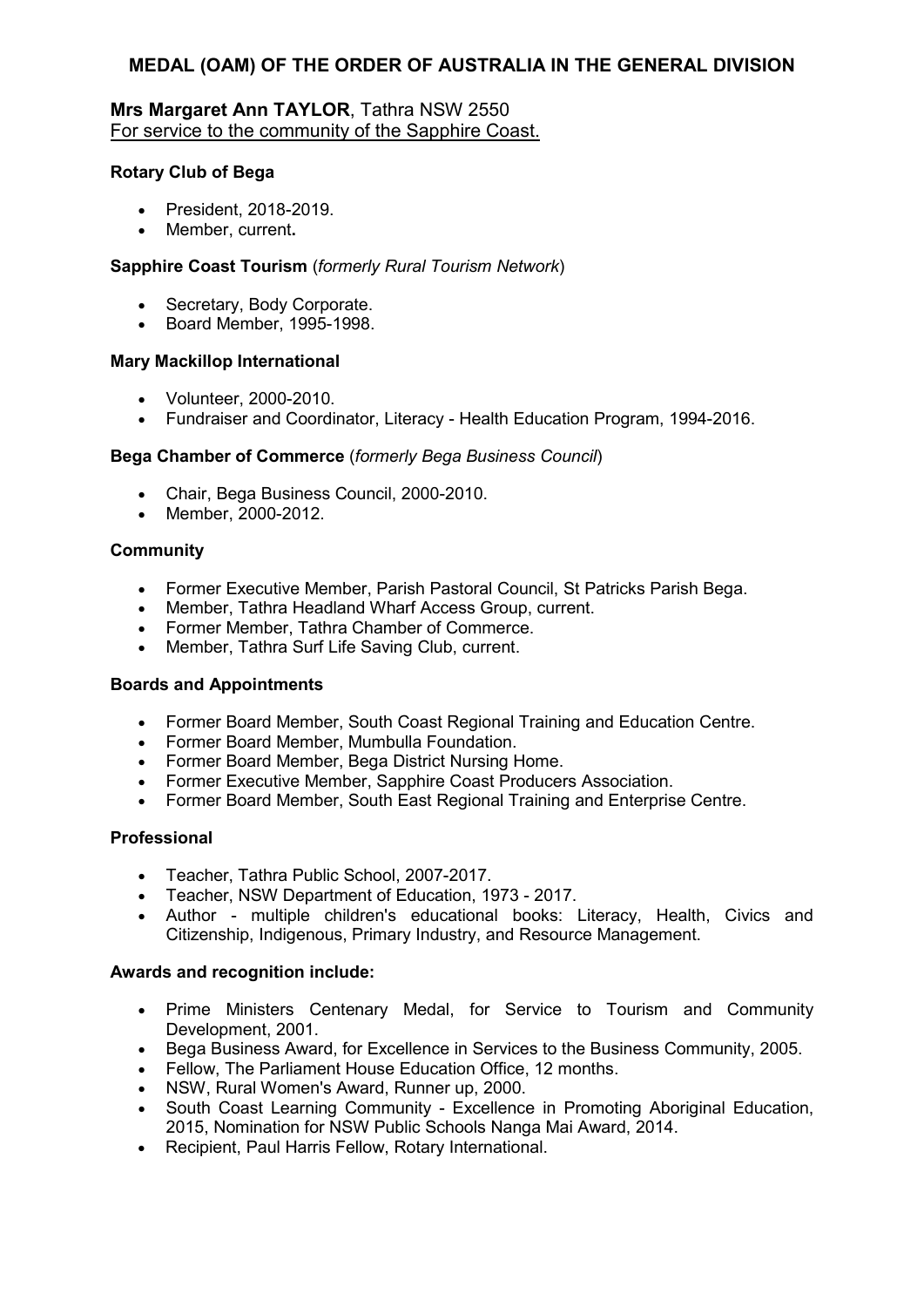# **Mrs Marie Jane TAYLOR**, Empire Vale NSW 2478 For service to community health.

# **North Coast Ostomy Support Group**

• President, current (over 30 years).

# **NSW Stoma**

• Ostomate and Member, since 1976.

# **Awards and Recognition include:**

• Senior Citizen Award, 2007.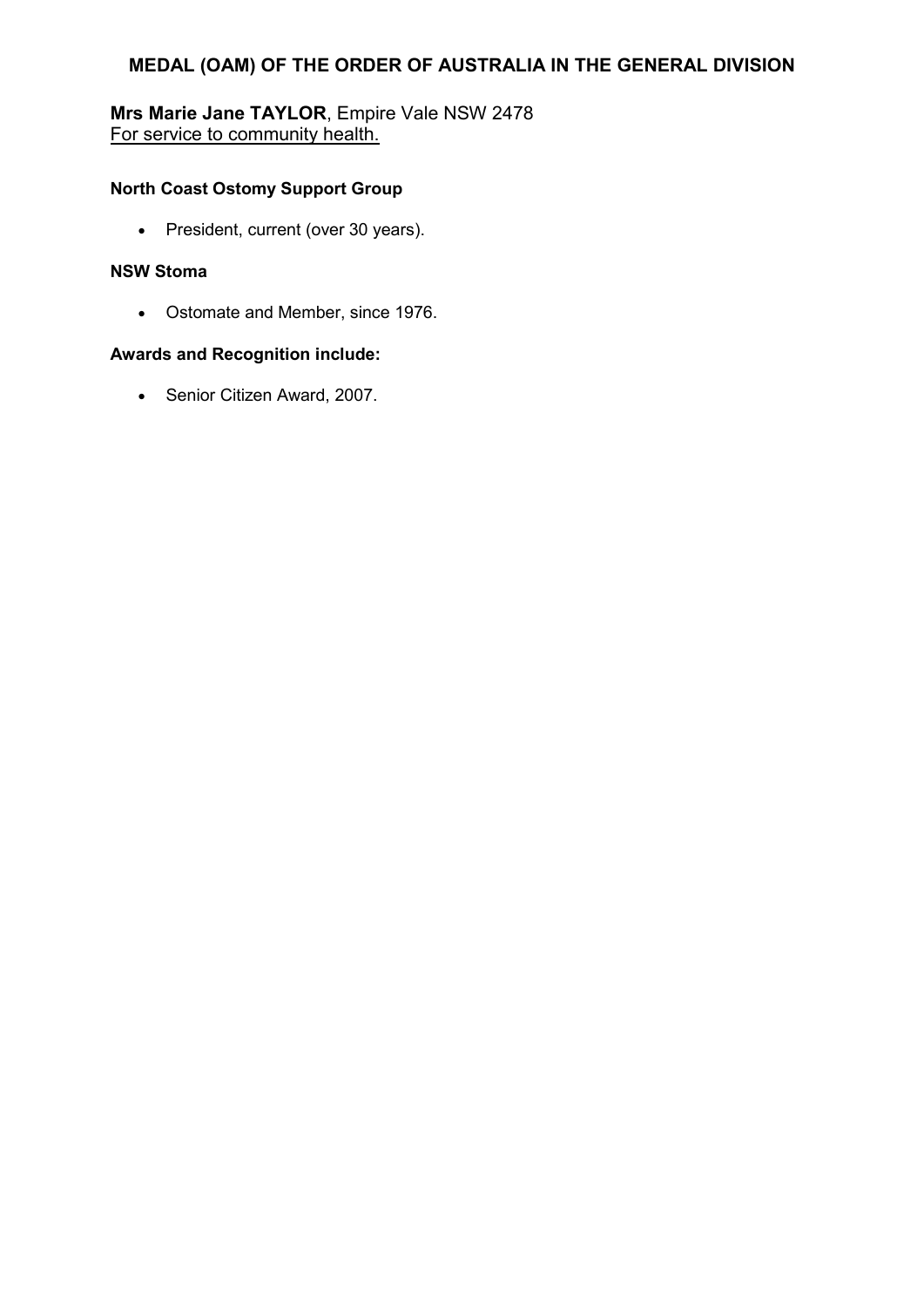# **Mr Bradley John TEAL**, Essendon VIC 3040 For service to sport, and to the community.

# **Queenscliff Golf Club**

- Committee Member, 2016-2020.
- Member, Sponsorship and Marketing Sub-committee, since 2016.
- Sponsor, 'Brad Teal Presents' Golf Day, current.
- Member, since 1998.

#### **Essendon Football Club**

- Board Director, 1998-2009.
- Member, Marketing and Fundraising Committee, 1992-1998.
- Foundation Member, Essendon Anniversary Scholarship Trust, 1985-1993.
- Life Member, 2008.

# **Moonee Valley Racing Club**

- Member, Executive Committee, 1998-2002.
- Member, since 1985-circa 2010.

#### **St Mark's Cricket Club, Ascot Vale**

- Committee Member, 1973-1994.
- Former Coach.
- Supporter/Donor, since 1987.
- Player, 1967-1990s.
- Life Member, 1996.

#### **Keilor Football Club**

- Supporter, since 1972.
- Former player and sponsor, 35 years.
- Life Member, 2004.

# **Essendon District Football League Umpires Association**

- Member, since 1987.
- Life Member, 2008.

# **St Bernard's Football Club**

- Coach, Under 10s, 12s and 16s, 1994-1999.
- Supporter.

#### **Western Region Junior Football League**

- Coach, Under 12s Combined Teams, 1996-1997.
- Supporter.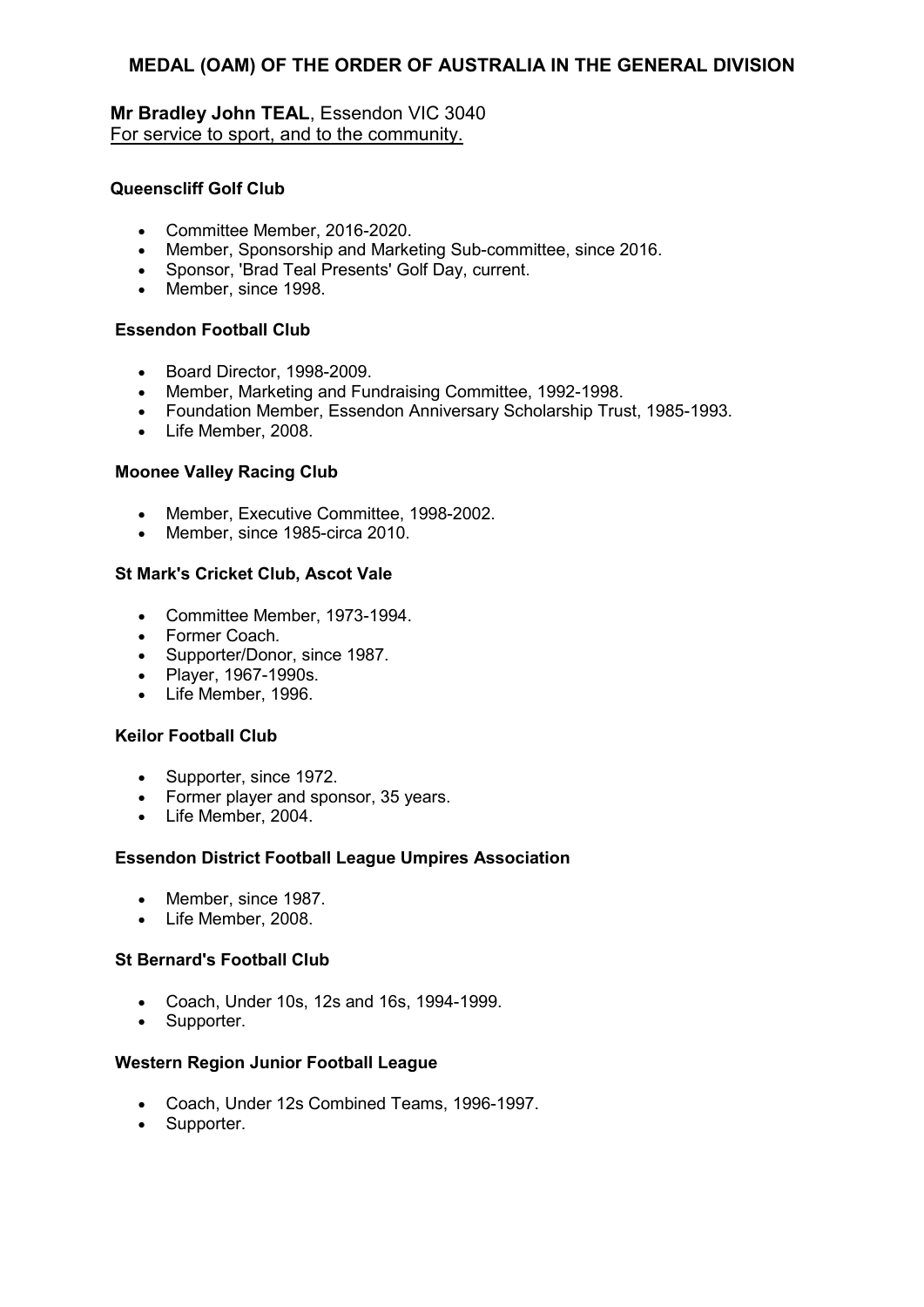# **Sport - Other**

Involved with/Supporter of various other sporting organisations including:

- Old Essendon Grammarians Football Club.
- Buckley Park Bowls Club.
- Buckley Park Tennis Club.
- Essendon Hockey Club.
- Essendon Baseball Club.
- Essendon District Football League.

# **Mercy Palliative Care - Sunshine**

- Committee Member, 1992-2010.
- Chairman, Annual Craig Parry Charity Golf Day, 8 years.

# **Community**

- Supporter, Live for Lily Foundation, current.
- Supporter, Alpine Ride, Alfred Foundation, 2012-2014.
- Director, Melton Country Club, 1999-2006.
- Chairman, *Community News* publication, 1995-1999.
- Member, Advisory Board, Mercy Hospice, 1991-1998.
- Member, Advisory Board, Moonee Ponds Community Centre, City of Moonee Valley, 1989-1994.
- Volunteer Auctioneer, for various local sporting and schooling charity auctions, since the 1990s.

# **Memberships**

- Real Estate Institute of Victoria, since 1982.
- Victorian Racing Club, since 1985-2019.
- Commonwealth Golf Club, current.
- Barwon Heads Golf Club.
- Royal Victoria Motor Yacht Club.

# **Professional**

- Director, Brad Teal Woodards Real Estate, since 1987.
- Real Estate Agent, Victoria, since 1981.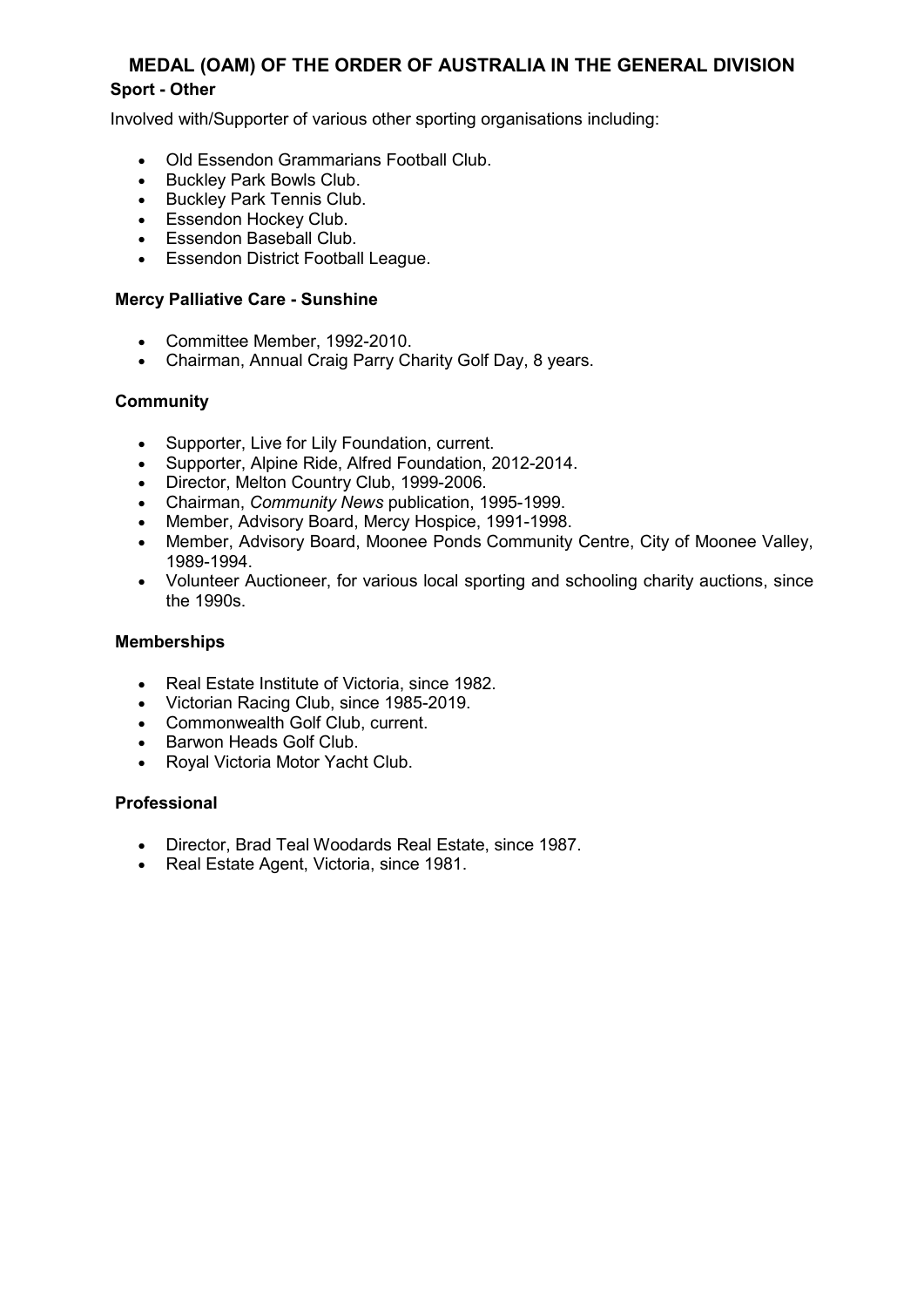# **The late Mr Jack Renton THOMAS**

Formerly of Flagstaff Hill SA 5159

For service to veterans and their families.

# **Legacy Club of South Australia and Broken Hill**

- Advocate for War Widows, 1980s-2010s.
- Former Co-ordinator, Widows Club Committee (*Sympathy Call Committee*).
- Former Member, Pensions Committee.
- Fundraiser, annual Christmas Pudding and Badge Day Appeals.
- Former Liaison Officer, Tea Tree Gully Legacy Widows Club.
- Reserve Membership (Life Membership).
- Member, 1981-2021.

#### **Ex-Service Organisations/Events**

- Former Committee Member and Historian, 2/3 Machine Gun Battalion Association.
- Former Member and Historian, Ex-Prisoners of War Association.
- Former Patron, Remembrance Day Service, West Terrace Cemetery, Adelaide.
- Contributor, historical books about World War II, including the biography of his commanding officer, Brigadier Arthur Blackburn, VC, *The Lost Battalions*; *The Railway Man*, a movie about construction of the Burma Railway; and a biography of Ray Parkin, noted artist and author, while a POW in Japan.
- Former Participant, Anniversary of Victory in the Pacific Day; Reciting The Ode at an events; and fundraiser events to assist vulnerable youth at risk.
- Involved in visits to Japan, Japanese Friendship Group (*on behalf of the Australian Department of Veterans' Affairs*).

# **Australian Defence Force**

• Member, 2/3 Machine Gun Battalion, 1940-1945.

# **Broken Hill Golf Club**

- President, c1980-1981.
- Former Treasurer.
- Former Committee Member, c1975-1981.
- Member, 1960's-early 1980s.

#### **Broken Hill Hornets Baseball**

- President late-1940s
- Committee Member, 1937-1940, 1946-1950s
- Founding Member, 1937-1980s.

#### **West Broken Hill Rifle Club**

- Member/participant, rifle shooting competition, 1930s.
- Former Volunteer, Administration and maintenance of the club.

#### **Community**

• Former Volunteer English Language Teacher (*international and Australian students studying health care, or other vocations*), Estia Flagstaff Hill Nursing Home, current.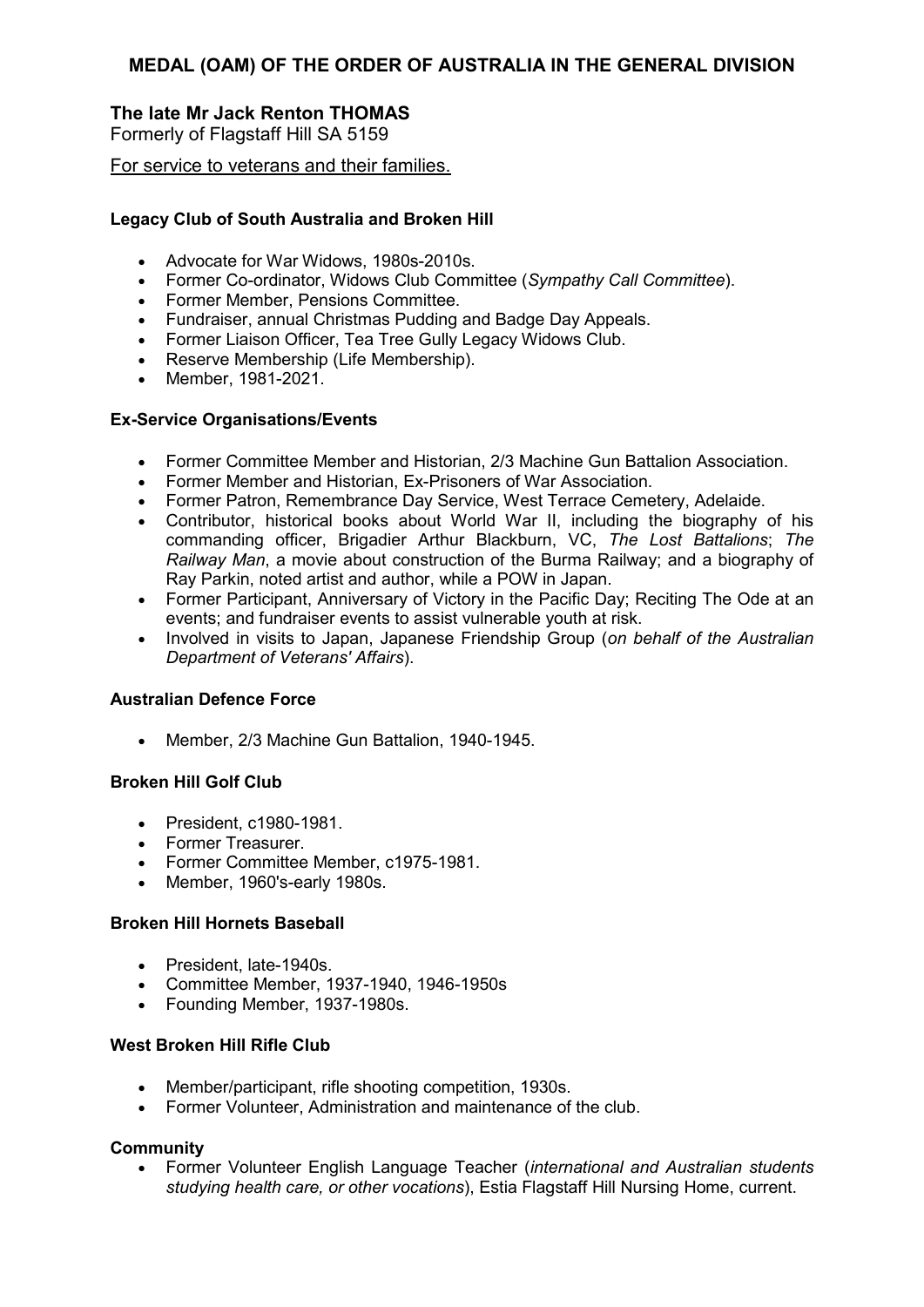# **Professional**

- Former Manager, Cottons Pty Ltd and Cottons Trading.
- Former Secretary-Manager, Broken Hill Club.
- Former Green Grocer, Broken Hill.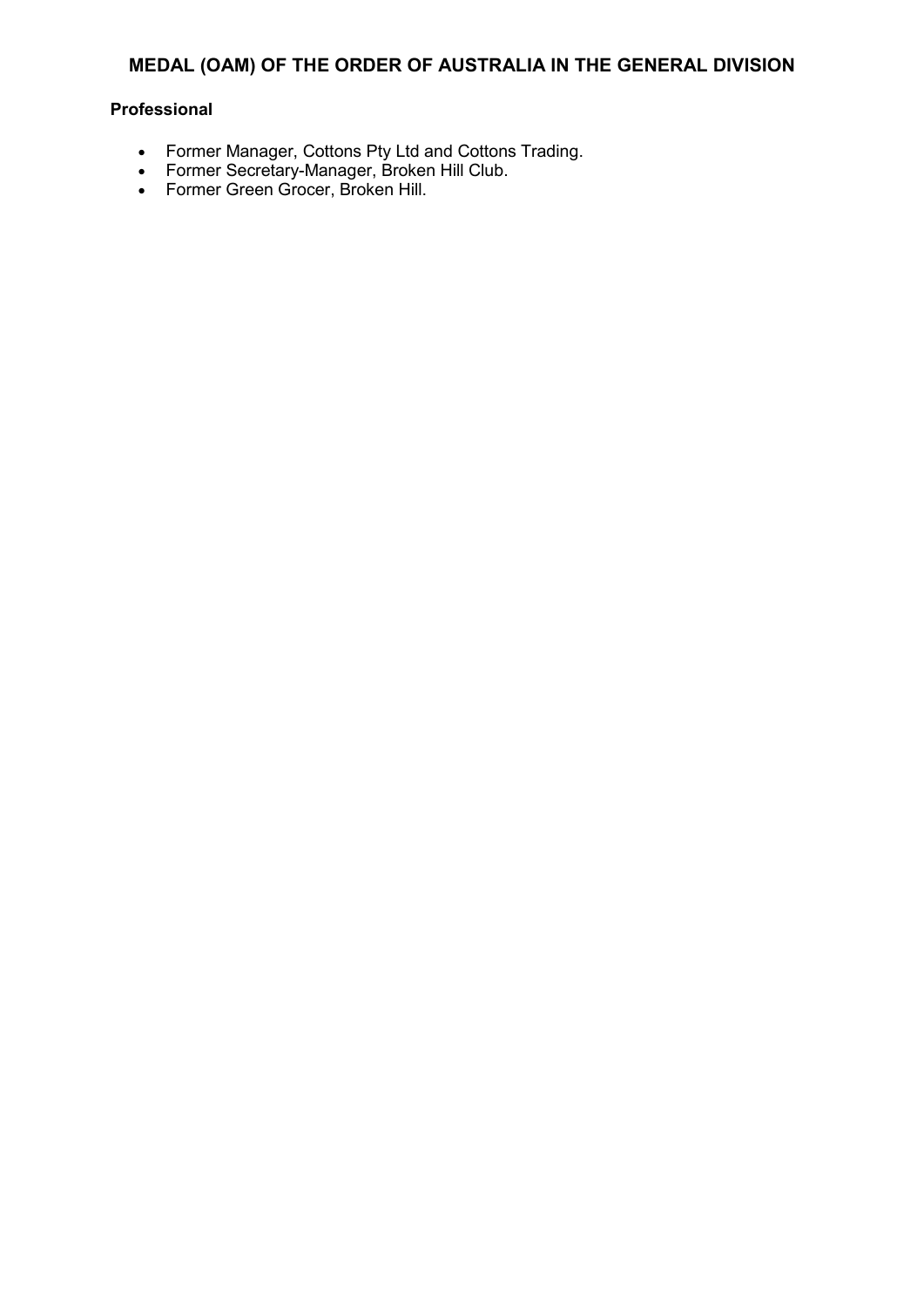# **Mr John Michael THOMAS**, St Clair NSW 2759 For service to the community, and to business.

# **Community**

- Chairman, Stride Mental Health, since 2014.
- Chairman, River's Gift (SIDS charity), 2015-2022.
- Chairman, Force 10 An initiative between Caritas Australia and National Council of Churches in Australia, 2003-2006.
- Chairman, Finance Committee, National Council of Churches in Australia (NCCA), 1996-2002.
- Chairman, Investment Committee, Sisters of St Joseph, since 2021.
- Board Member, Centre for Healthy Brain Ageing (CHEBA), University of New South Wales, 2015-2019.
- Senior Peer Educator, Council on the Ageing, 2012-2017.

# **Diocese of Parramatta, Catholic Church in Australia**

- Chairman, Diocesan Financial Council, 1991-2011.
- Chairman, Emmaus Retirement Village, 1993-2001.
- Chairman, Priests Retirement Committee, 1994-1998.
- Chairman, Diosesan School Building Committee (DSBLC), 1995-1999.
- Papal Knighthood Recipient Order of Saint Sylvester 2011.

# **Professional**

- Chairman and Chief Executive, JT Consultancy, since 2010.
- Chief Executive Officer, Balmain Mortgage Trust, 2004-2009.
- Chief Executive Officer, Howard Mortgage Trust, 1997-2003.
- Manager Howard Mortgage Trust, 1987-1996.

# **Financial Services Boards**

- Chairman, FC Capital, since 2013.
- Chairman, FC Funds Management, since 2015.
- Chairman, Finstro Global Holdings, since 2019.
- Chairman, Msquared Capital Limited, since 2018.
- Chairman, Msquared Capital Funds Management Limited, since 2019.
- Chairman, Acceler8 Capital Pty Limited, since 2020.

# **Fellowships**

- Fellow, Australian Institute of Company Directors.
- Fellow, Institute of Financial Services.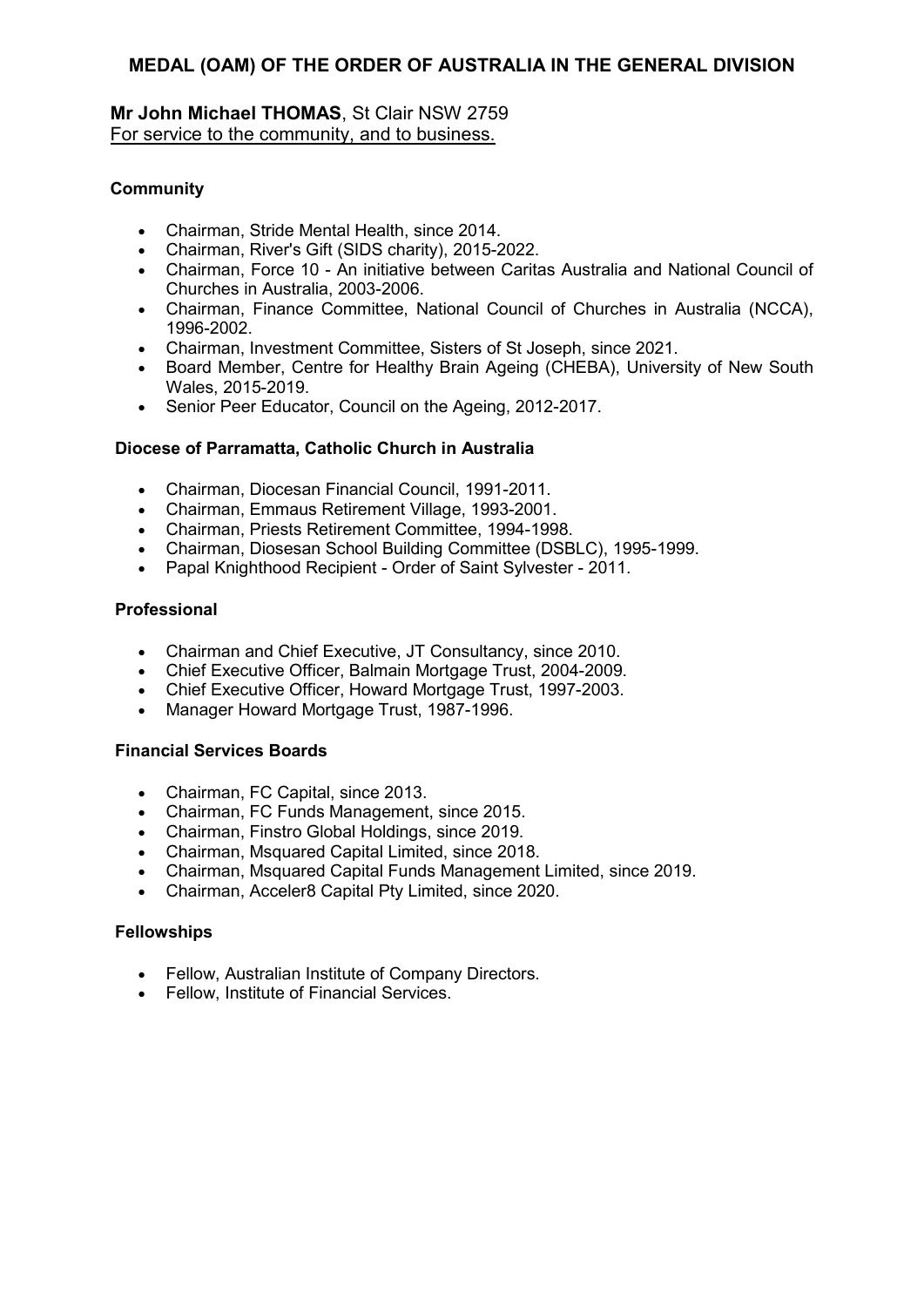#### **Mr Russell James THOMTER**, WA For service to the visual arts, particularly to photography.

# **Photographer**

- International Fashion and Celebrity Photographer, since mid-1990s.
- Exhibitor and Resident Artist, 'Camera Work' Photographic Art Gallery, Berlin, since 2010.
- Photographer for global fashion and photography journals such as *Vogue*, *Sports Illustrated*, *Marie Claire*, *Vanity Fair*, *W*, *American Photo* and art books.
- Creator of Nomad Two Worlds Project (N2W), (*collaborative art project with Indigenous communities*), mid to late 2000s.
- Director, art films; music videos; and television commercials for Victoria's Secret, Gillette, Rolex and Revlon.

# **Television**

- Guest Photographer and Judge, *America's Next Top Model* and *Australia's Next Top Model* television shows.
- Featured, *Best Jobs Ever,* by Lester Holt, 2014.
- Featured, *Becoming Jangala*, Australian Story, 2010.

# **Photographic Books**

- *Angels: Collector's Edition,* teNeues Publishing UK Ltd, 2018*.*
- *Angels*, teNeues Publishing UK Ltd, 2014.
- *Nomad: Two Worlds*, teNeues Publishing UK Ltd, 2012.
- *V2*, teNeues Publishing UK Ltd, 2010.
- *Russell James*, teNeues Publishing UK Ltd, 2008.

# **Other**

- Founder, Nomad Two Worlds Foundation (registered as a non-profit 501(c)(3) organisation in the United States of America), since 2012.
- Supporter, Meals on Wheels, Chorus, Western Australia, 2020.
- Collaborator, The Clinton Global Initiative (*working with the Haitian artistic community*), 2010.
- Former Officer, Western Australian Police Force, 1980s.

- Lifetime Achievement Award, Fashion Los Angeles Awards, 2022.
- International Impact Award, Australian Fashion Laureate Awards, 2018.
- Arts and Culture Award Category Winner, West Australian of the Year Awards, 2013.
- Hasselblad Masters Award, 2007.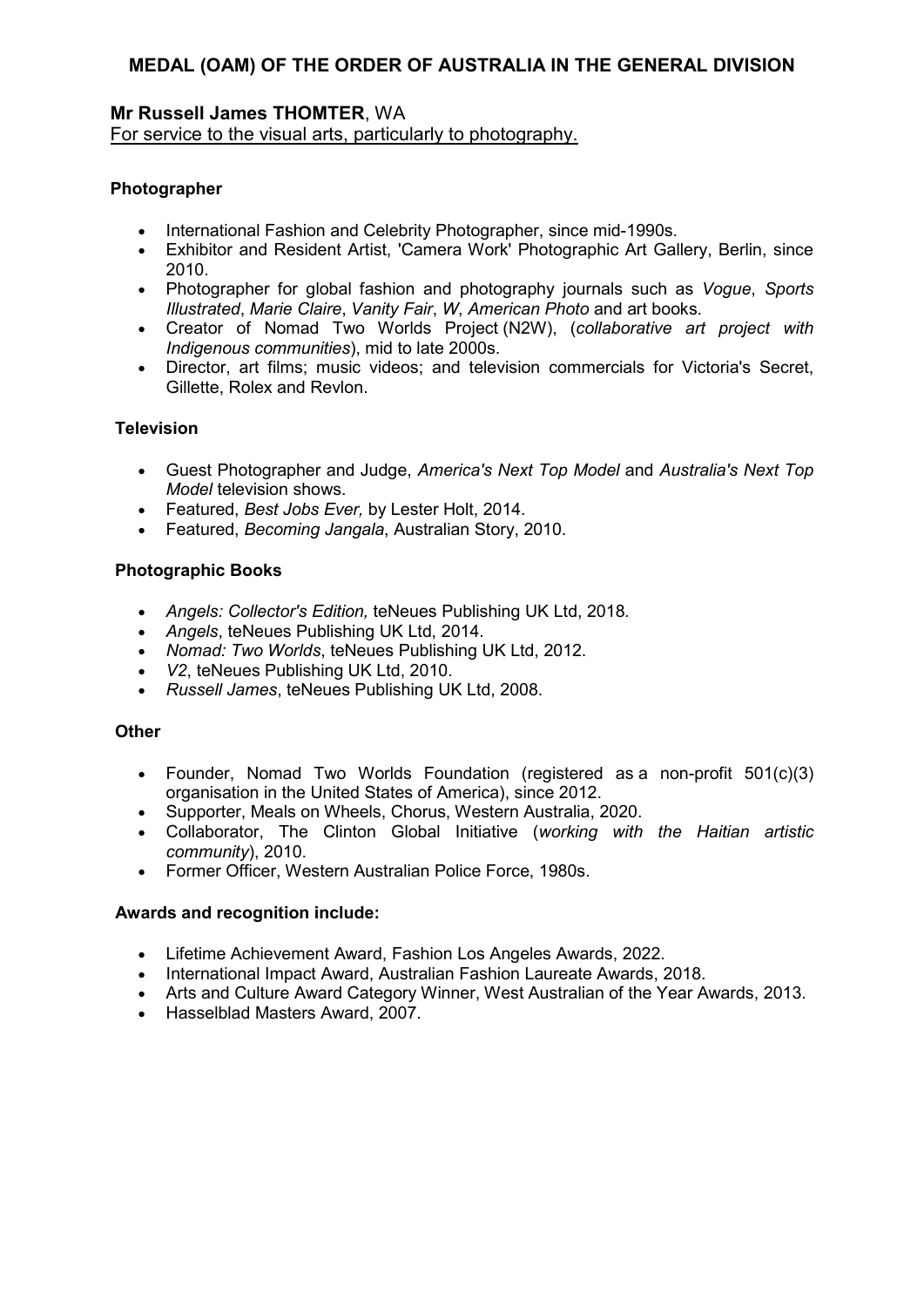# **Mrs Brenda Anastasia THORNELL**, Somerville VIC 3912 For service to the community of the Mornington Peninsula.

# **Somerville, Tyabb and District Heritage Society (STDHS)**

- Secretary, since 1997.
- Member, since 1996.

# **Mornington Peninsula Shire (MPS)**

- Member (representing STDHS), MPS Local History Network, since 2007.
- Councillor, Hastings Shire Council (now part of MPS), 1992-1994.

# **Community**

- Committee Member, Fruit Growing Machinery Shed, 2011.
- Former Secretary, Somerville Swimming Pool Committee.
- Former Member, Somerville Tennis Club.
- Former Member, Somerville Bowling Club.
- Committee Member, Somerville Baby Health Centre, 1960-1962.
- Member, Parents and Citizens Committee, Somerville Primary School, 1960s.
- Fundraiser, Somerville Scout Hall Construction, 1960s.

# **Somerville Social Set**

- Former Treasurer.
- Choir Member, 1960s-1970s.

# **Somerville Basketball Club**

- Former Captain.
- Co-Founder, 1955.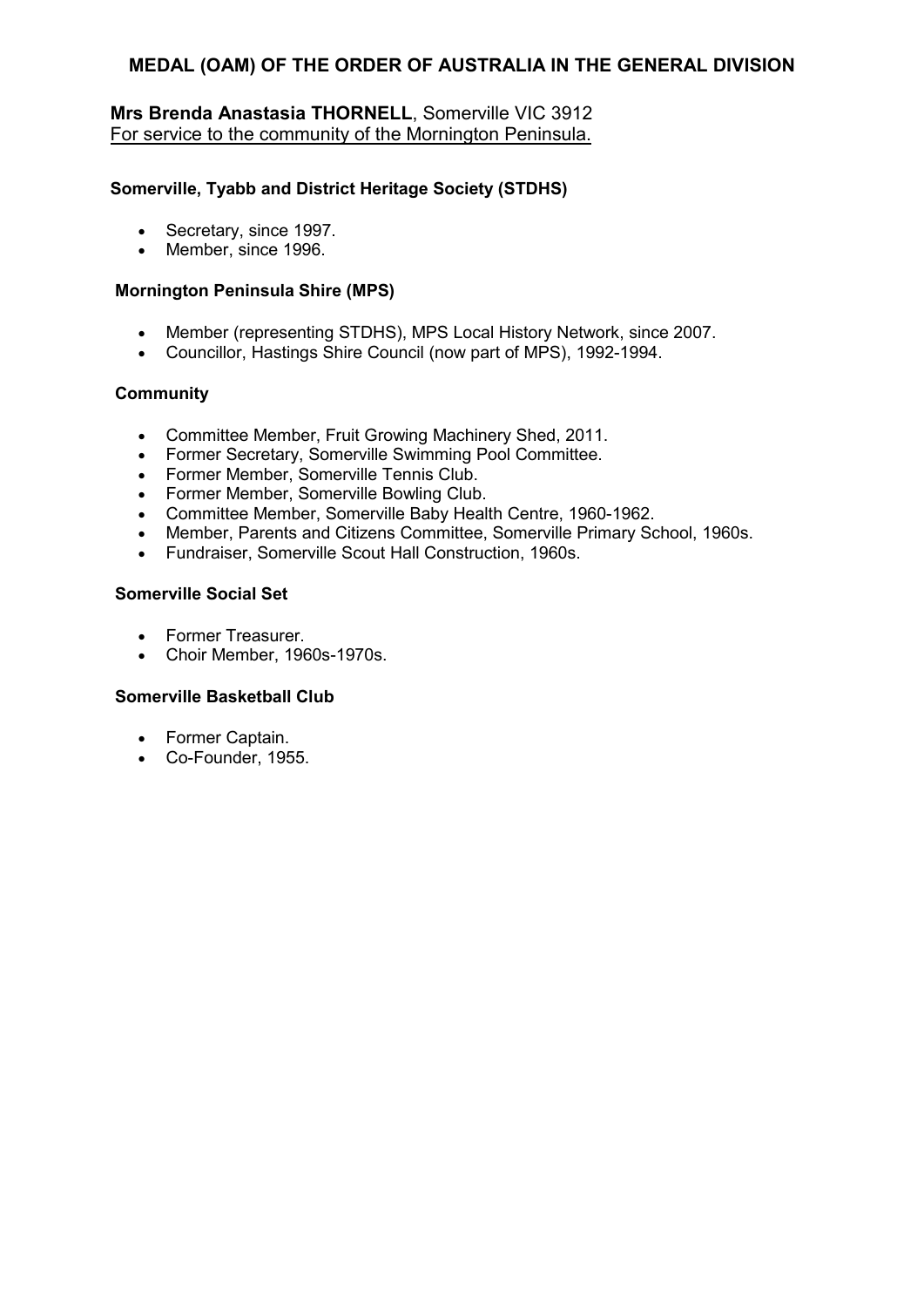# **Ms Jennifer Jane TOISUTA**, NSW For service to asylum seekers and refugees.

# **Balmain for Refugees, Balmain Uniting Church**

- Co-Founder and Volunteer, since 2002.
- Member, Management Committee, current.

# **Refugee and Asylum Seeker Services**

- Supporter, Bridge for Asylum Seekers Foundation, since 2003.
- Volunteer Interpreter and Translator for asylum seekers and refugees, English/Indonesian, since 2002.

#### **Community - Other**

- Justice of the Peace, 20 years.
- Former Board Member and Volunteer, House of Welcome.

#### **Awards and recognition include:**

• Women's Honour Roll, Leichhardt Council, 2010.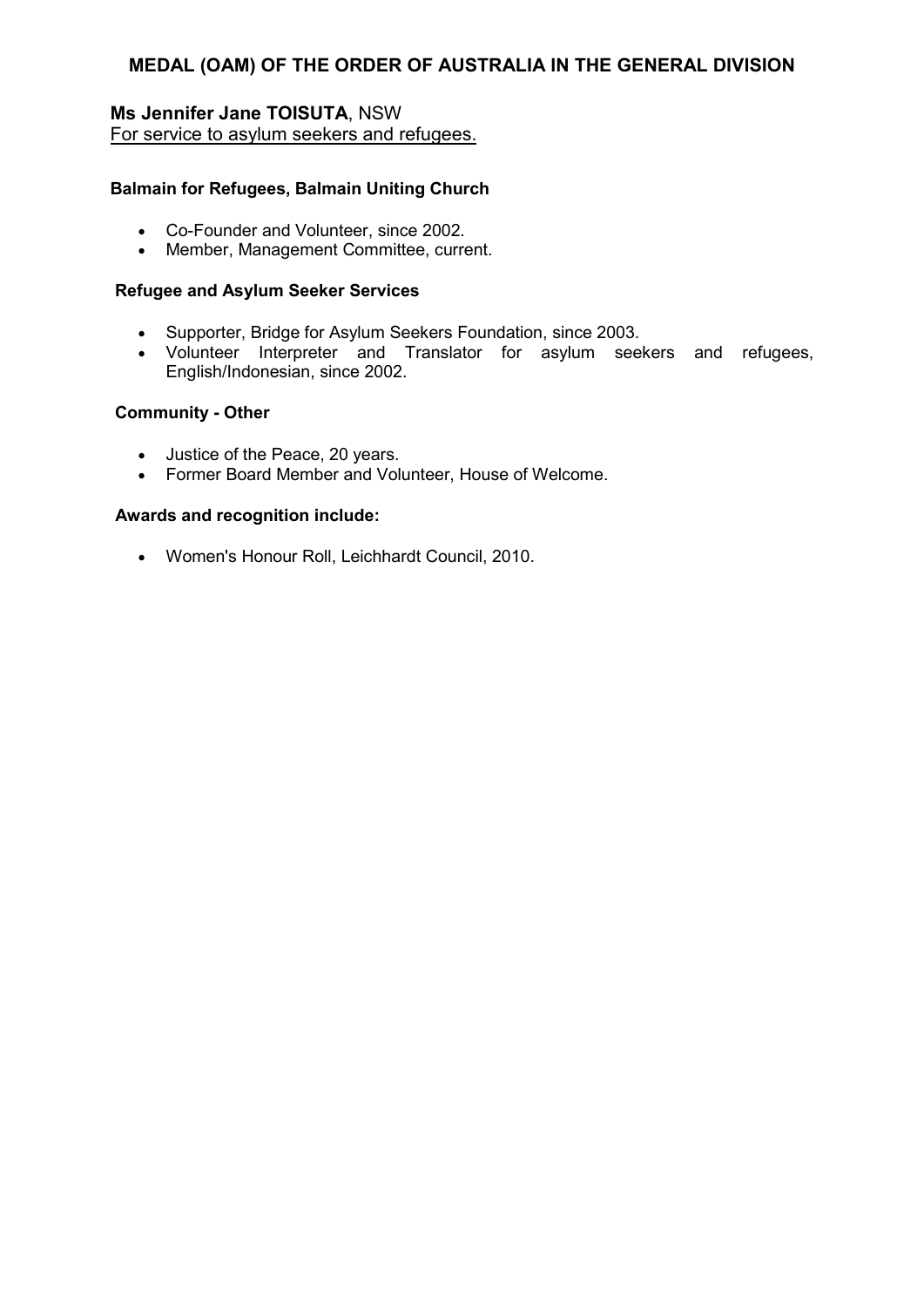# **Mr David TOMLINSON**, Hampton VIC 3188 For service to cricket.

# **South East Cricket Association**

- Executive Officer, 2015, 1980-1994, 1972-1974, 1967-1968.
- Vice President 1981-1985.
- Assistant Secretary 1982-1985.
- U21 Team manager.
- Press Correspondent 1961-1964.
- Chairman Match report subcommittee.
- U14 Association team manager.
- Member inaugural Hall of Fame Subcommittee.
- 2016 Life membership awarded.
- 1990 Senior G grade shield named in his honour.

#### **Hampton Methodist/United Cricket Club**

- Club President 1994-1995.
- Secretary 1971-1973, 1982-1983, 2003-2005.
- Games: Over 500.
- Runs: 5487 (4th Highest), Wickets: 586 (Number 1).
- Association delegate.
- Junior manager, General committee.
- Life membership awarded 1980.
- David Tomlinson Award Most Valuable Player named in his honour
- Winner, David Tomlinson Award Most Valuable Player, 1992-1993, 1995-1996, 1996- 1997.
- Premierships 3rdXl 1990-1991, 4thXl 1984-1985.

# **South Perth Cricket Club**

- Games: 33.
- Positions/Awards unknown.

# **Hampton Church of Christ Cricket Club**

- Games: 115.
- Runs: 1260, Wicket Keeper 120 catches & 46 Stumpings.
- Club Secretary 1966-1968.
- Association Delegate 1961-1962.

#### **Awards and recognition include:**

• 50 Year Service Award, Cricket Victoria, 2018.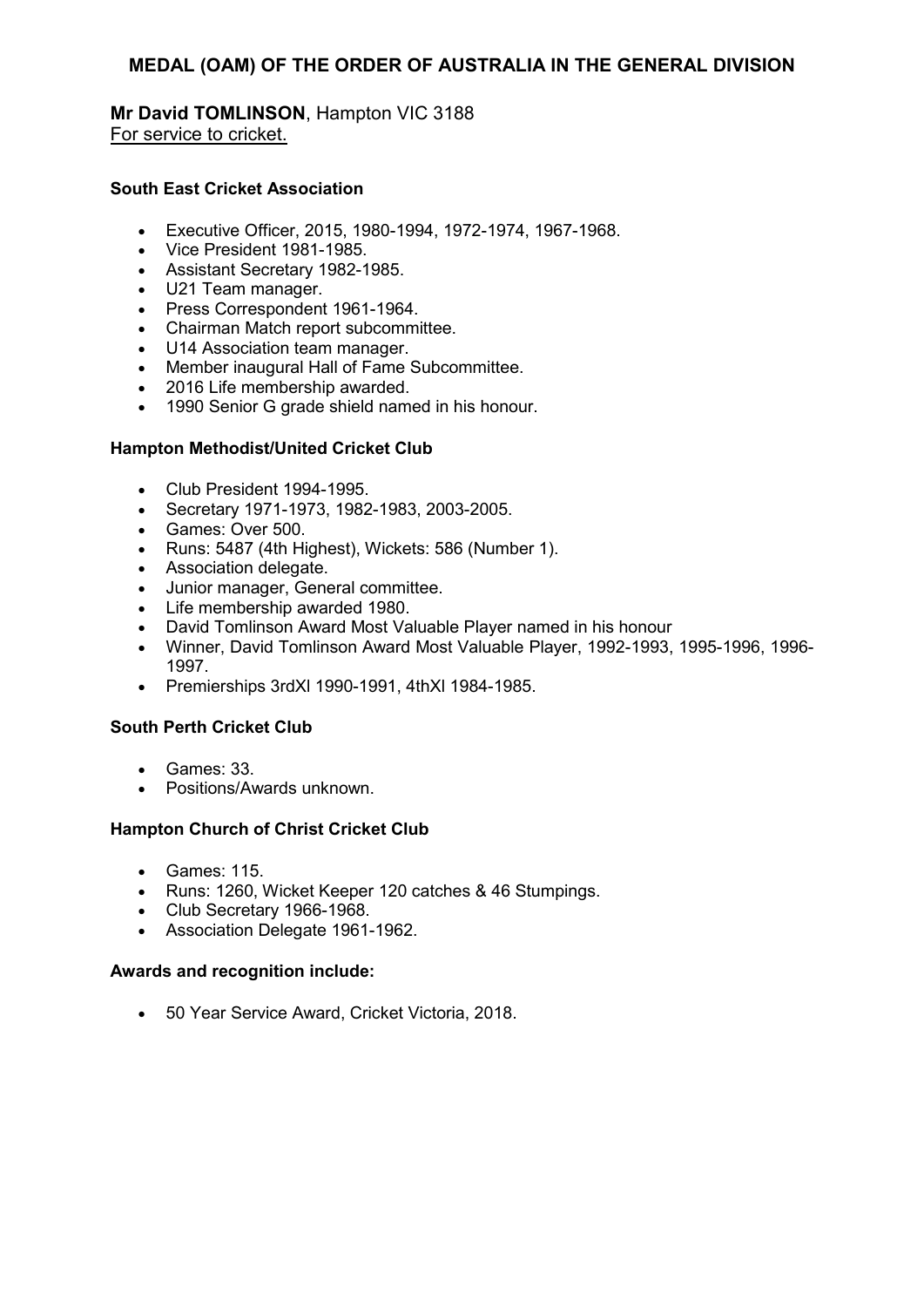# **Mr Peter Douglas TOMS**, Brighton VIC 3186 For service to the community through a range of roles.

# **Brighton Grammar School**

- Bequests Manager, since 2008.
- Head, Junior School, 1987-2008.
- Former Housemaster and Master in Charge of Careers.
- Teacher, 1966-2008.
- Former Cricket Coach.
- First Class Teacher, many years.
- Peter Toms Scholarship (2021) and Peter Toms Early Learning Centre (2008) named in his honour.

#### **Women for Women in Africa**

- Director, since 2009.
- Chairman, Function Committee, since 2013.
- Member, Finance Committee, since 2009.
- Former Member, Committee of Management.
- Supporter, since 2004.

#### **Society of St Vincent de Paul**

- President, Brighton Conference, 2012-2016.
- Volunteer, Society Soup Kitchen, Inner City Melbourne, 3 years.
- Volunteer, Bethlehem Hospital Neurology Unit, 3 years.
- Volunteer, over 25 years.

#### **Other**

- Former Volunteer, Villa Maria Centre, Prahran.
- Former Chairman, St Joan of Arc Parish Council, Brighton.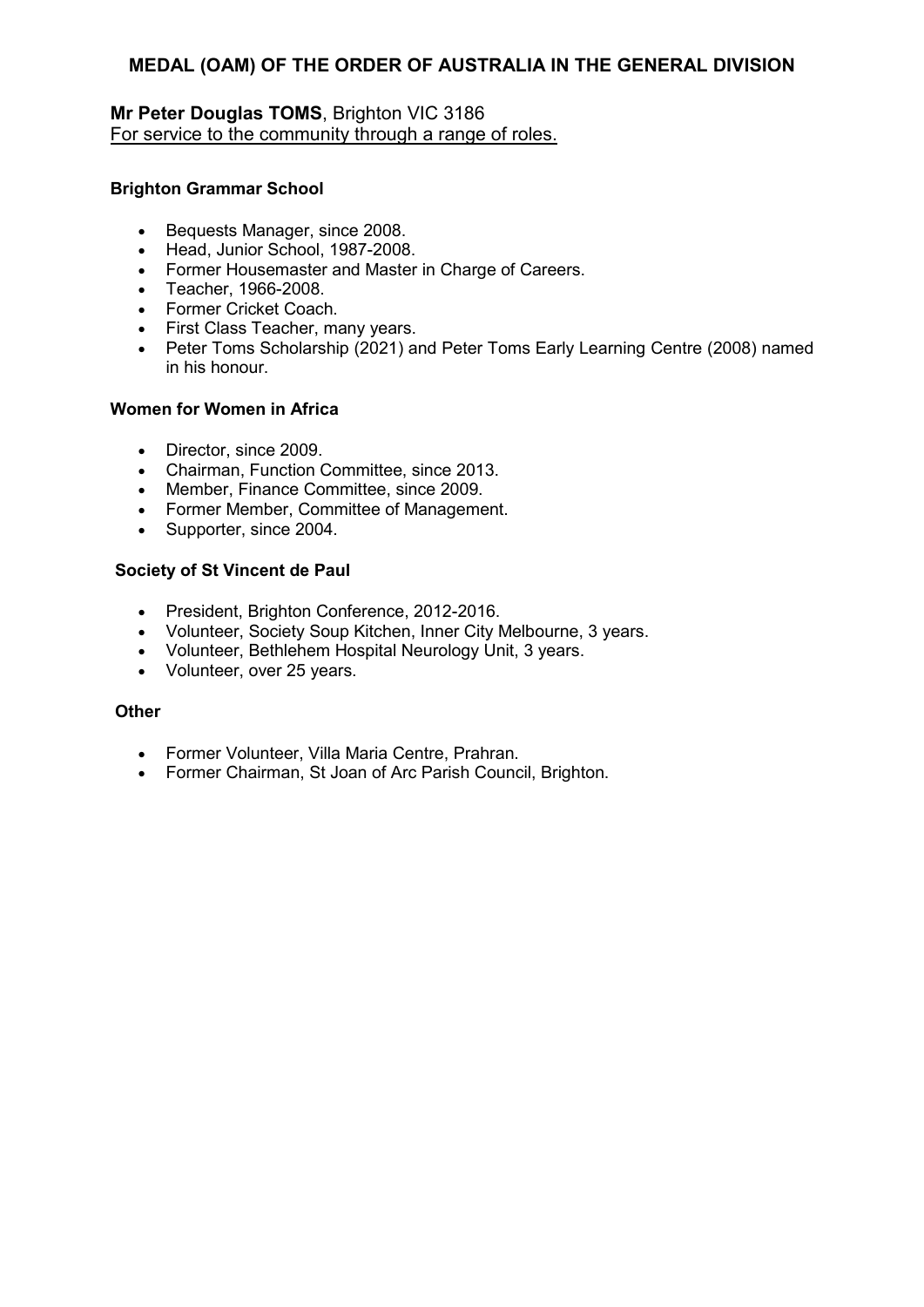# **Mrs Karen TOSCAN**, Bywong NSW 2621 For service to veterans, and to the community.

# **Vietnam Veterans Federation, ACT Branch (now Veterans Support Centre)**

- Executive Administration Officer, 2013-2018.
- Welfare/Pension Officer, 2013-2018.
- Office Manager, 2003-2012
- Former Suicide Interventions Officer.

# **Vietnam Veterans Association Australia**

• Life Member, since 2018.

# **Community - Other**

- Active Member, Angels for the Forgotten.
- Founding Member, Picking up the Peaces.
- Foster Carer, ADFA Foster Family Scheme, 22 years.
- Mental health support for Bushfire Victims.
- Housing/furniture support for Bushfire Victims.
- Member, Rotary Club of Bungendore.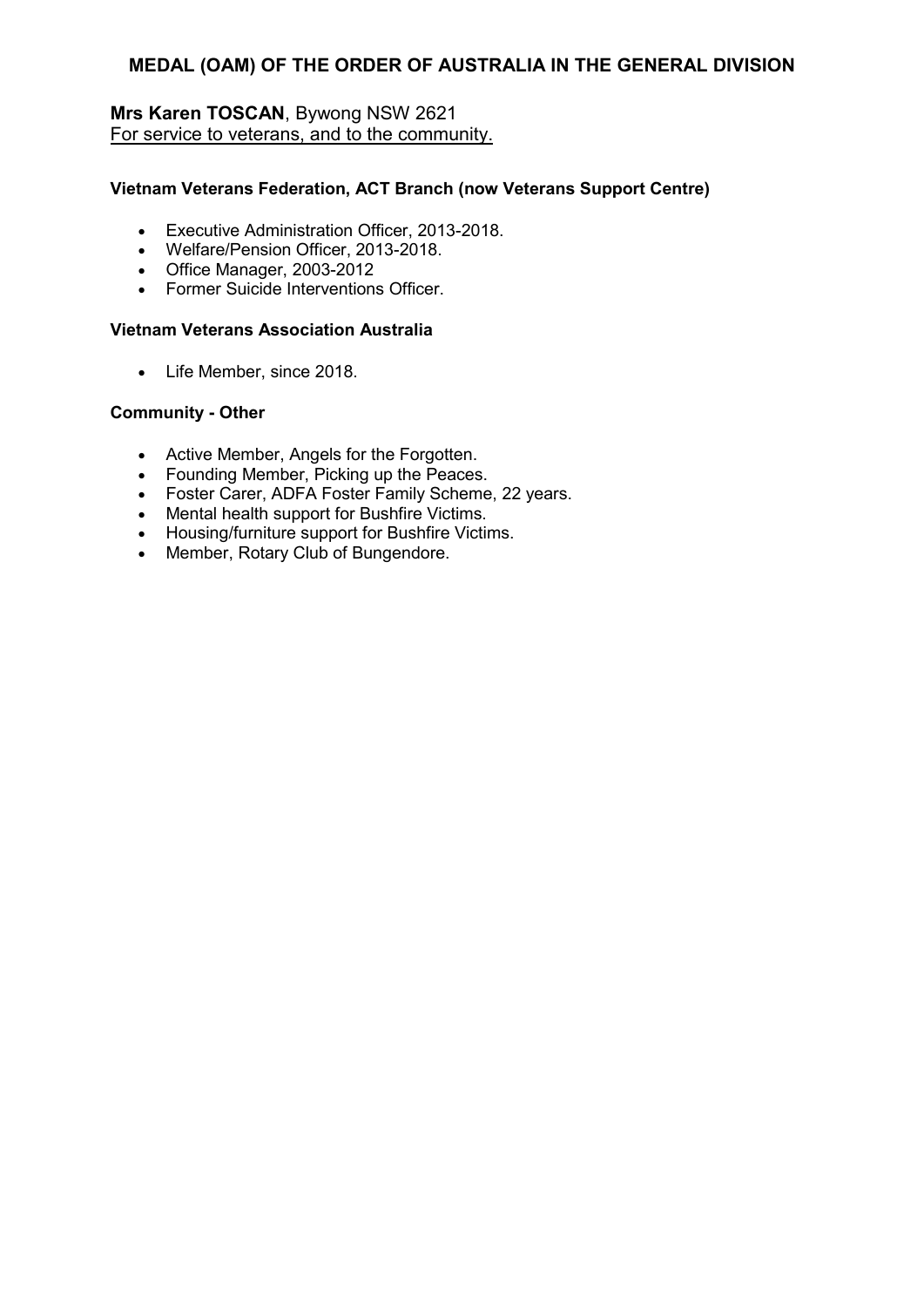# **The late Ms Peta Christine TOWNSING**

Formerly of Balingup WA 6253

For service to emergency response organisations.

# **Balingup Bush Fire Brigade**

- Coordinator, Bush Fire Ready Program, 2014-2020.
- Treasurer, 2017-2019.
- Secretary, 2017-2018.
- Member, 2013-2020.

#### **Other**

- Bushfire Recovery Volunteer, Department of the Premier and Cabinet, 2016.
- Former Member, Firewise WA.
- Former Coordinator, Festival of Country Gardens.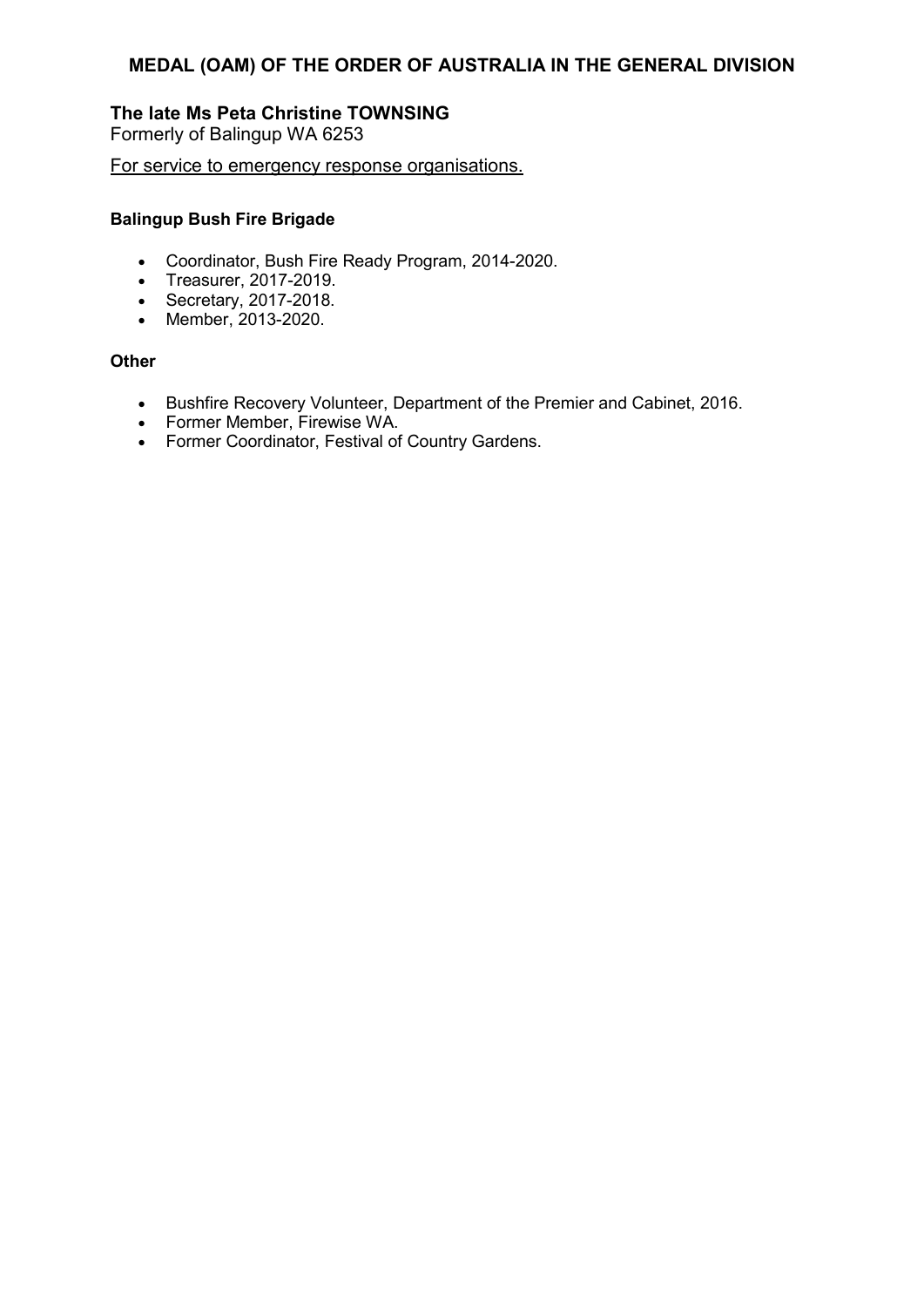# **Mr Walter James TRENORDEN**, Salisbury East SA 5109 For service to veterans and their families.

# **South Australian and Northern Territory Branch, Returned and Services League of Australia**

- Member, Ethics Committee, 2006-2017.
- Chairperson, Hospital Visiting Committee, 2005-2014.
- Member, Hospital Visiting Committee, 2003-2014.
- Fundraiser, Welfare Fund, current.
- Former Coordinator, Field of Remembrance.
- Member, since 1970.

# **Police Sub-Branch, Returned and Services League of Australia**

- Former President.
- Secretary, 2003-2019.
- Vice-President, 2001-2003.
- Committee Member, since 2019.
- Life Member.
- Member, since 1996.

# **SA Peacekeepers**

• Member, current.

# **Australian Federal Police**

- Former Police Officer.
- Peacekeeper, Cypress, 1969-1970.

# **Awards and recognition include:**

• Australia Day Medallion, 2020.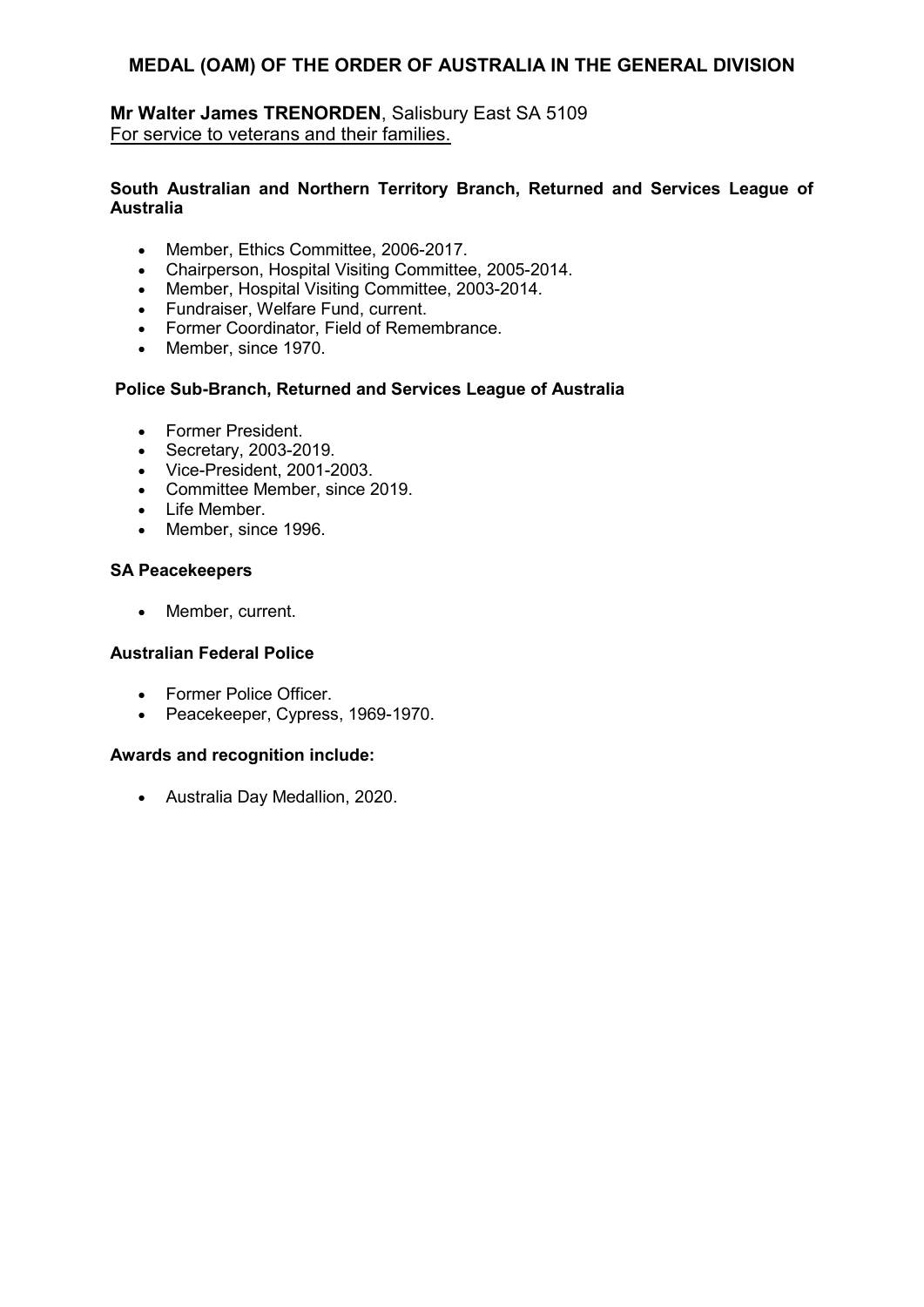# **Mrs Judith Marion TUCKEY**, Mandurah WA 6210 For service to the community of Mandurah.

**Coolibah Care** *(formerly known as Mandurah Retirement Village)* 

- Patron, current.
- Founding Member, since 1968.
- Family donated land for first residential units.

#### **Mandurah Citizens Advice Bureau**

- Committee Member, since 1980s.
- Volunteer (ATO), 1990-2008 *(assisted people in need to complete their tax return).*
- Supervisor, 1979-1990.
- Founding Member, since 1977.
- Life Member, since 1993.
- Volunteer 1977-2009.

#### **Mandurah Bridge Club**

- President, 2 years.
- Past Chairperson, Building Sub-Committee.
- Member, since 1990.
- Life Member, current.

#### **Mandurah Country Golf Club**

- Patron, current.
- President Ladies Division, 1972-1974.
- Past Committee Member Ladies Division.
- Women's Captain, 1966-1969.
- Founding Member, since 1959.

#### **Arthritis Foundation of Western Australia (AFWA)**

• Board Member, 1977-1981.

#### **Mandurah Branch, AFWA**

- Inaugural Chairperson, 1974-1977.
- Vice-President, 1975.
- Founding Member, 1974.

# **Mandurah Kindergarten**

- Chairperson, 1960s.
- Founding Member, 1961.

- City of Mandurah's Local Legend, 2019.
- WA Volunteer Service Award, for 43 years of service.
- Certificate of Appreciation in recognition of 8 years organising heart-canceer-arthritis annual doornock appeal, 1978-1985.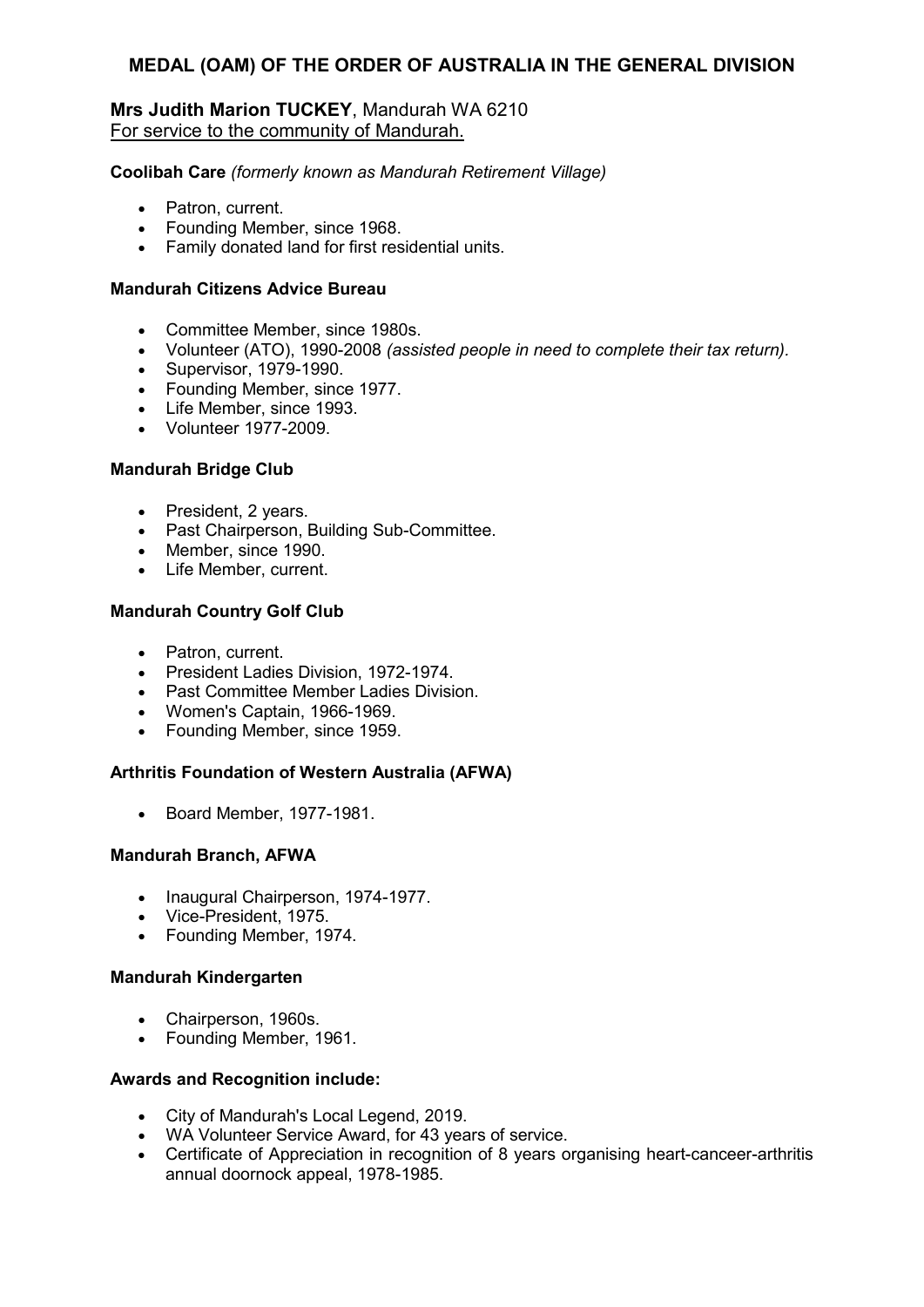**Mr Corey TUTT**, NSW For service to Indigenous STEM education.

# **Deadly Science**

- Founder, since 2018.
- Chief Executive Officer, since 2021.

# **Committee and Ambassador Roles**

- Chair, Inspiring Australia (NSW), since 2021.
- Member, Equity and Diversity Committee, Science and Technology Australia, since 2020.
- Member, Media and Communications Advisory Group, ARC Centre of Excellence for Electromaterial Science, since 2021.
- Ambassador, Sydney Science Festival, Powerhouse Museum, 2021.
- Ambassador, The Australian Literacy and Numeracy Foundation, since 2020.
- Board member, Seed Mob, 2022.

# **University of Sydney**

- Ambassador for STEM/STEAM, Faculty of Medicine and Health, since 2021.
- Research Assistant, 2019-2021.
- Animal Technician, 2016-2019.

# **Media**

- Contributor, *K-Zone Magazine,* nextmedia Pty Ltd, since 2020.
- Author, *The First Scientists,* Hardie Grant Publishing, 2021.
- ABC Science show Mid North Coast .
- First ever Indigenous organisation to appear on the McLaren Formula One cars during the Melbourne GP.

- Eureka Prize for STEM Inclusion, Department of Industry, Science, Energy and Resources, 2021.
- NSW Young Australian of the Year, 2020.
- Indigenous STEM Champion, CSIRO, 2020.
- ABC Trailblazer Heywire, 2020.
- AMP Foundation Tomorrow Maker, 2019.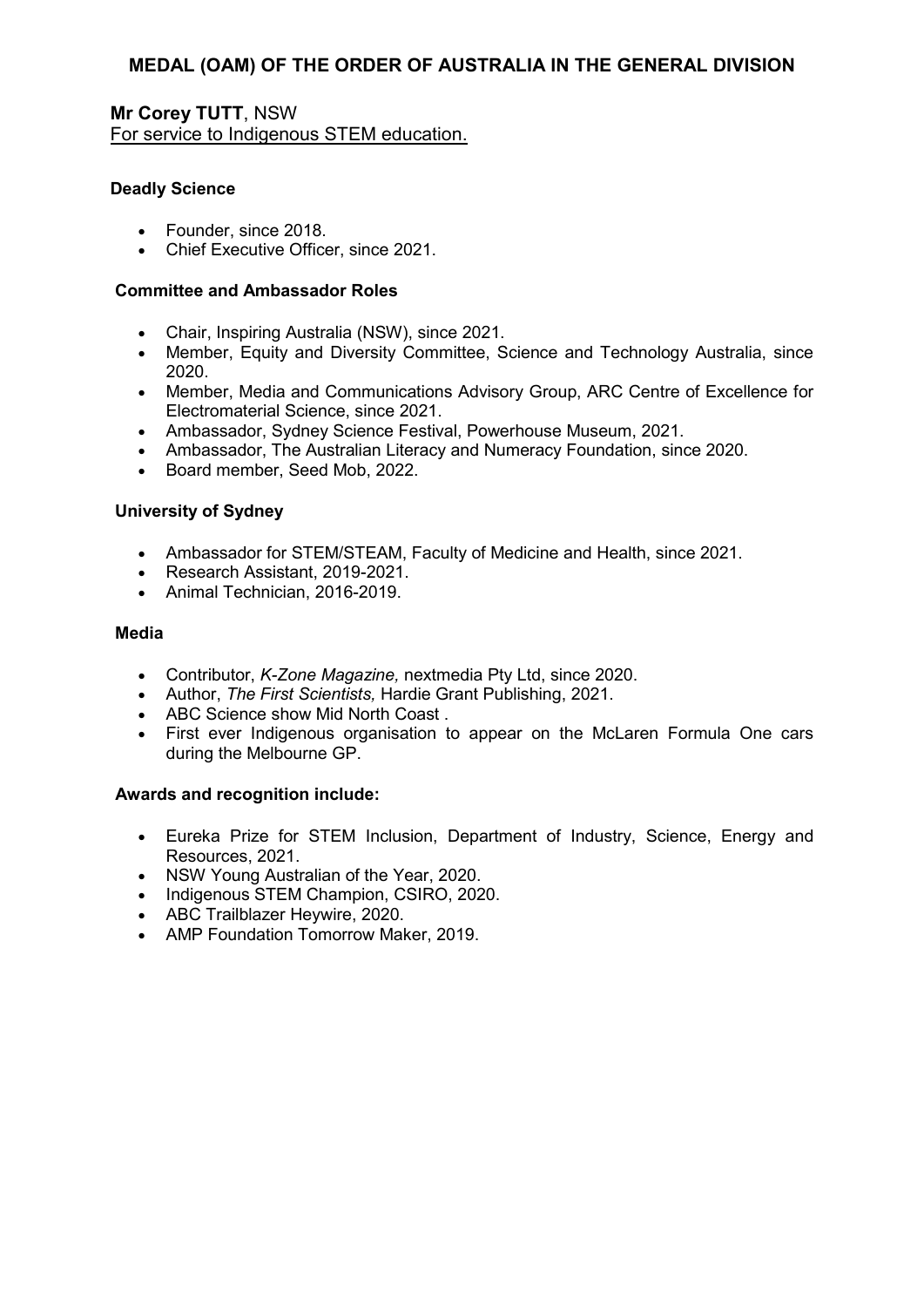# **Ms Julianne TYSON**, Karama NT 0812 For service to the aquaculture industry.

# **Humpty Doo Barramundi Pty Ltd**

- Co-owner, since 1994.
- Administration Manager, 1994-2018.
- Certified under the Australian Sustainable Barramundi Farming program, since 2014.
- Best Aquaculture Practices (BAP) global certification, since 2017.

# **Women in Seafood Australasia (formerly - Women's Industry Network Seafood Community)**

- Director-at-Large, 2003-2016.
- Former Executive Committee Member.

# **Palmerston Game Fishing Club**

• Host and supporter, Palmerston Game Fishing Club's Junior Angler Education Clinics, since 2011.

# **Community - Other**

- Founding Member, Australian Barramundi Farmers Association, since 1990s.
- Member, Friends of Fogg Dam, current.

- Inductee, Women in Seafood Australasia Honour Roll, 2018.
- National Seafood Industry Award (Large Seafood Business), 2017.
- Primary Producer of the Year, Northern Territory Seafood Industry Awards, 2013.
- Delicious Harvey Norman State Produce Seafood Award, Queensland, 2019.
- Woolworths Sustainability Supplier Award, 2018.
- NT Landcare Farming Award, 2019.
- Territory Natural Resource Management Primary Producer Award, 2017.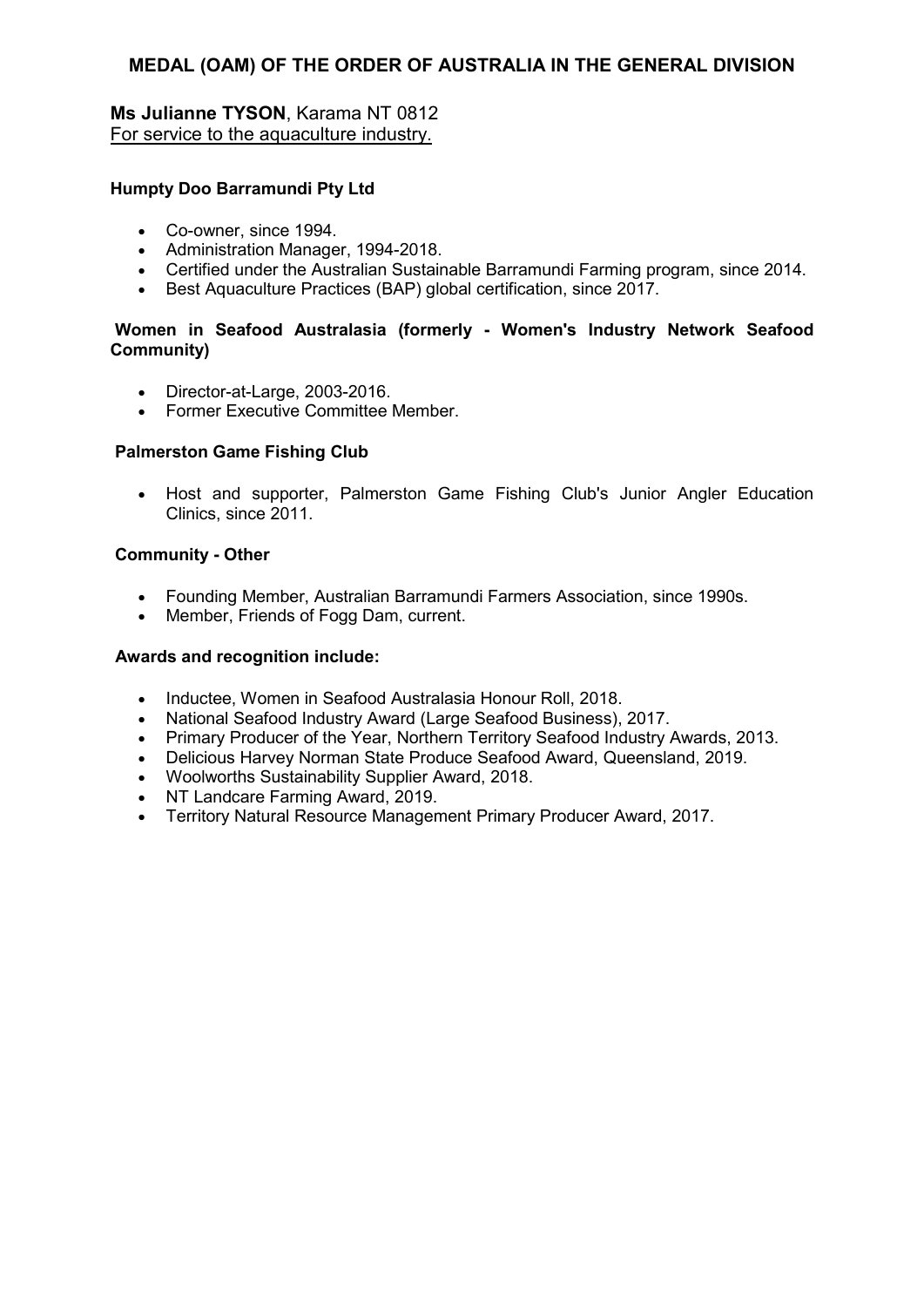# **Dr Karolyn VAUGHAN**, QLD

For service to nursing.

# **International Board Certified Lactation Consultant Examiners**

- Director, Asia Pacific and the Africa Region, since 2006.
- International Board Certified Lactation Consultant, since 1992.

# **Nursing**

- Clinical Nurse Consultant, Child and Family Health, Wentworth Area Health Service, 1997-2006.
- Clinical Nurse Consultant, Karitane, mid 1990s.
- Community Nurse and Early Childhood Nurse, Western Suburbs of Sydney, 1990s.
- Registered Midwife, since 1989.
- Registered Nurse, since 1986.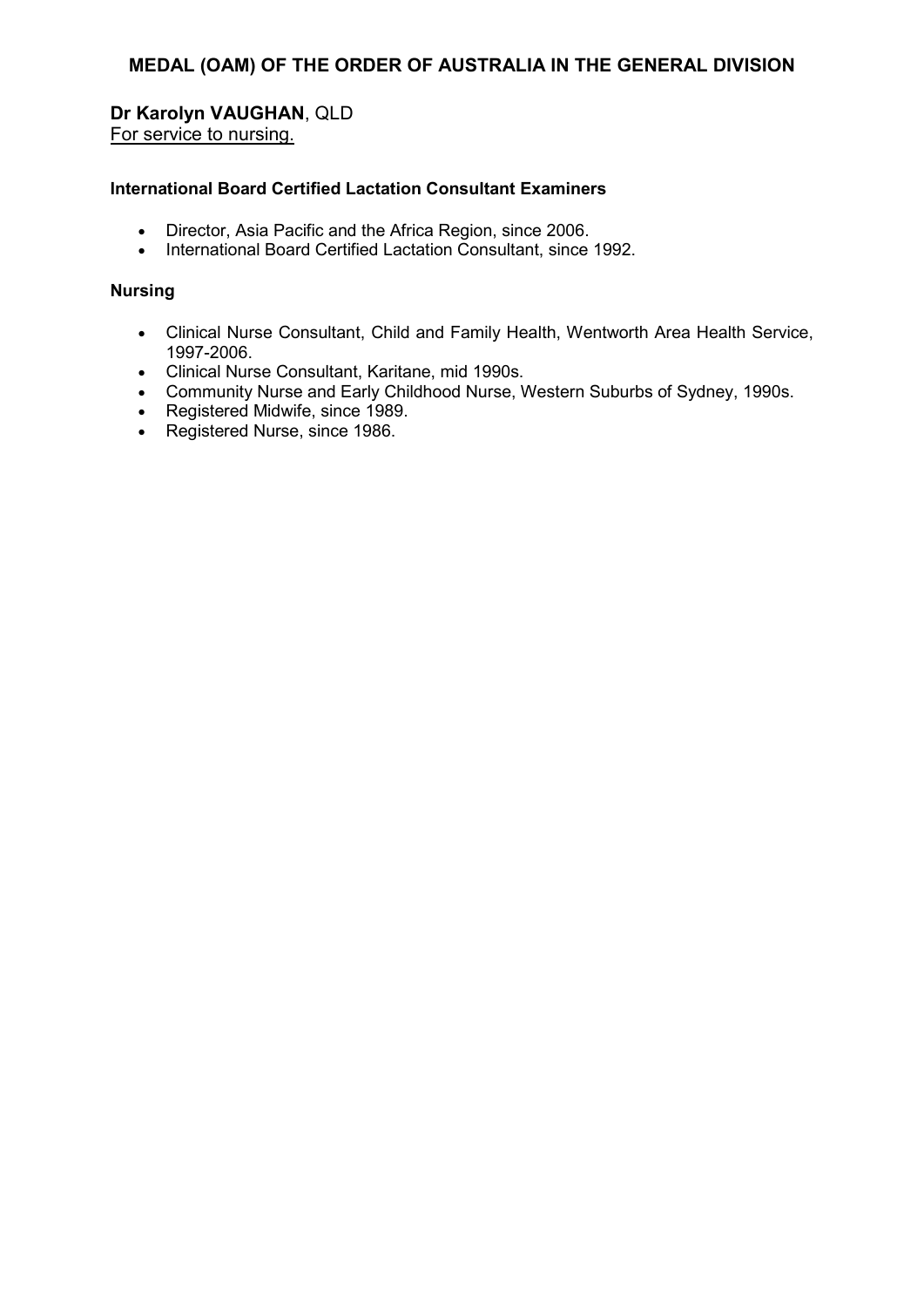# **Mr Sydney VILLIS**, Moorook SA 5332 For service to emergency response organisations.

# **Moorook Brigade, South Australian Country Fire Service (CFS) (previously Moorook Emergency Service)**

- Brigade Operational Support Member, since 2005.
- Brigade Auxiliary Member, 1992-2005.
- Former Captain.
- Former Radio Controller.
- Firefighter, 1960-1992.
- Foundation Member, since 1960.

- National Medal, 1986.
- 60 Years' Service Medal, South Australian Country Fire Service.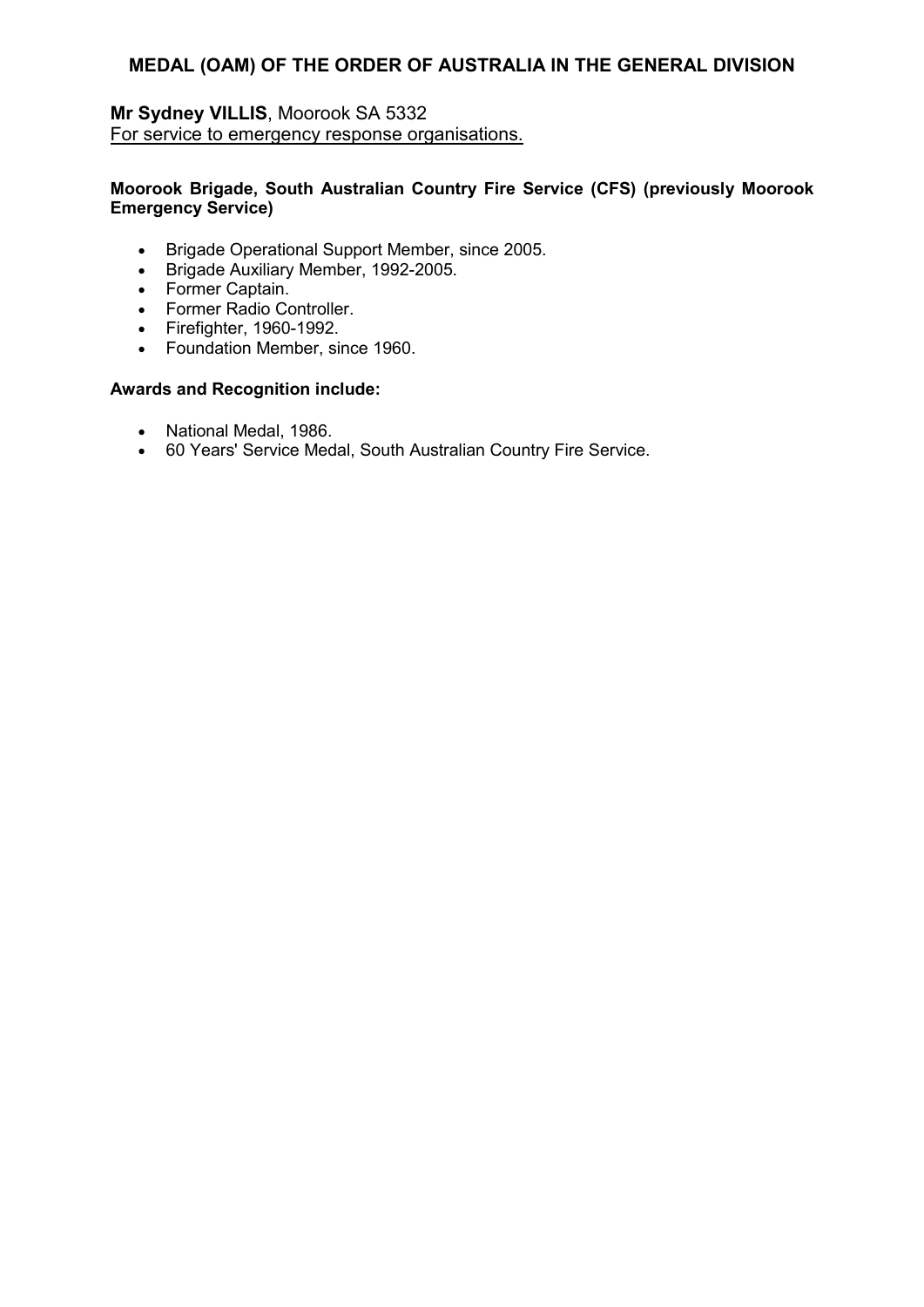# **Ms Velta VINGELIS**, SA For service to tertiary education.

#### **University of Adelaide**

- Associate Lecturer, Genetics and Evolution, School of Biological Sciences, current.
- Co-Coordinator, Year1 FBS Pre-Clinical Course, MBBS Program, current.
- Lecturer, c1996-2012.
- Tutor, c1983-1995.
- Senior Research Fellow, Genetics and Evolution of the Faculty of Science, 1984.

- Inaugural Student-led Teaching Award, University of Adelaide, 2016.
- Excellence in Tutoring Award, Biology, Adelaide University Sciences Association, 2014.
- Stephen Cole The Elder Prize for Excellence in Teaching, University of Adelaide, 1995.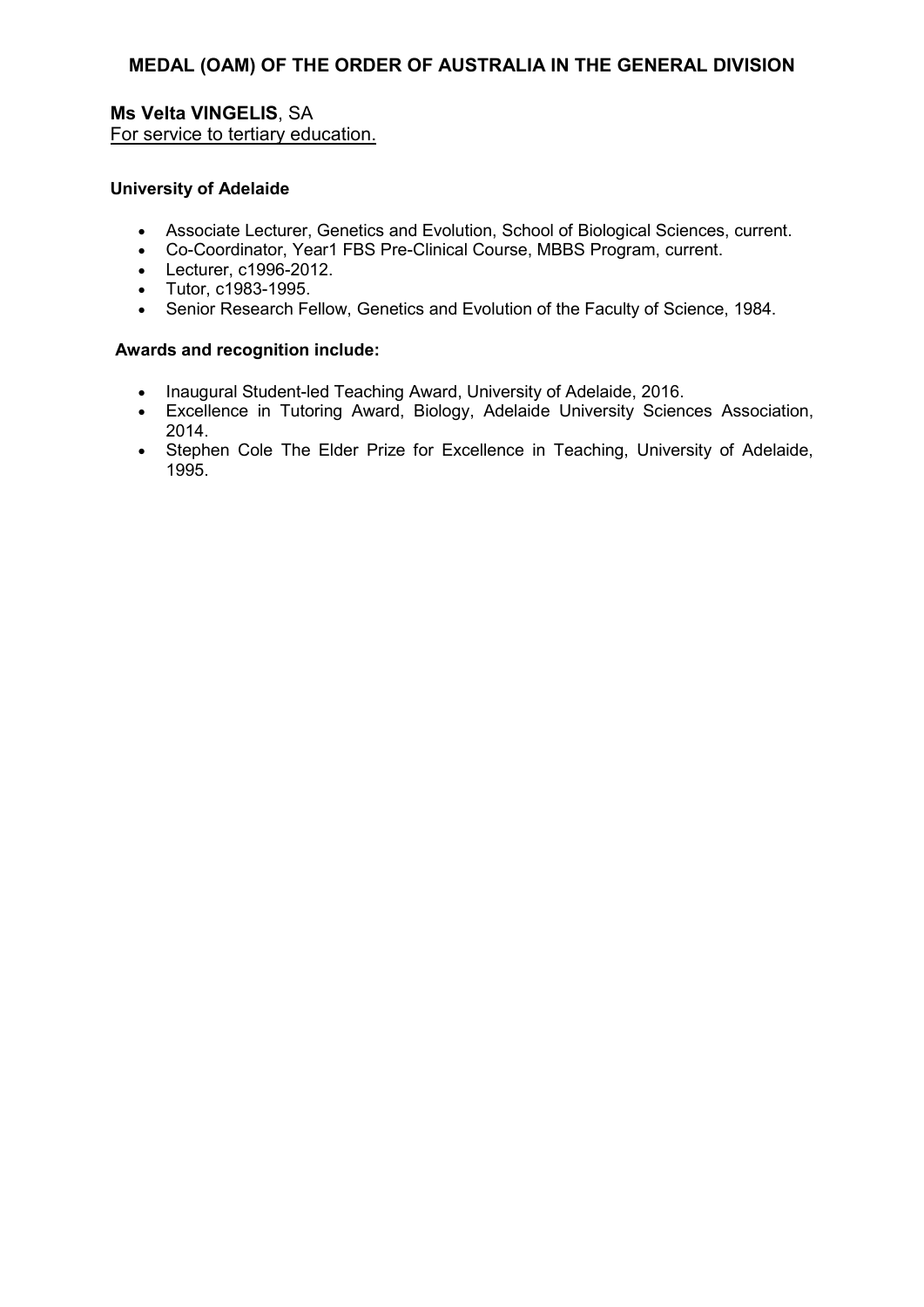# **Mrs Natasha VLASSENKO**, St Lucia QLD 4067 For service to the performing arts, particularly to piano.

#### **The Lev Vlassenko Piano Competition**

- Artistic Director, current.
- Co-Founder, 1999.

#### **Queensland Conservatorium - Griffith University**

• Head of Keyboard, current.

- Winner, Busoni Piano Competition, Bolzano, Italy, 1985.
- Third Prize, Beethoven International Competition, Vienna, 1977.
- Tchaikovsky Scholarship.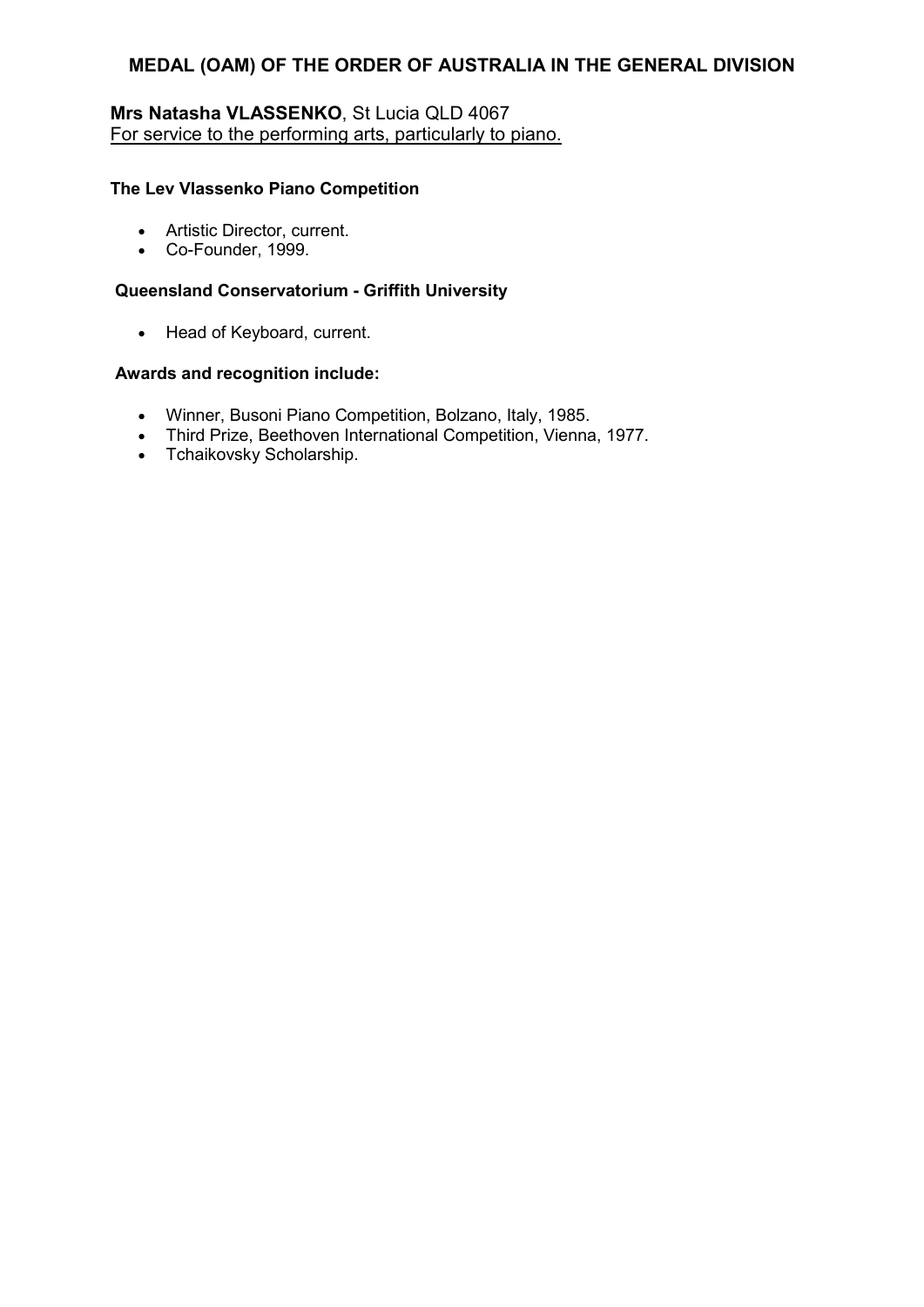**Mr Adrian WALSH**, Bruce ACT 2617 For service to youth through Scouts.

# **Scouts Australia**

- Adult Leader, 55 years.
- Member, Executive Planning Committee.
- Member, Second National Senior Scout Venture Committee.
- Member, Senior Scout Section Working Committee.
- Member, New Design Program Working Group, 1971.
- Member, Design for Tomorrow Committee, 1960.
- Member, since 1953.

# **Scouts ACT**

- Former Branch Commissioner.
- Former Area Commissioner, Canberra Monaro.
- Former District Commissioner, Belconnen District.
- Chair, Human Endeavour Recognition Committee, 2013-2018.
- Member, Human Endeavour Recognition Committee, 2004.
- District Senior Scout Leader, Belconnen District, 1973.

# **Scouts Victoria**

- Assistant Chief Commissioner, 2005.
- Assistant District Commissioner, Oakleigh District, 1972.
- Public Relations Officer, Oakleigh District.
- Assistant District Commissioner, LaTrobe District, 1970-1982.
- Section Leader, Venturer, 1983-2004.
- Leader, 1st Maroondah Scout Troop, 1983-2004.
- Probationary Assistant Scout Leader, 1st West Heidelberg, 1963.

- 50 Years Long Service Award, Scouts Australia, 2015.
- Silver Emu, Scouts Australia, 2000.
- Scout Citation Medal (First Clasp), His Majesty the King of Thailand and Chief Scout, 1992.
- Australian Defence Medal, 1975.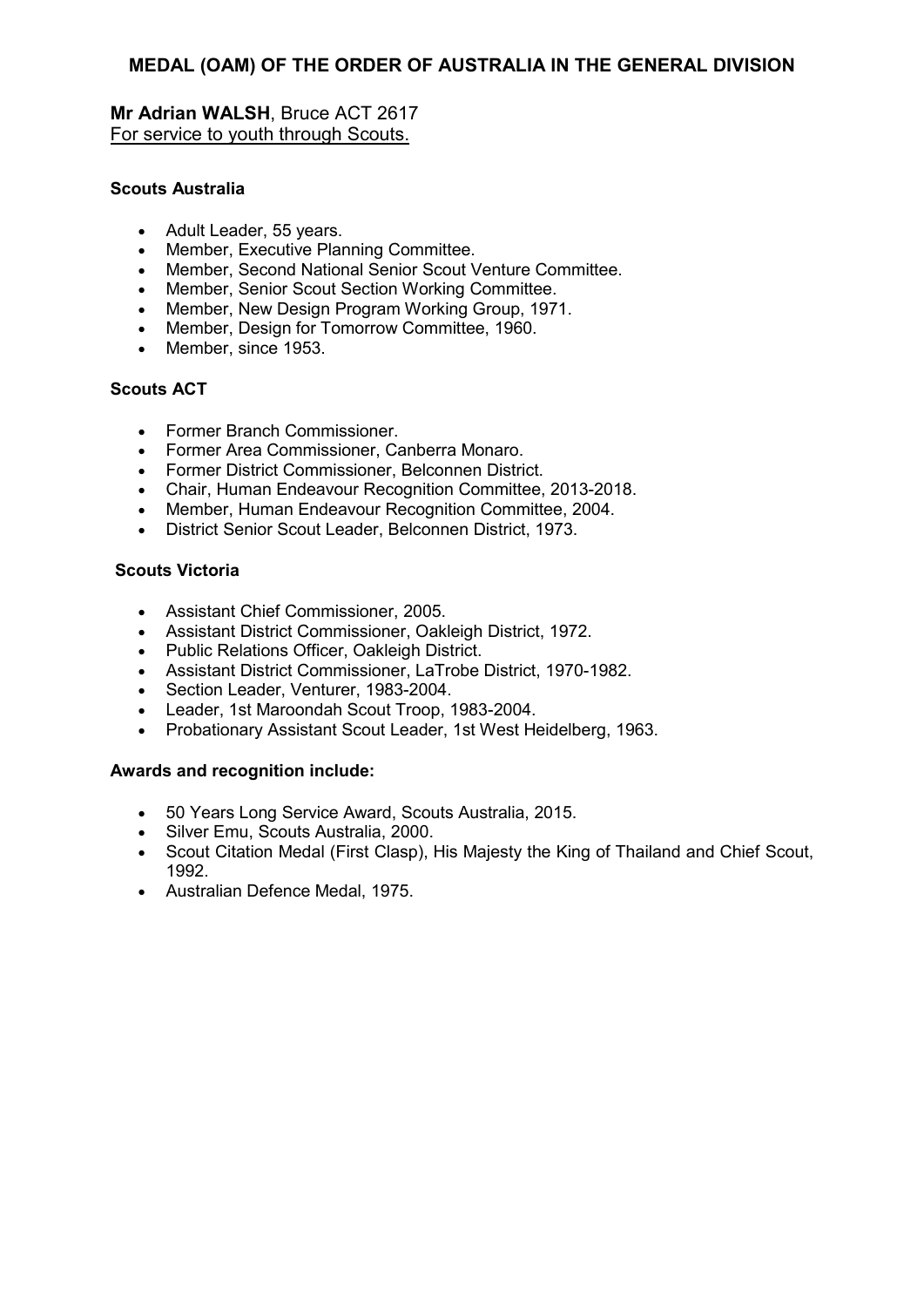# **Mr Brian Joseph WALTERS**, Cherrybrook NSW 2126 For service to veterans through a range of roles.

#### **National Boer War Memorial Association (NBWMA) - New South Wales**

- Deputy Chair, since 2014.
- Treasurer and Finance Officer, since 2010.
- National Committee Member, 2006-2008.
- National Member, since 2006.
- State Member, since 2008.

#### **Royal Australian Armoured Corps Association (RAACA) - New South Wales**

- Treasurer, since 2014.
- Memorabilia Officer and Manager, Online Shop, current.
- RAACA NSW Delegate to RAACA Corporation, 2016-2021.
- Member, over 25 years.
- Honorary Life Member, since 2020.

#### **New South Wales Branch, Returned and Services League of Australia (RSL)**

- ANZAC Day Parade Marshall (Sydney), RSL NSW, 2009-2015.
- RSL Member, since 1988.

#### **Castle Hill and District Sub-Branch, Returned and Services League of Australia**

- Honorary Treasurer, 2020-2021.
- Assistant Honorary Treasurer, 2012-2020.
- Delegate to the Far Western Metropolitan District Council, 2011-2019.
- Honorary Secretary, 2010-2012.
- Former Executive and Committee Member.
- Member, since 2009.

#### **Royal New South Wales Lancers (RNSWL) Association and Museum**

- Treasurer, since 2006.
- Secretary, 1999 2010 and 2011-2012.
- Treasurer, RNSWL Museum, 1994-1999.
- Financial and Accounting Advisor, RNSWL Museum, since 2006.
- Museum Volunteer, since 1992.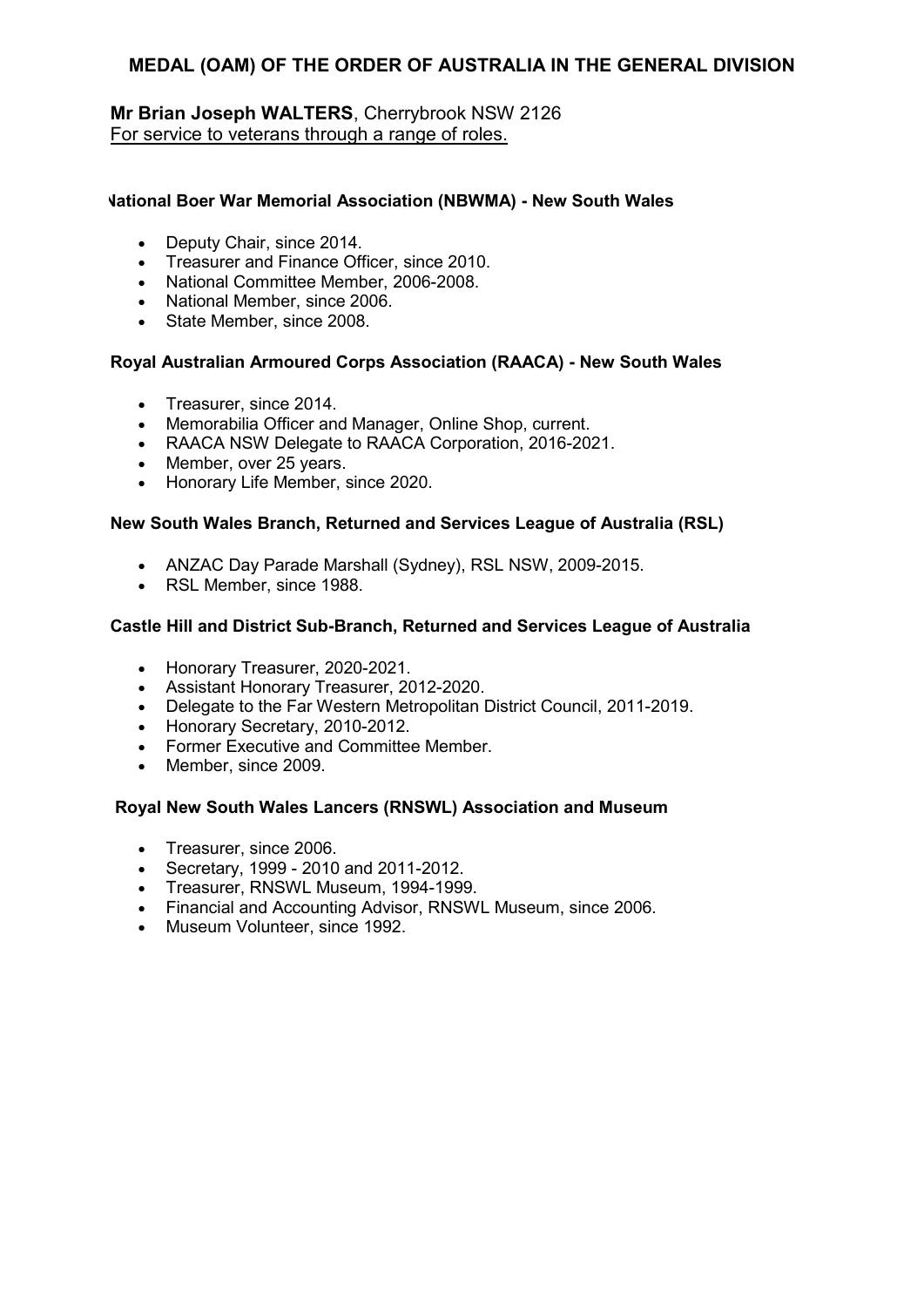# **Mr Peter John WARD**, Blackburn VIC 3130 For service to the law, and to the community.

# **The Law**

# **Galbally and O'Bryan**

- Criminal Law Partner, 1989-2021.
- Solicitor, since 1975.
- Legal Consultant, since 2021.

# **Law Institute of Victoria**

- Accredited Specialist, Criminal Law, since 1995.
- Member, since 1975.

# **St Thomas' Primary School Blackburn**

- Chairperson, eight years.
- Board Member, 1981-1993.

# **St Thomas the Apostle Parish**

- Former Chairperson, Parish Education Board.
- Parishioner, current.

# **Community - Other**

• Board Member, Royal Victorian Institute of the Blind (now Vision Australia), 1987- 2004.

# **Awards and recognition include:**

• The Inaugural Inspire Award, The Supreme Court of Victoria, 2016.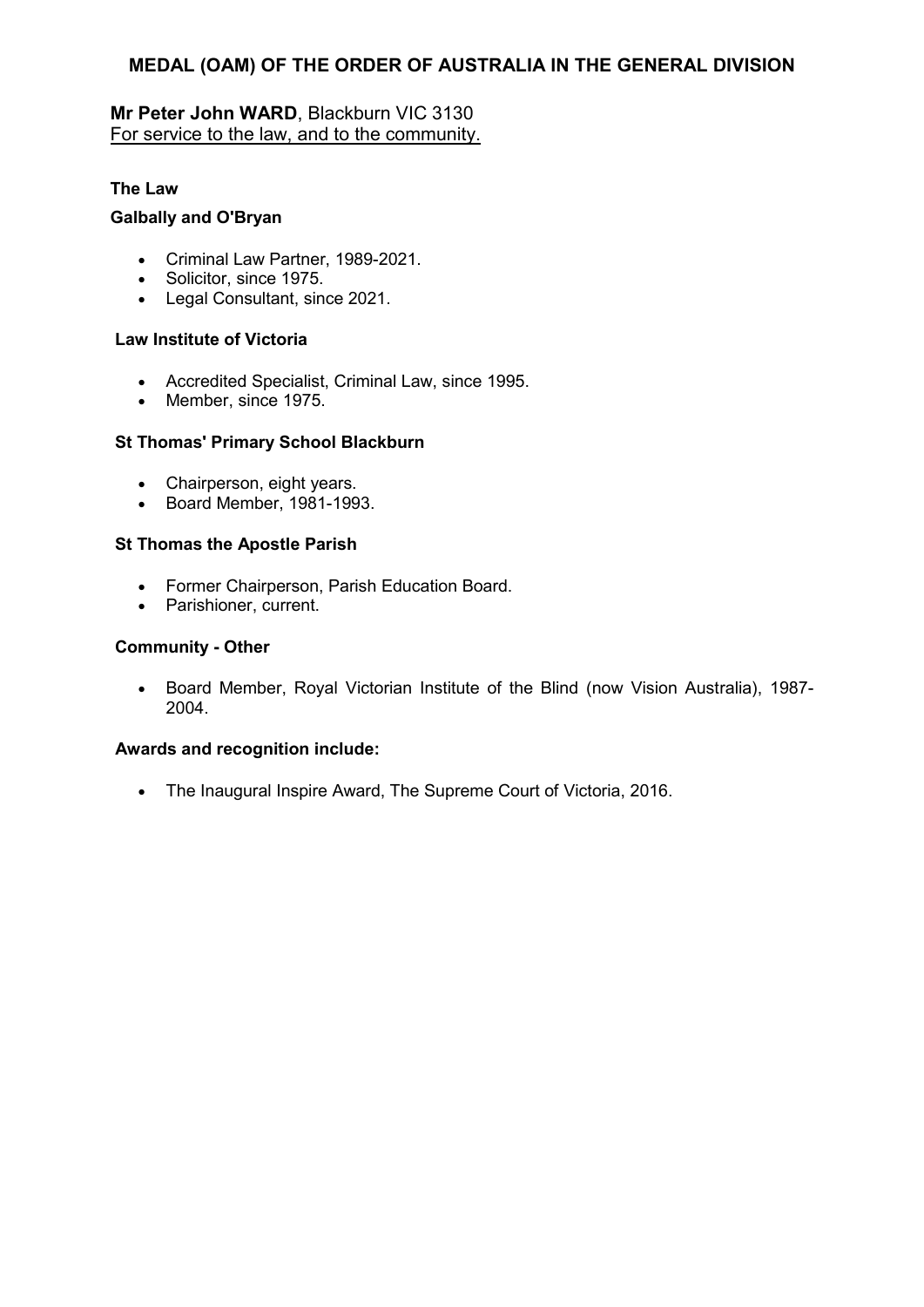# **Mr Neville WARWICK**, NSW For service to surf lifesaving, and to the community.

# **Bellinger Valley North Beach Surf Life Saving Club**

- Former Club President.
- Former Club Treasurer.
- Former Club Captain.
- Former Committee Member.
- Volunteer, 1951-2013.
- Life Member, 1985.
- Founding Member, 1951.

# **Community**

- Former Volunteer, Mylestom Community Hall.
- Former Volunteer, Mylestom Seniors.
- Former Volunteer, Mylestom Combined Pensioners and Superannuants Association.
- Employee, Bellingham Shire Council, 1951-1998.

- Presidents Medal, Surf Life Saving Australia, 2014.
- NSW Premier's Community Service Award, 2013.
- 60 Year Long Service Award, Surf Life Saving NSW, 2013.
- Australia Day Achievement Award, Bellingen Shire, 2007.
- 50 Year Long Service Award, Surf Life Saving NSW, 2004.
- Australian Sports Medal, 2000.
- Life Member, North Coast Branch, Surf Life Saving NSW, 1988.
- 25 Year Long Service Award, Surf Life Saving NSW, 1978.
- Bronze Medallion, Surf Life Saving NSW, 1953.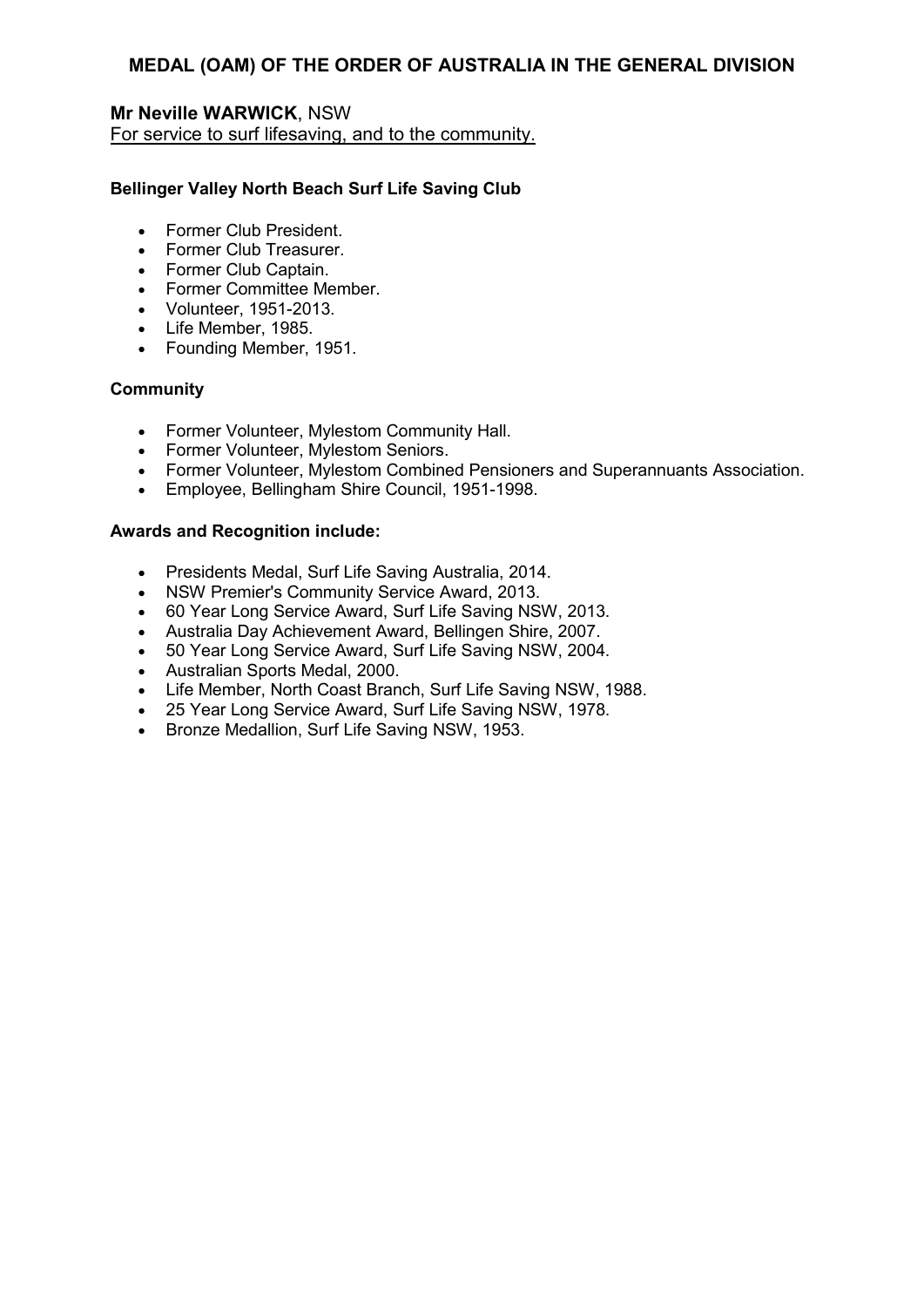# **Professor David Neil WATKINS**, VIC For service to medical tertiary education.

# **University of Manitoba, Canada**

• Professor, Department of Internal Medicine, Faculty of Health Sciences, since 2019.

# **CancerCare Manitoba**

- Chief of Research, since 2019.
- Director, Research Institute in Oncology and Hematology, since 2019.

#### **Hudson Institute of Medical Research**

- Honorary Professor, since 2014.
- Director, Centre for Cancer Research, 2013.

#### **Monash University**

- Honorary Professor, 2014-2019.
- Professor of Cancer Biology, 2009-2013.

#### **Johns Hopkins Medicine, The Sidney Kimmel Comprehensive Cancer Centre**

- Assistant Professor of Oncology, 2003-2008.
- Research Associate, 2001-2002.

#### **Sir Charles Gairdner Hospital**

- Senior Registrar, 1991.
- Medical Registrar, 1989-1990.
- Resident Medical Officer, 1988.

#### **Other**

- Honorary Consultant Physician, St Vincent's Health Network Sydney, 2015-2018.
- Petre Chair in Cancer Biology, Garvan Institute of Medical Research, 2014-2018.
- Adjunct Professor, University of New South Wales, 2014-2018.
- Senior Registrar, Royal Perth Hospital, 1992-1993.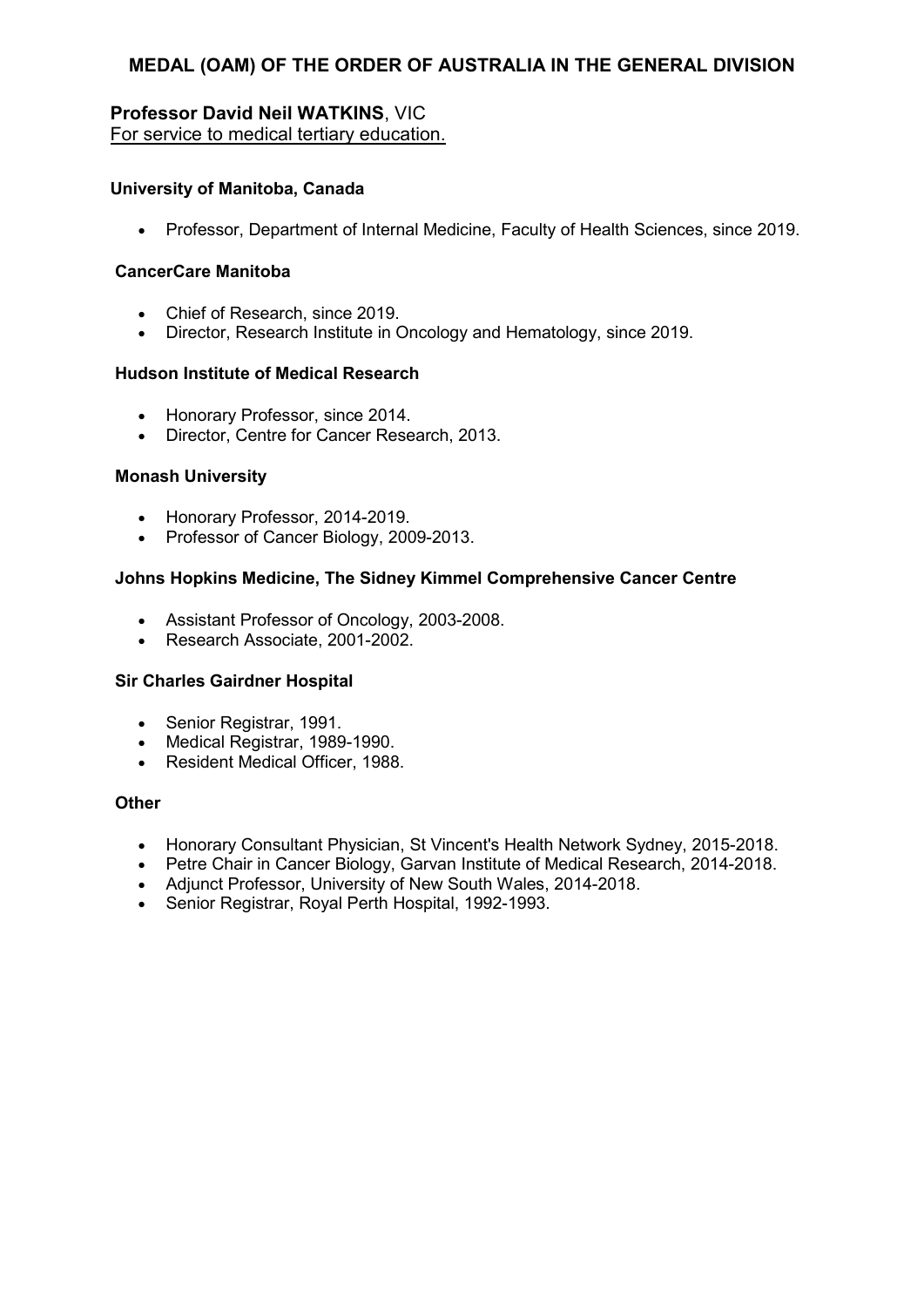### **Professor Stephanie Louise WATSON**, Queens Park NSW 2022 For service to ophthalmology.

#### **Sydney Eye Hospital, Sydney Children's Hospital and Prince of Wales Hospital**

- Head of Department, Corneal Unit, current.
- Ophthalmic Surgeon.

#### **Keratoconus Australia**

- Co-Founder, Save Sight Keratoconus Registry, since 2014.
- Ophthalmologist, since 2014.

#### **University of Sydney**

- Professor, Faculty of Medicine and Health, Save Sight Institute**,** since 2017.
- Honorary Clinical Professor, Faculty of Medicine and Health, Save Sight Institute 2011-16.

#### **Australian Vision Research (formerly Ophthalmic Research Institute of Australia)**

- Chairperson, current.
- Board Member.

### **Ophthalmology - Other**

- First Vice-President, Sydney Eye Lions Club, since 2015.
- Editor, Cochrane Eyes and Vision Group.
- Chair of the Advocacy and Outreach Committee, Association for Research in Vision and Ophthalmology, since 2021.
- Fellow, Academy of Asia-Pacific Professors of Ophthalmology (AAPPO), since 2019.

### **Royal Australian and New Zealand College of Ophthalmologists (RANZCO)**

- Co-Founder, Women in Ophthalmology Group, 2018.
- Fellow, since 2001.

- Top 100 Global Power list for Ophthalmology, The Ophthalmologist, 2022.
- Silver Fellow, Association for Research in Vision and Ophthalmology, 2021.
- Top 100 Power list for Women in Ophthalmology, The Ophthalmologist, 2021.
- Dorothy Potter Medal, New Zealand branch of the Royal Australian and New Zealand College of Ophthalmologists 2021.
- NSW Premiers Prize in Science and Engineering Leadership in Innovation, 2019.
- First prize, Medical Device Commercialisation Training programme, NSW Health and ATP Innovations, 2015.
- Sir Edward 'Weary' Dunlop Fellowship, Asialink Leaders Programme, University of Melbourne, 2013.
- National Health and Medical Research Council Awards, Gustav Nossal Medical and Dental Postgraduate Research Scholarship, 2004.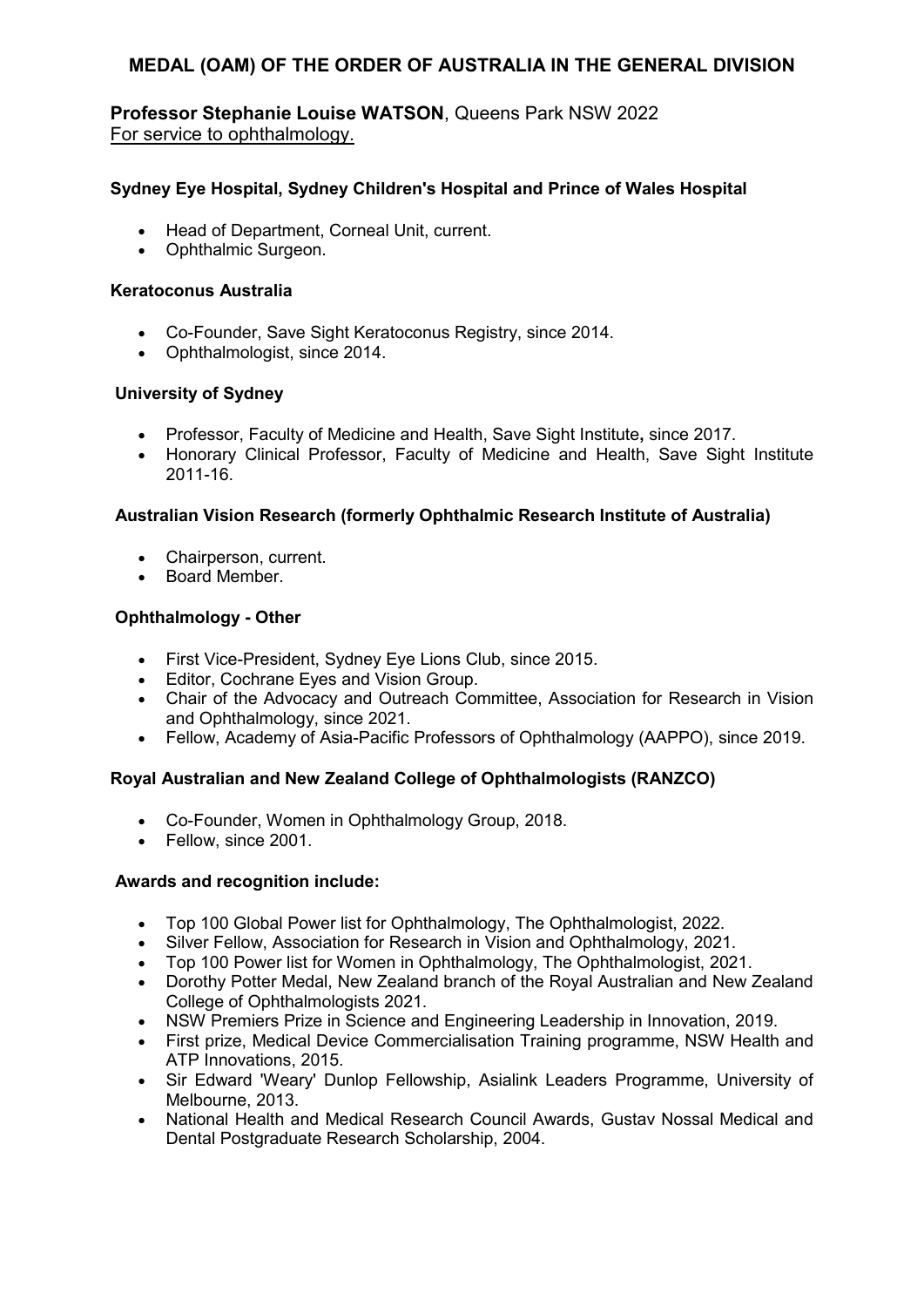#### **Ms Janice Beverly WATT**, Bambra VIC 3241 For service to women, and to public administration.

#### **Women**

- Director, Janice Watt Consulting, since 2013.
- Women's Collective Member 1995, and Strategic Operations and Business Development Manager, Geelong Rape Crisis Centre, (now The Sexual Assault and Family Violence Centre), 2016-2018.
- Manager, Sexual Assault Reform Unit, Department of Justice, 2007-2010.
- Outreach Worker, Barwon Domestic Violence Outreach Service, 1992-1995.
- Crisis Worker, Kyewong Women's Shelter, 1988-1992.

#### **Other**

- Member, Australasian Evaluation Society, 2011-2013.
- Director, Corporate Strategy, Department of Victorian Communities (defunct), 2007- 2010.

#### **Victorian Department of Premier and Cabinet**

- Director, Corporate Strategy, 2002-2004.
- Assistant Director, Office of Women's Policy, 1999-2002.

#### **Victorian Department of Human Services**

- Senior Advisor and Acting Manager, Barwon South Western Region, 1996 1997.
- Assistant Manager, Family Violence Services, 1997-1999.

- City of Greater Geelong Women in Community Life, Human Rights and Gender Equality Award, 2018.
- Leadership of Sexual Assault Reform Strategy, Courts Award, Department of Justice, 2010.
- Achievement Award, Department of Premier and Cabinet, 2000 and 2002.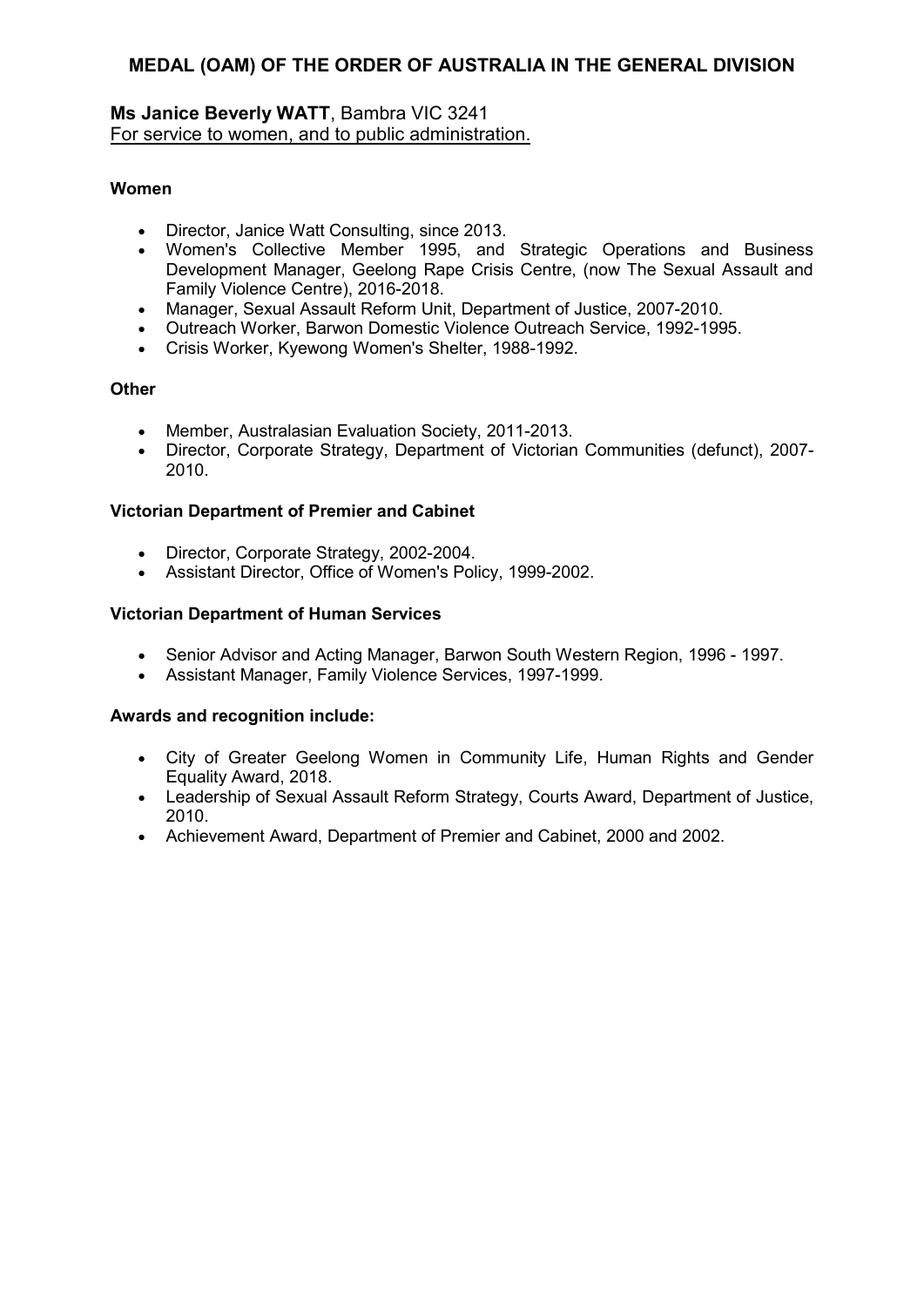### **Ms Dorothy WEST**, Broome WA 6725 For service to first nations media and communications.

#### **Goolarri Media and Broome Aboriginal Media Association**

- Director, Goolarri Media Enterprises, since 2004.
- Co-Facilitator, Goolarri Writers Program, since 2014.
- Radio Station Manager and Network Manager, 1992-2000.
- Head of Productions/Business Development, 2001-2010.
- Director, Ramu Productions, since 2010.

#### **Special Broadcasting Service**

- Non-Executive Director, since 2012.
- Member, Board Codes Review Committee, current.
- Co-Chair, Community Advisory Committee, since 2017.
- Former Inaugural Vice-Chair, NITV.

#### **Screenwest**

- Member, Industry Advisory Group, 2017-2021.
- WA Screen Industry Diversity Leadership Group, 2017-2021.
- Board Member, 2003-2007.

#### **Associations**

- Chair, First Nations Media Australia, 2017-2021.
- Member, Indigenous Unit Strategic Reference Group, Screen Australia, 2018.
- Former Board Member, Australian International Documentary Conference.
- Former Board Member, National Indigenous Radio Service.
- Former Board Member, National Indigenous Media Association.
- Former Member, Coalition of Aboriginal Peak Organisations.

#### **Professional - Other**

• Freelance scriptwriter, accredited trainer/assessor and advisor, since 2010.

- Lifetime Achievement Award, First Nations Media Awards, 2019.
- Winner, Logies Best Children's Program, *Little J and Big Cuz,* 2018.
- Winner, WA Screen Awards short factual, *Naji*, 2015.
- Honorary Doctorate, Swinburne University, 2014.
- AWGIE, Australian Writers Guild, 2009.
- West Australian Screen Award, Contribution to WA industry, 2008.
- Tudawali Award, Contribution to Indigenous Media, 2005.
- Contribution to local Indigenous Affairs, NAIDOC Kullarri Region, 2005.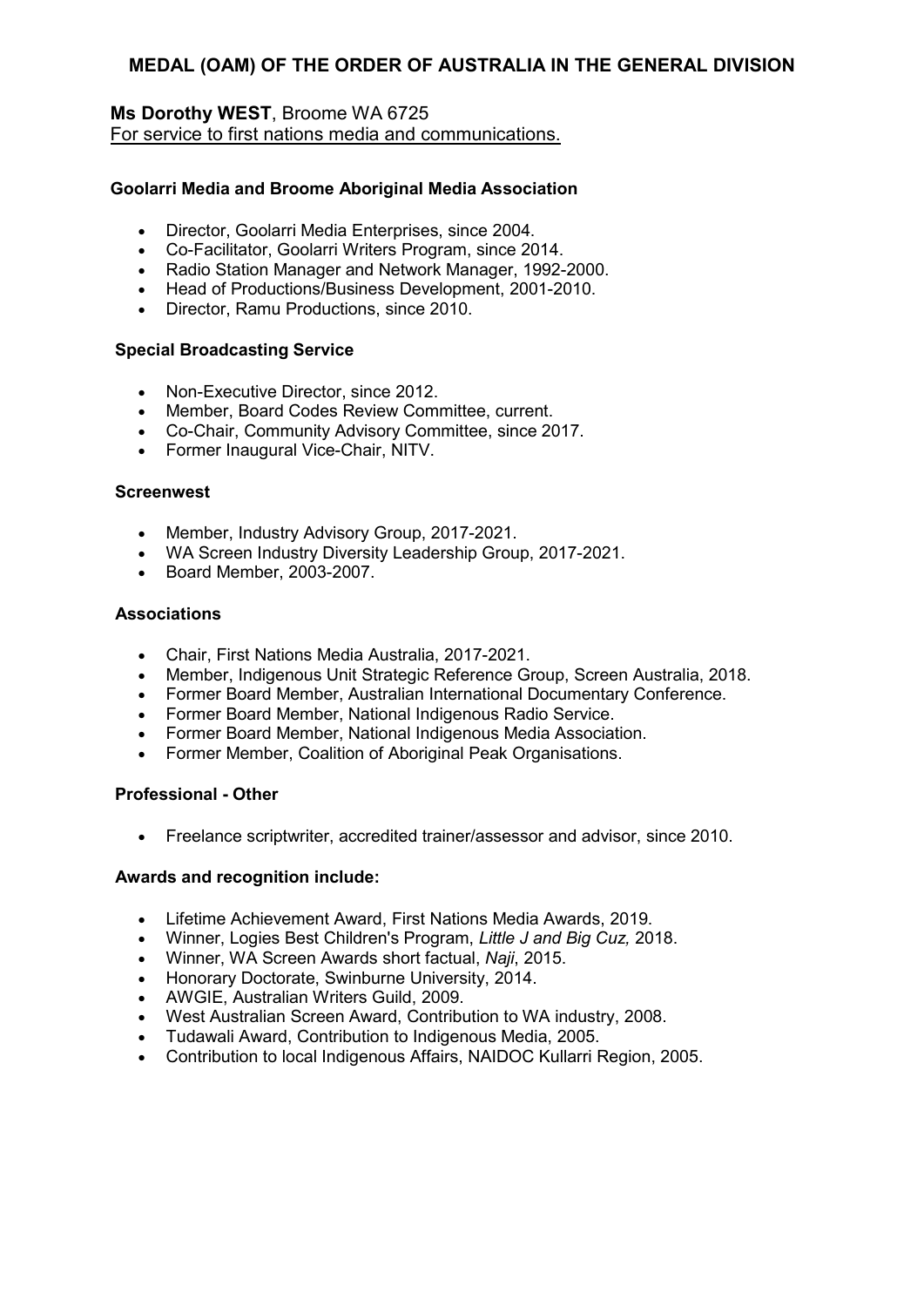**Ms Liesel WETT**, Griffith ACT 2603 For service to medical administration.

#### **Public Health - Executive Roles**

- Chief Executive Officer, Australian Pathology, since 2014.
- Chief Executive Officer, Pharmaceutical Society of Australia, 2010-2014.
- Deputy Chief Executive Officer, Australian General Practice Network, 2004-2010.

#### **Goodwin Aged Care Services**

- Chair, since 2014.
- Vice Chair, 2010-2014.
- Director, 2009-2010.

#### **Australian Institute of Company Directors**

- Non-Executive Director, since 2015.
- Member, Branch Committee, since 2011.
- Fellow, 2006.

#### **Other**

- Non-Executive Director, Pathology Awareness Australia, since 2014.
- Non-Executive Director, DRS4DRS (formerly Doctors' Health Services), 2018-2022.
- Non-Executive Director, Osteoporosis Australia (now Healthy Bones Australia), 2014- 2018.

#### **Community**

• Mentor, Mentor Walks, current.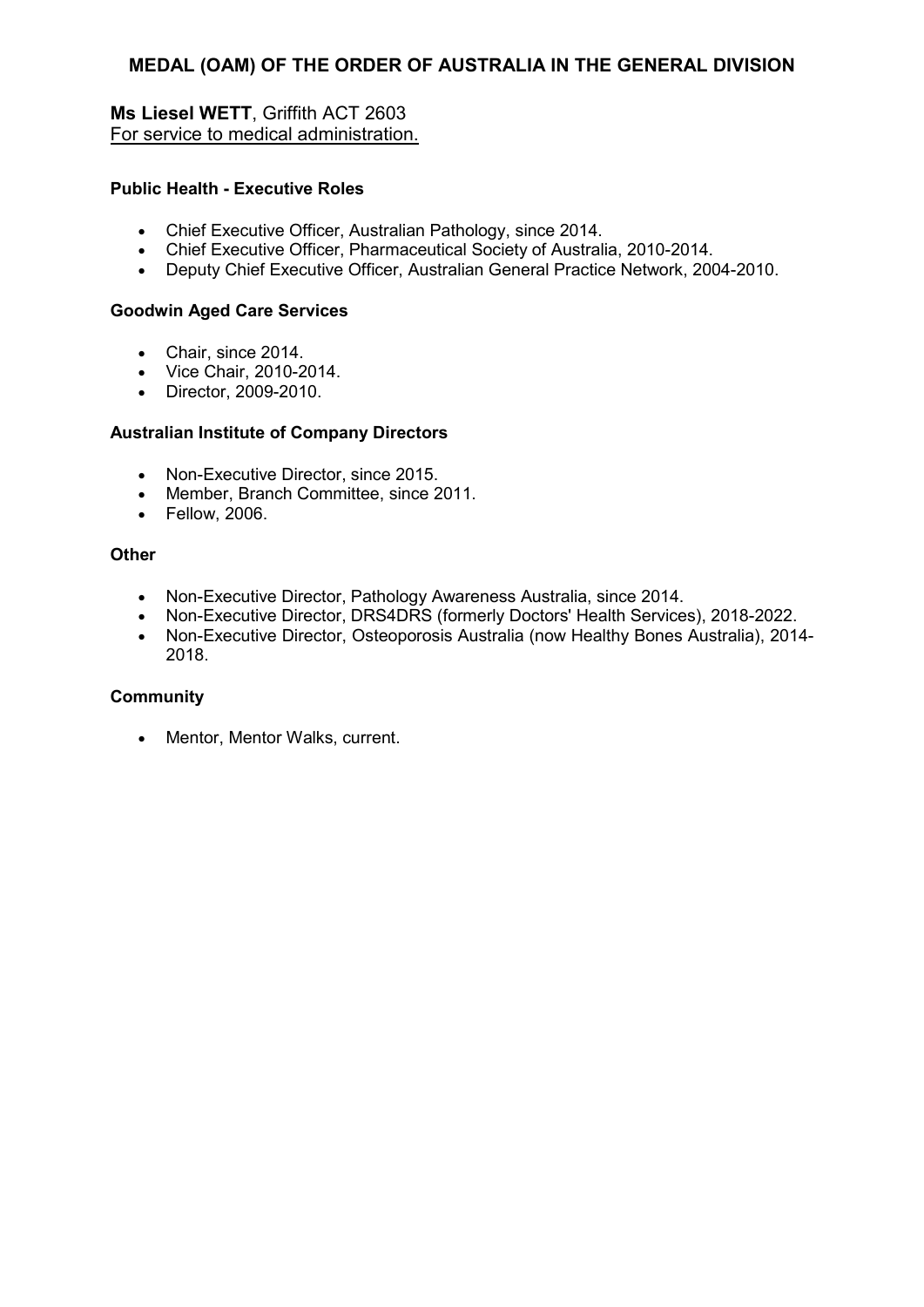### **Mrs Fay Constance WHEATLEY**, Springwood NSW 2777 For service to veterans, and to the community.

#### **Blue Mountains Ex-Servicewomen's Association**

- President, 1992-2017.
- Publicity Officer, 1990.
- Former Treasurer.
- Former Secretary.
- Member, 1987.

#### **Community - Other**

- Former Volunteer, Anzac Services, Endeavour Nursing Home Springwood, 25 years.
- Former Volunteer, Anzac Sunset Service, Springwood Cenotaph, 25 years.
- Former Administrative Officer/ Food Technology Kitchen Assistant, Springwood High School, 36 years.
- Member, Springwood Sub-Branch, Returned and Services League of Australia.
- Former Volunteer, Springwood Amateur Swimming Club, President, 2 years, and Life Member.
- Volunteer, Meals on Wheels, 1971.
- Former Volunteer, Lower Blue Mountains Netball Club.
- Aircraftwoman, Royal Australian Air Force, 1958-1960.

- Government of NSW, Bushfire Campaign Involvement and Support Blue Mountains, 2001-2002.
- Springwood Foundation Day Volunteer Award, 2011.
- Seniors Week Recognition Award, Blue Mountains City Council, 2019.
- Australian Defence Medal.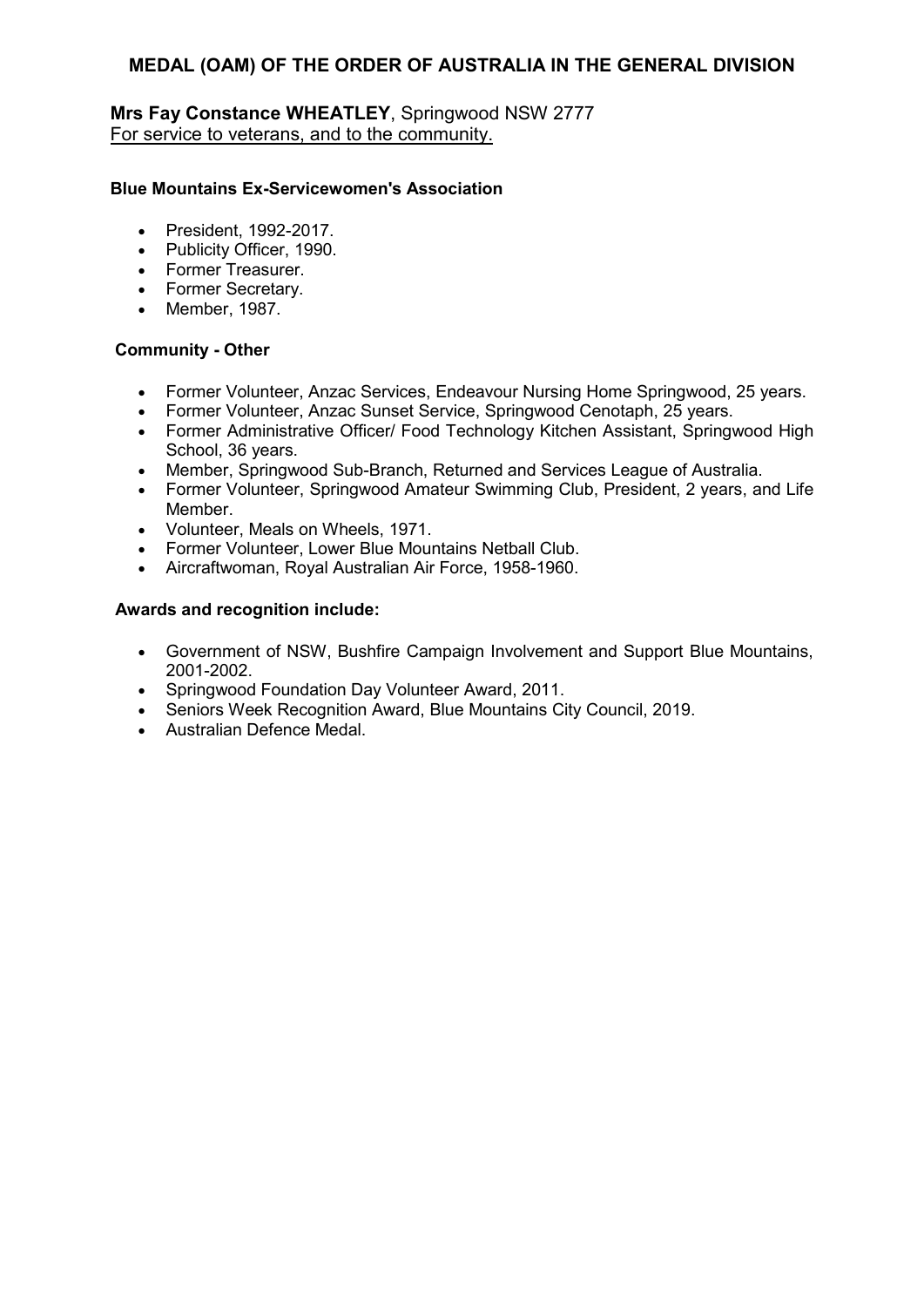#### **Dr Daniel John WHITE**, Narrabeen NSW 2101 For service to education.

#### **Sydney Catholic Schools**

• Executive Director, 2009-2019.

### **National Catholic Education Commission (NCEC)**

- Former Committee Member, 6 years.
- Member, Religious Education Committee.

#### **NSW Catholic Education Commission (NSWCEC)**

• Member, 2009-2017.

#### **Tasmanian Catholic Education Office**

• Director, 2003-2008.

#### **Boards and Appointments**

- Board Member, Catholic Education Network (CENet), 2012-2016.
- Member, Board of Governors, The University of Notre Dame, 2009-2015.
- Board Member, New South Wales Board of Studies (BOSTES), 2010-2014.
- Board Member, Catholic Network Australia (CNA), 2013-2014.
- Member, Senate of Australian Catholic University, 2011-2014.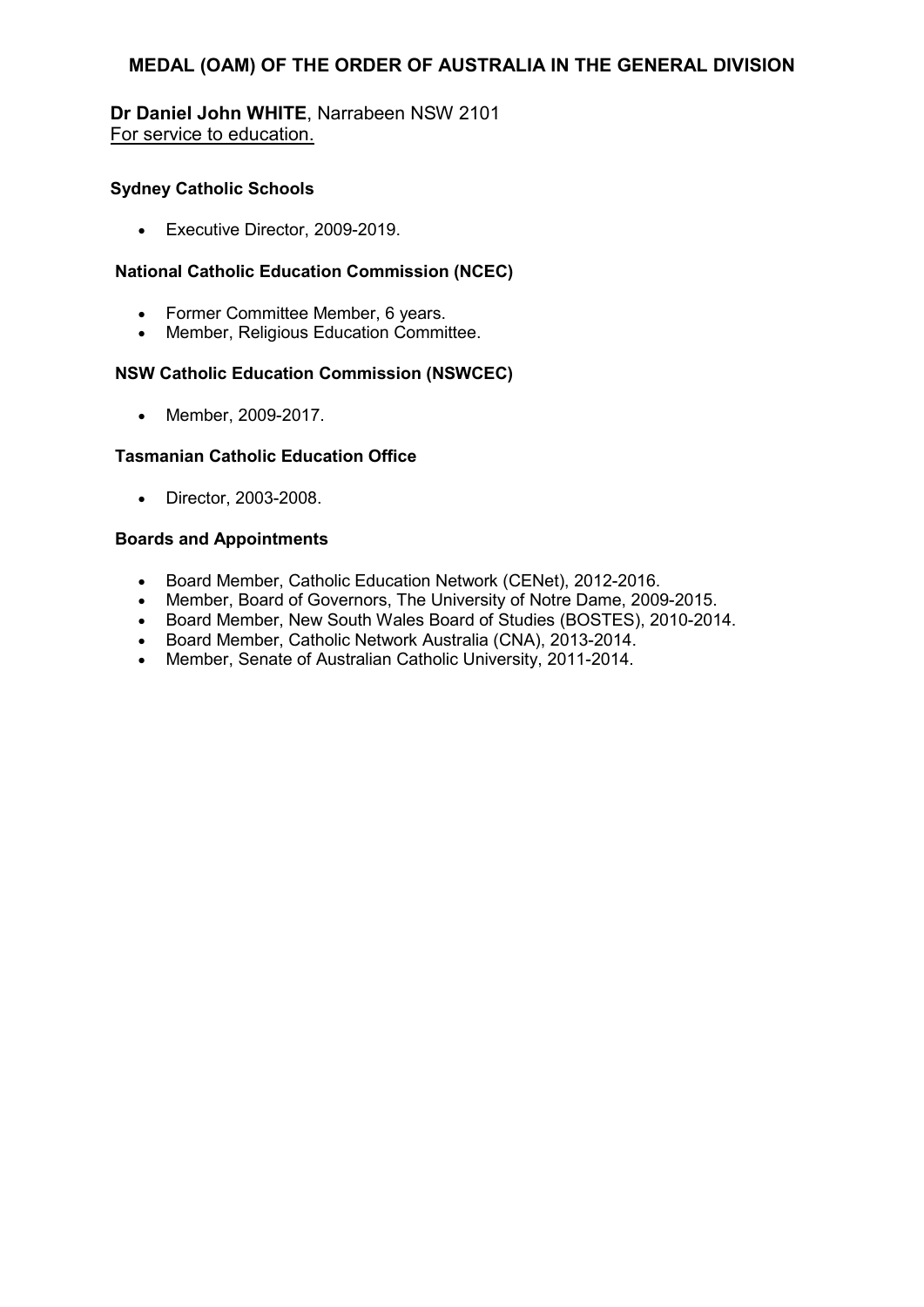### **Mr Frederick Michael WHITE**, Dubbo NSW 2830 For service to youth, and to the community.

### **Australian Air Force Cadets (AAFC)**

- Staff Officer, Performance and Development, People and Culture Directorate, 2017- 2018.
- Staff Officer, Review and Development, Corporate Service Directorate, 2015-2017.
- Executive Officer, Western Region, 3 Wing, 2007-2015.
- Commanding Officer, 319 (Inverell), 329 (Orange), 339 (Moree) Squadrons, 2007- 2015.
- Commanding Officer and Executive Officer, 313 (Dubbo) Squadron, 2004-2018.
- Committee Member, NSW Air Training Corps Association (now AAFC), 2004-2007.

#### **Australian Army Cadets** *(formerly known as the Australian Cadet Corps)*

- Area Liaison Officer, Victoria Cadet Support Group, 3 Military District, 1990-1998.
- Area Liaison Officer, Tamworth, 2 Military District, 1988-1990.
- Commanding Officer, Coffs Harbour / 25 Regional Cadet Unit, 1979-1987.
- Training Officer, Coffs Harbour Cadet Unit, 1978-1979.

#### **Dubbo Sub-Branch, Returned and Services League of Australia**

- Publicity Officer, Dubbo RSL Day Club, current.
- Board Member, Dubbo RSL Memorial Club, 2018-2020.
- Service Member, Dubbo RSL Sub-Branch, since 2010.

#### **Other service includes:**

- Inspector of Police, NSW Police, 1968-2004.
- Justice of the Peace in New South Wales, since 1996.

- Australian Cadet Forces Service Medal (and 4 Clasps), 2020, 2014, 2009, 1998 and 1993.
- National Medal, 1996 (1st Clasp) and 1988.
- National Police Service Medal, 2016
- NSW Police Medal, (and 4 Clasps), 2001, 1996, 1991, 1986 and 1981.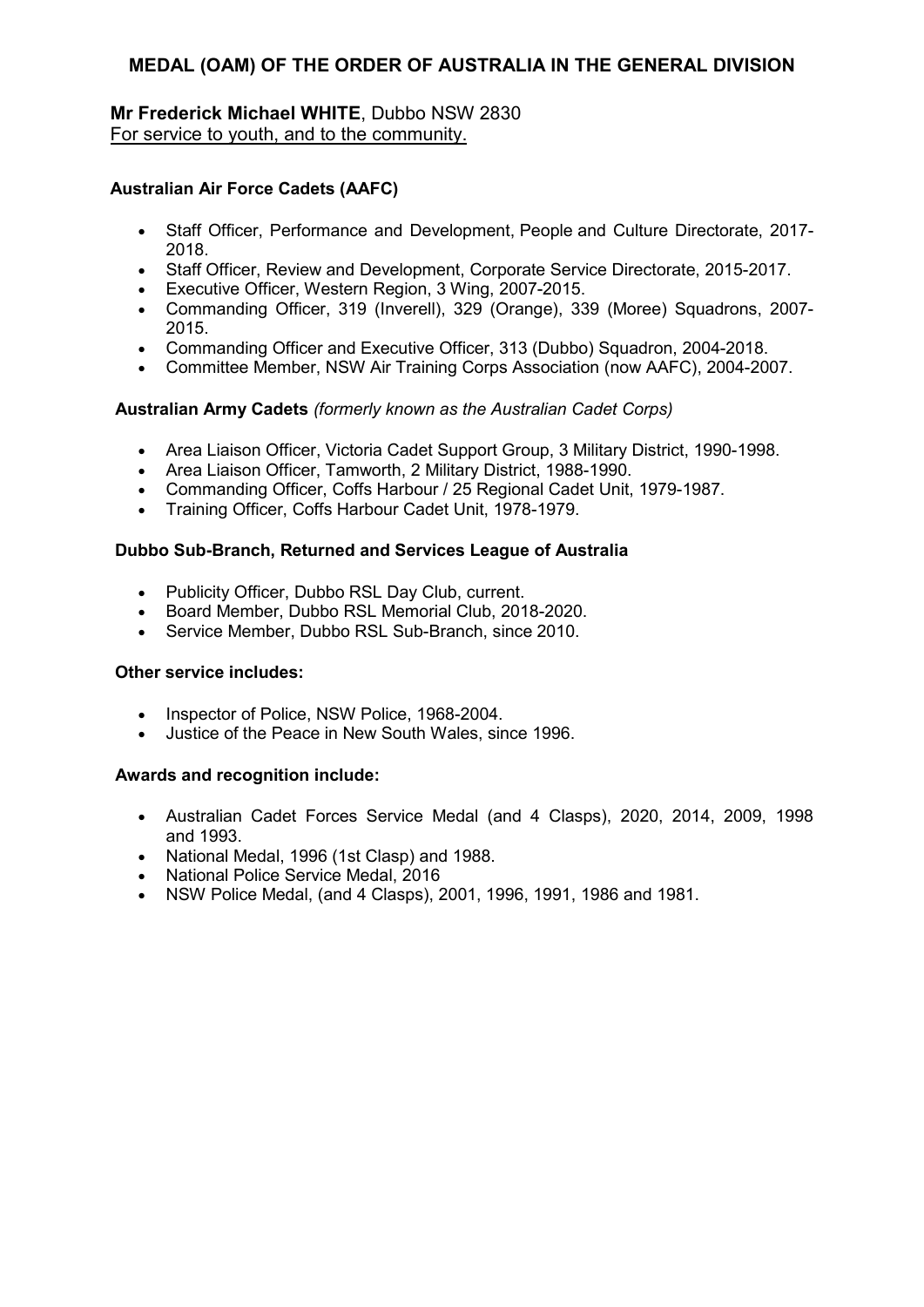**Mrs Toni Leigh WHITE**, QLD For service to family history organisations.

#### **Genealogy**

- Volunteer Consultant Genealogist, Unrecovered War Casualties, Australian Army, since 2009.
- Member, Queensland Family History Society, since 1995.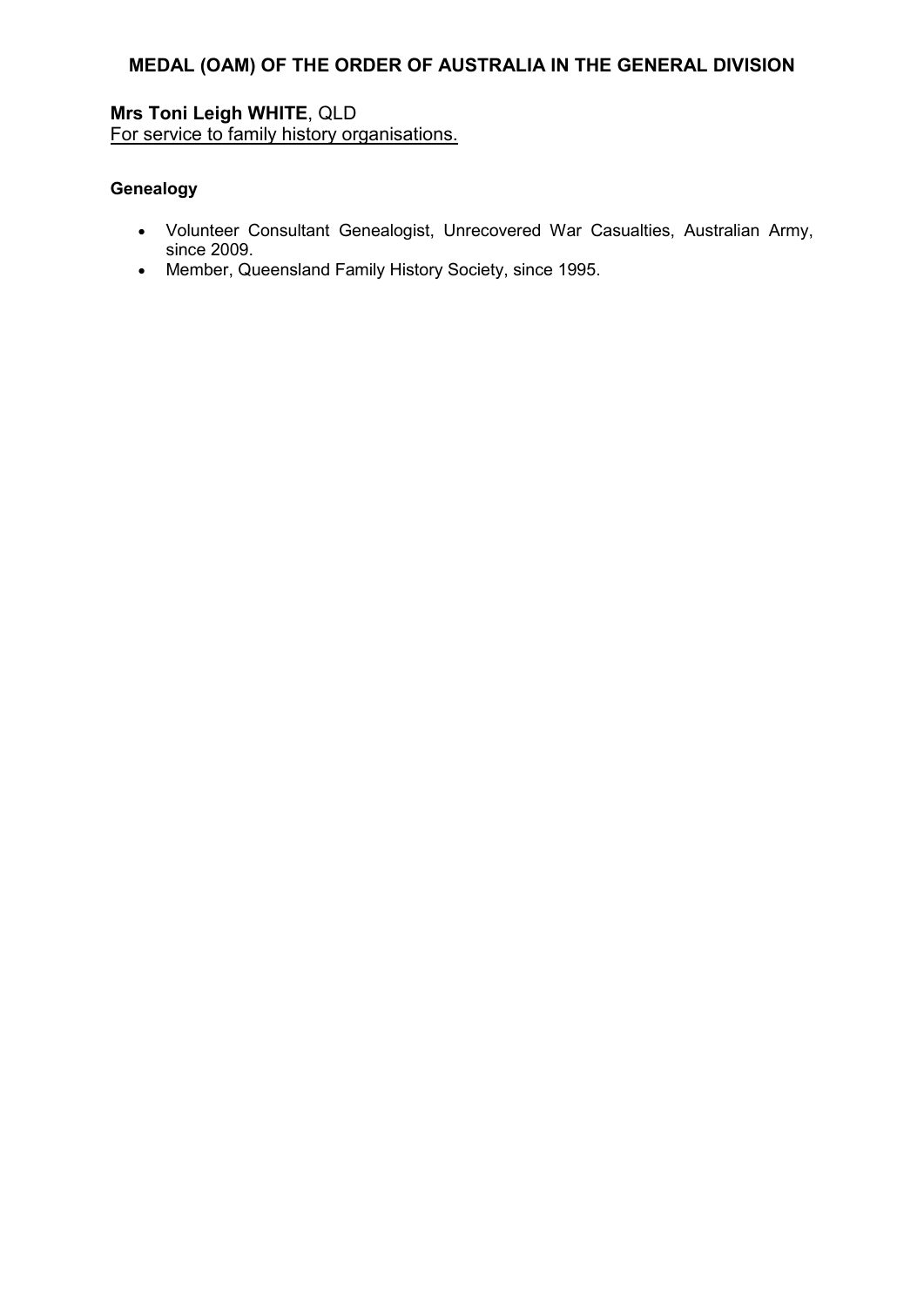**Mr James William WHITWORTH**, West Pennant Hills NSW 2125 For service to the aviation industry.

#### **Whitworth Aviation**

- President, current.
- Chief Flying Instructor, and Founder, 1980-2018.

#### **Career - Other**

- Flying Instructor, Malaysian Airline Industry Cadet Scheme, c1975-1980.
- Flying Instructor, QANTAS Cadet Scheme, 1965-1972.
- Private Pilot Licence, since 1961.

#### **Professional associations**

- Former Examiner, Civil Aviation Safety Authority.
- Member, Royal Aero Club, since 1963.
- Member, Organising Committee, The 1988 Aviation Ball Magnificent Men Without Their Flying Machines, raising funds for charities, 1988.

#### **Roslyn Foundation**

• Supporter, Montessori School and Orphanage, Indonesia, since 2000.

#### **Awards and recognition include:**

• Member, Aviation Hall of Fame, since 2011.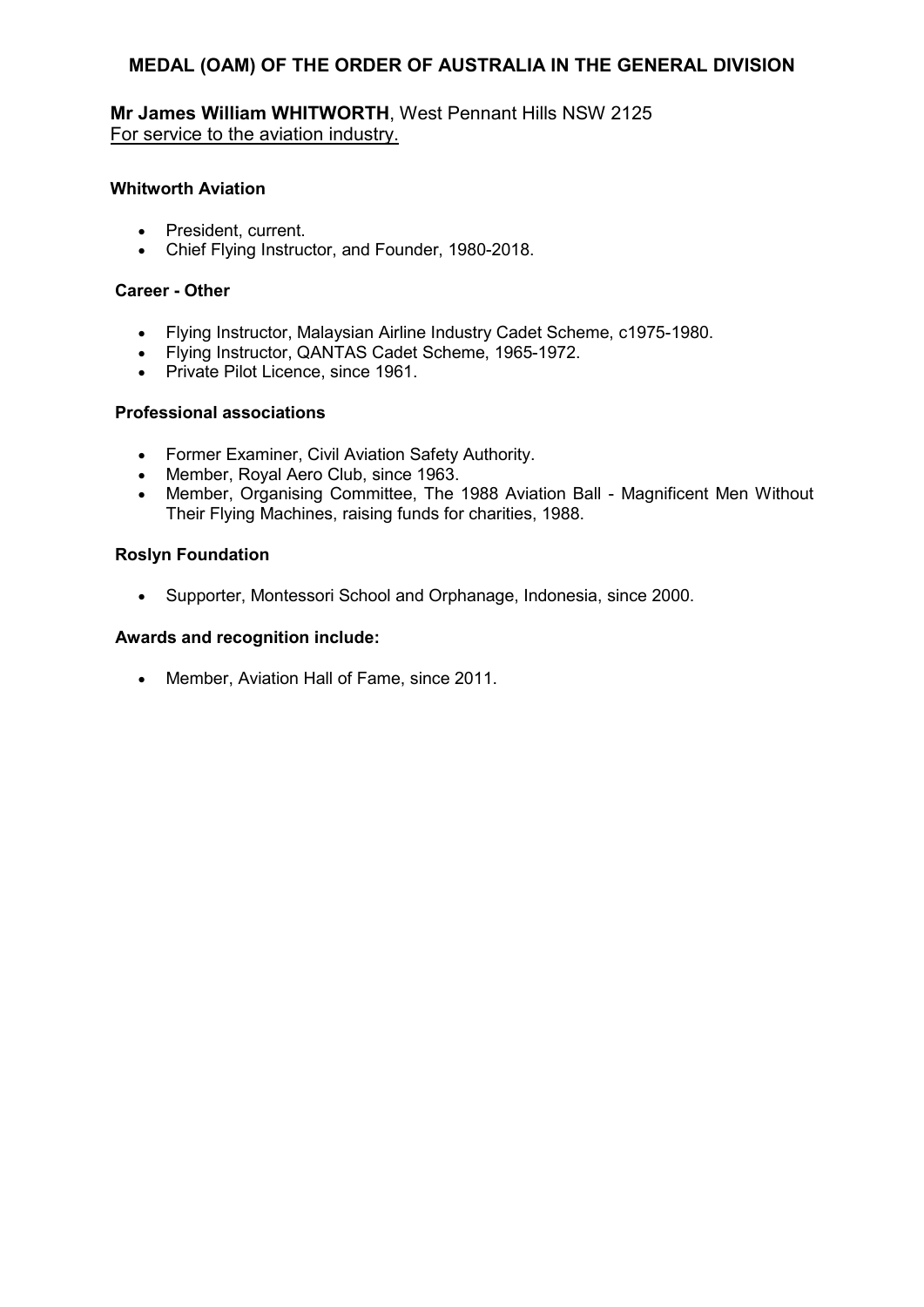#### **Mr Russell Robert WIGHT**, Plympton SA 5038 For service to cricket.

#### **Adelaide and Suburban Cricket Association**

- Patron, since 2009.
- Vice-President, 1999-2003.
- Assistant Secretary, 1995-2003.
- Executive Committee Member, 1995-2003.
- Club Delegate to Association, 1971-1997.
- Member, Tribunal and Permit Committees, 1995-2003.
- Author, *A Centenary of the Adelaide and Suburban Cricket Association Incorporated: 1899-1999*, Self-published, 1999.
- Club Historian and Statistician, 1999-2015.
- Finals Umpire, 1980-2000.
- Life Member, 1999.

#### **South Road Cricket Club**

- President, 1985-1987 and 1990-1995.
- Secretary/Treasurer, 1976-1979.
- Executive Committee Member, 1976-1996.
- Club Historian and Statistician, 1977-2010.
- Author, *Golden Anniversary of the South Road Cricket Club: 1940-1990*, Selfpublished, 1990.
- Joint Coach, Junior Cricket Program, 2000-2002.
- Life Member, 1977.

#### **State Print Cricket Club**

- Treasurer, 1990-1995.
- Life Member, 1995.

#### **Edwardstown Bowling Club**

- Vice-President, 2015-2018 and current.
- Treasurer, since 2019.
- Secretary, 2010-2012.
- Chairman of Selectors, 2012-2017.
- Night Owls Program Co-ordinator, 2013-2017.

#### **Sport - Other**

- Games Co-ordinator, Justices Bowling Club, 2015-2018.
- Member, Edwardstown Oval Committee.

- Award, 50 Years of Service to Cricket, Cricket Australia, 2014.
- Australian Sports Medal, 2000.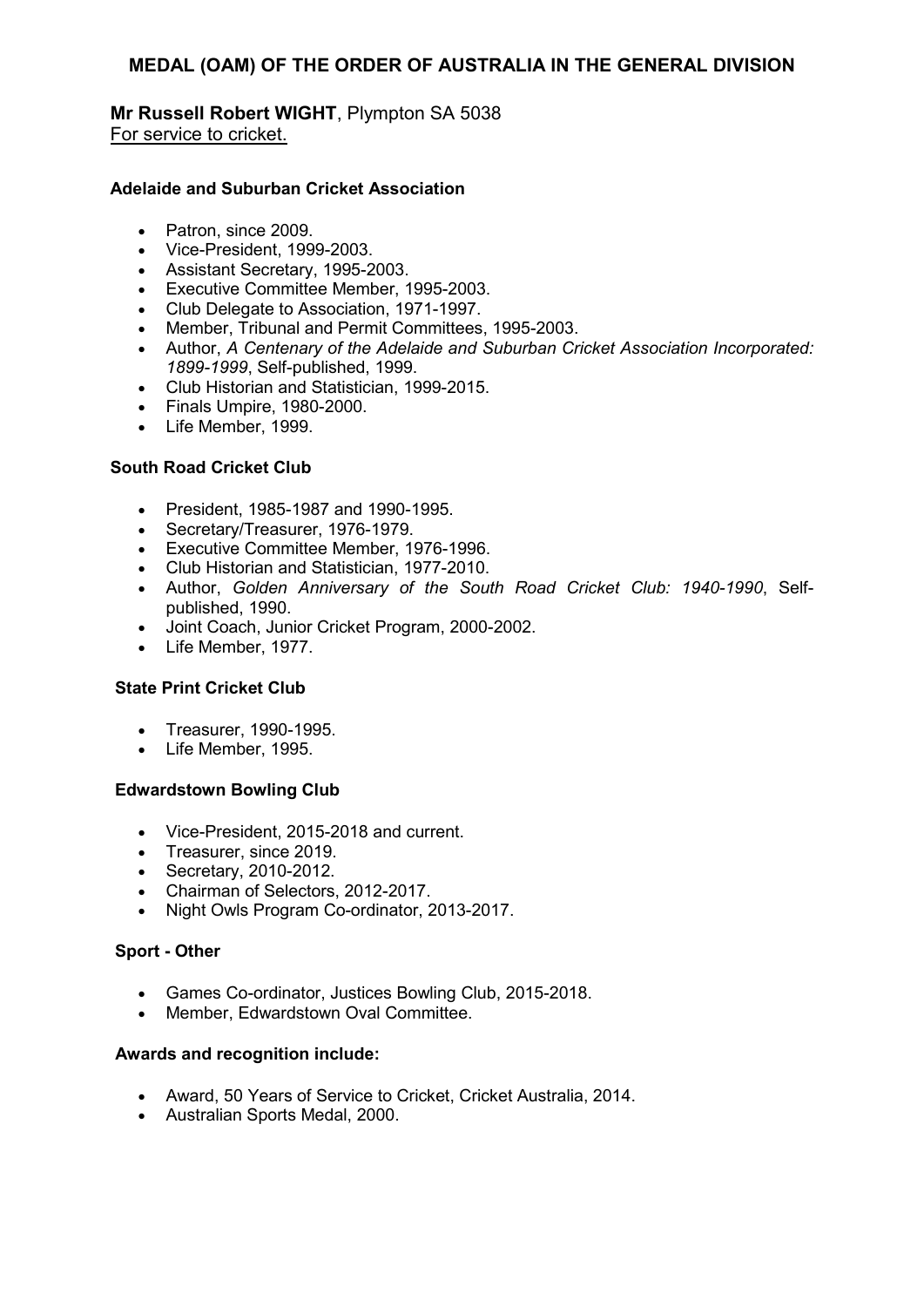### **Mr Brian John WILLIAMS**, Townsend NSW 2463 For service to emergency response organisations.

#### **NSW Rural Fire Service - General**

- Area Operations Northern District Support Officer, 3 months, 2020.
- Clarence Valley Operations Officer, 2006-2014.
- Group Captain, Gosford Rural Fire District, 1968-2004.
- Riverina Highlands Zone Learning and Development Officer, 2004-2006.
- Life Member, Wamberal Brigade, since 2004.

#### **Gulmarrad Rural Fire Brigade, NSW Rural Fire Service**

- President, 2014-2015.
- Vice-President, 2020-2021, 2015-2016.
- Deputy Captain, 2016-2017.
- Rural Fire Service Association Representative, 2017-2018.
- Brigade Incident Management Team Officer, since 2019.

#### **Clarence Valley Brigade, NSW Rural Fire Service**

- Permit Issuing Officer, 2014.
- Member, 2014-2019.

#### **Mt Penang Brigade, NSW Rural Fire Service**

- President, 2002-2003, 1998-1999.
- Captain, 2000-2003.
- Vice-President, 2000-2002.
- Member, 1998-2003.

#### **NSW Volunteer Fire Fighters Association**

- Senior Vice-President, since 2016.
- President, 2015-2016.
- Vice-President, since mid-2000s.
- Foundation Member, since 2004.

#### **Other**

• Vocational Guidance Teacher, Department of Juvenile Justice, 1998-2004.

#### **Awards and recognition include:**

• 50 Year Service Award, NSW Rural Fire Service, 2018.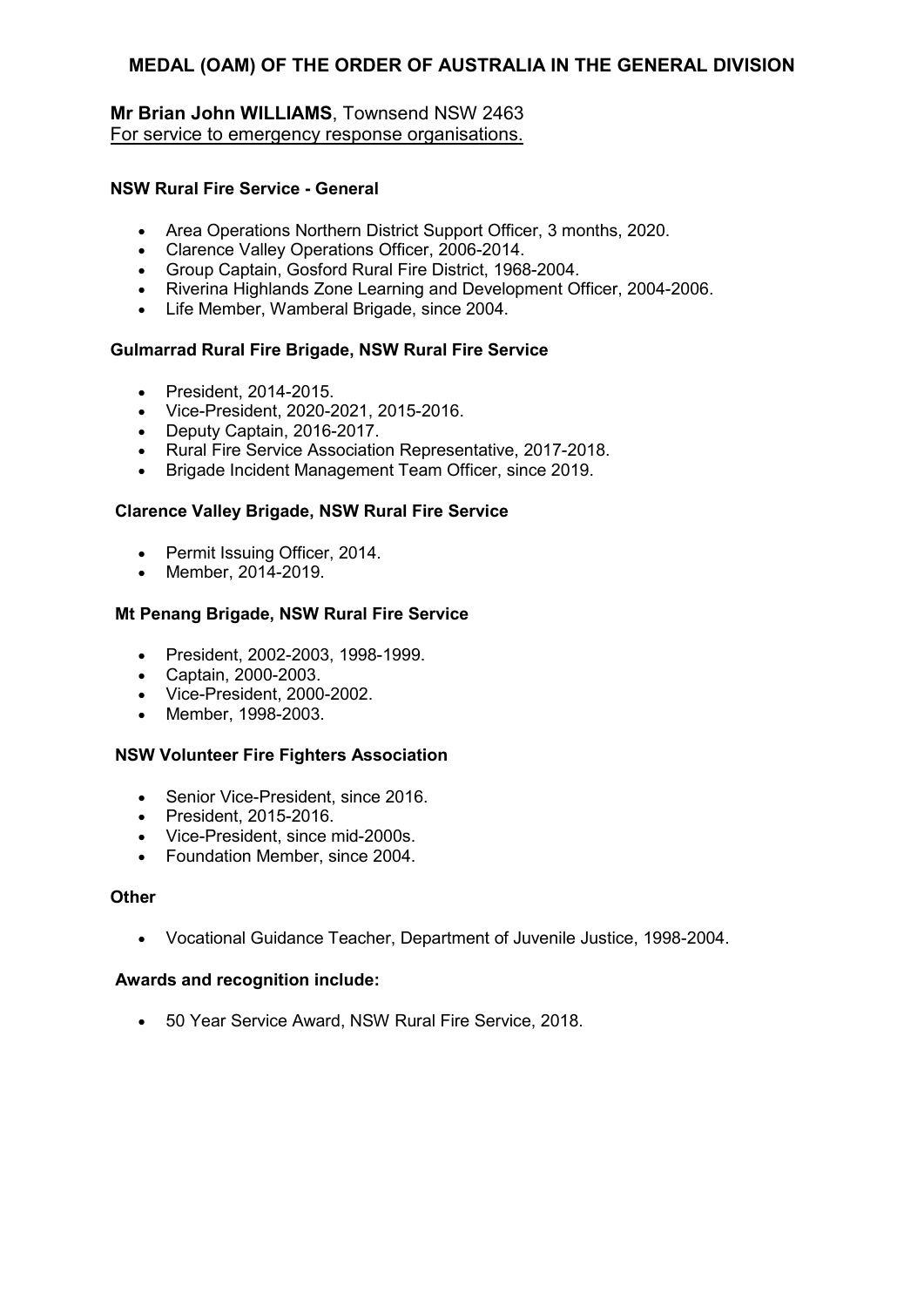### **The late Mrs Ellen Theresa WILLIAMS**

Formerly of Surfers Paradise QLD 4217

For service to the performing arts.

#### **Phillip Street Theatre Productions**

- Co-Founder and Joint Director, 1970s-1996.
- Executive Producer and Business Manager, 1970s-1996.
- Established Drama School for Young People.
- Productions were produced at the Sydney Opera House Playhouse, and regional New South Wales and Queensland theatres including Glen Street Theatre, Illawarra Performing Arts Centre, Laycock Street Theatre, Suncorp Theatre, York Theatre and Canberra Theatre.

#### **Awards and Recognition include:**

• Norman Kessell Memorial Award for Contribution to Theatre, The Glugs, Distinguished Theatre Group, 1988.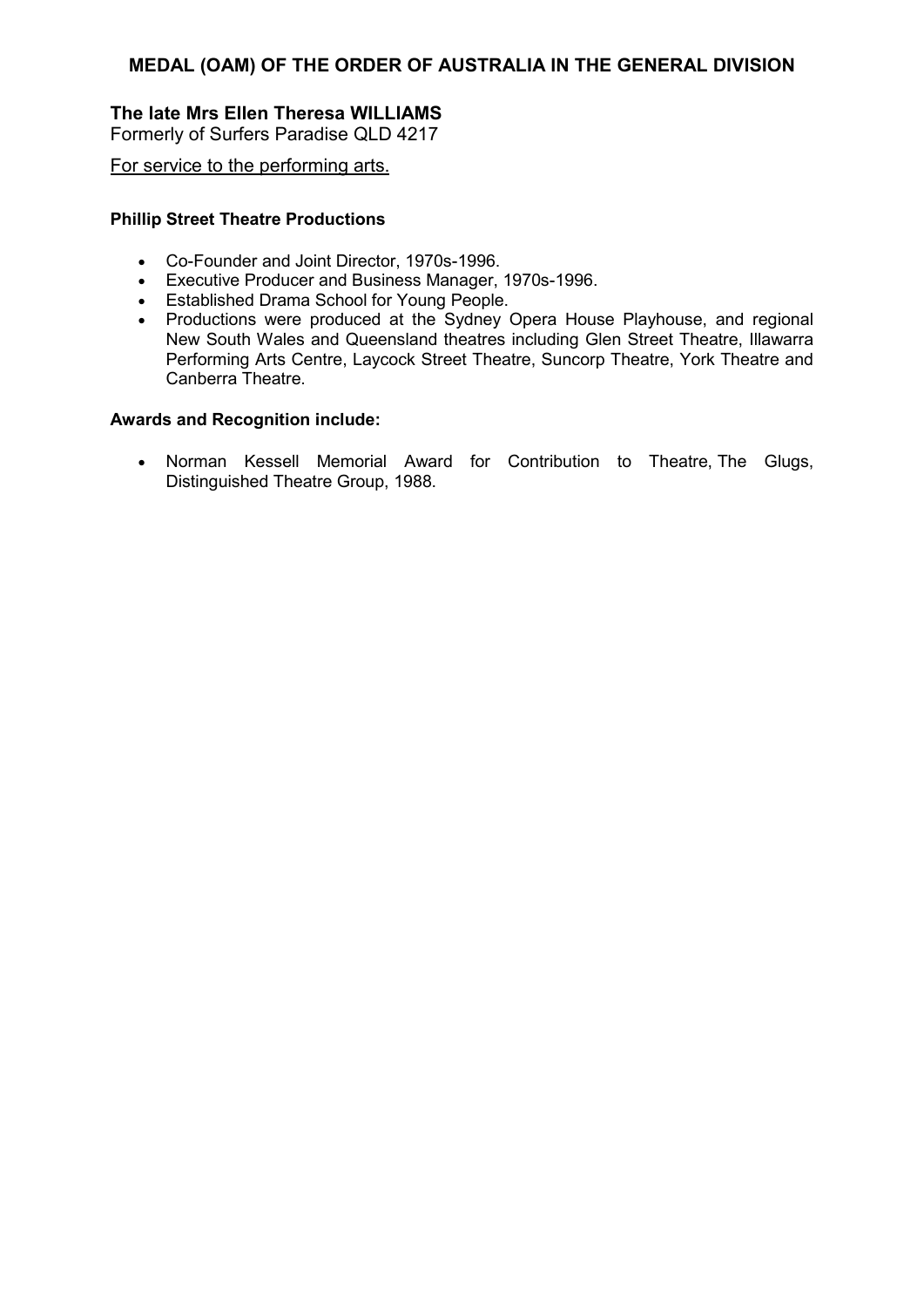**Mr Peter Leslie WILLIAMS**, Surfers Paradise QLD 4217 For service to the performing arts.

#### **Phillip Street Theatre Productions**

- Co-Founder and Joint Director, 1970s-1996.
- Artistic Director, 1970s-1996.
- Established Drama School for Young People.
- Productions were produced at the Sydney Opera House Playhouse, and regional New South Wales and Queensland theatres including Glen Street Theatre, Illawarra Performing Arts Centre, Laycock Street Theatre, Suncorp Theatre, York Theatre and Canberra Theatre.

#### **Awards and recognition include:**

• Norman Kessell Memorial Award for Contribution to Theatre, The Glugs, Distinguished Theatre Group, 1988.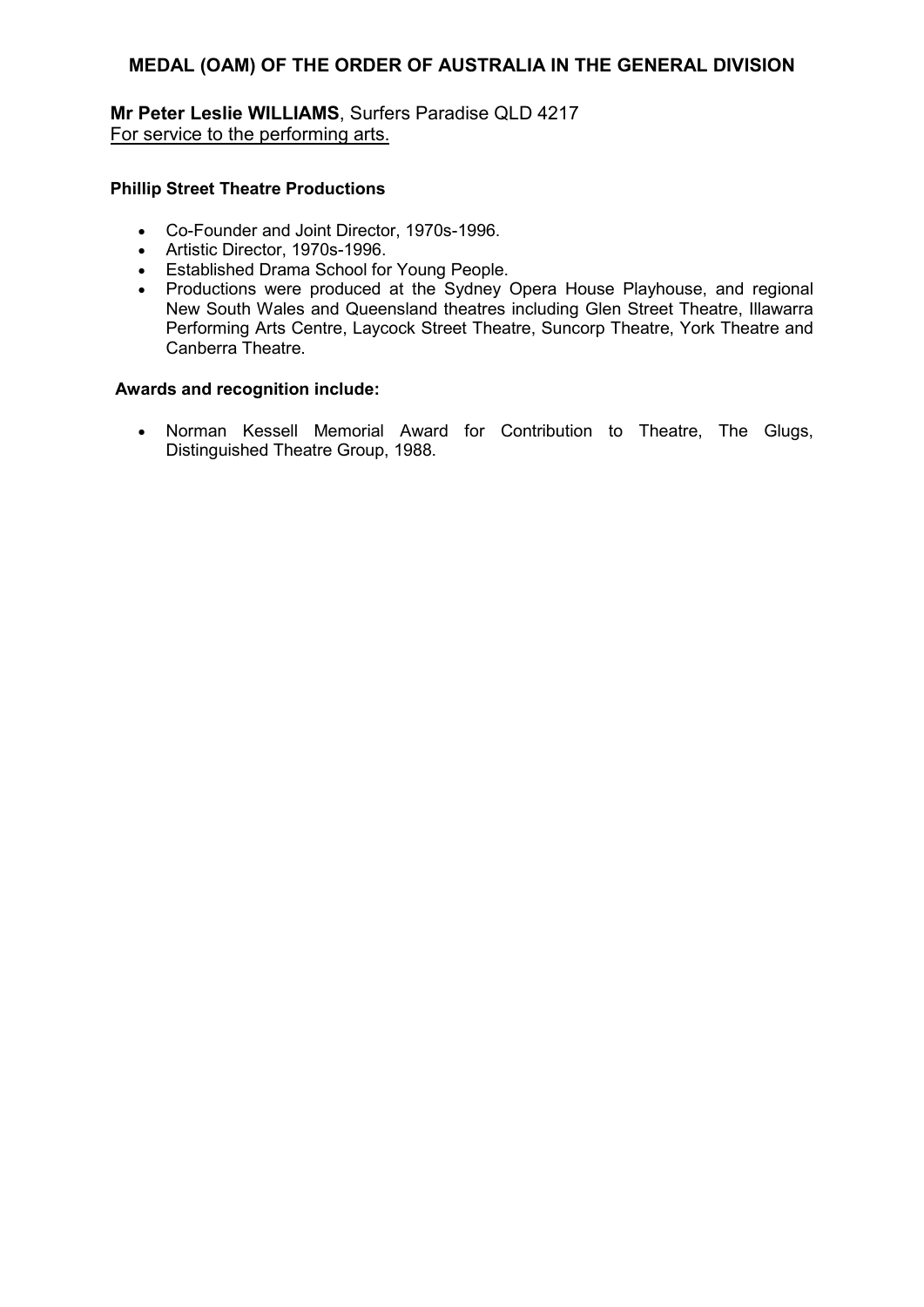#### **Associate Professor Barbara Anne WILSON**, Aireys Inlet VIC 3231 For service to the environmental sciences, and to tertiary education.

#### **Life and Environmental Sciences, Deakin University**

- Associate Professor, School of Biological Sciences, since 2003, and various other teaching positions, 1975-2005.
- Geelong Campus Coordinator, School of Ecology and Environment, 2001-2005.
- Committee Member, Sustainable Natural Resources Management Research Priority Area, 1999-2005.
- Committee Member, Research and Graduate Studies, School of Ecology and Environment, 2001-2005.
- Executive Member, School of Ecology and Environment, 2002-2005, and Board Member, 2001-2005.
- Member, Academic Board, 1994-1999.
- Member, Higher Degrees Research Committee, 1996-1999.

### **Murdoch University**

- Associate Professor, School of Biological Sciences and Biotechnology, 2006-2007.
- Member, Centre for Phytophthora Science and Management, Environment and Conservation Sciences, since 2002.

#### **Western Australian Department of Environment and Conservation**

- Manager, Nature Conservation Program, 2010-2014.
- Manager, Biodiversity Program, Gnangara Sustainability Strategy, 2007-2010.

#### **Victorian State Government**

- Victorian Scientific Advisory Committee, Minister for Energy, Environment and Climate Change, since 2020.
- Member, Environmental Auditor (Natural Resources) Panel, 2005.
- Member, Environmental Protection Authority, 2005.
- Member, National Parks Advisory Council, 2001-2004.
- Member, Reference Areas Advisory Committee, 2001-2004.
- Member, New Holland Mouse Recovery Team, Department Natural Resources and Environment, 1994-1995.
- Member, Consultative Group, Fire Management Code of Practice, Department of Conservation and Natural Resources, 1994-1995.
- Convenor, Conservation Advisory Committee, Minister for Conservation, Forests and Lands, 1987-1990.

#### **International Union for Conservation of Nature**

- Species Survival Commission, Australasian Monotreme and Marsupial Group, 2002.
- Species Survival Commission, Captive Breeding Specialist Group, 1999.

### **Surf Coast Shire**

- Member, Environmental Advisory Committee, 1996-2002.
- Member, Nature Reserves Advisory Committee, 1996-2002.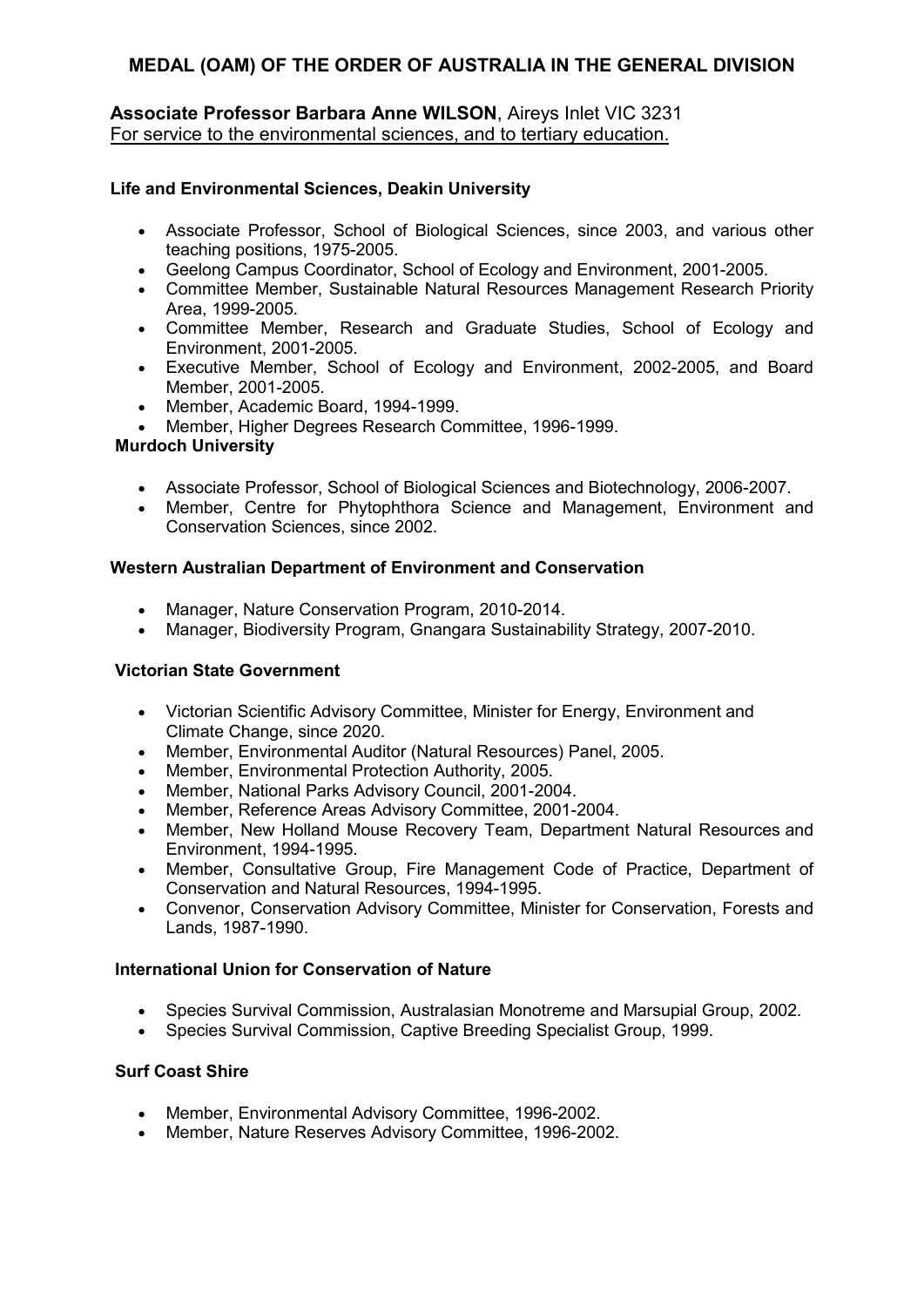#### **Advisory Boards and Committees**

- Chair, Anglesea Heath Consultative Advisory Committee, since 2015.
- Vice-President, Australian Mammal Society, 2002-2006.
- Member, Ecological Society of Australia, 2006-2015.
- Member, Advisory Board, Centre for Ecosystem Management, Edith Cowan University, 2011-2014.
- Visiting Research Fellow, University of Western Australia, Department of Zoology, 1999-2000.
- Member, Alcoa-Anglesea Heath Consultative Advisory Committee, 1996-2006.

#### **Professional**

- Principal, Barbara Wilson Pty Ltd, since 2015.
- Visiting Professor, Institut fur Forstzoologie und Waldschutz, Universitat Gottingen, Germany, 2009-2010.
- Visiting Fellow, Yale University, New Haven, USA, 1993.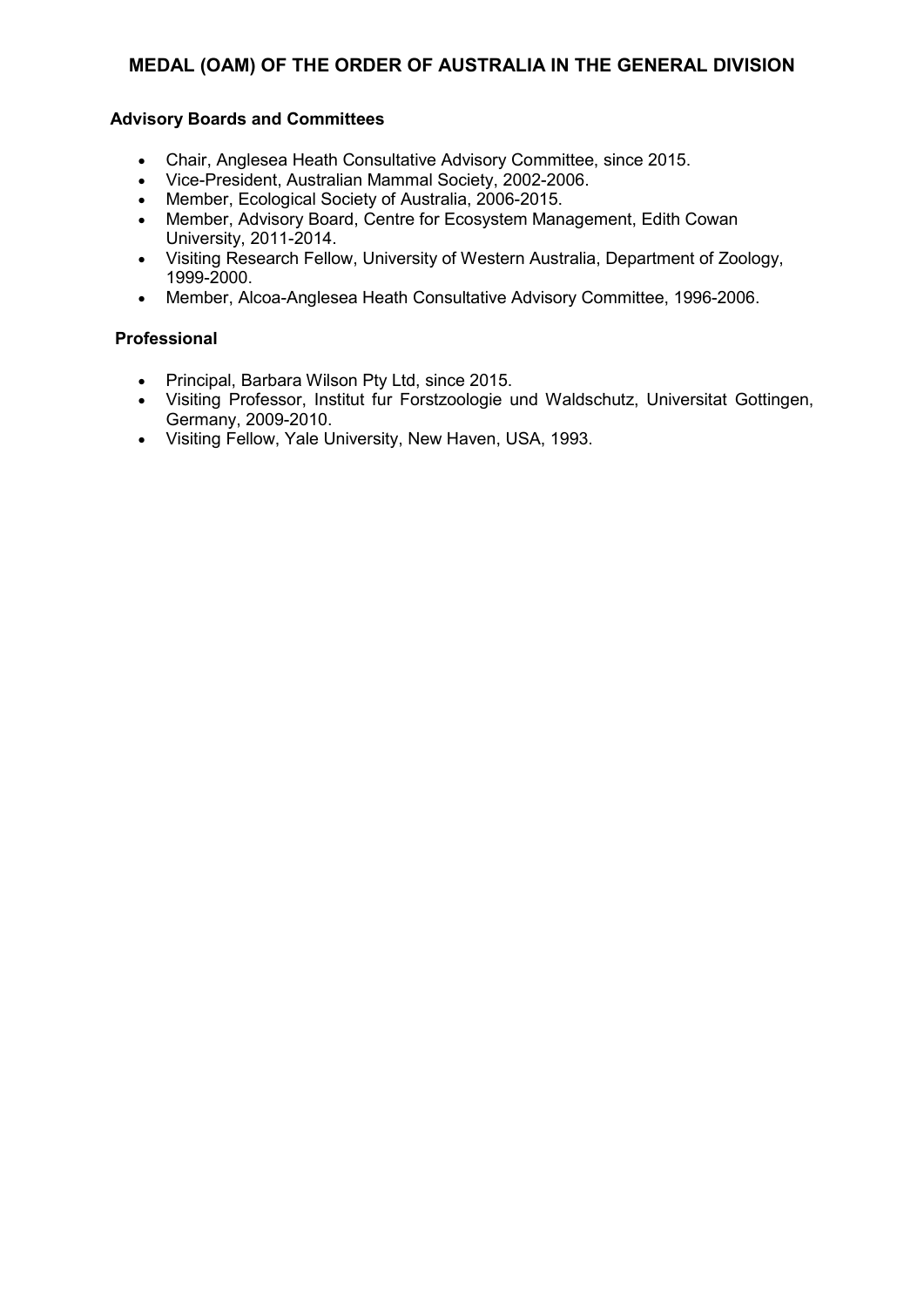### **Mr Bruce McKinley WILSON**, Fremantle WA 6160 For service to athletics.

#### **Athletics West (***formerly, Athletics WA)*

- Volunteer Official, since 1980.
- Technical Official, more than 25 years.
- 20 years combined events referee.
- Life Member.

#### **Sport - Other**

- Member, Masters Athletics Western Australia.
- Track Umpire, IAAF Grand Prix Final, 2001.
- Committee Member, National Grand Prix Circuit, 1990s.
- Track Judge, Paralympics, 2000.
- Volunteer, Cross Country and Gallipoli Run events.

- Life Member Athletics Australia, 2021.
- Athletics Australia Gold Service Award, 2010.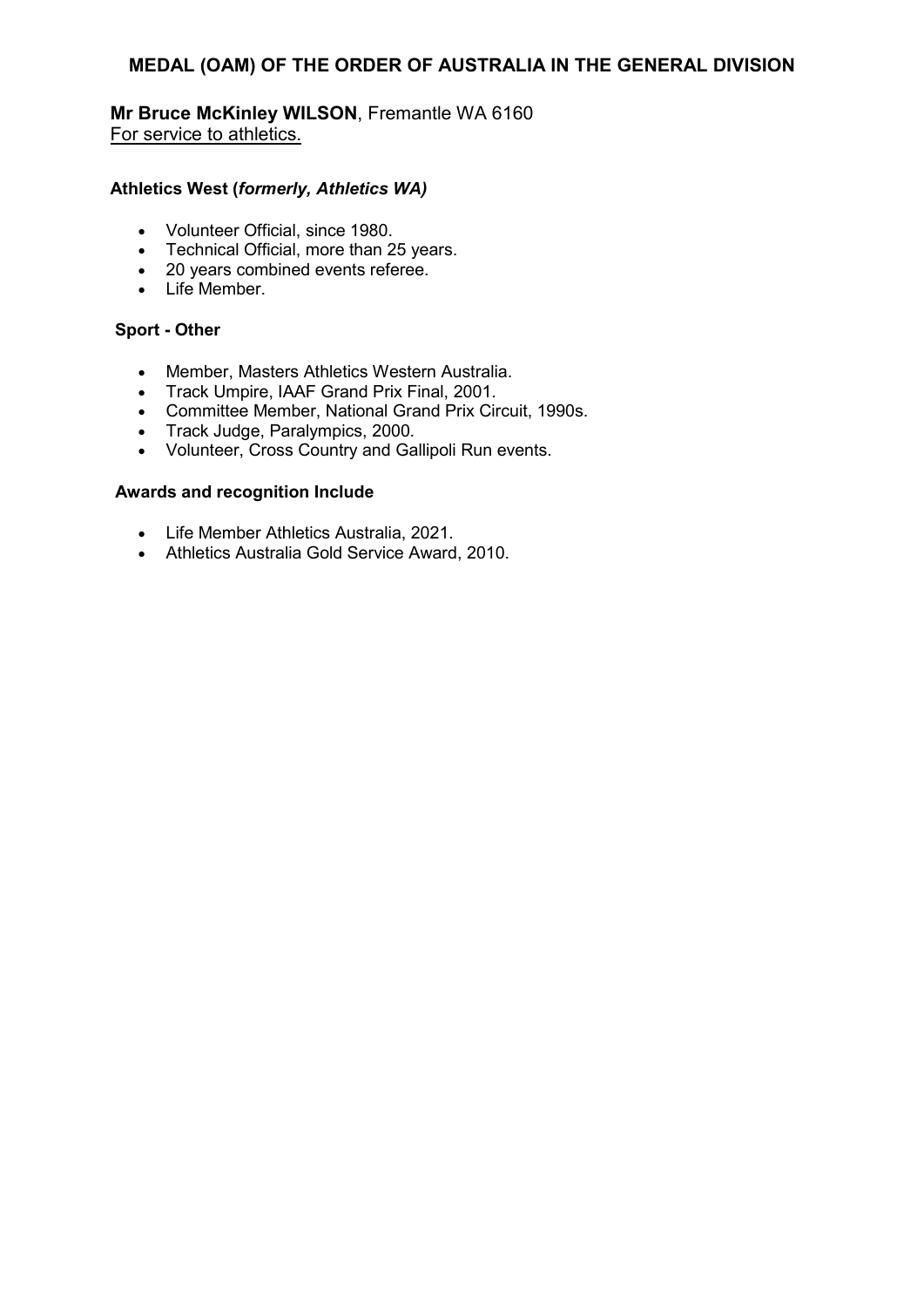**Mr Geoffrey Ronald WILSON**, Belair SA 5052 For service to the visual arts.

#### **South Australian School of Art**

- Head of Painting, 1978-1982.
- Lecturer in Painting, 1962-1982.

#### **The Arts - Other**

- Member, Royal Society of Arts, since 1960.
- Fellow, Royal South Australian Society of the Arts, since 1949.
- Former Member, Contemporary Arts Society of South Australia.
- Judge, Advertiser Art Award, Adelaide Advertiser, 1991.

#### **Art Exhibitions include:**

- *The Thinking Eye*, Signal Point Gallery, 2020.
- *Winter Exhibition 2020*, BMG Fine Art Gallery, 2020.
- *Landscape Painting: Diverse responses to landscape*, Australian and International Arts, 2019.
- *In Good Company The Drawings of Geoff Wilson*, Art Gallery of South Australia, 2019.
- *Geoff Wilson: Interrogated Landscape*, Samstag Gallery, 2015.
- *Jeffrey Smart and Contemporaries*, Royal South Australian Society of Arts Gallery, 2012.
- *Geoff Wilson, paintings; Bruce Nuske, ceramics*, GMB Fine Art Gallery, 2008.
- *Down in the Dumps*, Carrick Hill, 1996.
- *An Exhibition of Landscapes Aldinga Farm 1990-1992*, BMG Fine Art Gallery, 1992.
- *Paintings and Drawings*, BMG Fine Art Gallery, 1988.

#### **Education**

- Former Teacher, Croydon Boys Technical High School.
- Teacher, Woodville High School, 1945-1946.

- Winner, Maud-Vizard Art Prize.
- Winner, Fleurieu Art Prize.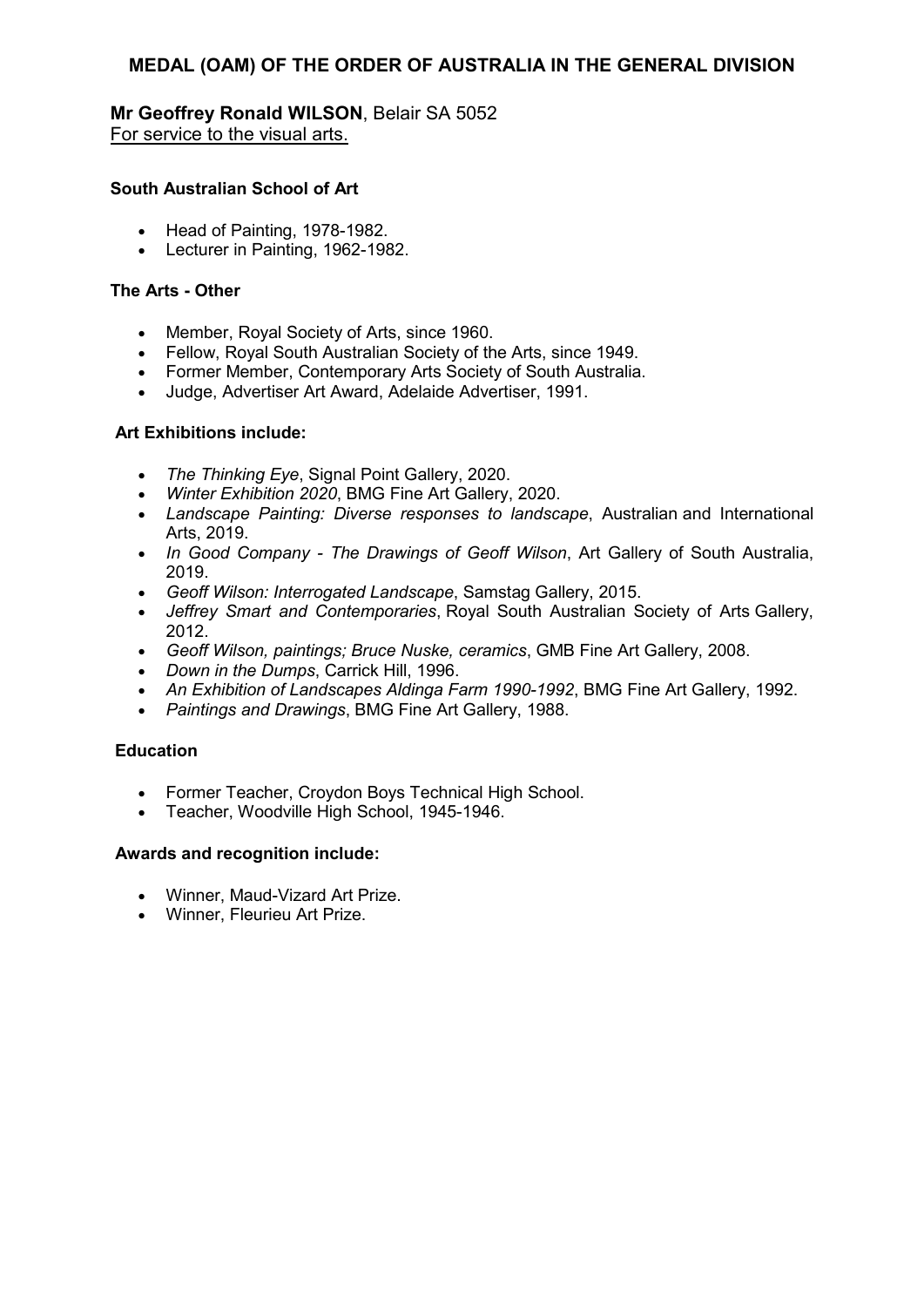### **Mr Kevin WINKLEMAN**, Kirwan QLD 4817 For service to veterans and their families.

#### **Townsville Sub-Branch, Returned and Services League of Australia**

• Welfare Pension Officer and Advocate, since 2010.

#### **Queensland Branch, Returned and Services League of Australia**

- Advocate, 2006-2010.
- Member, Training and Information Program Training Team, North Queensland, 2006- 2018.

#### **Department of Veterans Affairs**

- Delegate for Military Compensation, 1999-2006.
- Delegate for Defence Compensation, 1996-1999.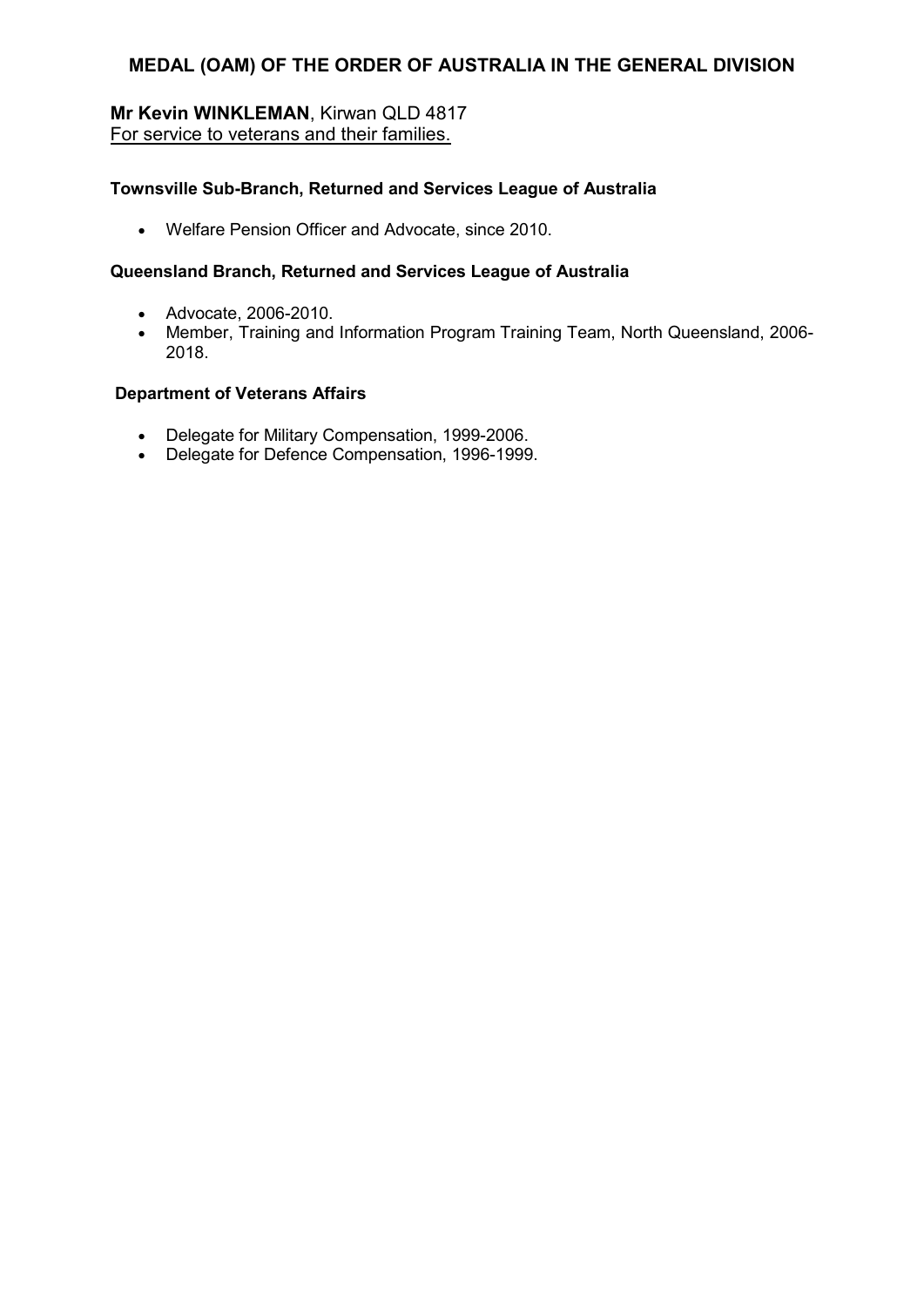### **Mr Phillip John WINNEY**, Merewether NSW 2291 For service to veterans and their families.

#### **Merewether Hamilton Adamstown Sub-Branch, Returned and Services League of Australia**

- President, since 2018.
- Member, since 2018.
- Trustee, since 2018.

#### **Merewether-Hamilton Sub-Branch, Returned and Services League of Australia**

- President, 2013-2018.
- Trustee, 2013-2018.
- Member, 2013-2018.

#### **Merewether Sub-Branch, Returned and Services League of Australia**

- President, 2010-2013.
- Vice-President, 2007-2010.
- Treasurer, 2005-2010.
- Member, 2003-2013.

#### **City of Newcastle Sub-Branch, Returned and Services League of Australia**

- President, 1990-1993.
- Secretary, 1993-2003.
- Junior Vice-President, 1989-1990.
- Member, 1989-2003.

#### **Newcastle District Council, Returned and Services League of Australia**

- Former President, Secretary and Treasurer.
- Delegate, 2004-2013 and 1991-2003.
- Alternate Delegate, sine 2013.

#### **Returned and Services League of Australia**

• Life Member, since 2016.

#### **Newcastle and Hunter Combined Schools ANZAC Service**

- President, since 2018.
- Committee Member, 2003-2018.
- Former Treasurer.

#### **Veterans - Other**

- Secretary, City of Newcastle Anzac Day Committee, 1990-2003.
- Member, Newcastle Anzac Dawn Service Committee, 1990-2003.
- Member, Newcastle Combined Schools Anzac Day Committee, 1990-2003.
- Member, Newcastle City Council Commemorative Committee, 1990-2003.
- Member, Battle for Australia Newcastle Committee, 1990-2003.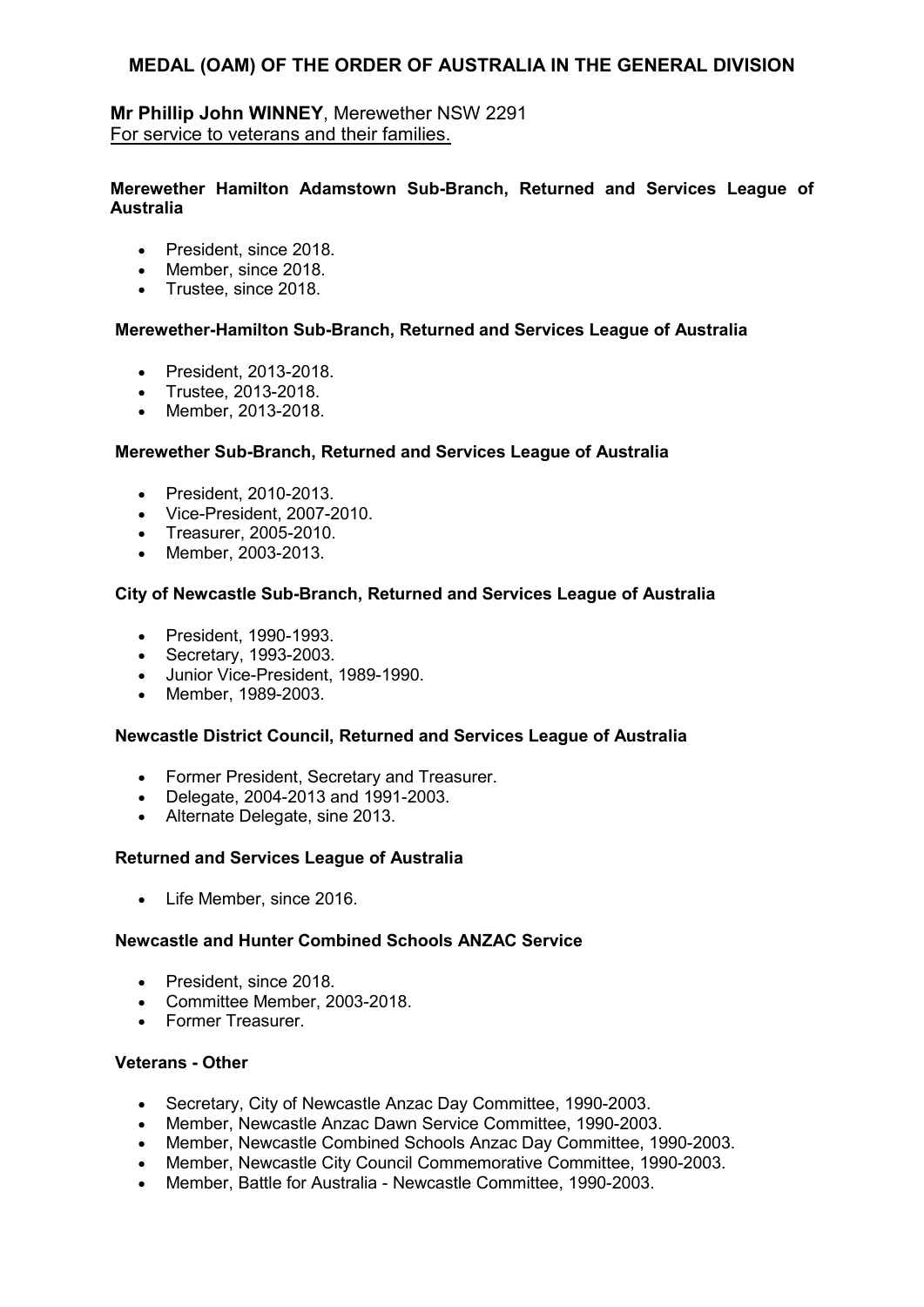### **South Newcastle Rugby League Club**

- Member, since 1970.
- Former Secretary Manager, 1980s.

### **Awards and recognition include:**

• Newcastle Volunteer Service Award, 2019.